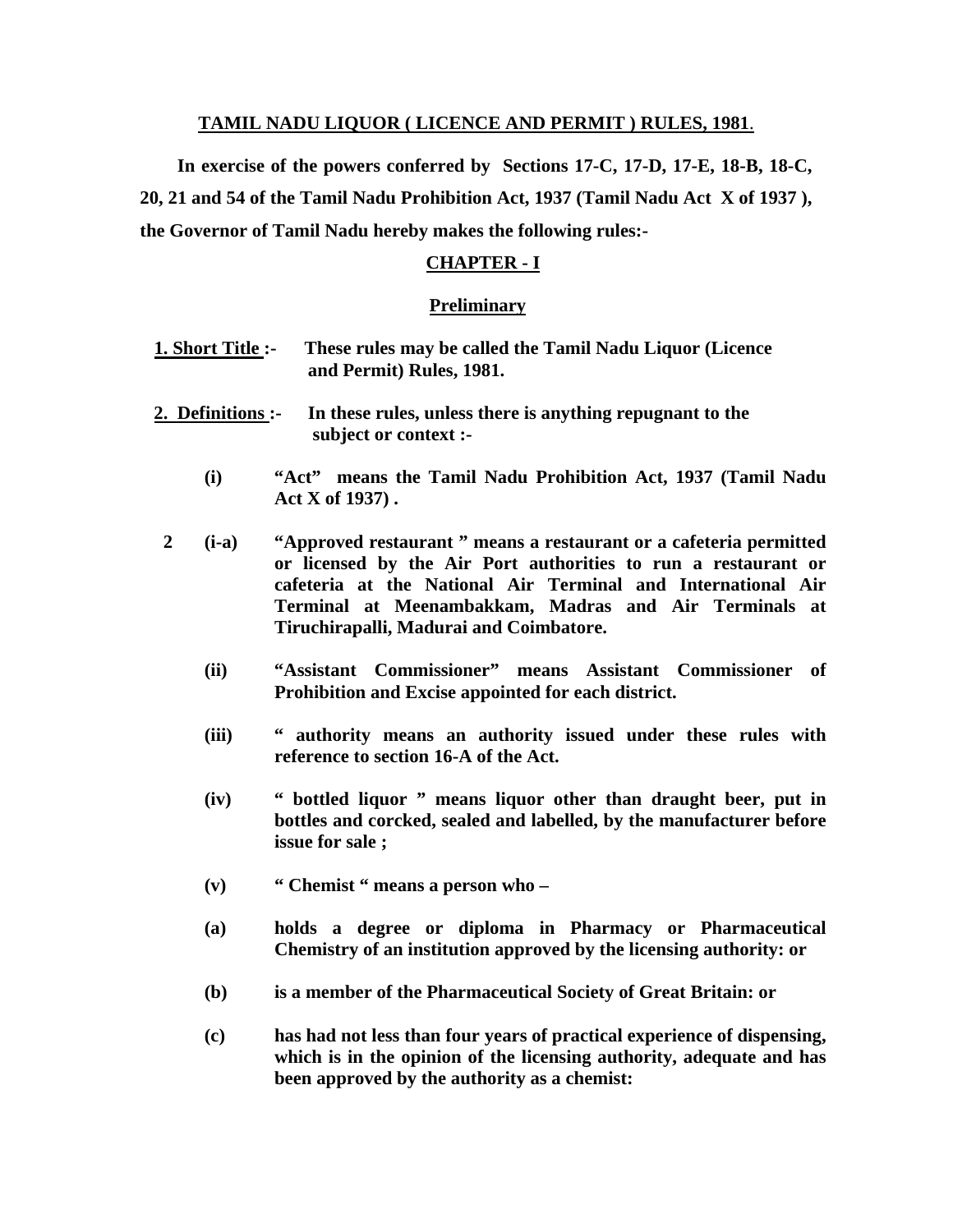- **(v-a) " Draught beer " means beer put in casks or kegs sealed and labelled by the manufacturer before issue for sale:**
- **(vi) "Form" means a form appended to these rules;**

#### **AMENDMENTS**

**In the said Rules, --** 

 **(1) in rule 2, after clause (vi) , the following clause shall be inserted, namely.—** 

 **" (vi – a ) " Franchise " means a privilege of running the hotel belonging to the Tamil Nadu Tourism Development Corporation conferred to an individual or a body of individuals: " .** 

**G.O.Ms. No: 59 / P & E ( VIII ), Dated: 20.03.2001.** 

- **(vii) " Government " means the Government of Tamil Nadu and " State " means the State of Tamil Nadu:**
- **(viii) " Licence " includes the privileges granted under Section 17-C of the Act for the sale by retail of Indian-made Foreign Spirits \*\* and foreign liquor \*\* issued under these rules, and " licence holder", means the holder of such a licence. ( \*\* G.O. Ms. No: 40, Home P & E ( VIII ) Dept., Dated: 01.07.2008)**
- **(ix) "Licensing authority" means the Commissioner or the Collector as the case may be, authorized to issue licences under these rules;**
- **(x) "Liquor" for the purposes of these rules means foreign liquor , Indian made Foreign spirits and beer which includes draught beer;**
- **(xi) "Medicated Wines" means wines in which some medicinal substance or preparation has been dissolved or mixed and which have been or may be from time to time, notified at such by the Commissioner in the Tamil Nadu Government Gazette. It does not include arishtas and asavas;**
- **(xii) "Peg" means a measure equivalent to one-twenty fourth part of a unit.**
- **(xiii) \*\*\*\*\***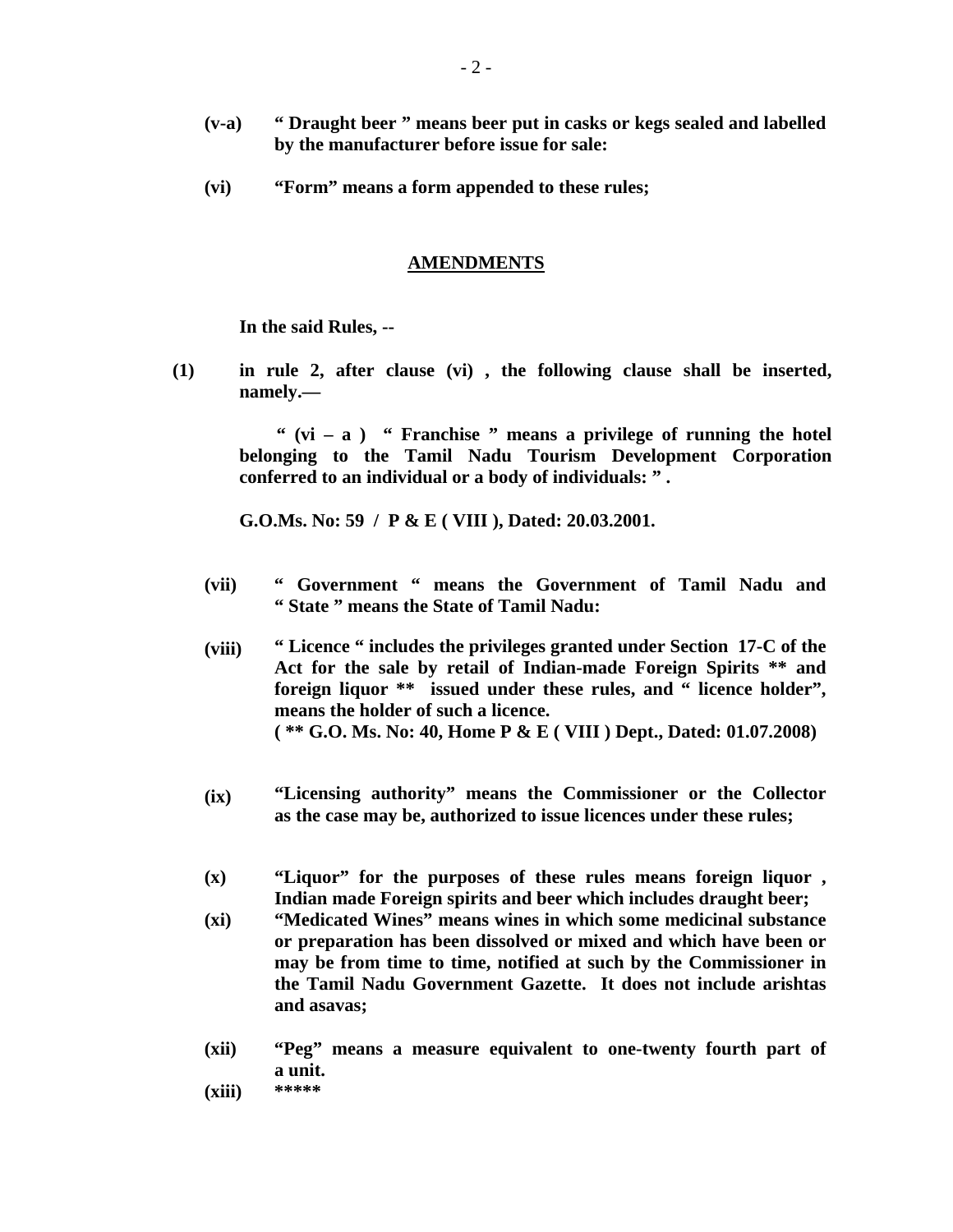- **(xiv) " Privileged personage "means a temporary resident who is**
- **(a) a Soverign or head of a foreign or Common-wealth State or a member of the Government of such State; and a member of the Staff, of such Soverign or Head of State or Member of Government.**
- **(b) an Ambassador, Ministry Resident, Charge'd affairs or other Diplomatic Envoy of a foreign or Common-wealth State.**
- **(c) Consular Officer of a Foreign State stationed in ( Chennai ) whose appointment is recognized by the Government of India through a Gazette notification re-published by the Government of Tamil Nadu in the Tamil Nadu Government Gazette or an officer of similar status of a Commonwealth State stationed in ( Chennai ).**
- **(d) Trade Commissioner of Assistant Trade Commissioner of a Foreign or Commonwealth State;** 
	- **(e) Minister Counsellor, Counsellor, Service attaché, Joint Secretary, Second Secretary, Third Secretary and attache or the staff of a person specified in item (b) above;**
	- **(f ) representative of any international organization in which privileges and immunities are given from time to time by or under the United Nations ( Privileges and Immunities ) Act, 1947 ( Central Act XLVI of 1947 )**
	- **(g)**

 **the consort of any person specified in sub-clauses (a), (b), (c) , (d), (e) and (f) above; and** 

 **(h) any bonafide member of the family of a Consular Officer specified in clauses (a), (b), (c) , (d), (e) and (f) above shall be deemed to be a privileged person for purposes of issuing a special liquor permit ;** 

 **Provided that this definition does not include Honorary consuls or any member of the staff of any consular officer with no consular status.**

- **(xv) "Sacramental wine" includes wine, grape juice and such other liquor as may be approved by the Government from time to time for use for any bonafide religious purpose in accordance with ancient custom;**
- **(xvi) "Star Hotel" includes a beach resort hotel which satisfies the following criteria and is certified as such by the Director of Tourism of the State Government—** 
	- **(a) that it has twenty lettable bedrooms and forty beds with attached bathrooms;**
	- **(b) that it has separate dining room and restaurant;**
	- **(c) that it has good quality cuising both Indian and Continental;**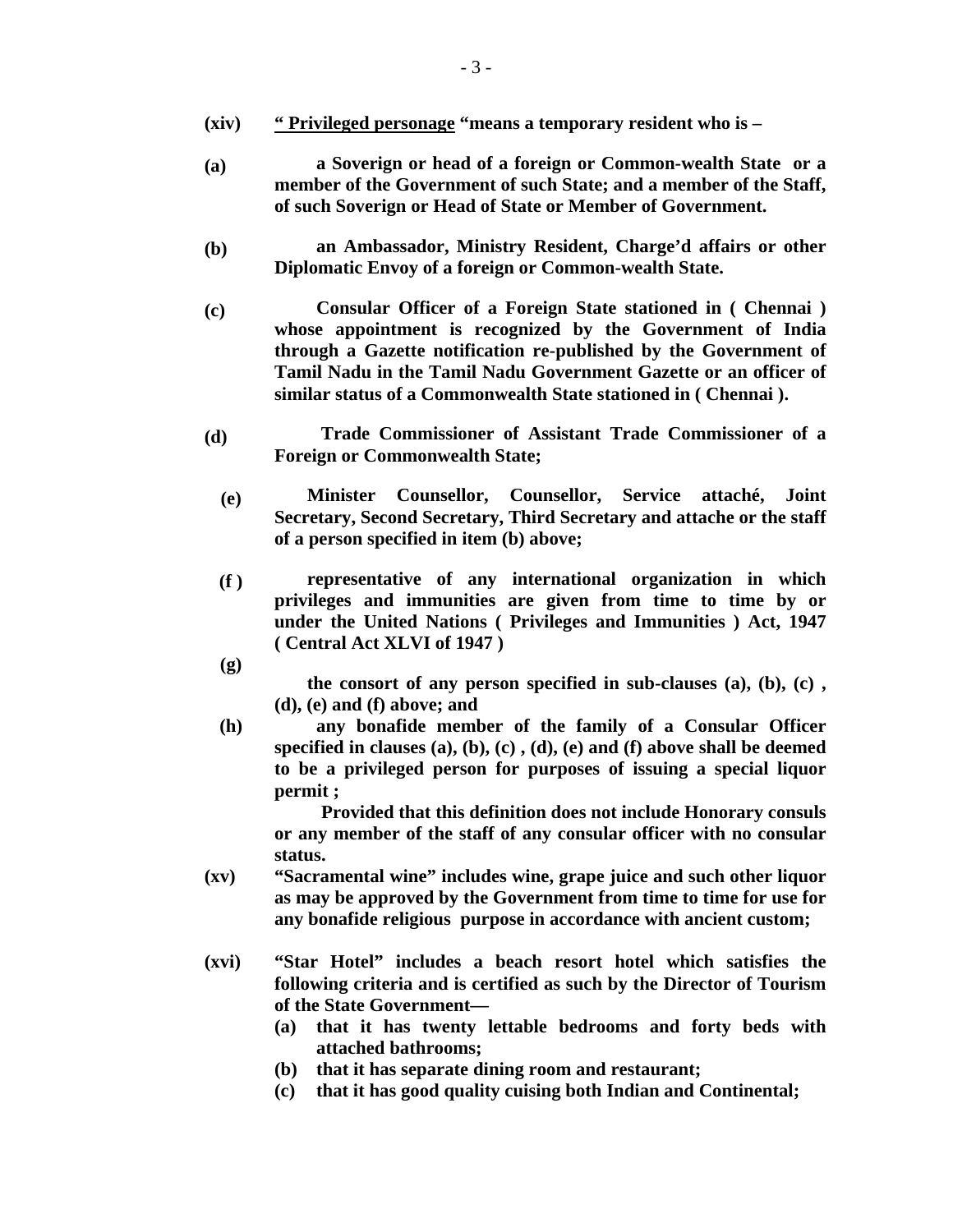- **(d) that it has clean kitchen and washing facilities;**
- **(e) that it has well trained staff with uniform;**
- **(f) that it has special facilities like conference hall, recreation facilities (indoor games) and the like; and**
- **(g) that it has adequate parking space.**
- **(xvii) " temporary resident " means a person who is not a citizen of India and who is temporarily in the State on business or other avocation;**
- **(xviii) " Tourist " means a person who is not normally a resident in India who enters India for a stay of not less than 24 hours and not more than six months in the course of any twelve months period for legitimate non-immigrant purposes, such as touring , recreation, sports, health, family reasons, study, religious pilgrimage or business.**
- **(xix) " Visitor " means a citizen of India, who is not a permanent resident of the State of Tamil Nadu or a person holding Indian Passport and settled abroad on trade or profession and who visits the State of Tamil Nadu for a temporary stay not exceeding three months;**
- **(xx) "Unit" means 0.75 litre or one bottle of 750 milli-litres in the case of whisky and other spirits including liquors; or 2.25 litres or three bottles of 750 milli-litres in the case of wine or vermouth; or 9 litres of twelve bottles of 750 milli-litres in the case of beer or cider or ( 9 litres in the case of draught beer) .**

## **CHAPTER – II**

#### **General Provisions**

**3. Import— No liquor shall be imported into the State except by the privileged person ages other than Honorary Consuls holding personal permits in Form F.P.3 and tourists holding permits in Form F.P.5 and holders of licences, who are allowed to import liquor under these rules. Medicated wines may be imported by holders of licences in Form F.M.1 No sacramental wine shall be imported except by holders of licence in Form F.L.7 or authority in Form Auth 1. The import in each case shall save as otherwise expressly provided in rule 41 (1) be under an import permit in Form F.I.P., prescribed under these rules and in accordance with the terms and conditions subject to which such import permit is issued.**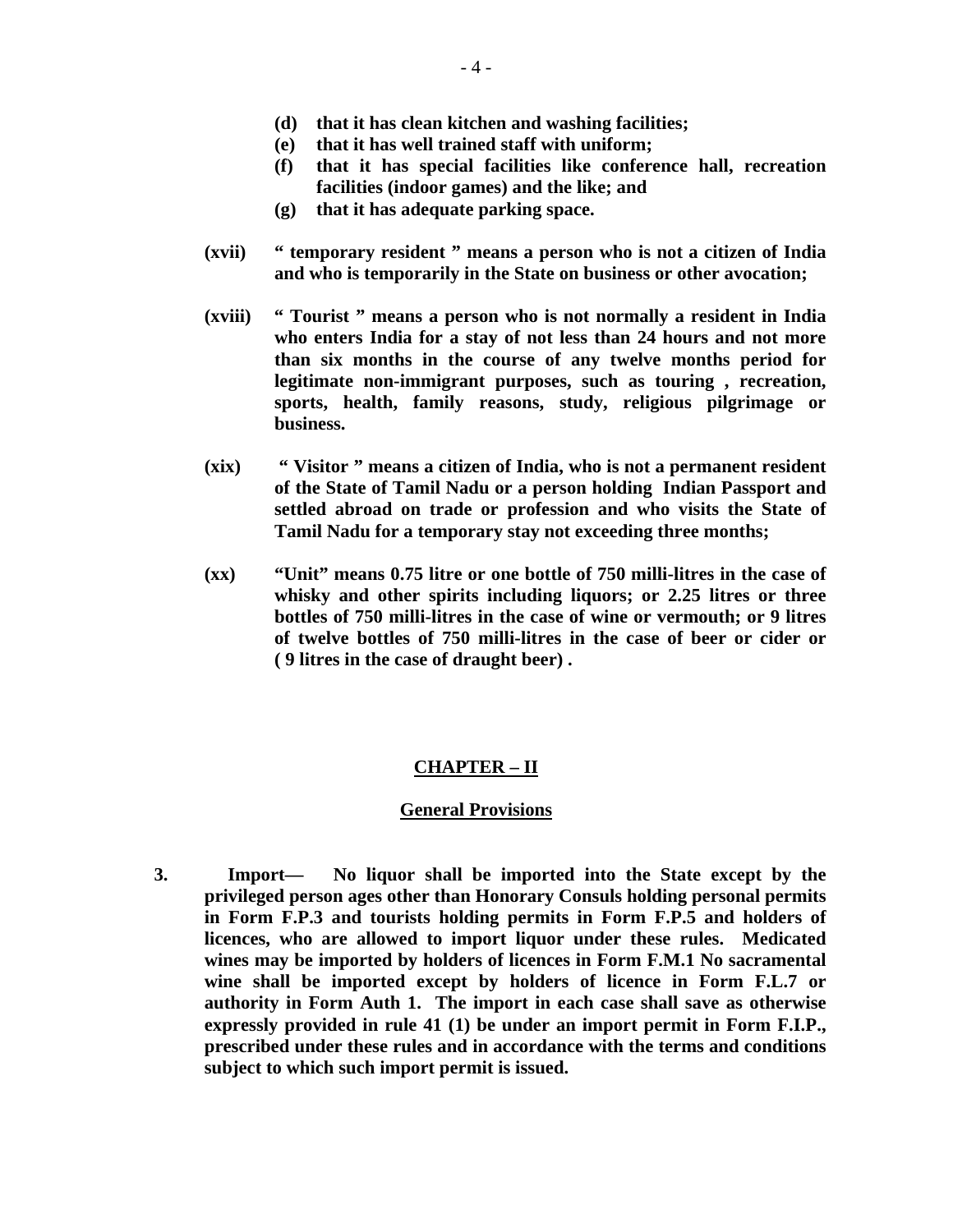- **3-A Export— No liquor shall be exported outside the State except by the holder of a licence in Form F.L.4 and in accordance with the provisions in rule 38-A .**
- **4. Transport— The transport of liquor, medicated wine or sacramental wine from one place to another in the State shall, unless there is express provision to the contrary in these rules or in the conditions of personal permits, licences or authorities be under a transport permit in one or other of the authorities be under a transport permit in one or other of the forms prescribed under these rules and subject to the terms and conditions of such transport permit.**
- **5. Possession— No person or institution may possess any quantity of liquor or medicated wine or sacramental wine except under and in accordance with the terms and conditions of a licence issued under these rules.**
- **6 Sale— No person or institution shall sell or exhibit for sale any liquor or medicated wine or sacramental wine except in accordance with the provisions of these rules or under the terms and conditions of a licence issued under these rule.**

## **CHAPTER – III**

## **Rules Relating to the grant of personal permits**

- **7 <sup>2</sup>**  $^{2}$ (\*\*\*\*)
- **8**  $2(****)$
- **9 <sup>2</sup>**  $^{2}$ (\*\*\*\*)
- **10**  $\frac{2}{3}$  **\*\*\*\*** )
- **11**  $^{2}$ (\*\*\*\*)
- 12  $\frac{2}{3}$  \*\*\*\* )
- **13 <sup>1</sup>**  $^{1}($  \*\*\*\* )
- 14  $\frac{1}{(***)}$
- **15 <sup>1</sup>**  $^{1}($  \*\*\*\* )
- $16 \frac{1}{(}***)$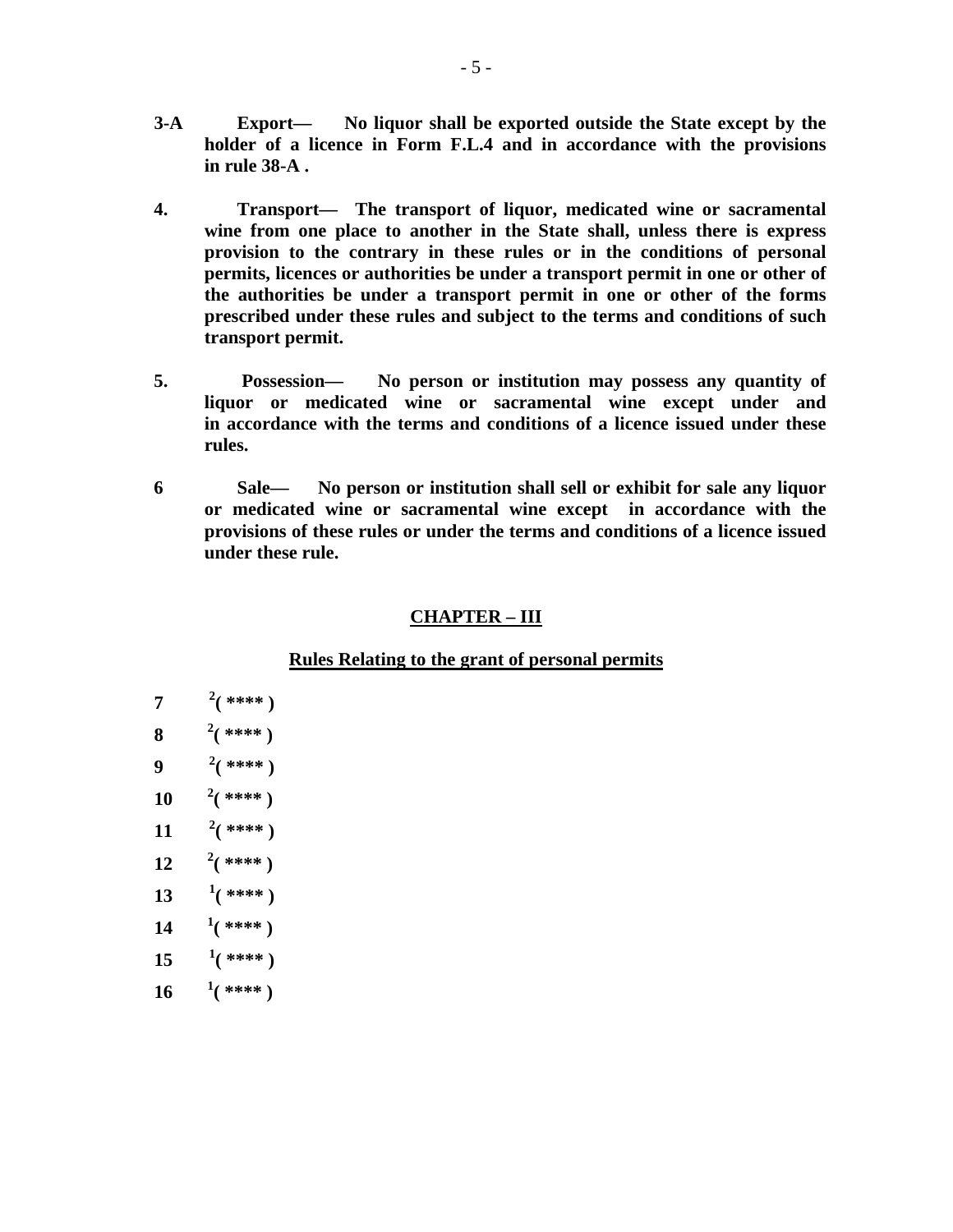## **CHAPTER – IV**

## **Rules Relating to the grant of personal licences**

- **17 (a) Kinds of licences— The licences issued under these rules shall be of the following kinds, for the purposes specified in the Act.** 
	- **(A) Licences for liquor used for consumption**

 **The licences issued under this class are for privilege of sale of Indian Made Foreign Spirits in retail under section 17-C of the Act or for sale of foreign liquor.** 

- **F.L. 1 Licence for the grant of privilege of retail sale of bottled Indian made foreign spirits or sale of foreign liquor.**
- **F.L. 2. Licence for possession of liquor by a non-proprietory club for**  supply to members  $\frac{1}{1}$  (\*\*\*\*).
- **F.L. 3. Licence for possession of liquor by the Star Hotels for supply to foreign tourists and foreigners resident in India holding personal permits and also citizens of India holding personal permits for consumption within the licensed room of the Hotel or for renewal to their private rooms in the same hotel in which they stay for consumption there.**
- **F.L.3(A) Licence for possession of Liquor by hotel run by the Tamil Nadu Tourism Development Corporation for supply to persons who actually stay in the hotel for a minimum period of 3 hours for consumption in the rooms of the hotel.**

## **AMENDMENTS**

**(2) (i) in sub-rule (a), under the heading " (A) Licences for liquor used for consumption", after " FL.3(A) " and the entries relating thereto, the following shall be inserted, namely : --** 

 **" FL 3 (AA) : Licence for possession of liquor by hotel run by a Franchisee of the Tamil Nadu Tourism Development Corporation for supply to persons who actually stay in the hotel for a minimum period of three hours for consumption in the licensed rooms of the hotel or in their private rooms of the hotel in which they actually stay or in the lawns and the appurtenants of that hotel".** 

 **( G.O. Ms. No: 59, P & E ( VIII ), Dated: 20.03.2001.**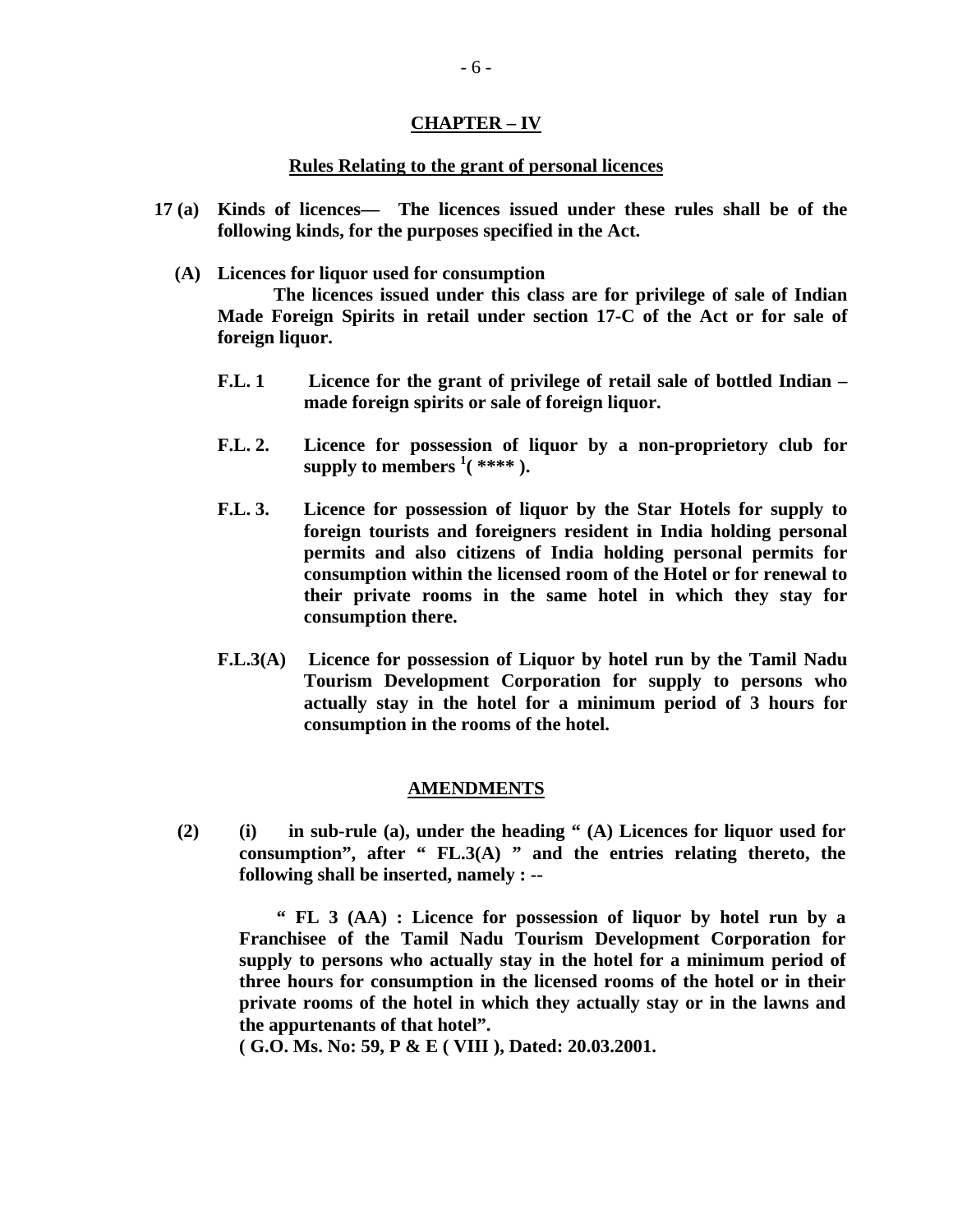- **F.L. 4. Licence for possession for liquor by the Manager, Canteen Stores Department ( India ), Canteen Retail and Bulk issue Depot, Fort St. George, (Chennai) for a supply to military contractors and officers**  of the military units holding licences in Form F.L.4 (A)  $^2$  (and for **export to the Andaman and Nicobar Islands for the unit-run canteens of the Armed Forces stationed in the said Islands.)**
- **F.L.4(A) Licence for possession and sale of liquor to Military Units and Military personnel and Ex-servicemen.**
- **F.L. 5. Licence for possession and issue of liquor by the Madras Seamen's Institute / Madras Seamen's Hostel to the Officers Seamen of the Merchant Navy.**
- **F.L. 6. Licence for possession and use of liquor for Scientific Industrial or such like purposes.**
- **F.L. 7. Licence for possession and sale of wine, grape juice or other liquor for sacramental purposes.**
- **F.L. 8. Special licence for possession and issue of liquor to International Passengers on aboard the Aircraft of Air-India.**
- **F.L. 9. Special licence for possession and issue of liquor including bottled liquor to International Air passengers transiting the Meenambakkam Civil Airport who are required to wait at the Airport transit lounge reserved for such passengers before resuming their journeys <sup>1</sup> [ and issue of foreign liquor to the foreign diplomats stationed at ( Chennai )].**
- **F.L. 10. Special licence for possession of liquor by an approved restaurant and to serve liquor for consumption in the bar of the restaurant to the foreign tourists or foreign residents of India or Indian Citizens during their halt at the airport.**

#### **AMENDMENT**

**In rule 17 :-** 

 **(a) in sub-rule (a), under the heading "(A) Licences for liquor used for consumption ", after the entries against " FL 10 ", the following entry shall be added namely:-** 

> **F.L. 11. "Licence for the grant of privilege of retail sale of foreign liquor" (G.O. Ms. No: 40, Home P & E ( VIII ) Dept., Dated: 01.07.2008**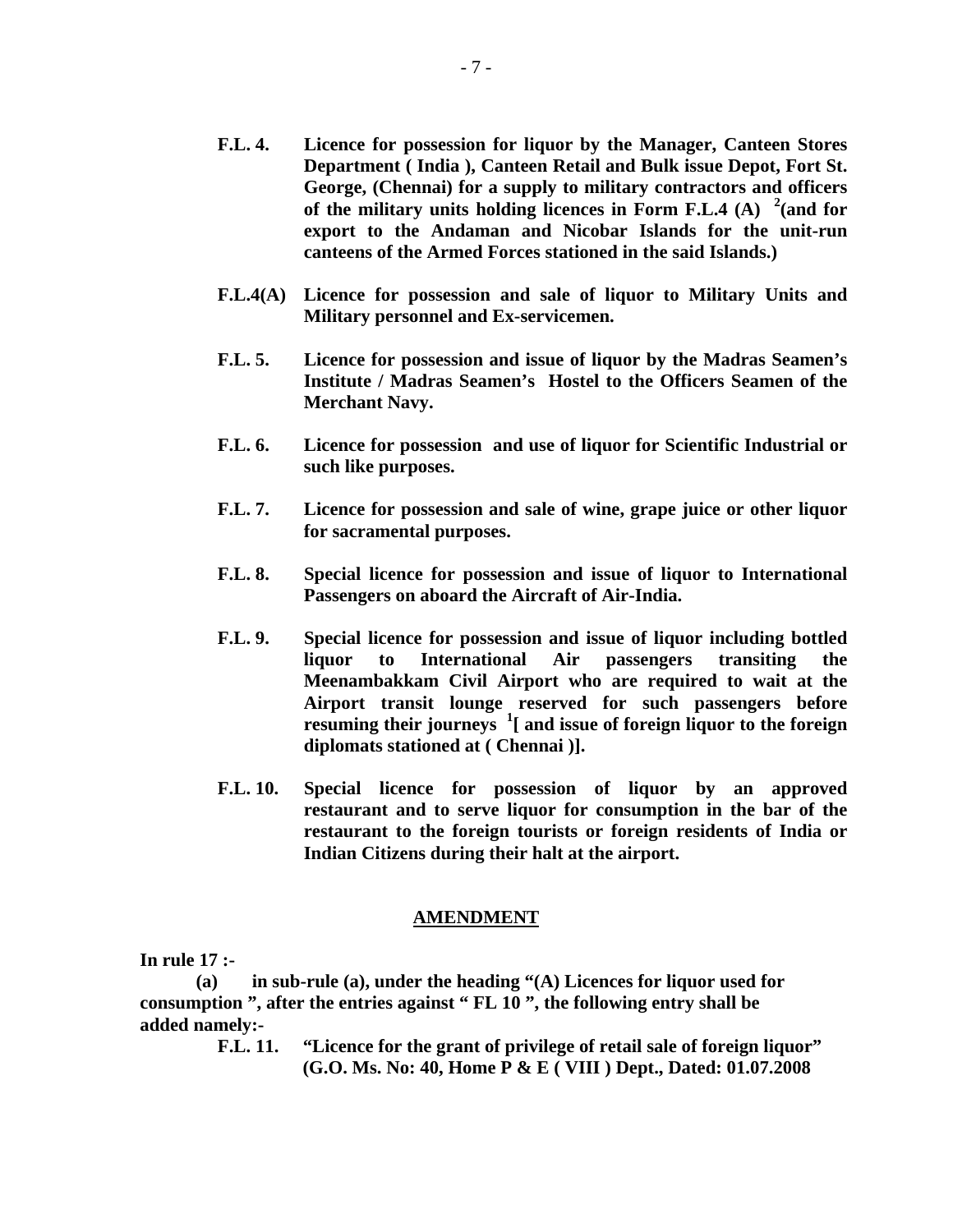- **(B) Licences for liquor used for medicinal purposes.**
- **F.M. 1. Licence for possession and vend of medicated wines to F.M. 1, F.M. 2, F.M. 3 or F.M. 4 licences.**
- **F.M. 2. Licence for possession and sale of brandy or medicated wines for medicinal purposes by chemists or by persons or firms which employ chemists.**
- **F.M. 3. Licence for possession and issue of brandy or medicinal wines for medicinal purposes by a medical practitioner.**
- **F.M. 4. Licence to medical practitioner in charge of a hospital for possession and use of brandy or cashew arrack or medicated wines for medicinal purposes in the hospital.**
- **(b) 1. Licence for the grant of privilege of retail sale of bottled Indianmade foreign spirits or sale of foreign liquor.**

 **F.L. 1 - Any person desirous of getting the privilege and this licence shall make an application in Form F.AL.1 to the Commissioner. Every application shall satisfy the conditions prescribed in rule 19 relating to F.L.1 licence. After having regard to the matters referred to therein and satisfying himself that the applicant is financially sound <sup>1</sup> [ \*\*\*\*\*] 2 [ An application fee of Rs.100 ( Rupees One Hundred only ), an annual privilege fee of Rs.20,000 ( Rupees Twenty Thousand only ) and a licence fee of Rs.500 ( Rupees Five Hundred only ) shall be payable with every application made in Form F.A.1.1.] It does not cover possession or sale of medicated wines. The licensee shall obtain his supplies of Indian-made foreign spirits froma wholesale depot licensee in the State or from a wholesale depot licensee in the State or from such other sources as the Commissioner may in special cases, appoint or approve, subject to such terms and conditions as he may deem fit to impose and sell liquor to holders of permits issued under the provisions of the rules in Chapter [1] of these rules, and to holders of authorities issued under the rules in Chapter-V of these rules, subject to the provisions of these rules and the conditions of the licence. He shall maintain accounts of transactions in Form F.Ac.1 and such other registers and accounts that may be prescribed by the licensing authority from time to time.** 

**No shop shall be established.** 

 $\binom{1}{1}$ **2 [ within a distance of one hundred and fifty metres from any educational institutions or place of worship ].**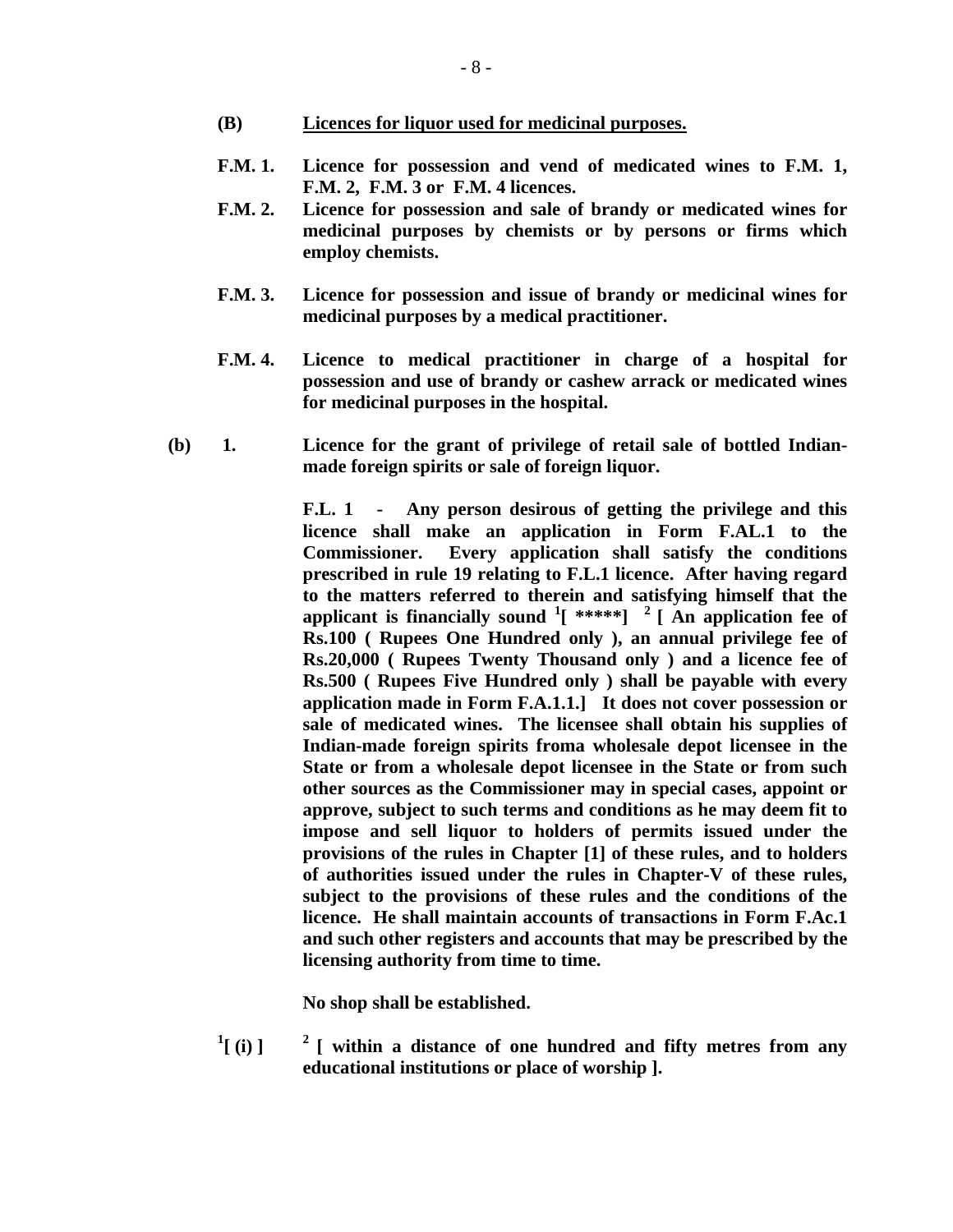$^{2}$ [ (i) ] within the premises of any hotel or other eating place or **immediately adjoining such hotel or eating place.** 

**3[ \*\*\*\* ]** 

- **II. 4 [ Licence for possession of liquor by a non proprietary club for supply to its members: ]** 
	- **F.L. 2 5 [ The privilege and the licence in Form F.L.2 shall be issued by the Commissioner on payment of an annual Privilege Fee of Rs.2,00,000/- (Rupees Two Lakhs only) a Licence Fee of Rs. 1,000/- (Rupees One Thousand only) and an Application Fee of Rs. 400/- (Rupees Four Hundred only) on an application made in Form F.A.1-2 by the Honorary Secretary of the Club concerned]. The licensee shall obtain his supplies of liquor from a whole-sale depot licence holder in the State or from such other sources as the Commissioner may appoint or approve, subject to such conditions as he may impose in that behalf. The licensee shall pay club fees as laid down in rule 34(4) and the conditions of the licence. The licensee shall maintain accounts of transactions in Form F.Ac.2 and such other registers or accounts that may be prescribed by the licensing authority from time to time.**

<sup>1</sup> Provided that for the sale of draught beer in the licensed **premises of the clubs in the City of Chennai, a special additional privilege fee at 10% of the existing privilege fee, subject to a minimum of Rs.10,000/- (Rupees Ten Thousand only) shall be collected ].** 

## **AMENDMENTS**

 **In as the said Rules, in rule 17, in sub-rule (b).** 

 **(1) in clause II against F.L.2 , after the proviso, the following proviso shall be added, namely:-** 

> **" Provided further that the Anna International Airport at Meenambakkam, shall be deemed to have been situated within the limit of Chennai City, as a special case, in so far as the sale of draught beer is concerned " .**

 **( G.O. Ms. No: 188, P & E ( VIII ) , Dated: 09.10.2000** 

 **III. Licence for possession of liquor by Star Hotel for supply of foreign tourists, foreigners resident in India holding personal permits and also citizens of India holding personal permits for consumption within the licensed room of the hotel or for removal to their private rooms in the same hotel in which they stay for consumption there.**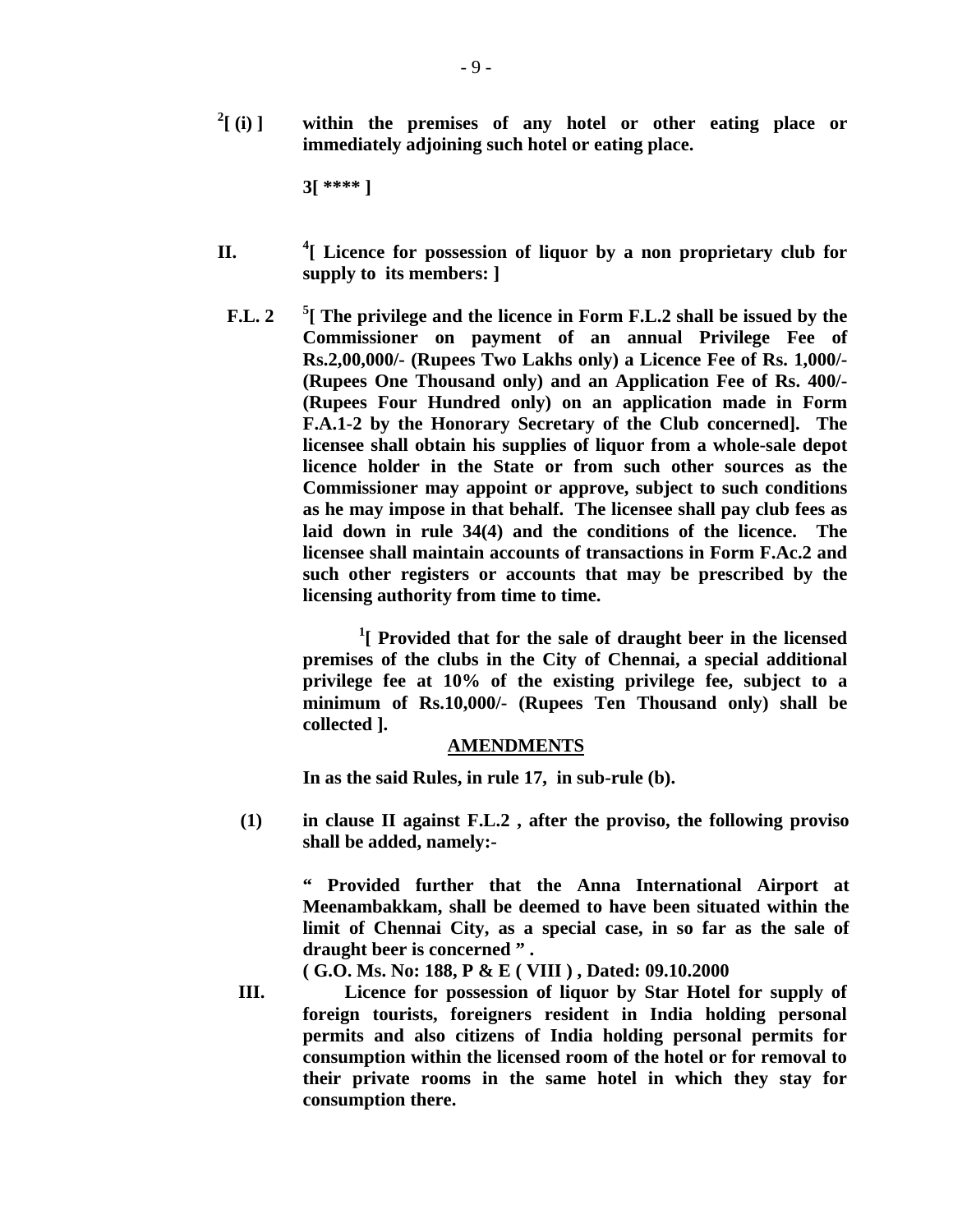**F.L.3 2[ <sup>3</sup> [ The privilege and the licence in this Form shall be issued by the Commissioner on payment of the following annual fees on an application made in Form F.A.1.3 by the Manager of the hotel concerned, subject to the provision of these rules and the conditions of the licence.** 

| <b>Gradation of the hotels.</b> | <b>Application Fee</b><br>Rs. | Licence Fee.<br>Rs. | <b>Privilege Fee</b><br>Rs. |
|---------------------------------|-------------------------------|---------------------|-----------------------------|
| Rs.                             |                               |                     |                             |
| (1)                             | (2)                           | (3)                 | (4)                         |
| <b>Five star hotels</b>         | 400                           | <b>1000</b>         | 4,00,000                    |
| <b>Four star hotels</b>         | 400                           | <b>1000</b>         | 3,00,000                    |
| Three star hotels               | 400                           | 1000                | 2,00,000                    |
| Two star hotels                 | 400                           | 1000                | 1,50,000                    |
| One star and other hotels.      | 400                           | 1000                | 1,00,000                    |

 **The Commissioner shall also issue privilege and licence in the same Form for opening of an additional permit room, in the same hotel on additional payment of following annual fees on an additional application made in Form F.A.1.3 by the Manager of the hotel concerned, subject to the provisions of these rules and the conditions of the licence.** 

| <b>Gradation of the hotels.</b>  | <b>Application Fee.</b> | <b>Licence Fee</b> | <b>Privilege Fee.</b> |
|----------------------------------|-------------------------|--------------------|-----------------------|
|                                  | Rs.                     | Rs.                | Rs.                   |
| (1)                              | (2)                     | (3)                | (4)                   |
| <b>Five star hotels</b>          | 600                     | <b>1500</b>        | 4,00,000              |
| Four star hotels.                | 600                     | <b>1500</b>        | 3,00,000              |
| Three star hotels                | 600                     | <b>1500</b>        | 2,00,000              |
| Two star hotels                  | 600                     | <b>1500</b>        | 1,50,000              |
| <b>One Star and other hotels</b> | 600                     | 1500               | 1,50,000              |

 **The licensee shall obtain his supplies from a wholesale depot licensee in the State or from such other source as the Commissioner may appoint or approve subject to such conditions as he may stipulate. The issue of liquor may be made not only to foreign tourists or foreigners resident in India holding personal permits but also to citizens of India holding personal permits under Chapter III of these rules for consumption within the licensed room of the hotel or removal to their private rooms in the same hotel in which they stay for consumption there or in the lawns and appurtenants of such hotel or for consumption within the Tourism Resort apartment. The licensee shall maintain accounts of daily transaction in Form F.Ac.3 and F.Ac.3(a) ].**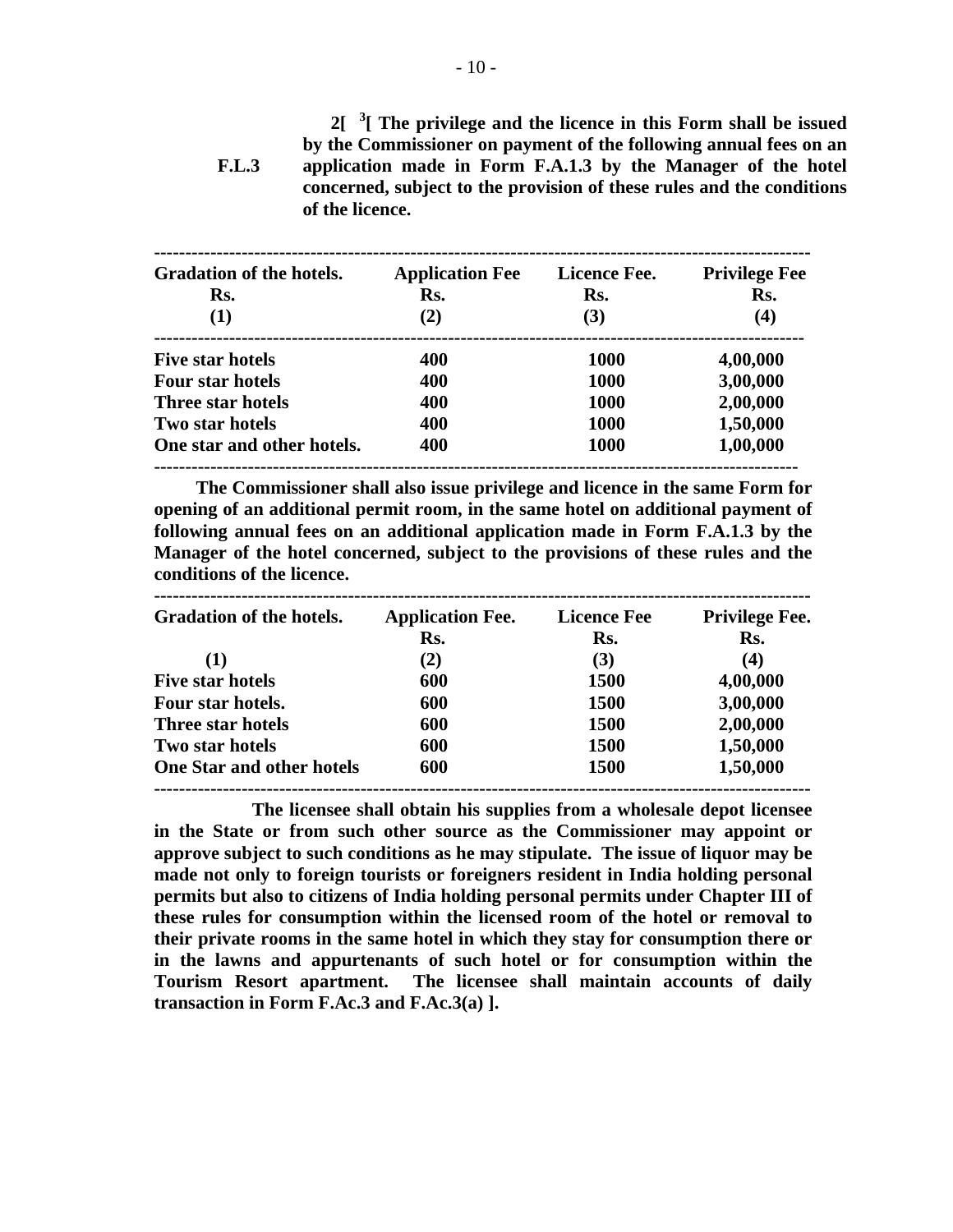<sup>1</sup>[ Provided that for the sale of draught beer in the licensed premises of the **five star, <sup>2</sup> [four star] and three star hotels, a special additional privilege fee at 10% of the existing privilege fee, subject to a minimum of Rs. 10,000/- (Rupees Ten Thousand only) shall be collected.]** 

#### **AMENDMENTS**

**In as the said Rules, in rule 17, in sub-rule (b).** 

**(2) in clause III against F.L.3 after the proviso, the following proviso, shall be added, namely:- " Provided further that the Anna International Airport at Meenambakkam, shall be deemed to have been situated within the limit of Chennai City, as a special case, in so far as the sale of draught beer is concerned " .** 

 **( G.O. Ms. No: 188, P & E ( VIII ) , Dated: 09.10.2000** 

- **IV.** <sup>3</sup>[ Licence for possession of liquor by hotels run by the Tamil Nadu **Tourism Development Corporation for supply to persons who actually stay in the hotel for a minimum period of 3 hours for consumption in the rooms of the hotel in which they stay or in the lawns and the appurtenants of such hotels: ]**
- **F.L.3 (A) The Licence in this form shall be issued by the Commissioner on payment of the prescribed fee for the privilege on an application on Form F.A.1.3 (A) from the Officer in-charge of the Hotel run by the Tamil Nadu Tourism Development Corporation subject to the provisions of the rule and conditions of the licence. It does not cover possession and issue of medicated wines.**

 **1 [ The prescribed amount to be paid for each licence commencing from 1st April shall be Rs.1,000/- ( Rupees One Thousand only ) and the application fee Rs.400/- ( Rupees Four Hundred only ) , subject to such conditions as may be stipulated. ]** 

### **AMENDMENTS**

 **(ii) in sub-rule (b), after clause IV, the following clause shall be inserted, namely :--** 

 **" IV-A. Licence for possession of liquor by hotels run by the Franchisee of the Tamil Nadu Tourism Development Corporation for supply to persons who actually stay in the hotel for a minimum period of three hours for consumption in the licensed room of the hotel or in their private rooms in which they actually stay or in the lawns and the appurtenants of that hotels.**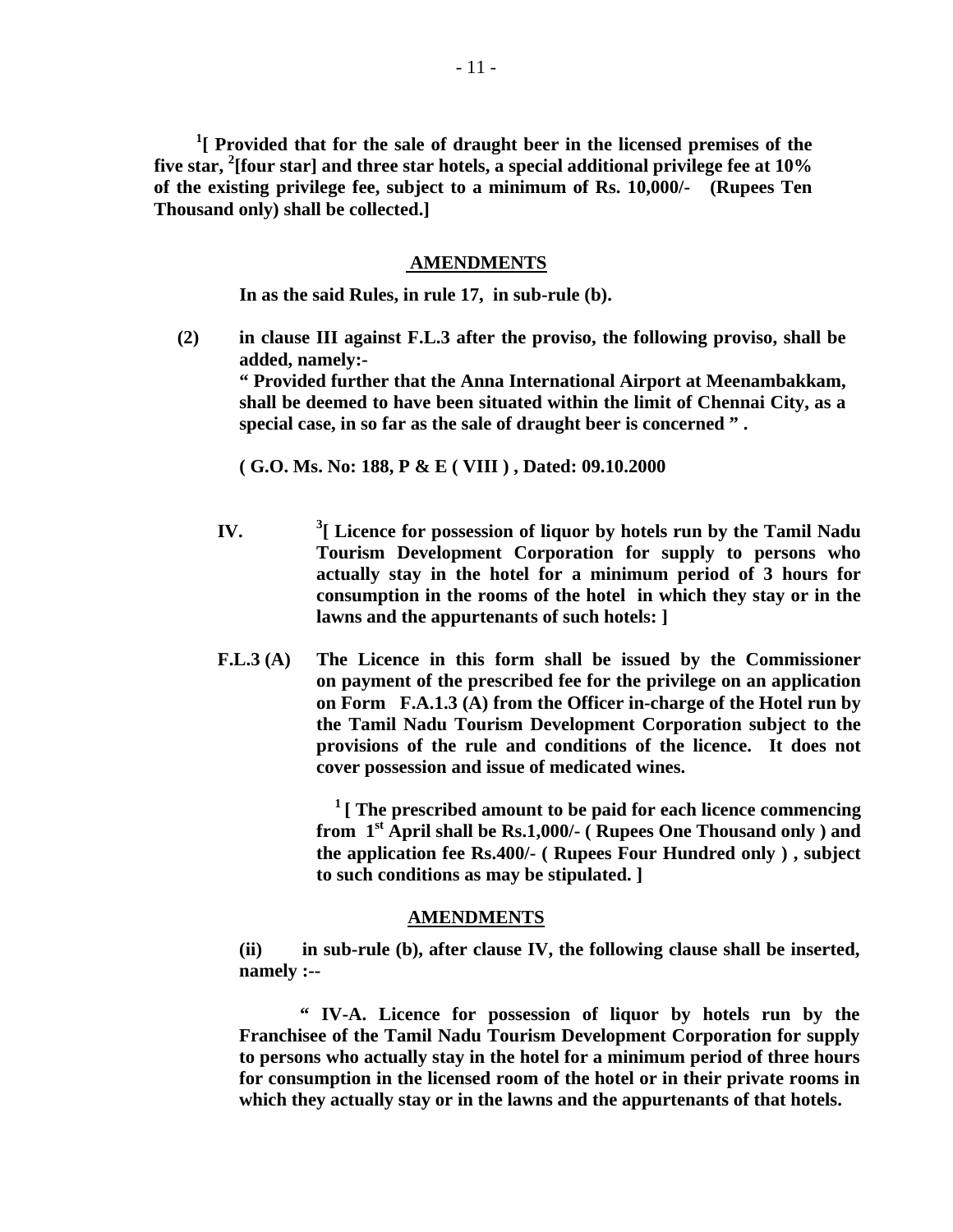**F.L.3 (AA) : The privilege and the licence in this Forms shall be issued by the Commissioner on payment of the following annual fees on an application made in Form F.A.1.3 (AA) by the Manager of the hotel concerned, subject to the provision of these rules and the conditions of the licence:** 

 **Rs.** 

| (1) Privilege Fee   | 1,00,000 |
|---------------------|----------|
| (2) Licence Fee     | 1,000    |
| (3) Application Fee | 400      |
| In rule $23-$       |          |

**(3)** 

- (i) for the expression "  $F.L.3$ ,  $F.L.3(A)$ ,  $F.L.5$  " the expression "  $F.L.3$ , **F.L.3 (A) , F.L.3 (AA), F.L.5 " shall be substituted.**
- **(ii) for the expression F.L.2 and F.L.3 " occurring the places, the expression " FL.2, FL.3 and FL.3 (AA) shall be substituted.**

 **(G.O.Ms. No: 59, P & E ( VIII ), Dated: 20.03.2001** 

- **V. Licence for possession of liquor by the Manager, Canteen Stores Department (India ), Canteen Retail and Bulk issue Depot., Fort St.George, (Chennai), for supply to military contractors and officers of the Military Units holding licence in Form F.L.4 (A) 2 [ and for export to the Andaman and Nicobar Islands for the unit run canteens of the Armed Forces stationed in the said Islands.] –**
	- **F.L.4 The Licence in this form shall be issued by the Commissioner on payment of a annual licence fee of 3 [ Rs.500/- ( Rupees Five Hundred only ) and on the application in Form F.A.1.4 from the Manager, Canteen Stores Department ( India ), Canteen Retail and Bulk issue Depot., Fort St. George , Chennai. The licensee shall obtain his liquor froma whole-sale depot licensee in this State or from places outside the State or from any other source that the Commissioner may, in special cases, appoint or approve, subject to such terms and conditions as he may impose. 4 [ The possession or issue of liquor outside the premises specified in the licence except for export to Andaman and Nicabar Islands for the unit-run canteens of the Armed Forces stationed in the said islands is prohibitied.] The licensee shall pay vend fee at the rate prescribed in rule 37 (3) and countervailing or excise duty at the rates notified by the Government under Section 18-B of the Act from time to time. The licensee shall maintain accounts in Form F.Ac.4(1).** 
		- **VI. Licence for possession, and sale of liquor to military units and military personnel and Ex-servicemen]-**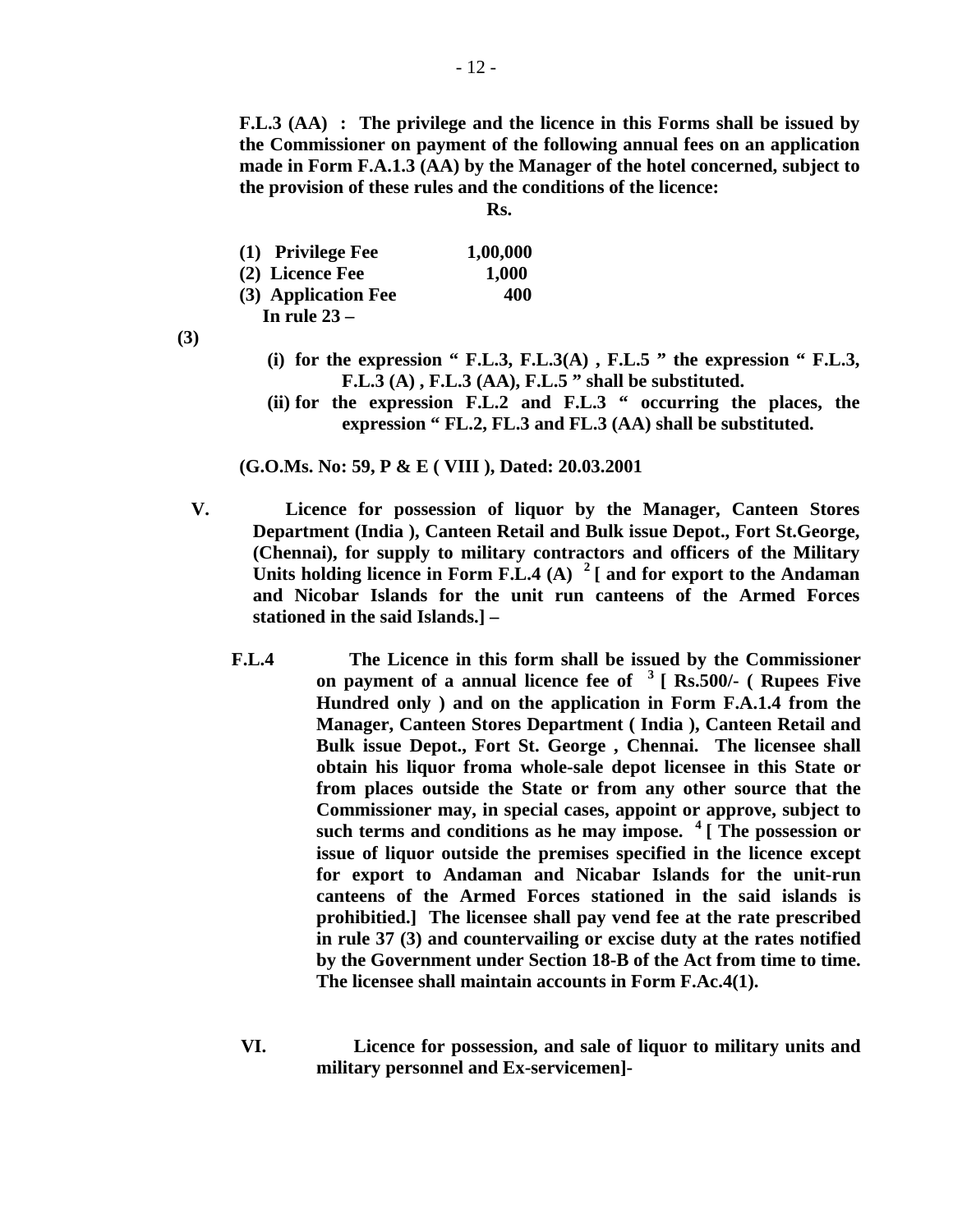- **F.L.4 (A)** The licence in this form shall be issued by the <sup>2</sup> [ Collector ] **on payment of an annual licence fee of [ Rs.80/- ( Rupees Eighty only ) on the application in Form F.A.1.4 (A) from the accredited military contractor or the Officer-in-charge of the canteen services in cases where the canteen is run departmentally by military officer subject to the provisions of these rules and the conditions of the licence. The licensee shall obtain his supplies of liquor from a wholesale depot licensee in the State or from F.L.4 licensee or from a depot of the Canteen Stores Department or from any other source**  that may be appointed or approved of by the  $2 \mid$  Collector  $\mid$  subject **to such conditions as he may deem fit to impose. The issue, sale or distribution of liquor shall be made only in the canteen or other places appointed for the purpose by the Military Officers concerned to military organizations and military personnel within the military uits in the district 1 [ and also to ex-servicemen attached to such units.] The licence does not cover possession or sale of medicated wines. The licensee shall maintain accounts in Form F.Ac.4(A).** 
	- **VII. Licence for possession and issue of liquor by the Madras Seamen's Institute, Chennai, Seamen's Hostel to the Officers/ Seamen of the Merchant Navy.**
	- **F.L.5 The licence in this form shall be issued by the 2 [ Collector ] on payment of an annual licence fee of [ Rs.12/- ( Rupees Twelve only ) on the application in Form F.A.1.5 from the Honorary Secretary, Madras Seamen's Institute ( Marine Club ) or the Contractor of the Canteen attached to Madras Seamen's Hostel accredited by the Honorary Secretary and Treasurer, Seamen's Welfare Committee, Chennai, as the case may be and subject to the provisions of these rules and the conditions of the licence. It does not cover possession and issue of medical wines. The licensee shall obtain his supplies of liquor from a wholesale depot licensee in the State or from such other source as the Commissioner may appoint or approve subject to such conditions as he may impose in that regard. The issue of liquor shall be made from the Seamen's Institute ( Madras Club), only to Officers of the 2 [ Collector ] rank. The issue of liquor shall be made from the canteen attached to the Seamen's Hostel to Officers to Commissioned rank who actually stay in the Seafarer's Home and to seamen who are not Commissioned Officers. The licence shall maintain daily accounts of tansactions in Form F.Ac.5.**
	- **VIII. Licence for possession and use of liquor for Scientific, Industrial or such like purpose –**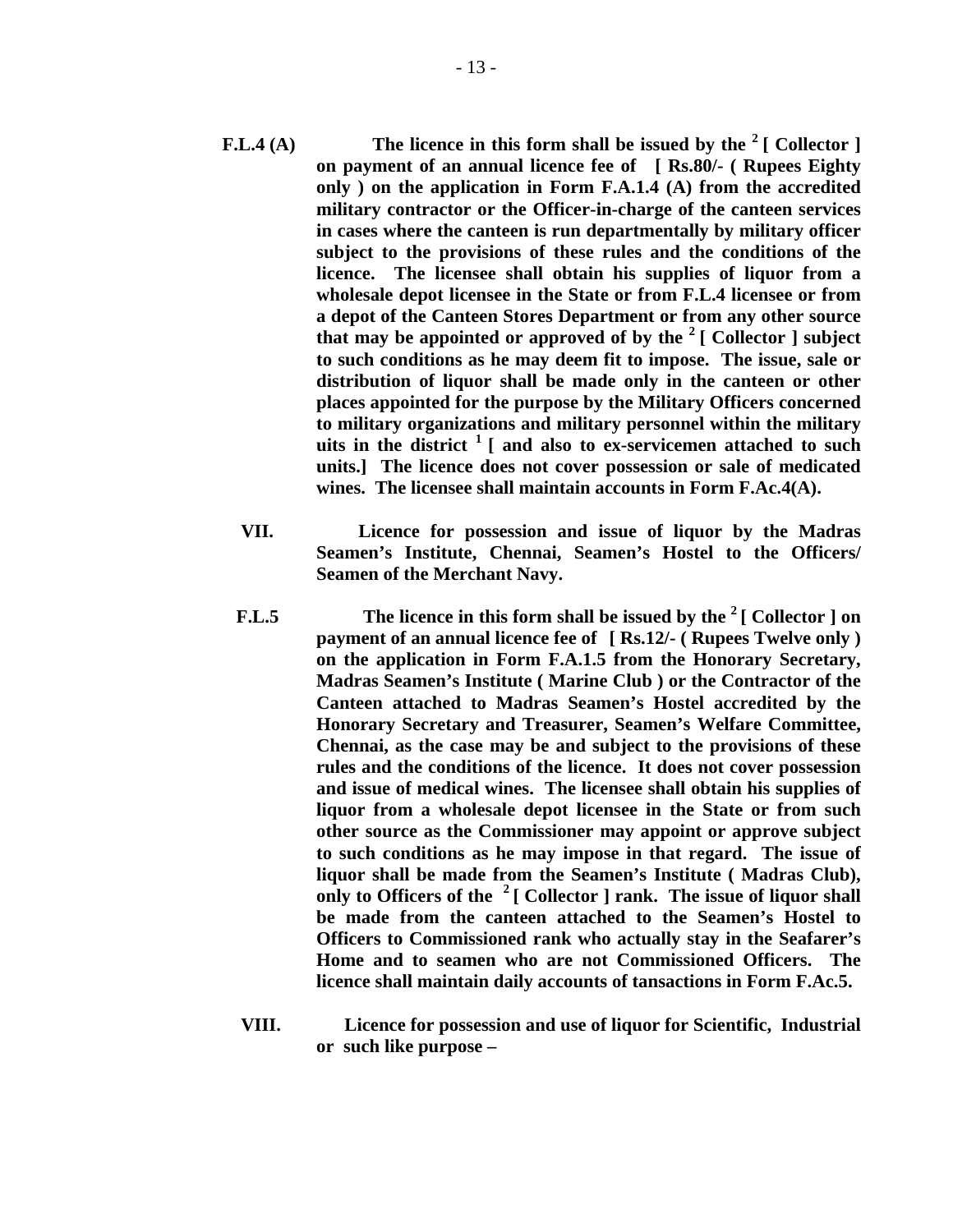- **F.L.6 The licence in this form shall be issued by the Commissioner on payment of an annual licence fee of Rs.50/- (Rupees Fifty only) on an application made in Form F.A.1.6 subject to the provisions of these rules and the conditions of the licence. It does not cover possession and use of medicated wines. The licencee shall obtain his supplies of liquor from a wholesale depot licencee in the State or from such other source as the Commissioner may appoint or approve subject to such conditions as he may impose. The liquor possessed under the licence shall be kept under the lock and key of an officer of the Prohibition and Excise Department of the area and it shall be used only in his presence. For this purpose the presence of the Excise inspector or the presence of the Assistant Commissioner shall be requisitioned by the licensee on payment of fee Rs.10/- (Rupees Ten only) for each visit. The liquor possessed under the licence shall not be used for any purpose other than those mentioned in the licence. The licensee shall maintain accounts of daily transactions in Form F.Ac. 6.**
- **IX. Licence for possession and sale of wine, grape juice or other liquor for sacramental purpose.-**
- **F.L.7** The licence in this form shall be issued by the <sup>1</sup> [ Collector ] **on an application made in Form F.A.1.7 free of fee. It does not cover possession and issue or sale of medicated wines. The licensee shall obtain his supplies of wine, grape juice or other sacramental liquor from a wholesale depot licensee in this State or by import from places outside the State, subject to the provisions these rules governing import. Grape juice, Wine or Sacramental liquor shall be supplied only to holders of authorities issued under the rules in Chapter V of these rules. This licensee shall maintain accounts of daily transactions in Form F.Ac.7.** 
	- **X. Special licence for possession and issue of liquor to international passengers on board the Aircraft of Air-India.**
- **F.L.8 The licence in this form shall be issued by the Commissioner free of fee to the officer-in-charge of the Aircraft, Air India, on an application made in Form F.A.1.8. The licensee shall obtain the liquor from a wholesale depot licensee in this State or from sources outside the State. Liquor possessed under this licence shall be issued only to passengers arriving from out of India and to passenger going to places out of India, who will be known as International passengers.**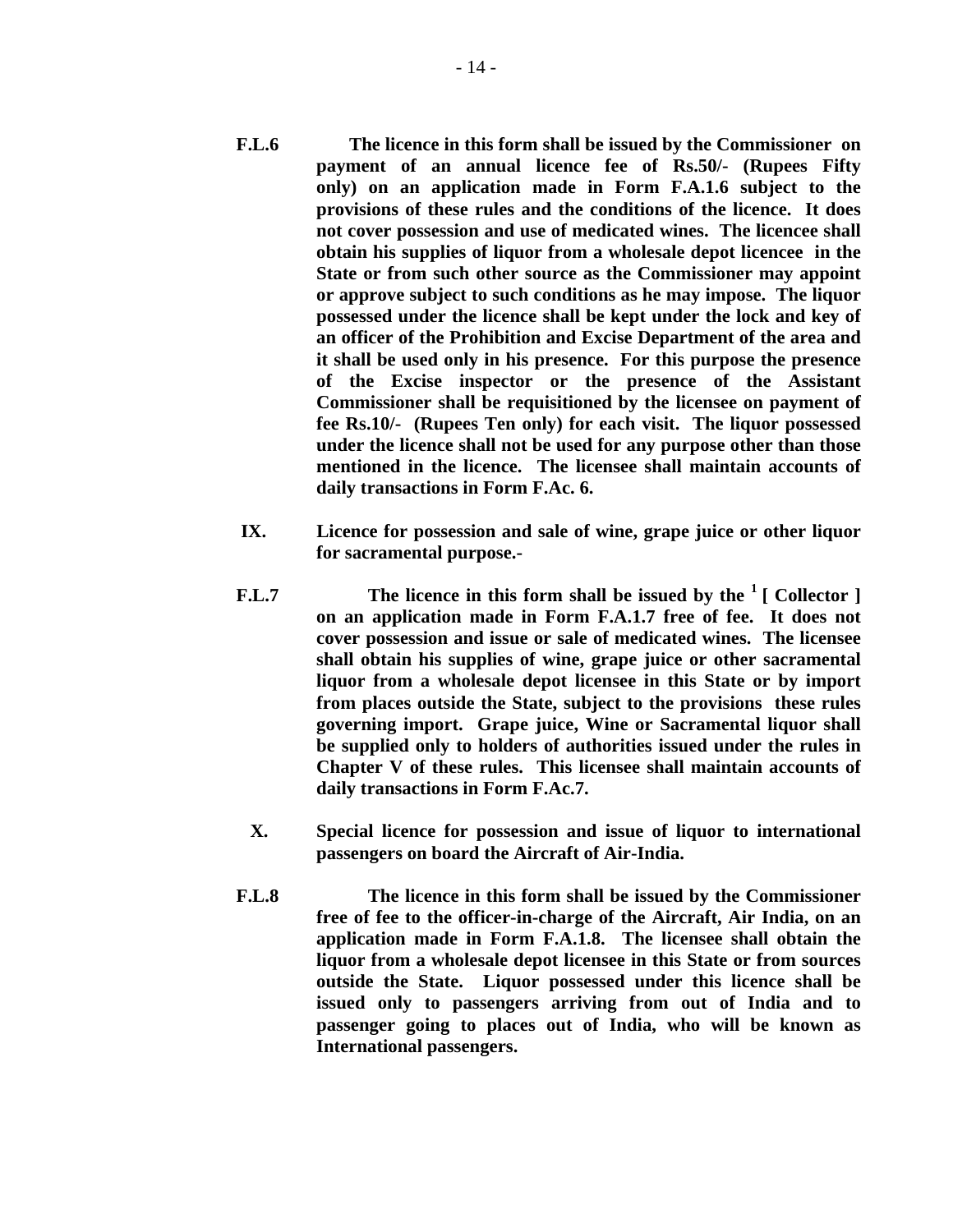- **XI. Special licence for possession and issue of liquor including bottled liquor to international Air passengers transiting the Meenambakkam Civil Air Port who are required to wait at the Air Port transit lounge reserved for such passengers before resuming their journey 1 [ and issue of foreign liquor to the diplomats stationed at [ Chennai ] –**
- **F.L.9 The licence in this Form shall be issued by the Commissioner free of fee to the Officer-in-charge of the duty free shop-cum-bar at the Civil Air Port on an application made in Form F.A.1. 8A. The licensee shall obtain the liquor from the customs bond or from a wholesale depot licensee in this State or from sources outside the State. Liquor possessed by the licensee shall be served only to transiting International Air Passengers who are required to wait at the Airport transit lounge reserved for such passengers before resuming their journeys. 1 [ Foreign liquor may also be issued to the foreign diplomats stationed at [ Chennai ].**
- **XI A [ Licence for possession of liquor by approved restaurant and supply of liquor for consumption in the bar of the restaurants to foreign tourists or foreign residence of Indian or Indian citizens during their halt at airport.-**
- **F.L.10 4 [The licence in this Form shall be issued by the Commissioner on payment of a Privilege Fee of Rs.1,00,000/- (Rupees One Lakh only ) per year and an Annual Licence Fee of Rs. 1,000/- (Rupees One Thousand only), Application Fee of Rs. 400/- (Rupees Four Hundred only) and Security Deposit of Rs. 50,000/- (Rupees Fifty Thousand only) to the Manager of an approved restaurant on an application made in Form F.A.1.14. The licensee shall obtain the liquor from the customs bond or from the wholesale depot licensee in this State or from such other source as the Commissioner may appoint or approve subject to such conditions as he may stipulate. 1 [ Issue of liquor shall be made only to foreign tourists or foreigners resident of India or Indian citizen during their halt at the airports. ]**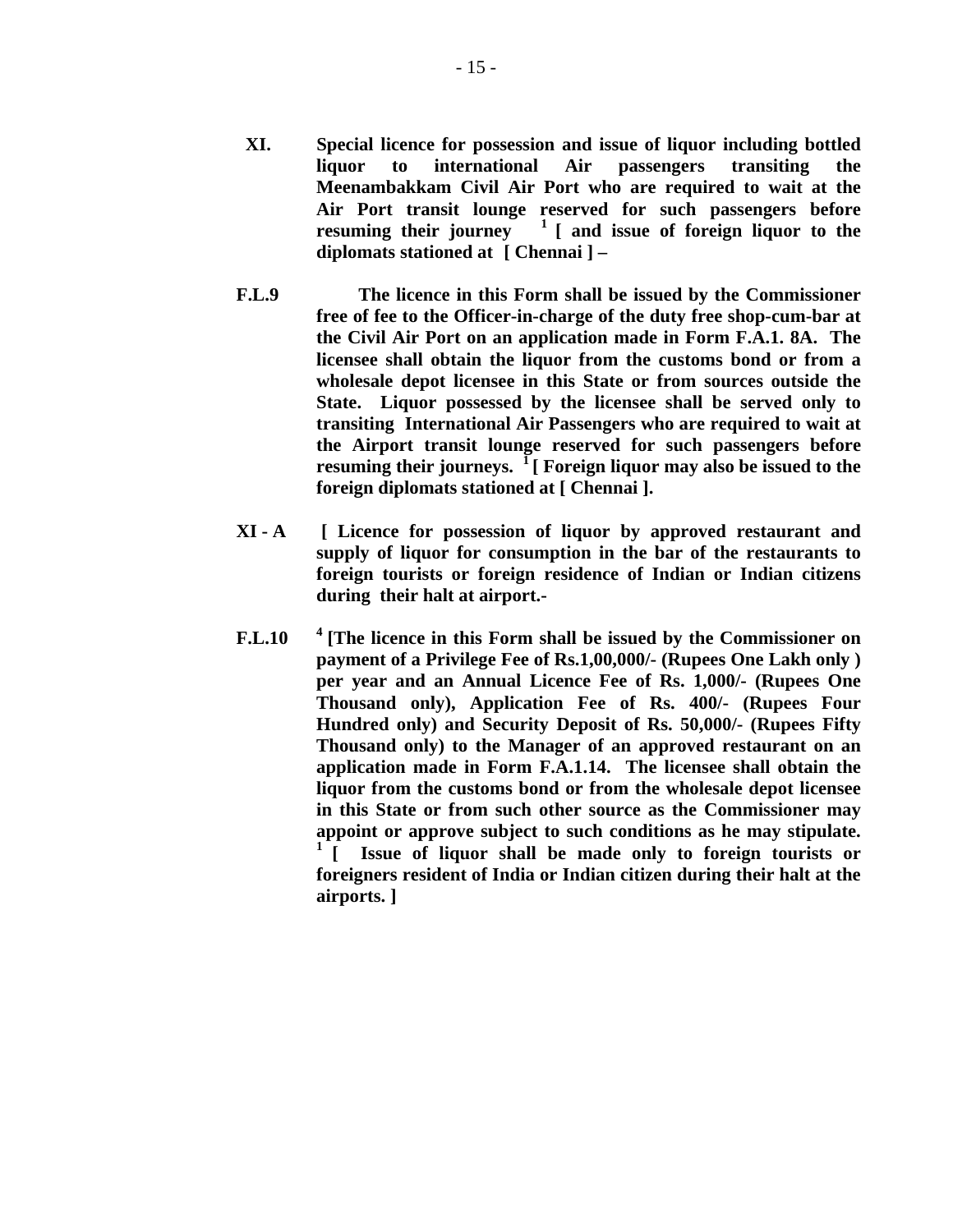#### **AMENDMENT**

### **(G.O.Ms.No.40, Home P.&E VIII Dept. Dt:01.07.2008).**

(b) in sub- rule (b) after clause XI-A and FL.10 , the following clause shall be added namely:-

- **XI-B Licence for the grant of privilege of retail sale of foreign liquor:-**
- **F.L. 11 The Tamil Nadu State Marketing Corporation Limited shall make an application in Form F.A.1.13 to the Commissioner of Prohibition and Excise for the grant of licence for the retail sale of foreign liquor in their retail Shops. The application shall be accompanied by the Treasury receipt in proof of the payment of annual privilege fee of Rs.1,00,00,000/- ( Rupees One Crore only ). licence fee of Rs.1,00,000/- ( Rupees One Lakh only ) and application fee of Rs.1,000/- ( Rupees One Thousand only ) for the grant of licence. On application, the Commissioner of Prohibition and Excise , shall grant licence in Form FL.11 to the Tamil Nadu Stare Marketing Corporation Limited, for the retail sale of foreign liquor in retail shops. The licence granted under this rule shall be subject to the Act, and the rules made there under. The Tamil Nadu State Marketing Corporation Limited, shall issue an authorization in Form F. AUTH.V in respect of each shop, where the retail sale of foreign liquor is to be carried on. Such authorization shall be issued to a shop even though it is already authorised by the Tamil Nadu State Marketing Corporation Limited, under the Tamil Nadu Liquor Retail Vending ( in Shops and Bars ) Rules, 2003. The Tamil Nadu State Marketing Corporation Limited, shall furnish the list of authorized foreign liquor retail sale shops, located in each district to the Commissioner of Prohibition and Excise , as well as to the District Collector concerned within ten days, from the commencement of retail sale of foreign liquor. The Tamil Nadu State Marketing Corporation Limited, being a wholesale licensee by virtue of sub-section (**  $1 - A$ **) of section 17-C of the Act shall obtain its supplies of foreign liquor from its own source. No shop for retail sale of foreign liquor shall be established in Municipal Corporation and Municipalities within a distance of 50 (fifty ) metres and in other areas 100 ( one hundred ) metres from any place of worship or educational institution.**

 **Provided that the distance restriction shall not apply in areas designated as " Commercial " or " Industrial " by the Chennai Metropolitan Development Authority or Town Planning Authorities.**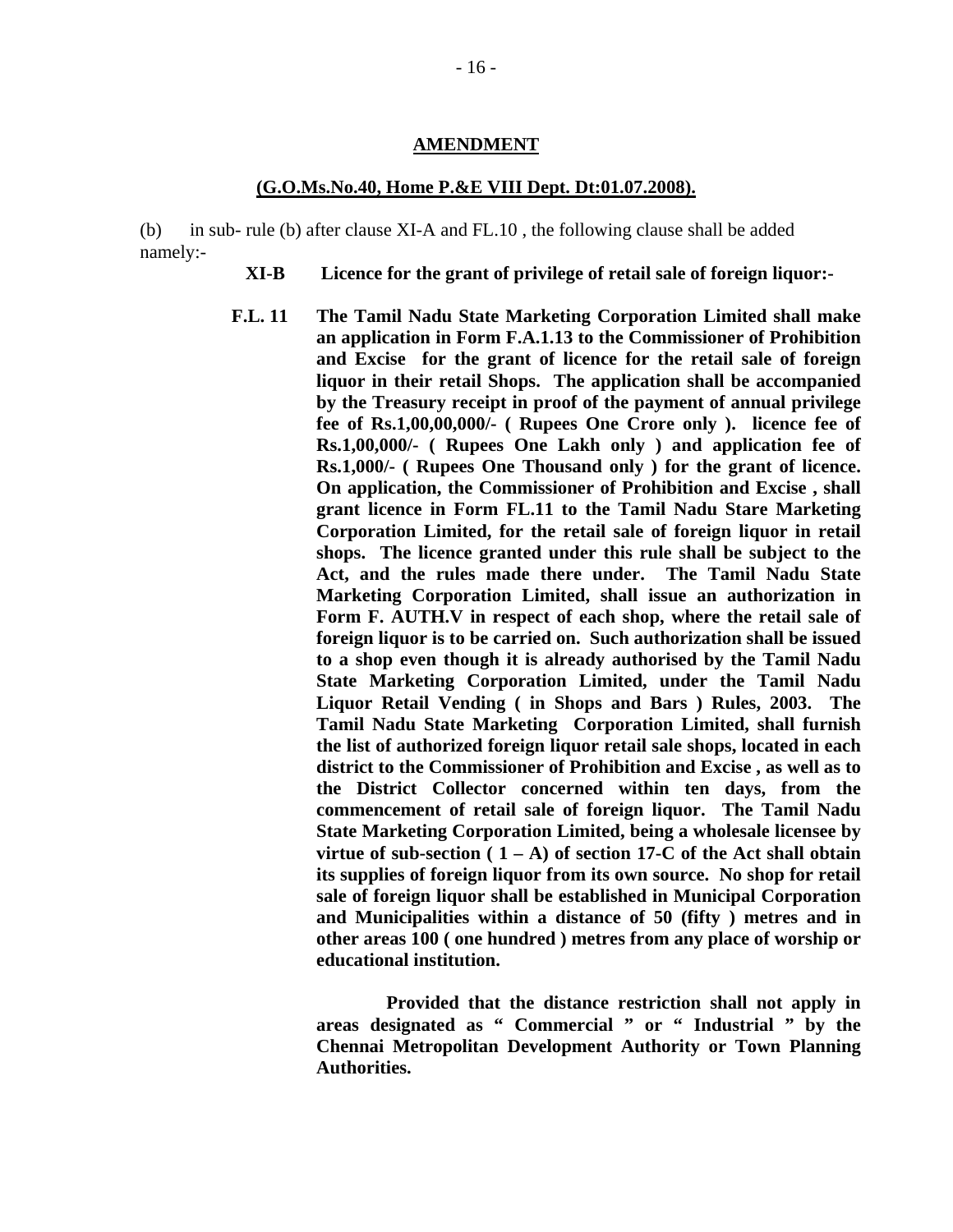**Provided further that if any place of worship or educational institution comes into existence subsequent to the establishment of the shop for retail sale of foreign liquor the aforesaid distance restriction shall not apply.** 

 **Provided also that no shop for retail sale of foreign liquor shall be established within the premises of any hotel.** 

 **Provided also that no shop for retail sale of foreign liquor shall be established in any tribal areas covered under integrated Tribal Development Project and Hill Area Development Project in the hill areas of Vellore, Salem, Namakkal, Dindigul, Tirunelveli and Kanniyakumari Districts.** 

 **Provided also that every shop for retail sale of Foreign Liquor shall be housed in a pukka building and no part of the said shop shall be thatched either on the sides or on the roof.** 

 **The shop for retail sale of foreign liquor shall be in the location approved by the concerned District Collector, before commencing the business in the said shop. There shall be no change in the location of said shop except with the previous permission of the Collector".** 

- **XII Licence for possession and vend of medicated wines to F.M.1, F.M.2, F.M.3 or F.M. 4 licensees :-**
- **F.M.1 The licence in this Form shall be issued by the Collector of the district concerned on payment of an annual licence fee of Rs.125/- ( Rupees One Hundred and Twenty Five only ) on an application made in Form F.A. 1.9. The licensee shall obtain supplies of medicated wine from a wholesale depot licensee in this State or from outside the State. The licensee may sell or issue medicated wine to holders of licensees in Form F.M.1, F.M.2, F.M.3 or F.M. 4. He shall pay vend fees for the imports made at the following rates:-**

 **Brandy and medicated wines for medicinal purposes.** 

|                                   | Rate at which vend fee is to be |
|-----------------------------------|---------------------------------|
|                                   | vended per litre.               |
|                                   | Rs.p.                           |
| <b>Brandy and medicated wines</b> | 1.00                            |
| whose alcoholic content is        |                                 |
| equivalent to 42 percent or       |                                 |
| more of proof spirits.            |                                 |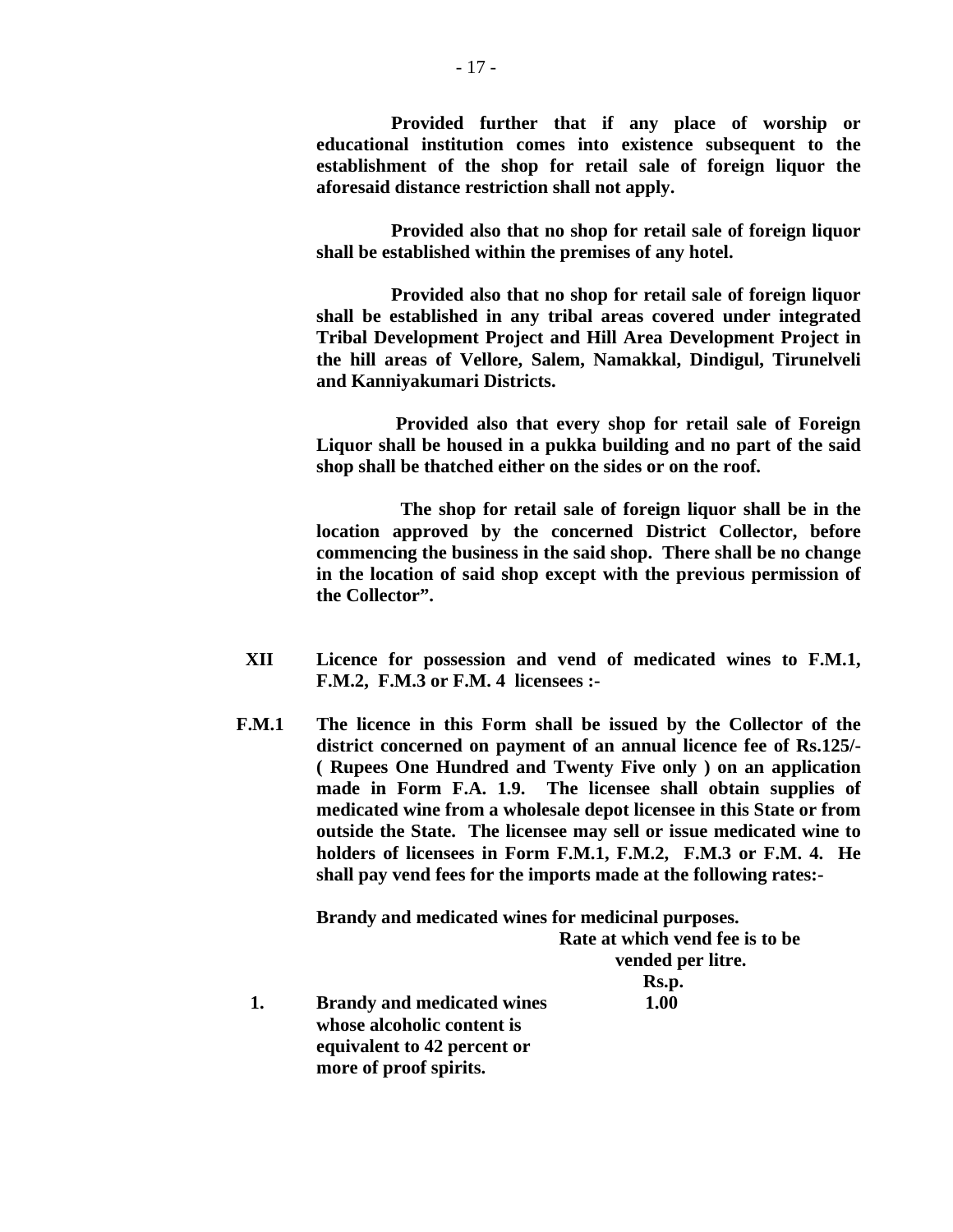| 2. | <b>Medicated wines whose</b><br>alcoholic contents is less<br>than 42 per cent of proof<br>spirit but not less than<br>20 per cent of proof spirit. | 0.50 |  |
|----|-----------------------------------------------------------------------------------------------------------------------------------------------------|------|--|
| 3. | <b>Medicated wines whose</b><br>alcoholic content is less than<br>20 per cent of proof spirit.                                                      | 0.20 |  |

 **XII. Licence for possession and sale of brandy for medicated wines for medicinal purposes by chemist or by persons or forms which employ chemists:-** 

**He shall maintain accounts of daily transaction in Form F.Ac.9** 

- **F.M.2 The licence in this form shall be issued by the Collector of the district concerned, on payment of an annual fee of Rs.100/- ( Rupees One Hundred only ) on an application in Form F.A.1.10 made by a chemist or a person or firm having a chemist in his or its employ subject to the provisions of these rules and the conditions of the licence. The licensee shall obtain supplies of brandy or medicated wines from a wholesale depot licensee or F.M.1 in this State as the case may be; or from such other source as the Collector may appoint or approve subject to such other conditions as he may impose brandy or medicated wine shall be issued on medical prescriptions in quantities not exceeding 50 milli-litres in the case of brandy and 750 milli-litres in the case of medicated wines, at a time. The licensee shall maintain accounts of daily transactions in Form F.Ac.10**
- **XIV. Licence for the possession and issue of brandy or medicated wines for medicinal purposes by a medical practitioner :-**
- **F.M.3 The licence in this form shall be issued by the Collector of the District concerned, on payment of an annual licence fee of Rs.15/- (Rupees Fifteen only) on an application made in Form F.A.1.11 by a medical practitioner, subject to the provisions of these rules and the conditions of the licence. The brandy or medicated wine required by the licensee shall be obtained from a wholesale depot licensee in this State or F.M.1. in the State, as the case may be or from such other source as the Collector may appoint or approve, subject to such conditions as he may impose, Brandy or medicated wine shall be issued or dispensed by the licensee only on medical prescriptions in form F.M.P. signed by him in the capacity of a medical**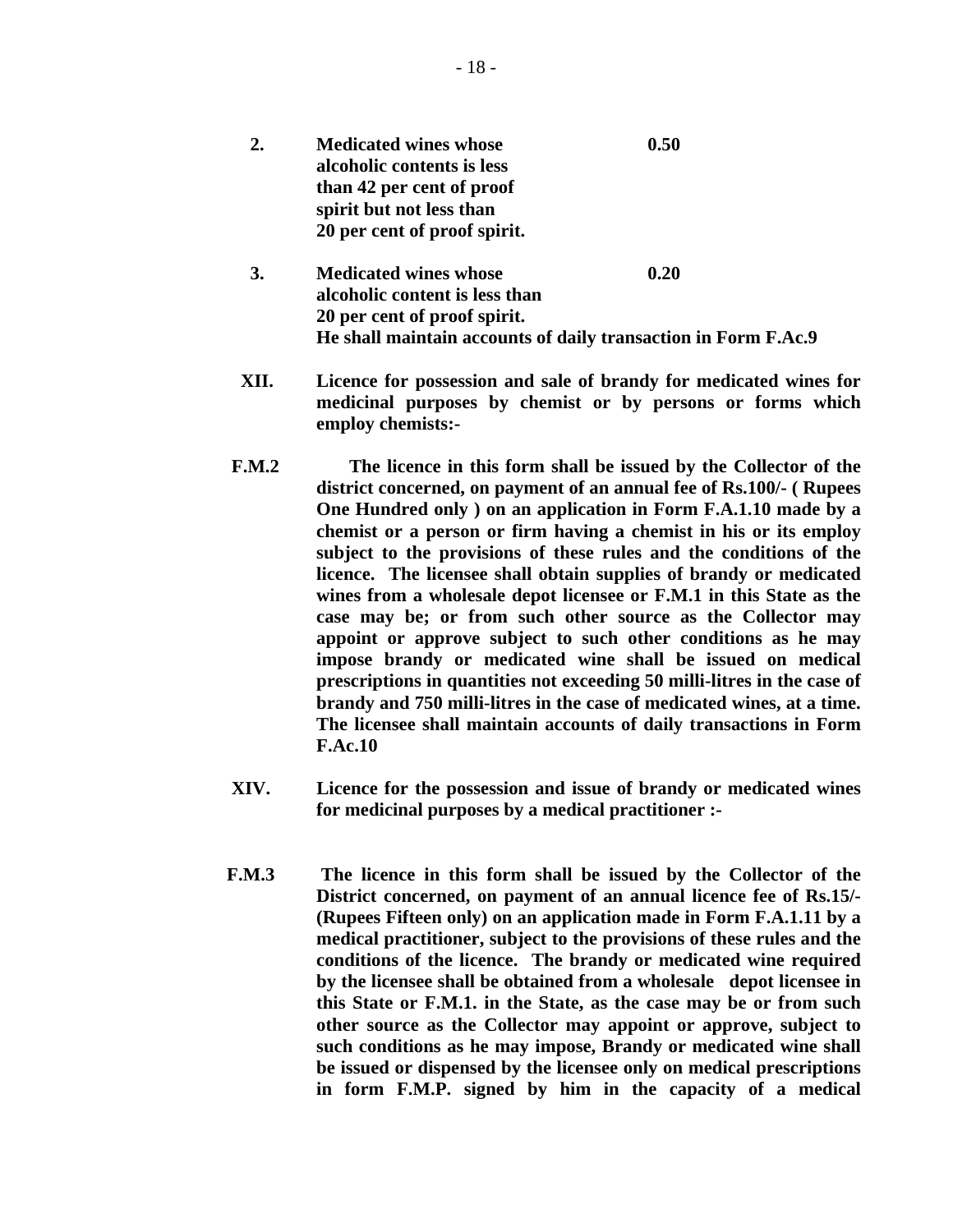**practitioner and only in such cases as the medical profession would generally approve. The licensee shall maintain accounts of daily transactions in Form F.Ac.10 and send true extracts of such accounts for every month to the Collector of the district concerned**  for record and verification on or before the 5<sup>th</sup> day of the succeeding **month containing the information regarding the total number of patients for whom brandy or medicated wine was prescribed and issued.** 

- **XV Licence to medical practitioner in charge of a hospital for possessional and use of brandy of cashew arrack or medicated wines for medicinal purposes in the hospital:-**
- **F.M.4 The licence in this form shall be issued by the Collector of district concerned free of fee on an application made in form F.A.1.11 by a medical practitioner, in-charge of a hospital. The licensee shall obtain his supply of brandy or medicated wine from a wholesale depot licensee or F.M.1 licensee, as the case may be, or from such other source as the Collector may appoint and subject to such conditions as he may impose. Brandy of cashew arrack or medicated wines shall be issued or dispensed only on prescriptions duly signed by the licensee in his capacity as a medical practitioner, or by any other medical practitioner working in the hospital in his capacity as such and only in such cases as the medical profession would generally approve. The licensee shall maintain accounts of daily transactions in Form F.Ac.10 and send true extract of such accounts for every month to the Collector of the district concerned for record and verification on or before the 5th day of the succeeding month containing the information regarding the total number of patients treated in the month and the number of patients for whom brandy or medicated wine was prescribed and issued.** 
	- **18. Duration of licence:**

 **Every licence granted under these rules shall be valid for the financial year beginning from the 1st of April or the date of issue of the licence and ending with the 31st March, immediately following unless otherwise stated in the licence issued in a particular case.** 

- **19. Conditions to be satisfied before a privilege is granted and the licence is issued and the procedure to be followed in dealing with applications:-**
- **(A) On receipt of the application, the licensing authority shall verify the particulars furnished in the application. In the case of application of all kinds, he shall satisfy himself in general after due enquiry:-**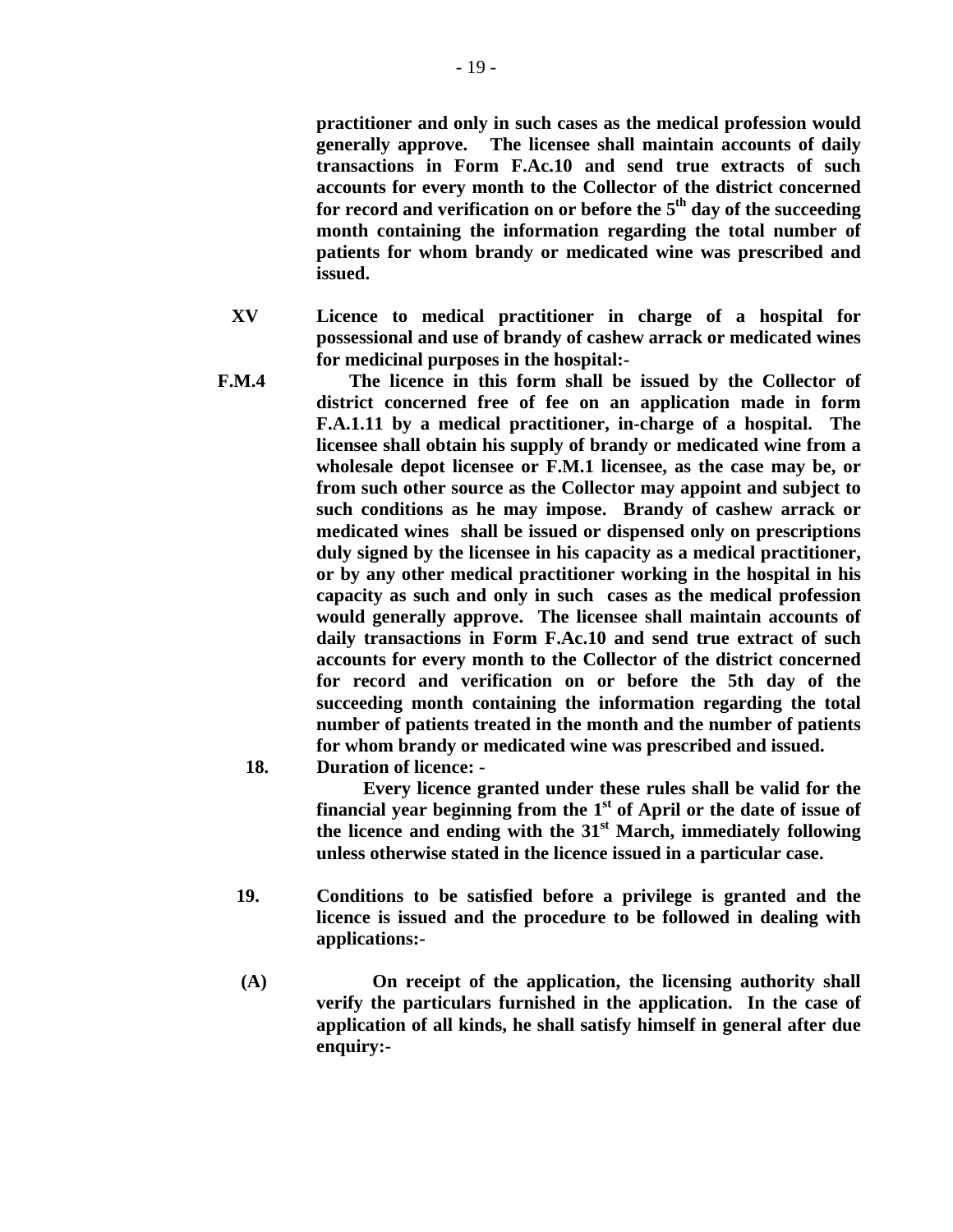**(i) that the local needs justify the grant of the licence; and** 

 **(ii) that public interest shall not suffer by the grant of the licence applied for and that the privilege is not likely to be misused.** 

- **(B) In the case of applications of particular kinds mentioned below, the licensing authority shall in addition, satisfy himself after due enquiry that the following additional conditions are satisfied, namely –**
- **(1) In the case of an application for a licence in Form F.L.1,**

 **(i) that he is a suitable person;** 

(ii) that he can reasonably be expected  $\frac{1}{x^{**}}$  to pay the prescribed **fees:** 

 **(iii) that he can be expected, to co-operate with the Government in their policies:** 

 **2 [ (iv) that the site and building selected are suitable;** 

 **(v) that the application is made bonafide on behalf of the applicant himself and not in benami of any other person.** 

 **2 [ (vi) that he has obtained the Income-Tax Clearance Certificate.]** 

<sup>2</sup> [ Explanation – It is hereby declared that, in judging the suitability **of the applicant for the grant of licence, the Commissioner shall have regard to the following factors, namely:-**

 **(a) solvency of the applicant;** 

 **(b) whether the applicant has contravened any of the provisions of the Tamil Nadu Prohibition Act, 1937 ( Tamil Nadu Act X of 1937 ) or of any rule, notification or order made thereunder or has committed the breach of any of the terms and conditions of any licence or permit granted under the Tamil Nadu Prohibition Act,1937 ( T.N. Act X of 1937 ) or of any rule made thereunder.** 

 **(c) whether the applicant has been convicted of any offence punishable under the Tamil Nadu Prohibition Act,1937 ( T.N. Act X of 1937 ) or any cognizable and non-bailable offence or of any offence under the Dangerous Drugs Act, 1930 ( Central Act II of 1930) or under the Trade and Merchandise Marks Act, 1958 ( Central Act 43 of 1958 ) or under Ss. 482 to 489 of the Indian Penal Code ( Central Act XLV of 1860);**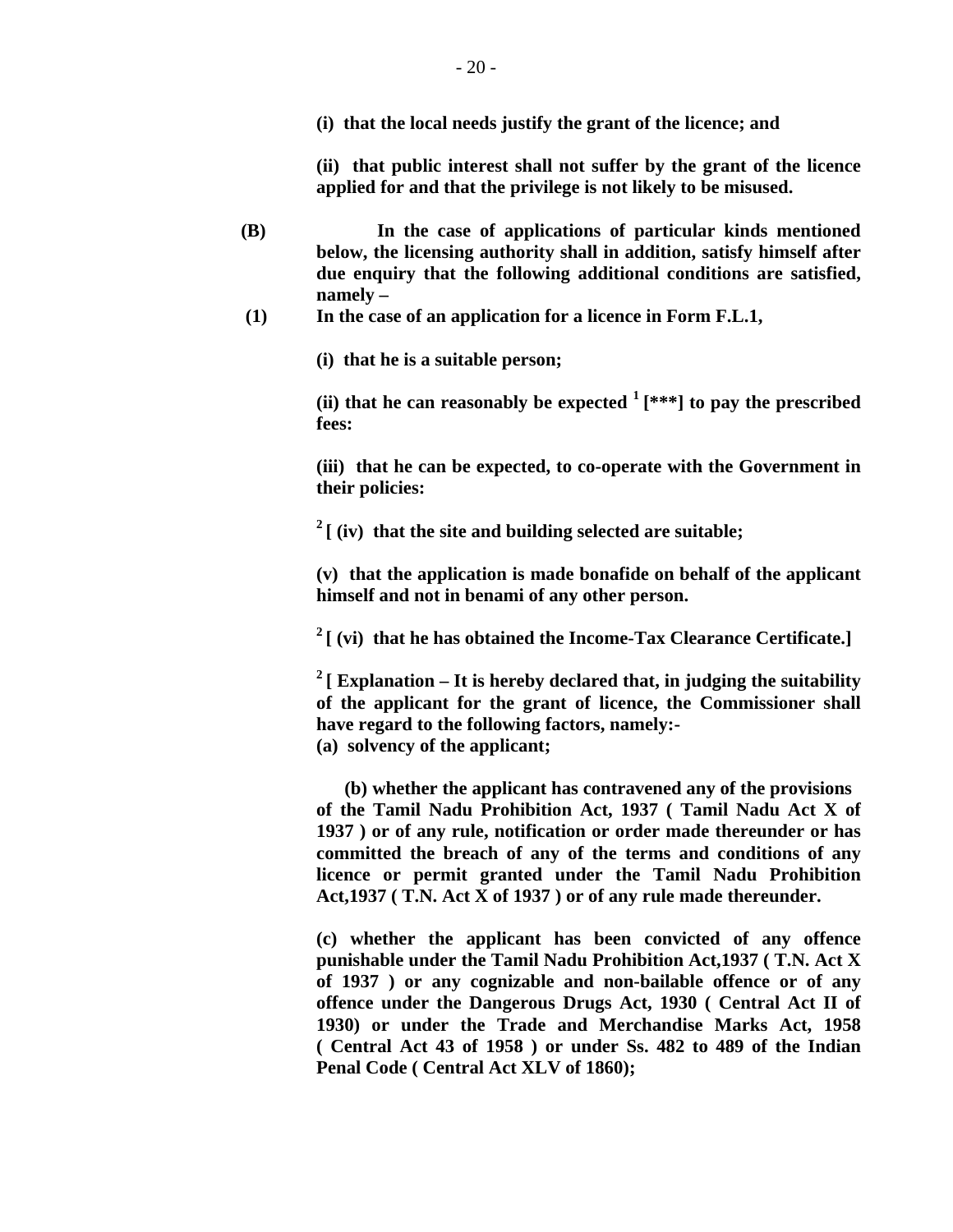**(d) whether the applicant carries on any other business which is likely to prevent him from giving his due attention to the purpose for which the licence is sought for;** 

 **(e) whether the applicant was a defaulter in payment of any amount due to the State Government under the Tamil Nadu Prohibition Act, 1937 ( T.N. Act X of 1937 ) or the rules made thereunder or of any taxes or other amount due to the State Government.** 

 **(f) any other matter relevant to the purpose for which the licence is sought for.]** 

 **(2 ) In the case of an application for a licence in Form F.L.2.-** 

 **(i) that the club in respect of which the licence has been applied for is of a non-proprietory character functioning for more than 3 years and** 

 $2 \mid$  (ii) that at least 50 of the members of the club have signified their **willingness to obtain liquor from the said club or that the club should have functioned with a bar in the pre-prohibition days and have on its rolls not less than 50 persons.** 

- **(3) In the case of an application for a licence in Form F.L.3 the Star Hotel in respect of which the licence is applied for is run on western style.**
- **(4) In the case of an application for a licence in Form F.L.4 that the applicant has been recommended by the Chairman, Board of Administration, Canteen Stores Department India, Mumbai, indicating the real need for establishing a canteen, retail and bulk issue depot for supplying liquor to military Contractors and Officers of Military Units holding licences in Form F.L.4(A) 2 [ and for export to the Andaman and Nicobar Islands for the unit-run canteens of the Armed Forces stationed in the said Islands.**
- **(5) In the case of an application for a licence in Form F.L.4(A), that in the area or areas where the licence is required, there is Military Unit stationed and the Officer Commanding of that unit has certified that there is a real need for a licence to cater liquor to the military personnel;**
- **(6) In the case of an application for a licence in Form F.L.5 that the applicant can be relied upon for carrying out the requirements of the conditions of the licence and that there is a real need for the grant of licence applied for;**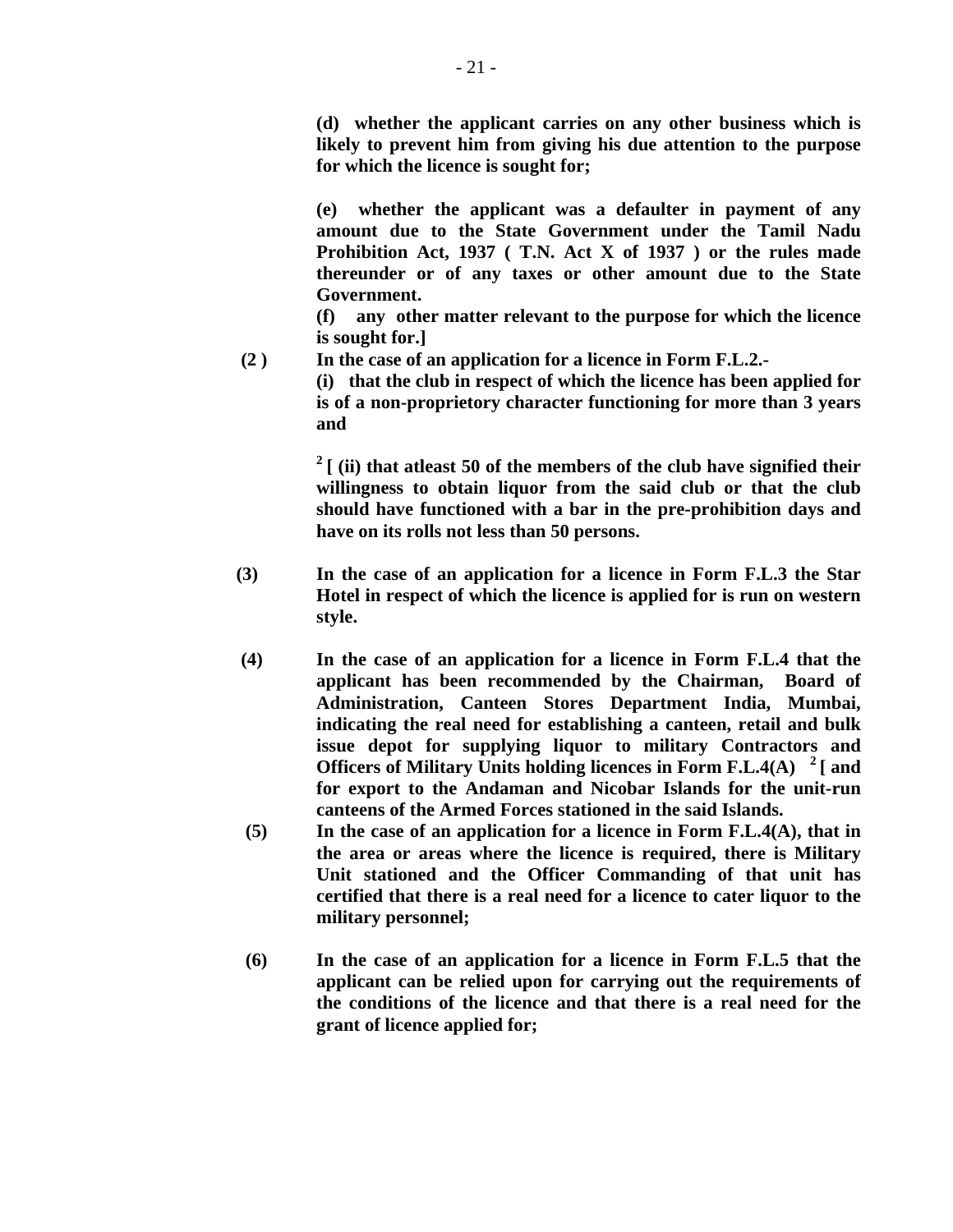- **(7) In the case of an application for a licence in Form F.L.6 that the applicant has not less than five years experience in the branch of the business for which he requires the licences;**
- **(8) In the case of an application for a licence in Form F.L.7 that there are not less than 30 authority holders in the area which the licence applied for may be expected to serve;**
- **(9) In the case of an application for a special licence in Form F.L.8 that the passengers in the aircraft of the Air-India will be only International passengers, who have arrived from out of India or who intend going to places out of India.**
- <sup>2</sup>  $[$  (9-A) In the case of an application for a special licence in Form F.L.10 **that the applicant runs an approved restaurant.]** 
	- **(10) In the case of an application for a licence in Form FM.1 :-**

 **(i) that applicant is in possession of a licence in Form 20 (wholesale) under the Drugs Act,1940 (Central Act XXIII ) of 1940 ), and the rules made thereunder; and** 

 **(ii) that there is a real necessity for the licence in the area, having regard to the number of licences in Forms F.M.2, F.M.3 and F.M.4 existing in that area ;** 

 **(11) In the case of an application for a licence in Form F.M.2.,** 

 **(i) that the applicant is a reputed chemist or owner of a chemist shop of atleast one year's standing in the area with a whole-time chemist attached to it ;** 

 **(ii) that he is in possession of a licence in Form No: 20 ( retail with Pharmacy ) obtained under the Drugs Act, 1940 ( Central Act, XXIII of 1940 ) and the rules made thereunder ; and** 

 **(iii) that there are medical practitioners in the area who are likely to prescribe brandy or medicated wines for medicinal purposes.** 

 **(12) In the case of an application for a licence in Form F.M.3 that the applicant is medical practitioner in the area of atleast one year's standing and the volume of his practice as a medical practitioner shows that he requires brandy and medicated wines for issue to the patients treated by him whenever found necessary for medicinal purposes; and**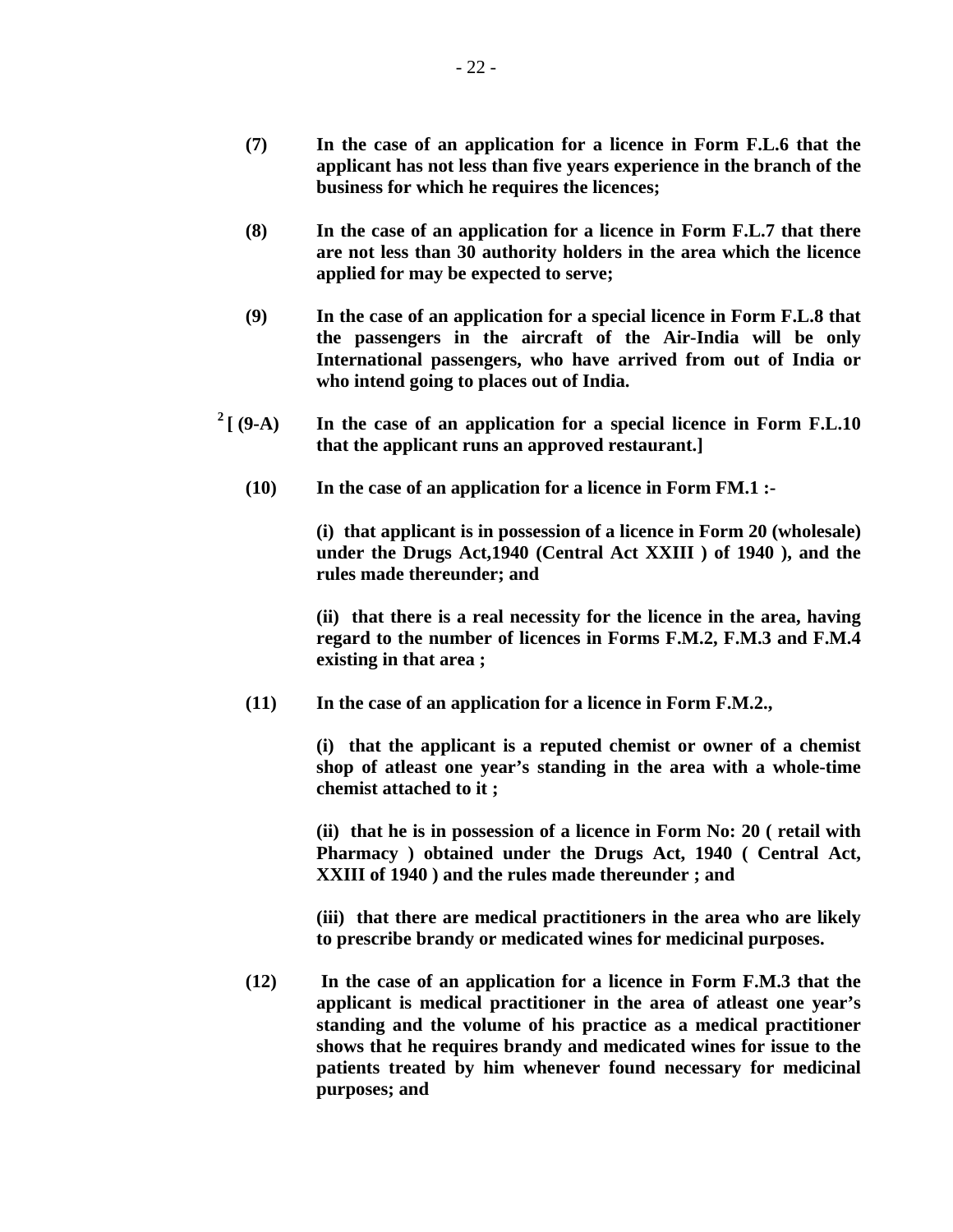- **(13) In the case of an application for a licence in Form F.M.4 , that the applicant is in-charge of a public or private hospital in the area and the number of patients treated at such hospitals justifies the issue of the licence applied for.**
- **(C) The licensing authority, if he desires that there is no objection to issue licence, may order its issue after satisfying himself that the fee, if any, prescribed for the licence has been paid.**
- **(D) The licence shall always be issued in the name of the person who applied for it. In the case of application from a recognized institution or a registered firm or Company, the licence shall be issued in favour of the accredited office-bearer or agent or other functionary who has been duly authorized by power-of-attorney, Articles of association or similar rules relating to the management of the institution, firm or Company. The quantity of liquor or medicated wine to be allowed under the licence in cases in which limit is to be insisted shall be fixed by the licensing authority at his discretion after taking into consideration the bonafide demands for liquor and medicated wines in the area to be served by the licence and the recommendation of the enquiring Officer.** 
	- **20. Refusal of licence.-**

 **If the licensing authority decides that the applicant is not eligible for the grant of privilege and issue of licence or that the grant of the privilege and issue of licence are not justified with reference to conditions and circumstances specified in rule 19, he shall, by an order in writing, refuse to grant the privilege and issue of the licence for reasons to be specified in the order. In that case, the licence fee 1 [and privilege fee ], if any, paid by the applicant, shall be refunded to him. 2 [The application fee shall not, however, be refundable on any account.]** 

 **21. Renewal of licence :-** 

 **A licence holder desiring to renew the licence shall make an application in the prescribed form (the same as for the original grant of the licence) atleast one month before the date of expiry of the licence. The application may be sent to the licensing authority direct. The provisions of rules 18 to 20 shall, as far as may be, apply to an application for renewal of licence as if it were an application for the original grant of a licence, where an application for renewal of the licence has not been made within a period of one month before the expiry as specified herein, but in no case after the expiry of the licence, the licensing authority may admit such application,**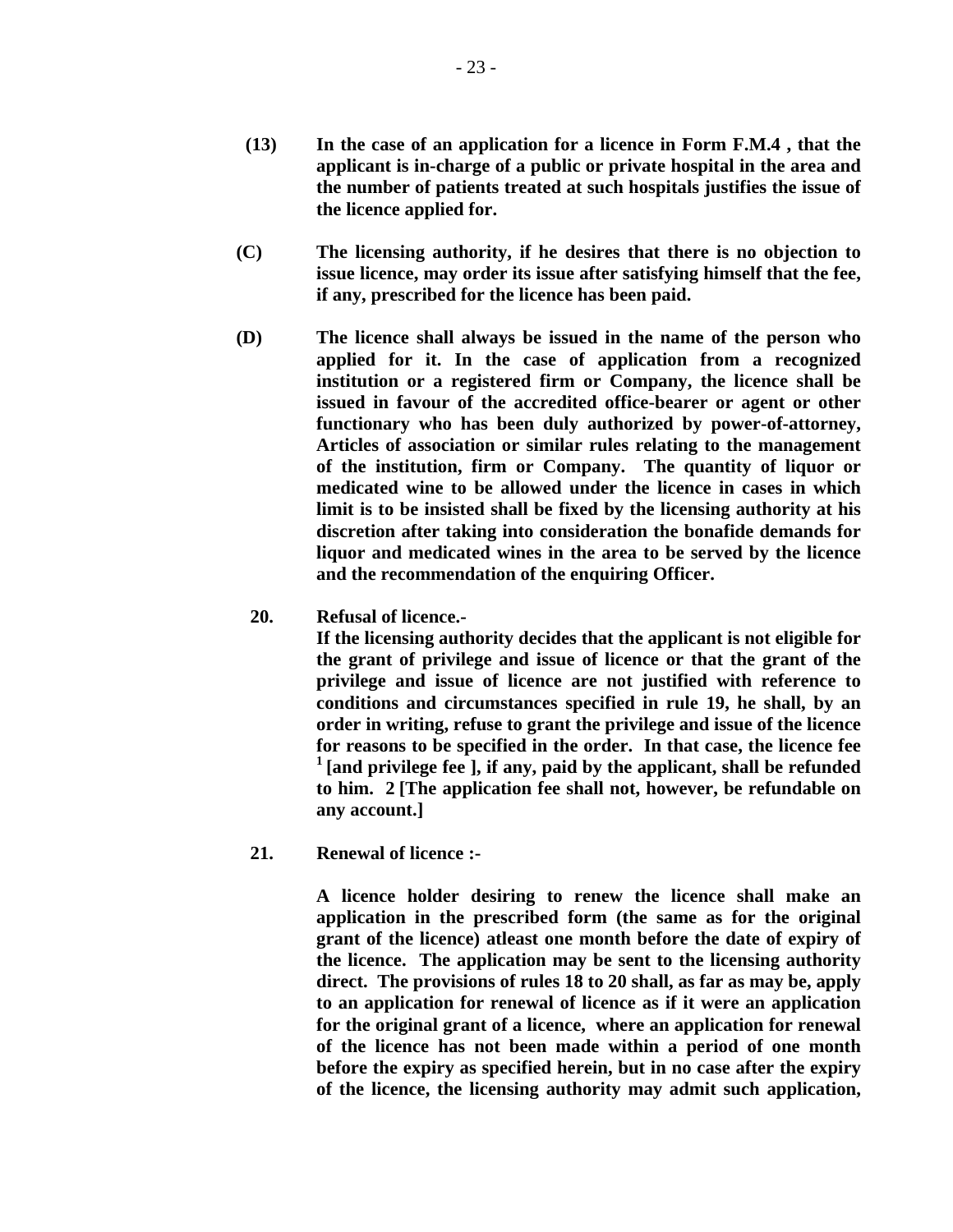**provided there are good and sufficient reasons for the delay on payment of an additional fee of twenty five per cent of the prescribed licence fee.** 

- **21-A**  $\frac{1}{2}$  [ (c ) Where any F.L.1 licence has been renewed for a part of year, **proportionate licence fee and privilege fee together with the security deposit shall be refunded. Such refunds shall be sanctioned by the Assistant Commissioner (Excise ) of the District, after satisfying himself that the claim of the licensee is in accordance with the rules and after adjusting the Government dues if any from the licensee.]**
- 
- <sup>2</sup> [ 22 Cancellation or suspension of licences.-<br>
(1) The licensing authority may, after giving in writing to the licence **holder an opportunity to show cause within a reasonable time not exceeding 14 days against the action proposed to be taken or order proposed to be issued, stating the reasons there for, by an order in writing specifying the reasons, cancel the licence under these rules or suspend it for such period as it thinks fit, if in its opinion, the licence holder has failed to comply with any of the conditions of the licence or of any of the provisions of the Act or the rules made thereunder.** 
	- **(2) Notwithstanding anything contained in sub-rule (1), the licensing authority may temporarily suspend the licence for a period not exceeding 90 days pending framing of charges for violation or irregularities noticed. In such a case, the reason for suspension shall be communicated to the licence holder within 5 days from the date of suspension.**
	- **(3) When a licence is cancelled or suspended or temporarily suspended or is not renewed after its expiry the licence holder shall not sell, use or otherwise dispose of any of the stock of liquor or medicated wine held by him under the licence at the time of such cancellation, suspension, temporary suspension or expiry and shal abide the orders of the licensing authority regarding the disposal of such stock. The licence holder shall not also be entitled to claim any compensation on account of cancellation, suspension, temporary suspension or non-renewal of the licence.]**
- **(23) SECURITY**

<sup>1</sup> [ In the case of application for licences in Form F.L.1, F.L.2, F.L.3, **F.L.3(A), \*F.L.3(AA)\*, F.L.5 F.L.6, 2 [F.L.10], F.M.1 or F.M.2 the licensing authority shall, before granting the licence, require the applicant to execute a counterpart agreement in Form F.M.5 in conformity with the tenure of his licence and also to deposit with the Commissioner in cash or Government Promissory Note, as security**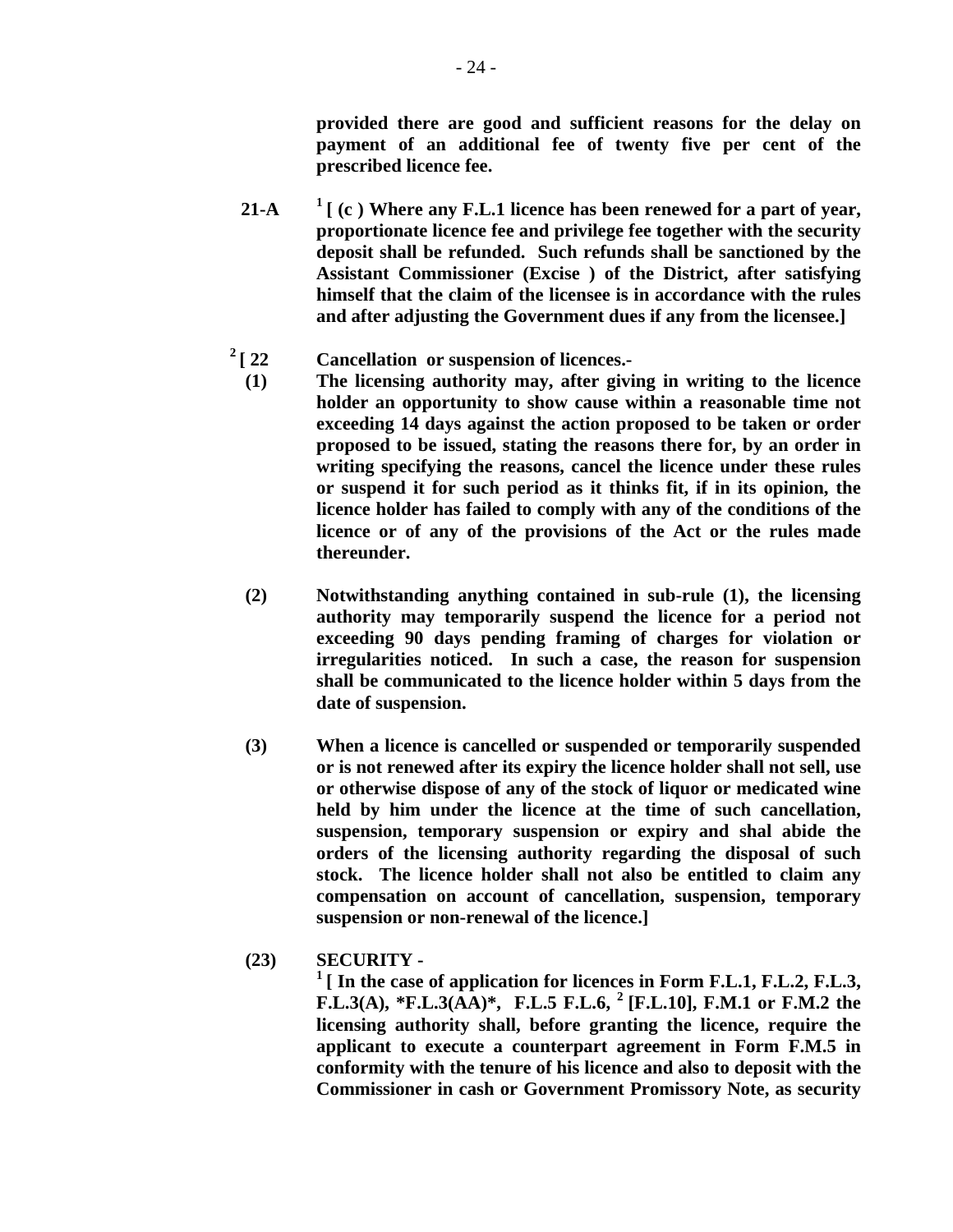**for the due observance of the conditions of the licence]. The amount of security deposit for licence specified above, except F.L.1., <sup>3</sup>**  $[F.L.2]$ , <sup>4</sup> [and F.L.3 , F.L.3( $\overrightarrow{AA}$ <sup>\*</sup>, including additional F.L.3, **\*F.L.3(AA) \* and F.L.10] shall be equivalent to the licence fee for the respective licence and in the case of licence in Form F.L.1, 5 [ the amount of security deposit shall be Rs.50,000/- (Rupees Fifty Thousand only) and in the case of an additional permit room in the same hotel under additional licence in Form F.L.3 the amount of security deposit shall be Rs. 75,000/- (Rupees Seventy Five Thousand only). 1 [ In the cases of licence in Form F.L.10 the amount of security deposit shall be Rs.50,000/- (Rupees Fifty Thousand only ). 2 [ In cases of non-observance or any breach of the condition of licence the security deposit in whole or in part may be forfeited to the Government by the licensing authority or by any officer authorized by him in this behalf and the licence may be cancelled by the licensing authority.] The forfeiture of the deposit and the cancellation of the licence under this or the preceeding rule shall not be held to prevent the licence-holder from being proceeded against in a court of law under the provisions of the Act or the rules made thereunder or any other law for the time being in force.** 

 **3 [ Provided that the absence of a counterpart agreement shall not vitiate anything done or any action taken prior to the execution of the counterpart agreement for violation of the condition of the licence or the provisions of the rules. A licence already issued shall be liable for cancellation, if the licence fails to execute the counterpart agreement within the time stipulated by the licensing authority.]** 

**( \* Amendment as per G.O. Ms. No: 59, P & E ( VIII ), Dated: 20.03.2001**

**4 [ 23-A Issue of duplicate licence :-** 

**The loss, mutilation or damage of a licence during the period of its currency shall forthwith be intimated by the licence holder to the authority which issued the licence explaining the circumstances in which the loss, mutilation or damage had occurred. A fee at the rate of as specified in the Table below, shall be payable for every duplicate licence and such licence may be granted by the authority which issued the original licence, after making such enquiries as it may deem fit. The licence holder shall surrender the duplicate licence for cancellation, if and when the original is traced.**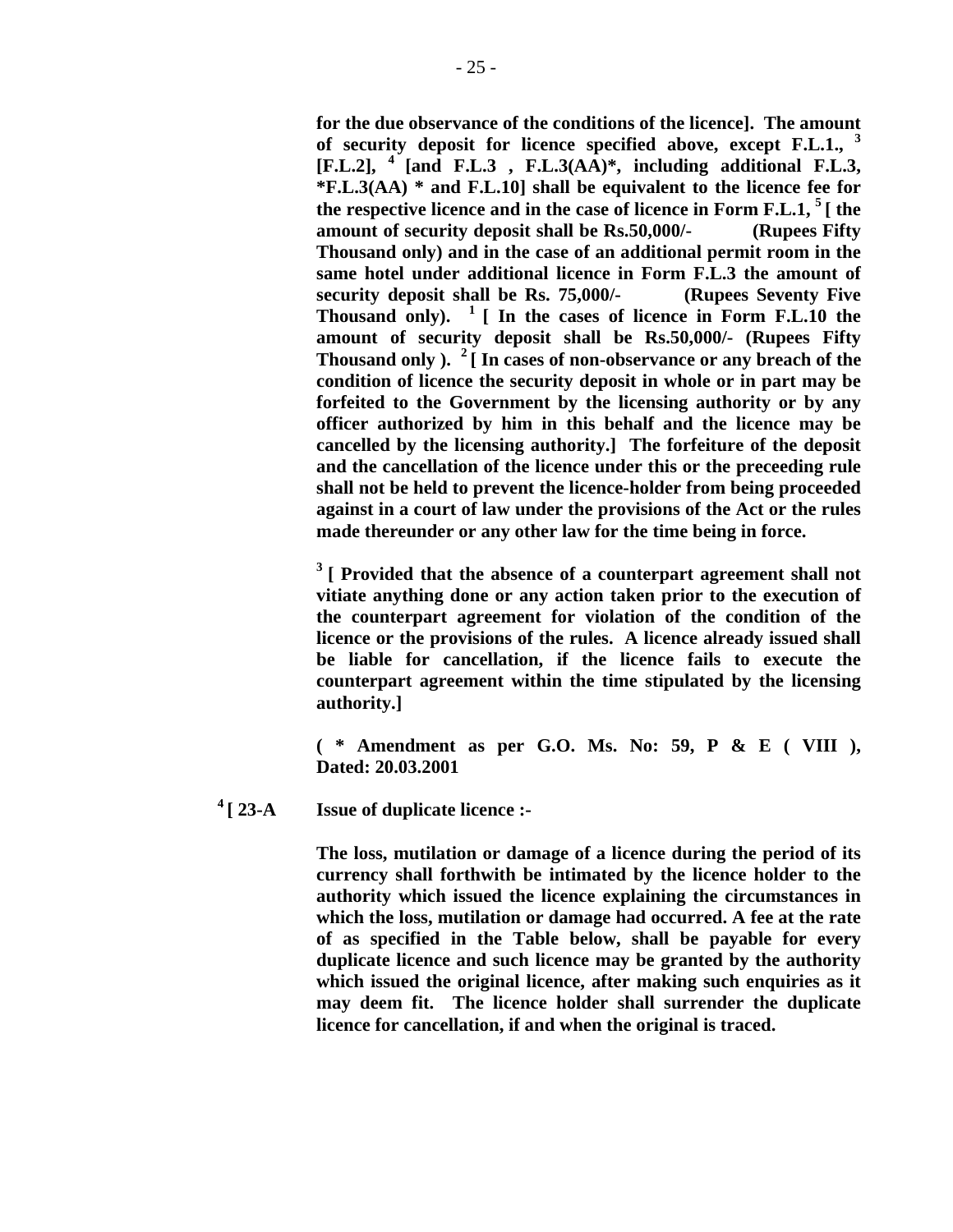| <b>Serial</b><br><b>Number</b><br>(1) | Form<br><b>Number</b><br>(2) | Fee<br>(3) |
|---------------------------------------|------------------------------|------------|
|                                       | <b>F.L.1</b>                 | <b>100</b> |
| 2.                                    | F.L.2                        | <b>100</b> |
| 3.                                    | <b>F.L.3</b>                 | 100        |
|                                       | F.L.3(A)                     | 25         |

 **THE TABLE** 

#### **AMENDMENT**

**(4) in the Table under rule 23-A, after Serial Number 4 in Column (i) and the entries relating thereto in columns (2) and (3), the following Serial Number and entries shall, respectively, inserted namely: --** 

 $"4 - A \t\t\t\t\t\t**F.L.3 (AA)** \t\t\t\t\t100"$ ; **(G.O.Ms. No: 59, P & E ( VIII ), Dated: 20.03.2001** 

| 5.  | F.L.4        | 10                 |
|-----|--------------|--------------------|
| 6.  | F.L.4(A)     | 5                  |
| 7.  | <b>F.L.5</b> | 5                  |
| 8.  | <b>F.L.6</b> | 5                  |
| 9.  | F.L.7        | <b>Free of fee</b> |
| 10. | <b>F.L.8</b> | Free of fee        |
| 11. | <b>F.L.9</b> | <b>Free of fee</b> |
| 12. | F.M.1        | 10                 |
| 13. | F.M.2        | 10                 |
| 14. | <b>F.M.3</b> | 5                  |
| 15. | <b>F.M.4</b> | <b>Free of fee</b> |

 **<sup>24</sup> Transfer of licence, change of premises or locality;—** 

 **Licences issued under these rules shall not be sold, transferred or sub-rented without the previous permission of the licensing authority. A licence holder shall not change the premises in which he carries on business under his licence except with the previous permission of the licensing authority. Permission to shift the business during the currency of the licence outside the area in which the licence is intended to serve shall be treated as the grant of a fresh licence and all the provisions relating to the grant of a new licence shall likewise apply to granting of such permission except those relating to the payment of the licence fee and collection of security deposit with reference to rule 23.**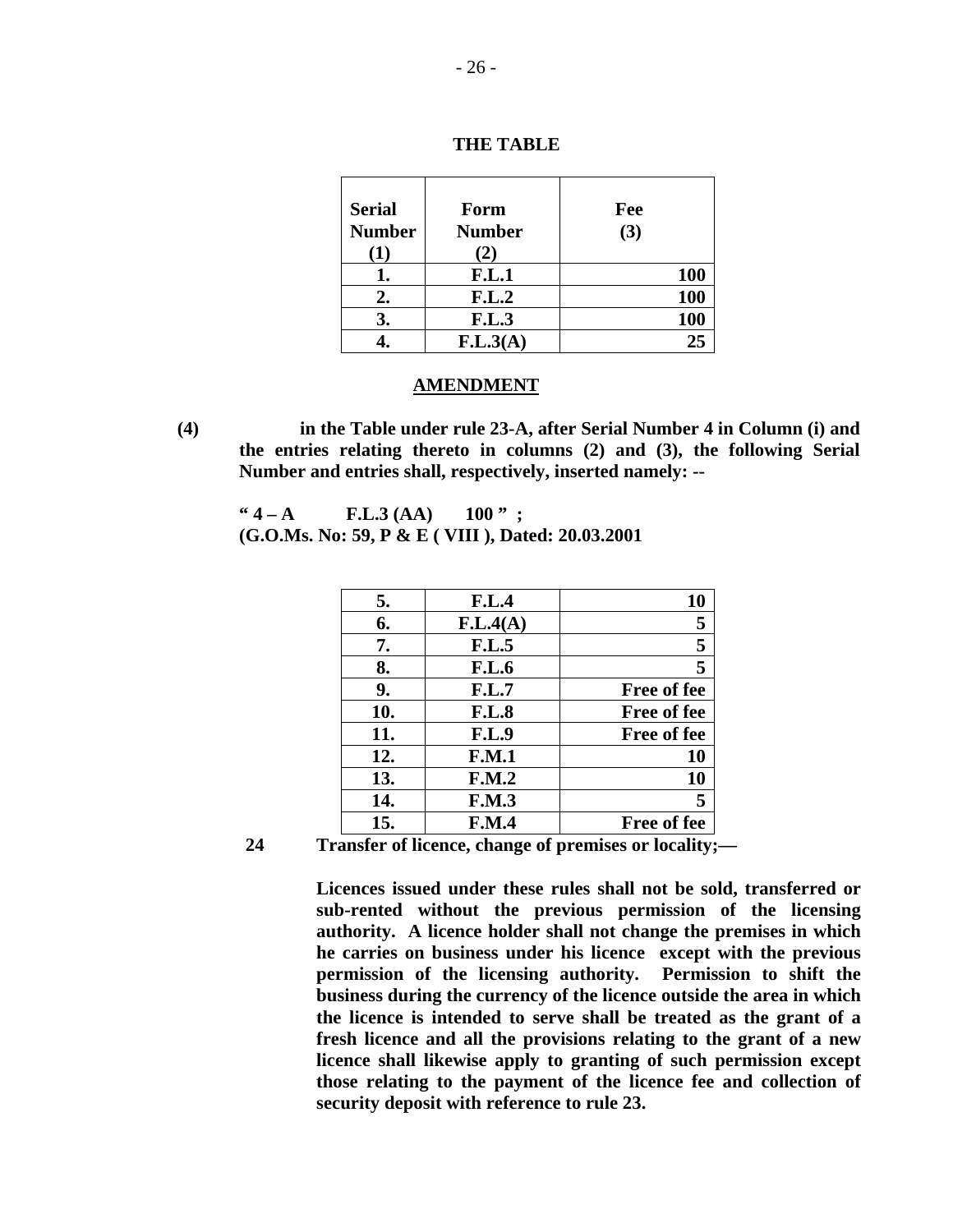**1 [ 24-A Refund of licence fee in certain cases.— A licensee, who has not transacted any business under the licence, shall apply to the licensing authority for refund of the licence fee along with the licence granted to him. On receipt of the application, the licensing authority may refund the licence fee, if he is satisfied that the licensee has not transacted any business under licence granted to him.]** 

> **2 [ Provided that if any licence has not transacted any business for any part of the year, the proportionate licence fee and privilege fee shall be refunded**.]

- **25 General conditions applicable to licences issued under the rules in this Chapter —**
- **I. The licence except where no business under the licence is transacted shall be hungup in a conspicuous place in the licensed premises. A sign-board shall be affixed in front of the premises showing the kind and number of the licence and the hours of business under it. The hours of business specified by the licence shall in no case be less than six hours, excluding an hour's interval for rest where paid Assistants are employed. No business shall be transacted before 7 a.m., or after 10 p.m., at the licensed premises of F.L.1 shops. No name of any political nature and no name of any national or political leader whether living or dead shall be displayed on the sign board. Nor there shall be any name or other reference indicating Government patronage and no names relating to religion or religious head shall be used in the sign board. There shall also be displayed on the sign board the following slogans in bold letter about the evils of drinking and such other slogans as may be approved by the Commissioner.**

குடி குடியைக் கெடுக்கும். குடிப்பழக்கம் உடல் நலத்தைக் கெடுக்கும்.

**Drinking liquor will ruin the family. Drinking liquor is injurious to health.** 

( மது - நாட்டுக்கு, வீட்டுக்கு, உயிருக்கும் கேடு ).

 **II.(a) The licensed premises shall in cases where business under the licence is transacted be kept open for business or for inspection by authorised officers on all days except weekly holiday under the provisions of the Tamil Nadu Shops and Establishments Act, 1947**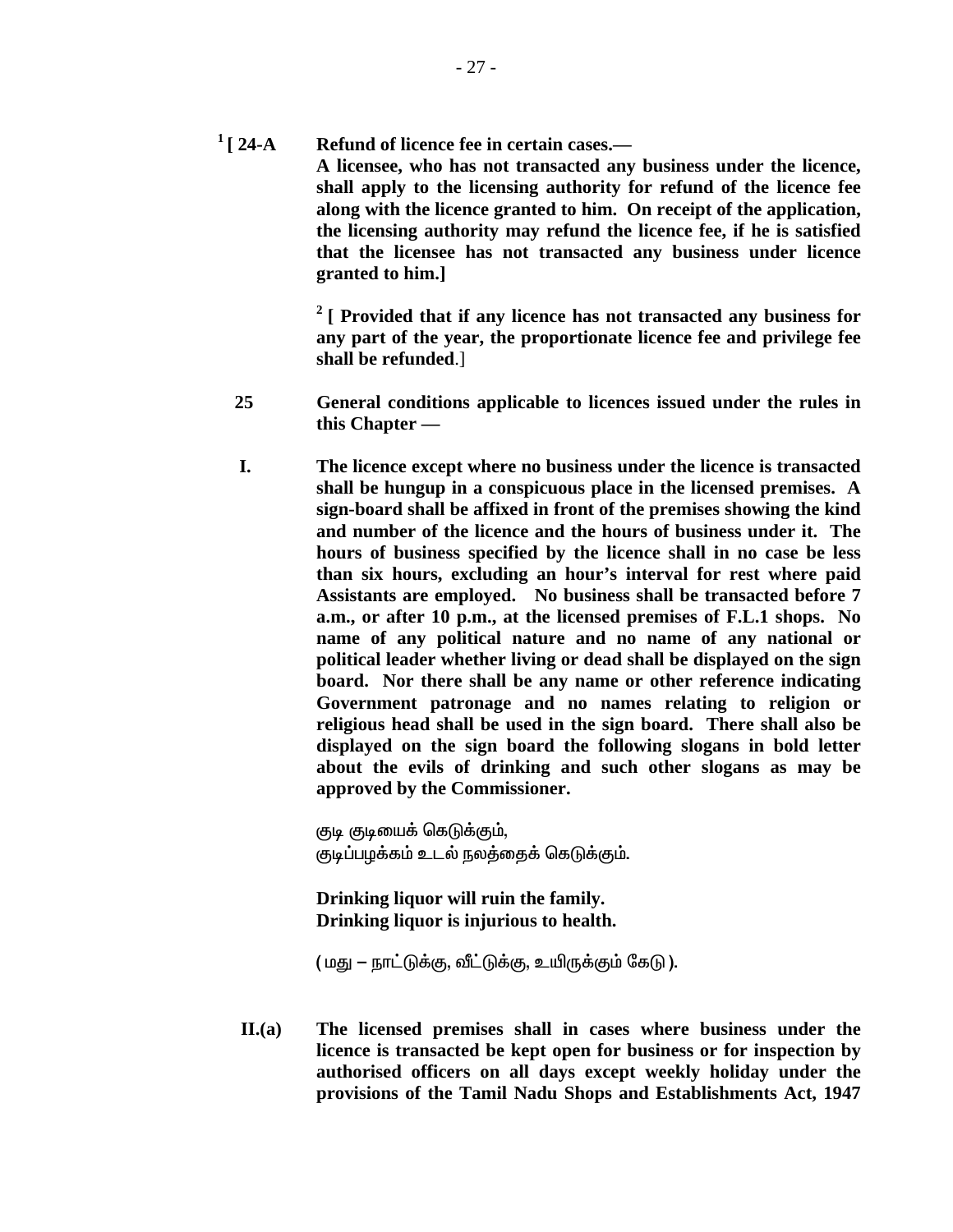**(Tamil Nadu Act XXXVI of 1947) or the Weekly Holidays Act, 1942 (Central Act XVIII of 1942) whichever is applicable and such other days on which the Collector may order closure. The licensee may also of his own accord close the licensed premises during any riot or disturbances in the neighbourhood. The licensee shall not be entitled to any compensation on account of the closure of the licensed premises under this rule:** 

 **1 [ Provided that no sale of liquor shall be made, by licensee holding F.L.2 licences on the Thiruvalluvar Day falling on the month of**  January, Gandhi Jayanthi Day, namely the 2<sup>nd</sup> October and Birth **Day Eve of Nabigal Nayagam in every year.]**

- **(b) in case of licences where no sale of liquor or medicated wines is involved, the licensee shall make the licensed stocks and accounts available at any reasonable hour of the day, to the officer empowered to inspect them.**
- **III. The sale or possession within the licensed premises of any article other than the liquor, authorized for sale in the licence issued under these rules shall be strictly prohibited:-**

 **If more than one licence issued under these rules or any other rules made under the Act are held by one and the same person in the same licensed premises the portion of the premises relating to one licence shall be effectively partitioned off from the portion of the premises relating to the other. The portions so partitioned off shall be sufficiently commodious to locate business and to hold the stock relating to the respective licences.** 

 **IV. 1 [ Every bottle or cask or keg or other receptacle containing liquor that has been compounded in India shall bear labels showing the liquor as having been compounded or blended and bottled or casked or keged in India. \*\* In case of foreign liquor, the label shall bear the details of place and date of manufacture \*\*. Bottled liquor or draught beer filled in casks or kegs shall be sealed, wired and secured by capsules or corks with the top of the neck of the bottle or cask or covered by metallic foil. Each bottle casks or kegs shall bear the label of the manufacturer. The licence-holder is prohibited from altering either the nature of the bottled liquor or draught beer filled in casks or kegs purchased by him or the labels on the bottles or casks or kegs and if he contravenes these conditions it will lead to cancellation of the licence, or forfeiture of the security deposit or both. ]** 

**( \*\* G.O.Ms. No: 40, Home P & E ( VIII ) Dept., Dated: 01.07.2008**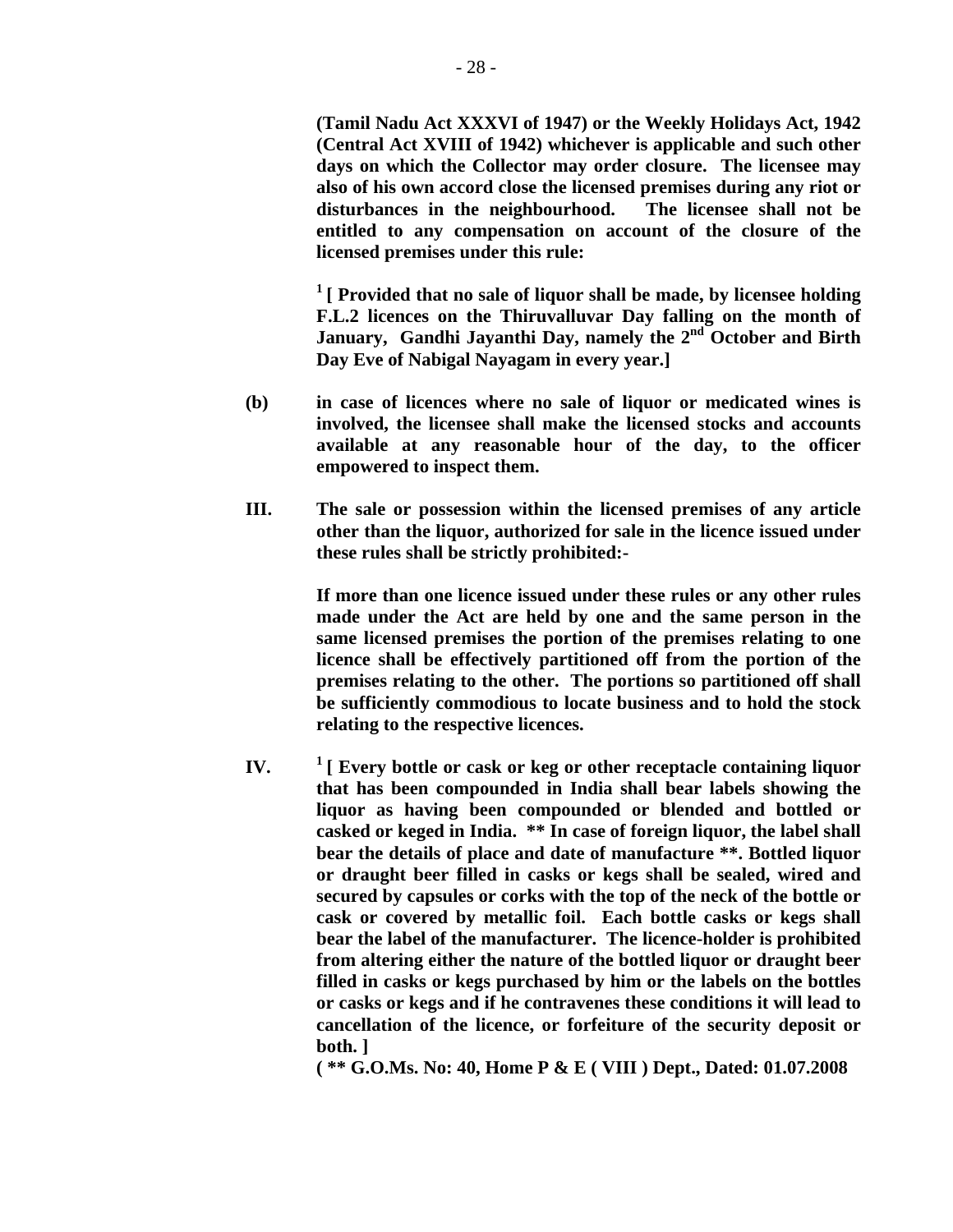- **V. The licensee is prohibited from rectifying spirits by purifying, coloring, flavoring or mixing any material therewith and from blending foreign liquor and Indian-made Foreign Spirits. He is also prohibited from bottling liquor.**
- **VI. The minimum strength at which foreign liquor or Indian-made Foreign Spirits may be sold under any licence issued under these rules shall be 35 degree under proof for Gin and 25 degree under proof for all other kinds of spirits. The licensee shall not sell or otherwise dispose of any foreign liquor imported by him either from other States in the Indian-Union or from outside India before satisfying himself that it conforms to the minimum saleable strength. When Indian-Made Foreign Spirits are imported from other States in India, the licensee shall produce proof of the strength thereof, or send samples of the spirits to the Commissioner for tests in the Laboratory in order to ascertain their strength. The spirits shall be sold only if they conform to the minimum saleable strength**:

 **Provided that the minimum saleable strength fixed in the**  sub-rule shall not apply to  $\frac{1}{1}$  liqueurs ].

- **VII. If it is found that the licensee is suffering from leprosy or any other contagious disease, he shall not be allowed to continue to hold the licence, nor shall any person suffering from any such disease be employed by the licensee in any capacity in the licensed premises. No person convicted under the Indian Penal Code (Central Act XLV of 1860) or under the Act or the rules made thereunder shall be employed in any capacity in the licensed premises. The licensee shall keep the licensed premises and all apparatus thereto in a clean and decent condition.**
- **VIII. No agent or other person shall be appointed for the management of the privilege conferred by the licence without the prior approval of the licensing authority**.
- **IX. The accounts of all transactions under the licence shall be maintained from day-to-day in ink, in the form or form of accounts prescribed for the respective licence. All indents, bills, invoices, etc., relating to purchase or sale, kind of liquor, medicated wine or sacramental wine under the licence shall be kept filed carefully and chronologically in support of the accounts. The accounts, bills, invoices permits and other vouchers relating to the accounts shall be preserved for a period of five years from the date of expiry of the licence to which they relate. They shall be produced for inspection or check before any officer authorized to inspect the licences whenever required and shall be handed over to such officer on a receipt being given therefore.**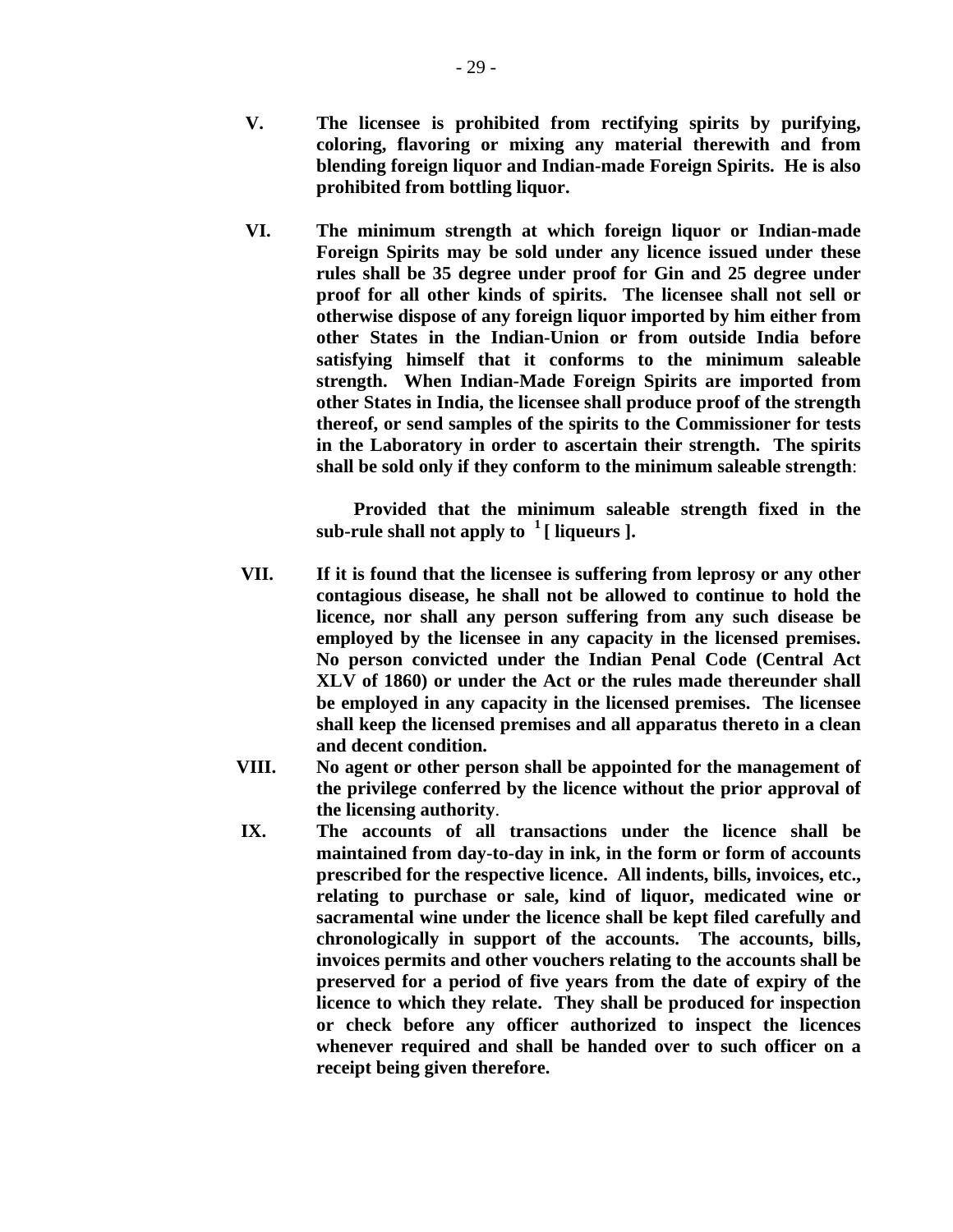**XI. The licensee shall submit such returns as may be required by the licensing authority and furnish such statistics or information regarding the working of the licence as may be required by the licensing authority or any officer authorized to inspect the licence.** 

**1864 (Tamil Nadu Act II of 1864), as an arrear of land revenue**.

**XII. Save as otherwise expressly provided in sub-rules (3) and (5) of rule 34 in Chapter VI of these rules, officers of the Police Department not below the rank of a Sub-Inspector and Officers of the Prohibition and Excise Department not below the rank of an Excise Inspector are authorized to inspect the licences issued under these rules. Such officers are authorized to enter into and inspect the licensed premises to check the accounts, take stocks,that the strength of any liquor, medicated wine or sacramental wine that may be kept in the licensed premises and whenever deemed necessary take samples of such liquor, medicated wine or sacramental wine for chemical test or Analysis. The licensee is prohibited from having any pecuniary dealings, whatever with such officers.** 

**1 [ Notwithstanding anything contained in these rules and the exercise of similar powers by the Assistant Commissioner, the Revenue Divisional Officers are authorized, in their jurisdiction, to inspect the licences issued under these rules, and enter into and inspect the licensed premises, to check the accounts, take stocks, test the strength of any liquor that may be kept in the distillery take samples of such liquor for chemical test or analysis, and exercise all such powers as may be deemed necessary to ensure that the licensee conforms to the terms and conditions of the licence granted to him.]** 

> **XIII. An inspecting book in Form G.I.B. prescribed in Appendix-II to these rules shall be maintained at the licensed premises for the use of the inspecting officers. Instructions regarding the maintenance of this book are given in the book itself and they shall be strictly adhered to. The book is the property of the Government and shall be handed over to the licensing authority or any inspecting officer on demand, on a receipt given therefore.**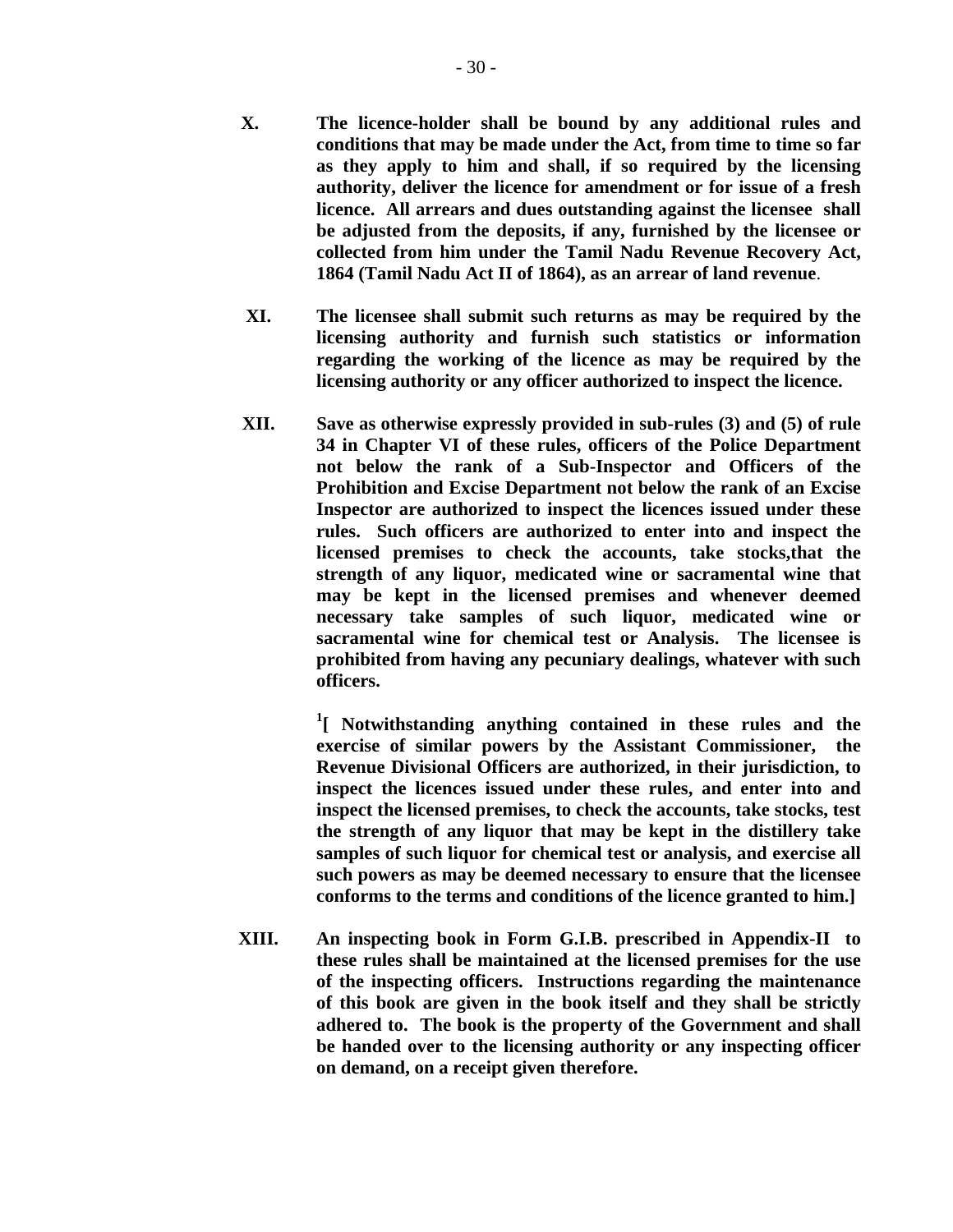**XIV. In the absence of the licensee, his authorized representative shall be in charge of the licence, stocks of liquors / medicated wines / sacramental wines and the account books.** 

# **XV. AMENDMENT**

**No liquor shall be sold or supplied or issued of served by the licensee holding FL.2, FL.3, FL.3(A), FL.3(AA), FL.8, FL.9 and FL.10 licences, to any person who has not completed 21 years of age. Where any doubt arises in regard to the age of such person, the licensee may require the person concerned to produce any documentary evidence issued by the Central or State Government or educational institution or the local authority in proof of the age of such person".** 

**(G.O. Ms.No: 334, P & E ( VIII) Dept., Dated: 30.09.2004.** 

 **26. Forms.-- The forms referred to in this Chapter are furnished in the Appendix to these rules.** 

## **CHAPTER V**

## **RULES RELATING TO THE ISSUE O AUTHORITY**

- **27(a). The authorities issued under these rules shall be in the forms mentioned below for the purpose specified in Section 16-A of the Act:-**
- **F.Auth-I. Authority for possession, use and issue of sacramental wine.**
- **F.Auth-II. Authority for possession and use of sacramental wine.**
- **F.Auth-III. Authority for possession of wine by heads of Jewish families for use in religious worship.**
- **F.Auth-IV. Authority for possession of liquor (Brandy) by Parasis for use in religious worship.** 
	- **(b) I . Authority for possession, use and issue of sacramental wine (F.Auth-I).-** 
		- **(1) An authority in this form shall be issued, free of fee, by the Assistant Commissioner of district concerned to the Bishop or other Ecclesiastical Head of a Diocese for possession and use of sacramental wine and its issue to priests or pastors in his jurisdiction or control.**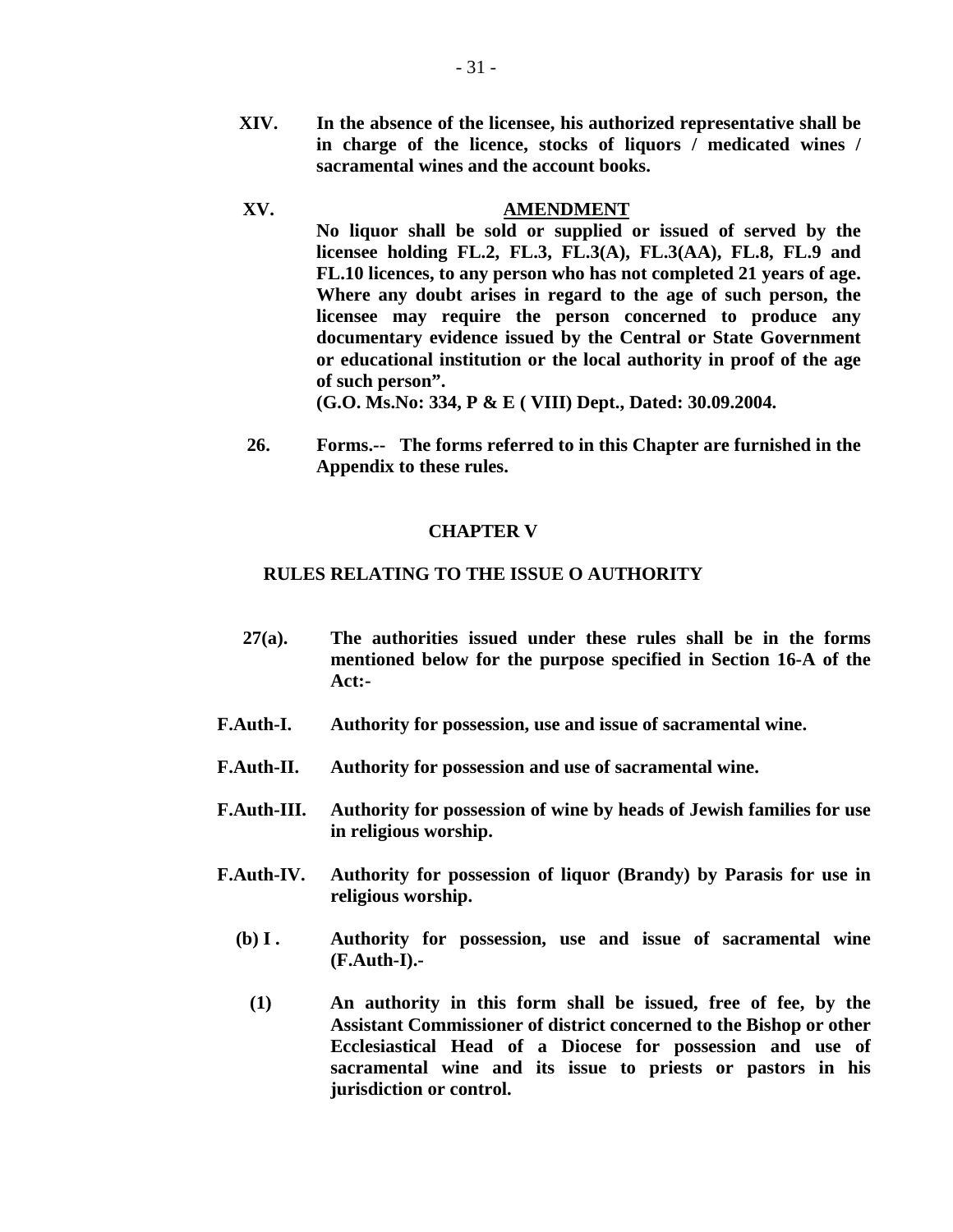**The application for an authority in this form by such a Bishop or other Ecclesiastical Head shall be sent to the Assistant Commissioner of the district in which the headquarters of the applicant is situated. If the headquarters of the Bishop or the Ecclesiastical Head lies outside the State, the application for the authority may be made by the authorized agent who shall be the holder of a responsible Ecclesiastical post of such Bishop or Ecclesiastical Head resident in the State. In that case, the authority, shall be issued to the Bishop or Ecclesiastical Head, as represented by the authorized agent, referred to above. The application shall contain particulars of the religious denomination to which applicant belongs, the number of priests or pastors in his jurisdiction or control to whom supply is to be made, the address of the premises wherein the sacramental wine shall be stored and the quantity of sacramental wine that is required to be possessed at any one time and the quantity required for issue in a year. On receipt of the application the Assistant Commissioner shall make necessary enquiries. If he is satisfied, he shall grant and issue the authority applied for. If he decides to refuse the grant of the authority, he shall issue an order to the applicant to that effect, stating the reasons for such refusal in such order.** 

 **( 2 ) Supplies of sacramental wine under the authority in this form may be obtained from a wholesale depot licensee in this State or F.L.7 in the State in accordance with the provisions of these rules or by import from outside the State by land or by sea, through any port in the State. <sup>1</sup> [ The import shall be permitted only on prepayment of countervailing duty of Rs.2/- per litre and vend fee at the rate of 50 paise per litre or at such rates as may be prescribed by the Government from time to time, on the quantity of sacramental wine proposed to be imported ]. The authority shall apply to the Assistant Commissioner for an import permit specifying the quantity proposed to be imported and enclosing his authority with the application. The vend fee on the quantity proposed to be imported shall be paid into a Government Treasury under the appropriate head and the treasury receipt enclosed with the application. The consignments of sacramental wine imported from outside the State shall be opened only in the presence of an officer of the Prohibition and Excise Department authorized to verify the consignment and taken into account after verification by him. Sacramental wine may be imported in casks and bottled by the authority holder.**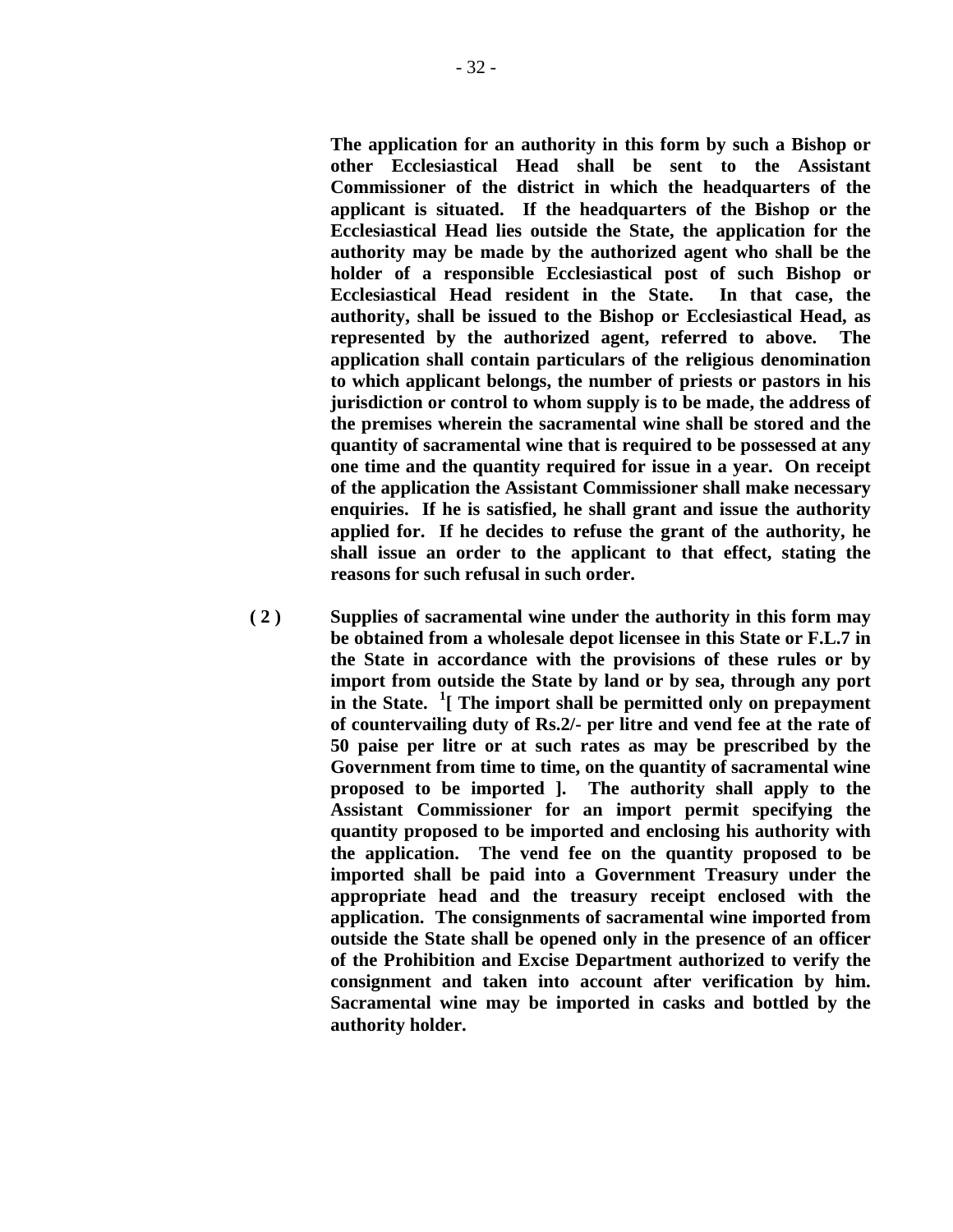**(3) The holder of authority in this form shall issued a certificate in the following form to cover the supply of sacramental wine made to priests or pastors holding authorities in Form F.Auth. II to enable them to transport the sacramental wine to their places:-** 

 **Certificate to cover transport of sacramental wine:-**

 **1. Date of issue of sacramental wine.** 

**2. Priest/Pastor to whom issued.** 

**3. Number of authority held by the priest/pastor and his address.** 

**4. Quantity issued ………….**

 **5. Certificate current upto……………………………….** 

 **6. Name of messenger transporting on behalf of the priest/pastor with his specific signature.**

#### **Signature**

### **( Holder of authority in Form F.Auth.I )**

 **(4) The holder of authority in this form shall maintain accounts in Form F.Ac.7 showing receipt and issues of sacramental wine. He shall maintain an inspection book in Form G.I.B.** 

 **Authority for possession and use of sacramental wine (F.Auth.II);-- (1) Authority in this form shall be issued free of fee, by the Assistant Commissioner of the district concerned on the application of a priest or pastor countersigned by the Bishop or other Ecclesiastical Head of the Diocese to which the applicant belongs. The application shall contain particulars of the religious denomination to which the applicant belongs, the number of visiting priests or pastors who participate with him in administering sacramental wine and the quantity of sacramental wine that is required to be possessed at a time and that may be required for use in a month.** 

> **On receipt of the application, the Assistant Commissioner shall make necessary enquiries that he may deem fit and grant and issue the authority, if he has no objection. If he decides to refuse the issue of the authority, he shall issue an order to that effect to the applicant stating the reasons therefor.**

> **The authority in this form shall cover use of sacramental wine by the holder there of and other priests or pastors who may be staying and saying mass with him. For this purpose, the authority shall be issued only by designation to the applicant and not by name. The names of the priests or pastors staying and saying mass with him shall be entered in the authority.**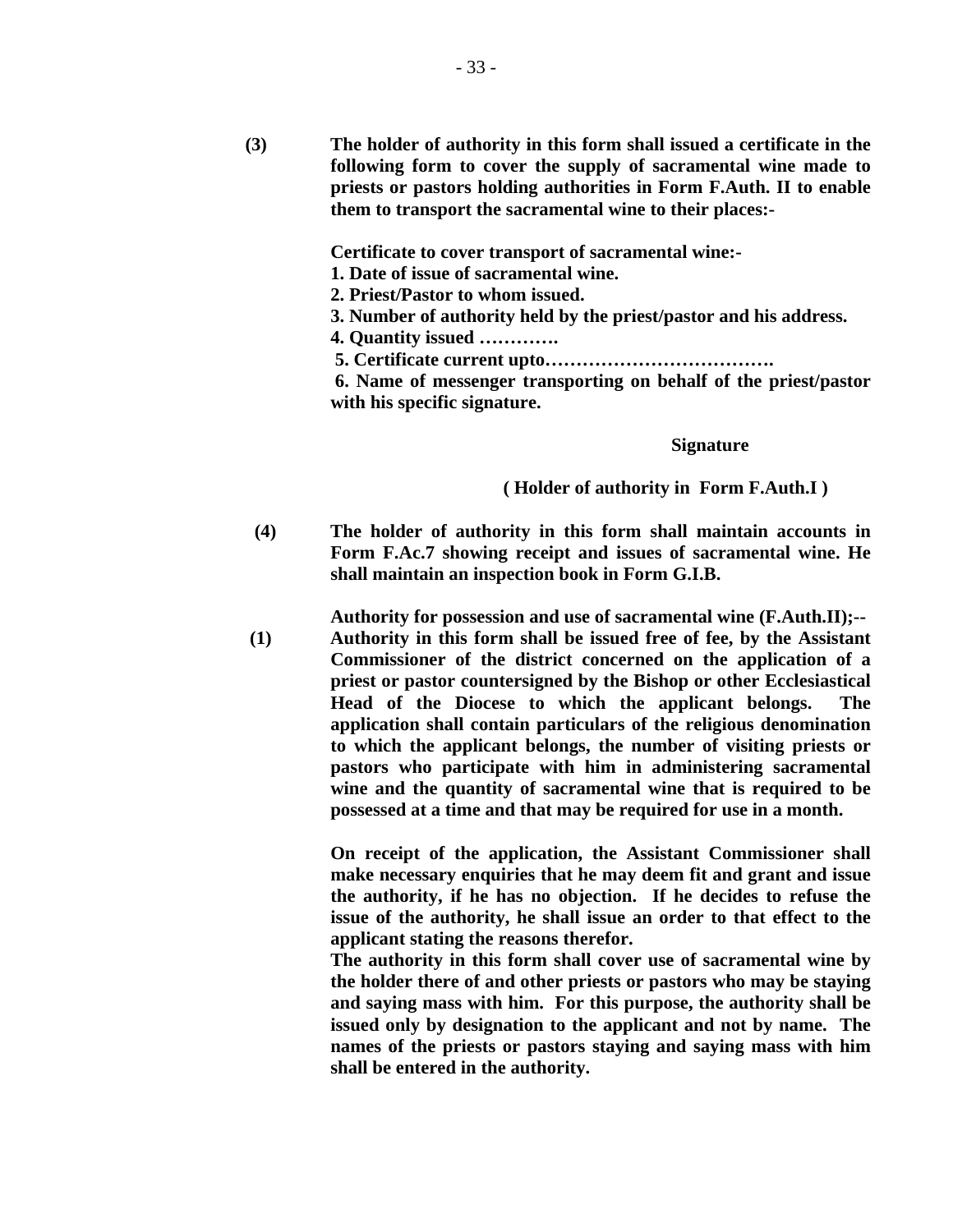**The authority holder may issue sacramental wine to visiting priests or pastors provided the period of stay of the priests or pastors is short and additional quota of sacramental wine under the authority is not required. If the period of stay of the visiting priest or pastor is long, and additional quota of mass wine is required steps shall be taken to have the name included in the authority and to have the quota correspondingly increased for such period.** 

- **(2) Supplies of sacramental wine made under the authority may be obtained from a wholesale depot licensee in this State or F.L.7 or authority in From F.Auth.I in accordance with the provisions of these rules. The transport of the sacramental wine from the holder of authority in Form F.Auth.I shall be under cover of the certificate referred to in sub-rule (b)** <sup>1</sup>(3). The holder of an authority in this **form shall maintain an account of sacramental wine received and used in Form F.Ac.II.**
- **III. Authority for possession of wine by heads of Jewish families for use in religious worship (F.Auth.III).-**
- **(1) Authority in this Form shall be issued by the Assistant Commissioner of the district concerned of free fee on the application of the head of religious authority requiring the use of wine, and the quantity of wine that may be required for possession at a time and use in a month. The procedure for enquiry into the application and the grant and issue of the authority in this form shall be the same as for the issue of an authority in Form F.Auth.II**  laid down in sub-rule  $(6)$   $^1(1)$ .
- **(2) The holder of an authority in this form shall obtain his supply of wine from a wholesale depot licensee or F.L.7 licensee in this State in accordance with the provisions of these rules. The holder of authority in this form shall maintain accounts of wine received and issued in Form F.Fc.11.**
- **IV. Authority for possession of liquor (Brandy ) by Parsis for use in religious worships ( F.Auth.IV) :-**
- **(1) An authority in this form shall be issued by the Assistant Commissioner of the district concerned free of fee, on the application of a priest of Parsis temple or other religious institution relating to the Parsis. The application shall contain information as to the religious denomination to which the applicant belongs, the religious authority which required the use of liquor (Brandy) and the manner in which it shall be used and the quantity of liquor (Brandy) that may be required for possession at a time and use in a month. The procedure for enquiry into the application and the**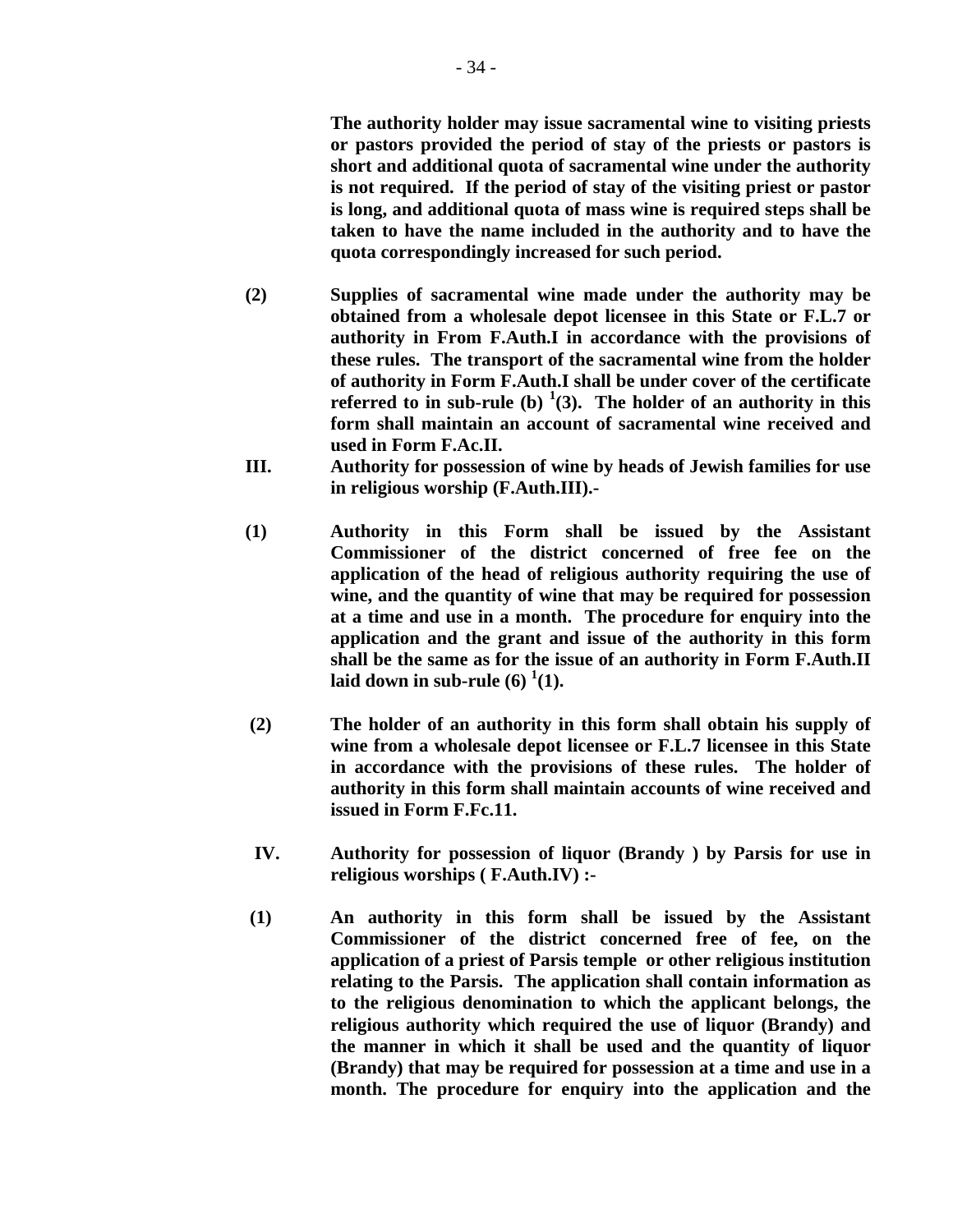**grant and issue of the authority shall be similar to that laid down in the case of authority in Form F.Auth.II in Sub-rule (b) II (1).** 

- **(2) The holder of an authority in this form shall obtain his requirements of liquor (Brandy) from a wholesale depot licensee in this State in accordance with the provision of these rules. He shall maintain an account in F.Ac.11.**
- **28. The authorities issued under these Rules shall be for the financial year on and from the 1st of April or date of issue of the authority to the 31st March immediately following. Applications for renewal of an authority shall be made atleast one month in advance of the date of its expiry. The procedure for the original grant of an authority shall, as far as may be, apply to applications for renewal also.**
- **29. Authorities not transferable.-**

 **The authorities issued under these rules are not transferable and shall be used for the purpose for which they are issued. Neither the authority nor the sacramental wine or liquor covered by it shall be carelessness or otherwise be allowed to be used by any one else or for other purposes. Abuse shall be carefully guarded against by the holder of the authority.** 

- **30. Accounts to be maintained and inspection.-**
- **(a) Accounts of receipt and issue or use of sacramental wine or brandy shall be kept by the holders of authorities in the forms prescribed for the respective kind of authority. All bills, invoices, import and transport permits or certificates, etc. relating to the purchase and issue of sacramental wine or brandy shall be produced before the officers authorized to inspect or check the accounts on demand.**
- **(b) The officers authorized to inspect and check the accounts maintained under the authorities are,-**

 **In the case of authority in Form F.Auth.I officers of the Police Department not below the rank of an Inspector and officers of the Prohibition and Excise Department not below the rank of a Tahsildar.** 

 **In the case of other authorities, officers of the Police Department not below the rank of Sub-Inspector and officers of the Prohibition and Excise Department not below the rank of an Excise Inspector.**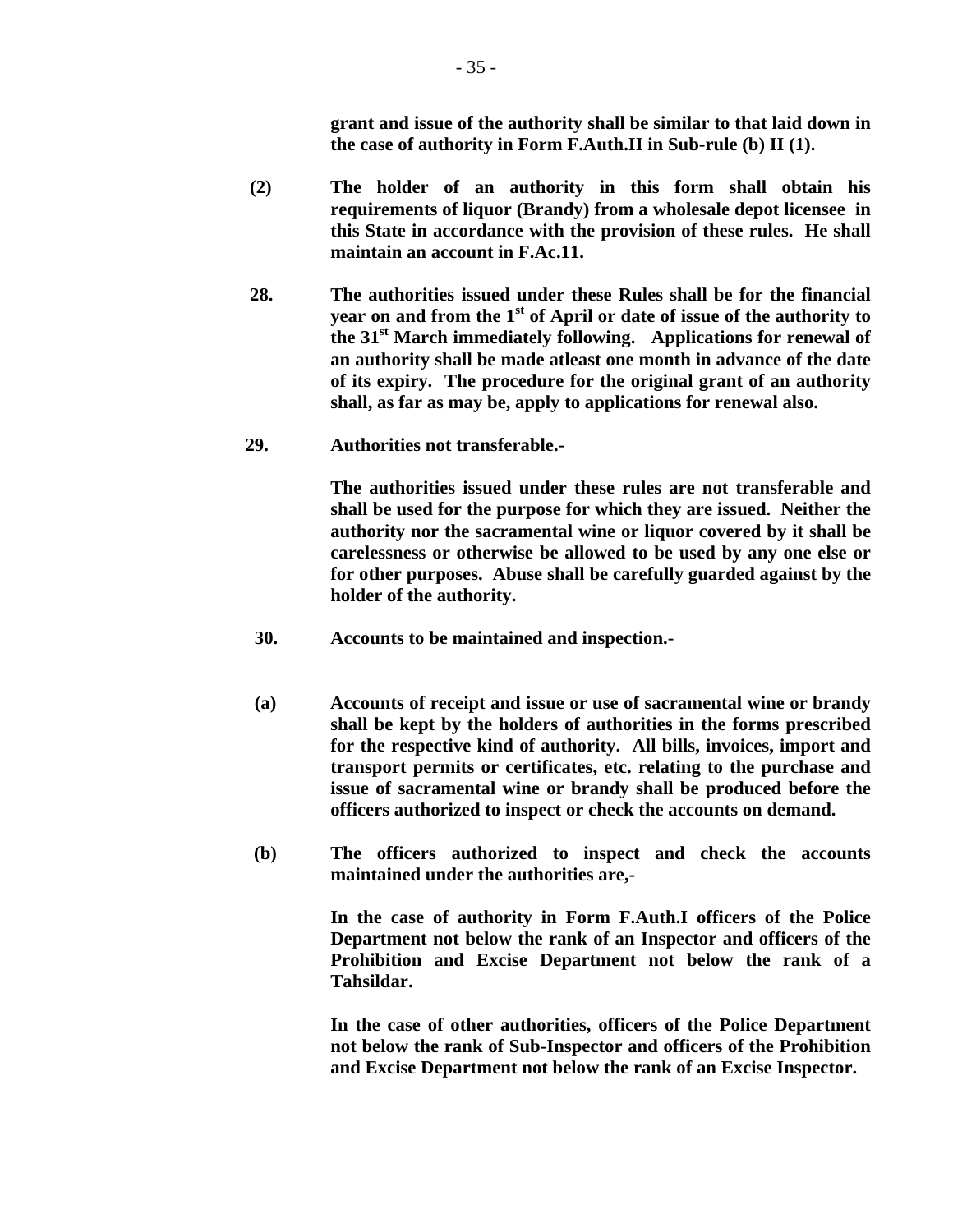- **(c) The provisions of conditions XIV in rule 25 in Chapter IV of these rule shall,** *mutatis mutandis* **apply to authorities issued under this Chapter.**
- **(d) Supplies of sacramental wine or brandy obtained by the authority holders from licensees in the State shall be covered by transport permits in Form F.T.P.1 issued by the supplying licensee himself, if he is in the same district as the authority holder and by the Assistant Commissioner of the District concerned in other cases.**
- **(e) The provisions of rule 48 in Chapter VI of these rules shall,** *mutates mutandis* **apply to import and transport permit issued to authority holders.**
- **31. Cancellation of authority.-**

 **In the event of any breach or infringement of these rules or any of the conditions thereof the authority is liable to be cancelled by the Assistant Commissioner. Before ordering such cancellation the Assistant Commissioner shall give an opportunity to the holder of the authority to show cause within a reasonable time, not ordinarily exceeding fourteen days, against the proposed cancellation. If the authority is cancelled or is not renewed at the end of the year, the stock of sacramental wine remaining with the authority holder shall be surrendered and handed over to the Assistant Commissioner and the authority holder shall abide by the order of the Assistant Commissioner regarding the disposal of the stock.** 

 **32. Forms.-** 

 **The forms referred to in the rules in this chapter are furnished in Appendix to these rules.** 

# **CHAPTER VI**

## **PROVISIONS RELATING TO THE WORKING OF THE LICENCES**

- **33. F.L.1 Licence for grant of privilege of retail sale of bottled Indianmade foreign spirits or retail sale of foreign liquor :-**
- **(1) Liquor obtained from a wholesale depot licensee shall be transported under cover of a transport permit in Form F.T.P.1 obtained from the <sup>1</sup> [Assistant Commissioner of the district concerned or the Excise Supervisory Officer specially authorized by the Collector of the district concerned.] <sup>2</sup>**  $\frac{2}{\pi}$  In the transport **permit the route by which the consignment will be moved shall be clearly specified by the Assistant Commissioner or the Excise Supervisory Officer, as the case may be and the person**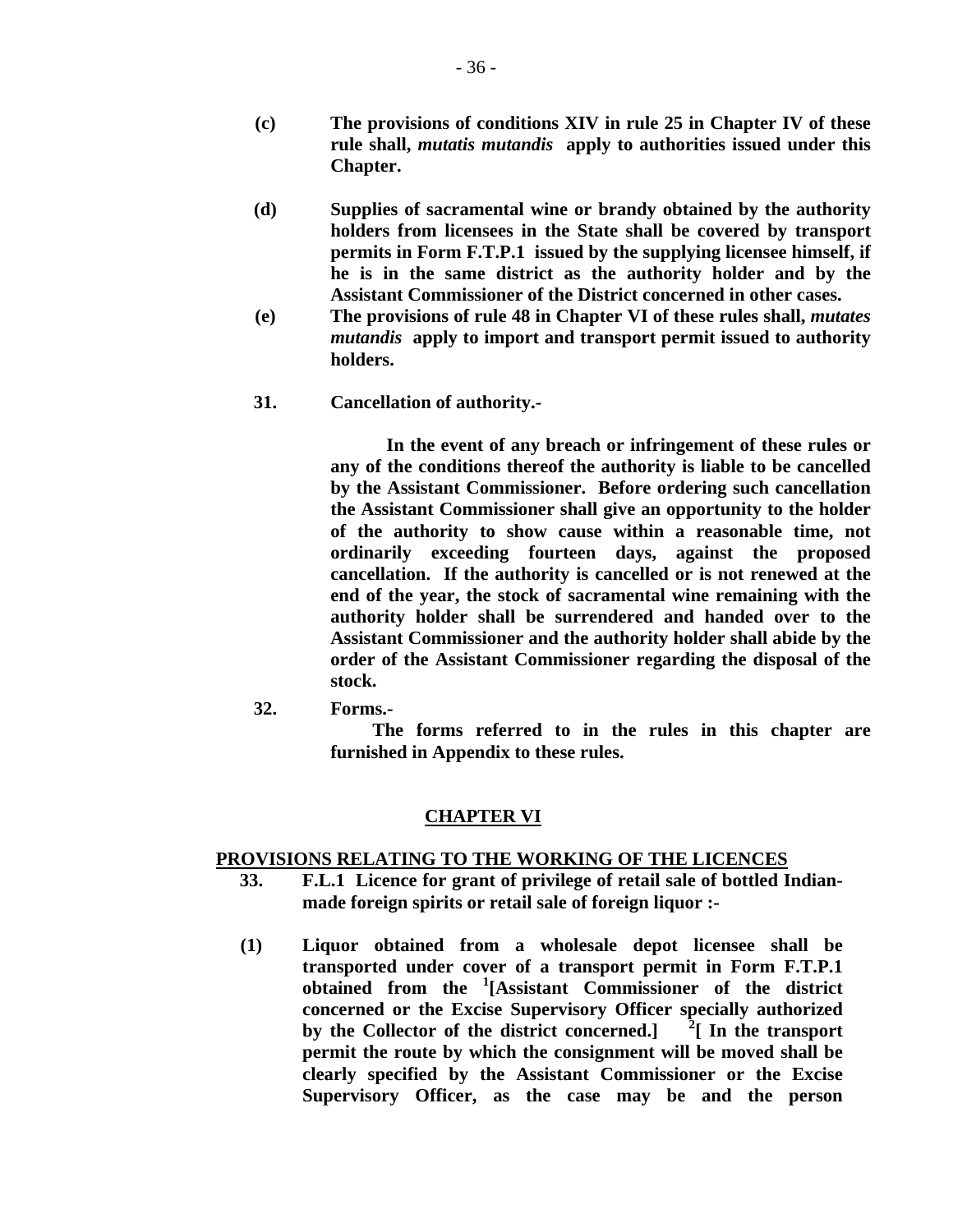**transporting the consignment shall conform to the route so specified in the transport permit. It shall be open to the Assistant Commissioner or the Excise Supervisory Officer to require the transport of the liquor to be done under escort provided by him. The cost of the escort shall be borne by the person transporting the liquor. ]** 

 **Foreign liquor obtained by the licensee from overseas across the customs frontier through the Chennai Port shall be transported from the Chennai Harbour (after clearance from the Customs Bond) to the licensed premises under transport permits issued by the Commissioner. Such permits shall either be general for definite periods and issued in Form F.T.P.2 or special for specified occasions and particular consignments only and issued in Form F.T.P.1.** 

 **<sup>1</sup> [ The consignment of liquor procured by the wholesale licensee shall be verified and released for retail sale in the wholesale depot of the Tamil Nadu State Marketing Corporation Limited by an Officer of the Prohibition and Excise Department authorized for the purpose. The consignments of liquor shall be transported to the retail shops under cover of a transport permit issued by the Collector of the district concerned and taken into account by the licensee in his book and sales effected which shall be subject to periodical inspection by the Excise Officer authorized for the purpose by the Commissioner in the retail outlet.** 

> **The consignment of foreign liquor obtained by the licensee from overseas across the customs frontier through the Chennai Fort, after getting necessary clearance from the Customs Department and transported to the licensed premises, shall be opened only at the time of verification by an officer of the Prohibition and Excise Department authorized for the purpose and shall be taken into account by the licensee only after such verification and also after affixing excise adhesive labels on foreign liquor stock. ]**

 **(2) The holder of a licence in Form F.L.1 shall maintain a register in Form F.Ac.1(a) showing the names and address of every holder of personal permits, licence or authority who obtains supply of liquor from him. The quantity of liquor supplied to the purchaser, with the date of issue, shall be entered in the register on the page allotted to the respective personal permit licence or authority holder. Supply or issue of liquor shall be made only on requisitions from holders of personal permits. The quantity of liquor issued or sold by the licensee shall be so regulated that the limits fixed for possession at a time in the respective personal permit, are not exceeded.**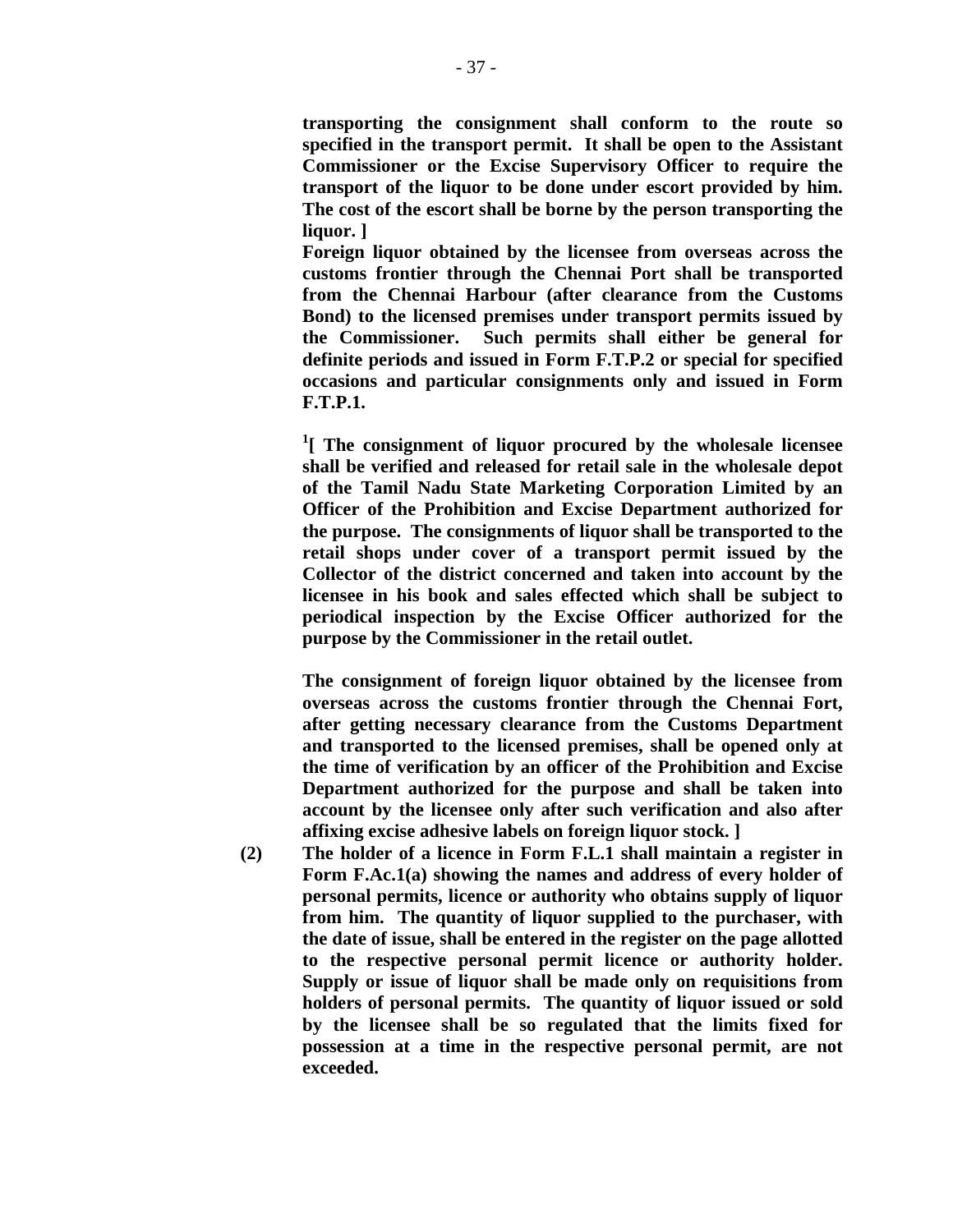- **(3) At the close of each month the licensee shall prepare an abstract in Form F.Ac.1 (b) of the account in Form F.Ac.1 maintained by him and send a copy of the abstract to the Assistant Commissioner through the Excise Tahsildar <sup>1</sup> [ so as to reach him on or before the 5th of the month succeeding the month for which the abstract is due.]**
- **34. <sup>2</sup> [ F.L.2 Licence for possession of liquor by a non-proprietary club for supply to its member:--**
- **(1) Liquor obtained by the holder of a licensee in this Form, from a wholesale depot licensee in the State shall be transported under cover of a transport permit in Form F.T.P.1 issued by the Assistant Commissioner of the district concerned <sup>3</sup> [or the Excise Supervisory Officer specifically authorized in this behalf by the Collector of the district concerned.]**

 **<sup>4</sup> [ Foreign liquor obtained by the licensee from overseas across the customs frontier through the Chennai Port or foreign liquor confiscated by the customs officials shall be transported from the Chennai Harbour (after clearance from the Customs Bond) to the licensed premises under transport permits issued by the Commissioner. ]** 

 **<sup>1</sup>** <sup>1</sup>[ In the transport permit the route by which the consignment will **be moved shall be clearly specified by the Assistant Commissioner or the Excise Supervisory Officer, as the case may be and the person moving the consignment shall conform to the route so specified in the transport permit. It shall be open to the Assistant Commissioner or the Excise Supervisory Officer to require the transport of the liquor to be done under escort provided by him. The cost of the escort shall be borne by the persons transporting the liquor. ]** 

- $(2)$ **[ Liquor shall be supplied from the club to its members and their guests. ] The liquor supplied may be either for consumption within the premises of the club or for removal there from provided that only liquor bottled and sealed shall be allowed to be removed from the premises.**
- **(3) All bills of purchases of foreign liquor or Indian made Foreign Spirits shall be preserved by the club. <sup>3</sup> [ The club shall maintain a register in Form F.Ac.2 with a separate page opened for each member, showing issue of liquor to each member on any day.] The club shall also maintain correct accounts date wise in Form F.Ac.2 (a) showing the stock of liquor at the beginning of the day, the quantity received, the quantity issued, and the closing balance. The quantity lost by breakages, ullage, condemned stock, etc. shall be**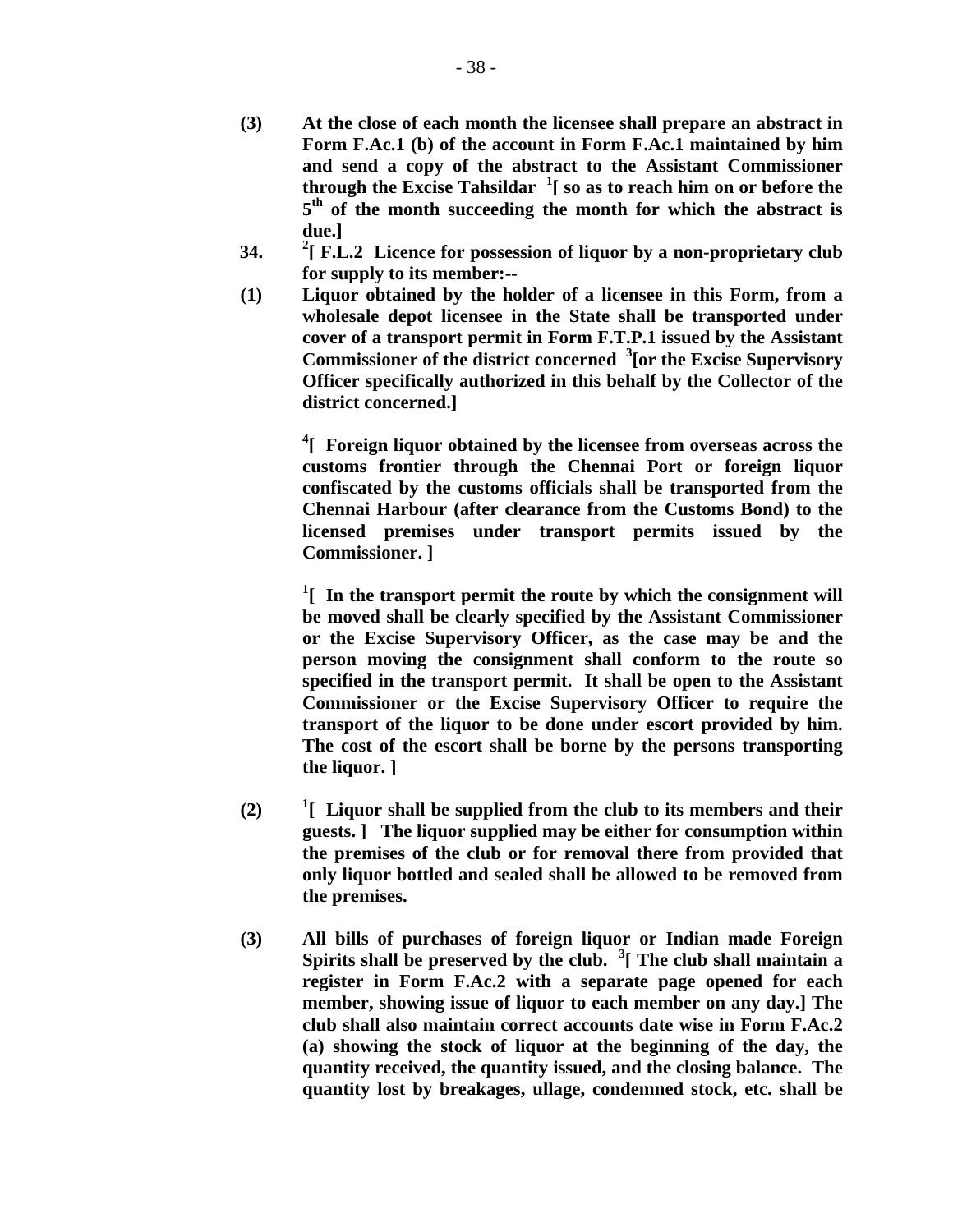**shown in red ink below the entry relating to sales. The account bills of purchases shall be produced for inspection on demand by any officer of the Prohibition and Excise Department not below the rank of a Deputy Tahsildar or Inspector of Police.** 

 **The Secretary or any other person in charge of the management of the club shall obtain prior orders of the Assistant Commissioner concerned before declaring any liquor as unfit for human consumption and such liquor shall be destroyed in the presence of an Officer of the Prohibition and Excise Department.** 

- **(4) A club fee at the rate of Rs.2/- (Rupees Two only) for each unit of 50 bottles of 750 milli-litres or 37.5 milli-litres of liquor, or part thereof irrespective of the kind of liquor supplied by the club holding licence in Form F.L.2 each quarter shall be levied quarterly. For this purpose, the Honorary Secretary of the club (licence-holder) or other person expressly nominated by him, shall submit to the Collector of the District through the Assistant Commissioner concerned, within a week after the close of each quarter a statement in Form F.Ac.2(b) showing the stock on hand at the beginning of the quarter, the quantity received and supplied during the quarter, and the balance on hand at the close of the quarter and also the amount of club fee leviable. The quantity allowed as wastage for breakages, ullage and condemned stock shall not be excluded for the purpose of computing the amount of fee. The fee for each quarter shall be paid into a Government treasury within fourteen days of receipt of demand from the Collector.**
- **(5) Notwithstanding the provisions of such rule 25-XII in Chapter IV of these rules, the officers competent to inspect licences in Form F.L.2 shall be officers of and above the rank of Inspector of Police of the Police Department and Deputy Tahsildar of the Revenue Department.**
- **(6) For breakages, ullage and condemned stock, the club shall be allowed a maximum wastage of 2 per cent of the quantity of liquor issued from the club in a month. Wastage exceeding this limit not satisfactorily accounted for by the licensee shall be taken as a breach of the conditions of the licence and dealt with as such.**
- **(7) The Secretary or any other person holding licence in Form F.L.2 shall also submit to the Collector on or before the fifth day of every month, a statement in the following form showing the quantity of liquor supplied in the preceding month to members of the club and**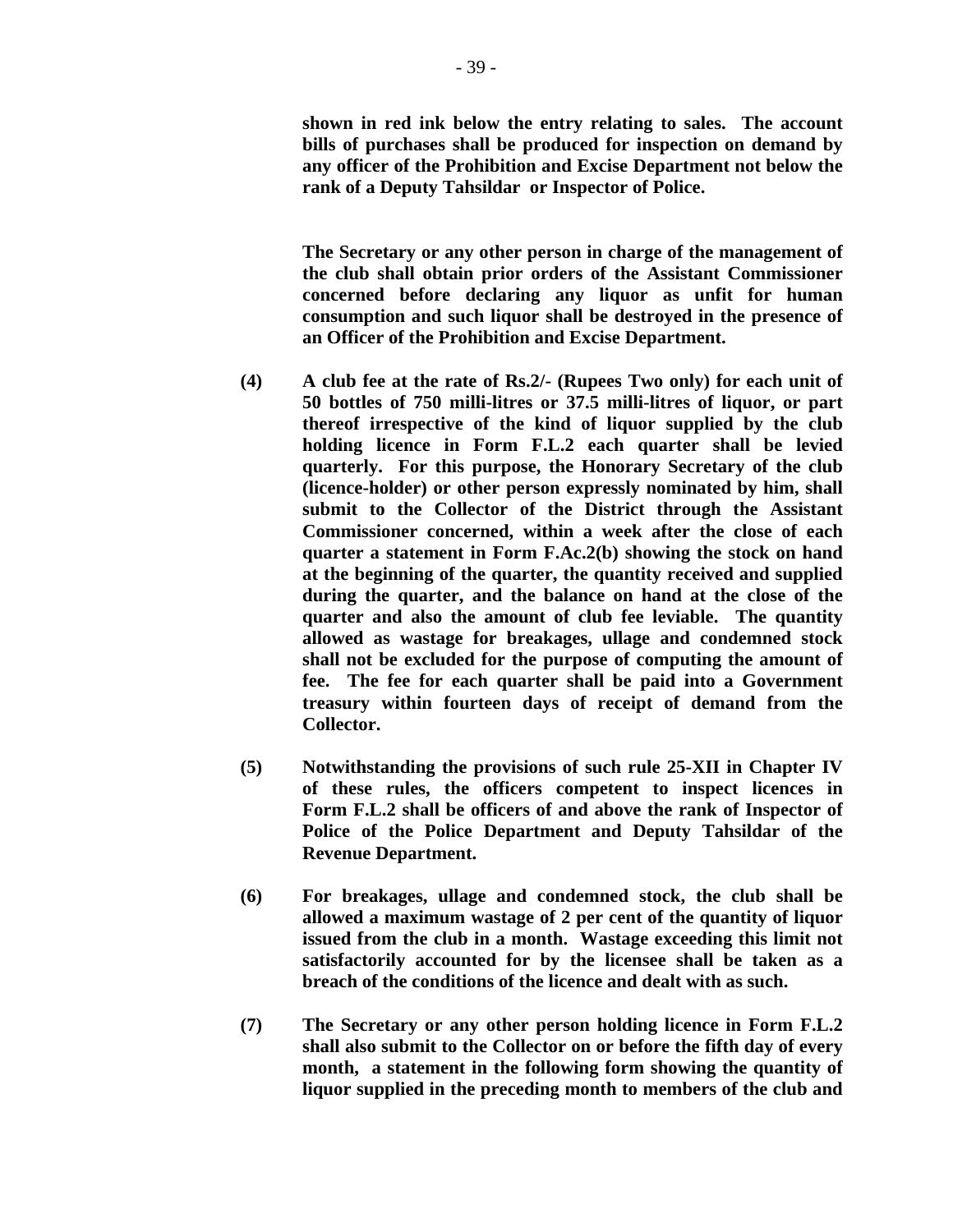**also to members of other non-proprietary clubs in the State, holding similar Form F.L.2 licences:--** 

- **(i) Name of the member.**
- **(ii) Quantity in units and description of liquor issued**

 **(iii) Dates of supply.** 

 **1 [ Particulars should be given separately for members of the club and also for members of other non-proprietary clubs in the State. ]** 

- **35. 2 [ F.L.3 Licence for possession of Liquor by Star Hotel for supply to foreign tourists foreigners residing in India and also citizens of India for consumption within the licensed room of the hotel or for removal to their private rooms in the same hotel in which they stay for consumption there --**
- **(1) Supplies of liquor obtained by the licence holder in this Form from a wholesale depot licensee in this State shall be on indents in Form F.ld. and under cover of transport permit in Form F.T.P.I. issued by the Assistant Commissioner of the District concerned [or the Excise Supervisory Officer specially authorized in this behalf by the Collector of the district concerned. ] <sup>3</sup> [In the transport permit the route by which the consignment will be moved shall be clearly specified by the Assistant Commissioner and the person moving the consignment shall conform to the route so specified in the transport permit. It shall be open to the Assistant Commissioner or the Excise Supervisory Officer to require, the transport of the liquor to be done under escort provided by him. The cost of the escort shall be borne by the person transporting the liquor. ]**
- $(2)$ **[The sale of issue of Liquor under the licence may be in pegs to foreign tourists or foreigners resident in India and also to citizens of India for consumption within the licensed room or in sealed bottles for removal of their private rooms in the same hotels in which they stay for consumption there ]. No liquor other than that sold by the licensee shall be allowed to be consumed within the licensed room.**
- **(3) The boundaries of the licensed room shall be entered in the licence and shall include the room, if any, set apart in the hotel for stocking the liquor. But so far as consumption of liquor is concerned, the term "licensed room" shall mean the portion of the licensed room where the liquor issued or sold under the licence is consumed and facilities for such consumption have been provided.**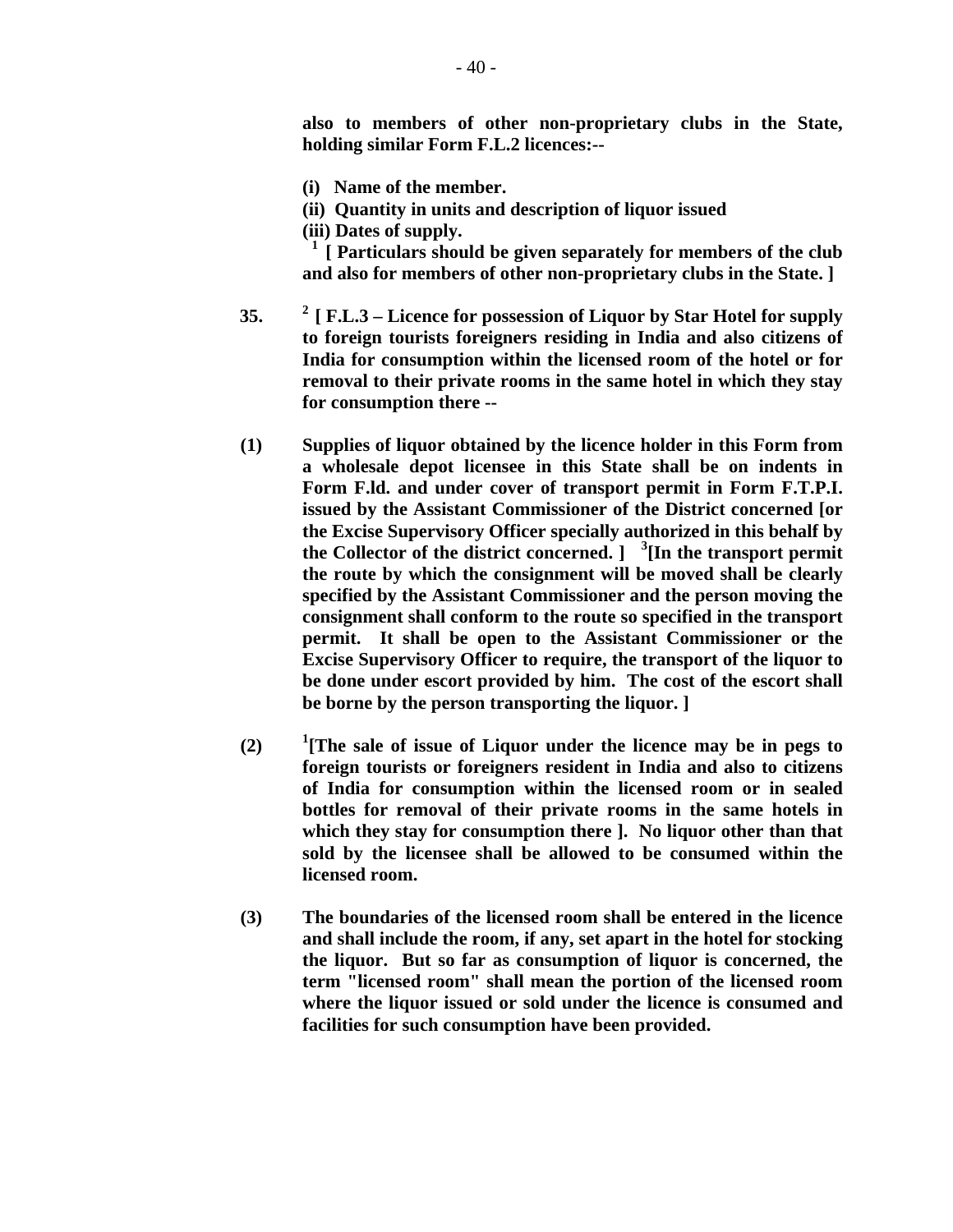- **(4) The name of the persons transacting business in the licensed room shall be exhibited in the licensed room.**
- $^{2}$ [(5) **[(5) The licensees shall maintain a daily account of issues of liquor in Form F.Ac.3(a) in which the quantity of liquor issued to each person in the licensed room shall be entered.]**
- **(6)**  $3^{***}$ ]
- **36. 1 [ F.L.3A -- Licence for possession of liquor by a hotel run by the Tamil Nadu Tourism Development Corporation for supply for consumption to persons belonging to other States and foreigners and who actually stay in the hotel for a minimum period of 3 hours in the room of the hotel in which they stay.-- ]**
- **(1) The supplies of liquor obtained by the licence holder in this Form from a wholesale depot licensee, in this State shall be on indents in Form F.ld. and under cover of transport licence in Form F.T.P.l issued by the Assistant Commissioner of the district concerned or by the Excise Supervisory Officer specially authorized in this behalf by the Collector of the district concerned. ]**

 **2 [ Foreign liquor obtained by the licensee from overseas across the customs frontier through the Chennai Port or foreign liquor confiscated by customs officials shall be transported from Chennai (after clearance from customs bond) to the licensed premises under transport permits issued by the Commissioner. Such permits shall either be general for a definite period and issued in Form F.T.P.2 or special for specified occasions and particular consignments only and issued in Form F.T.P.1. ]** 

<sup>3</sup> [ In the transport permit the route by which the consignment will **be moved shall be clearly specified by the Assistant Commissioner or the Excise supervisory officer as the case may be and the person moving the consignment shall conform to the route so specified in the transport permit. It shall be open to the Assistant Commissioner or the Excise Supervisory Officer to require, the transport of the liquor to be done under escort provided by him. The cost of the escort shall be borne by the person transporting the liquor. ]**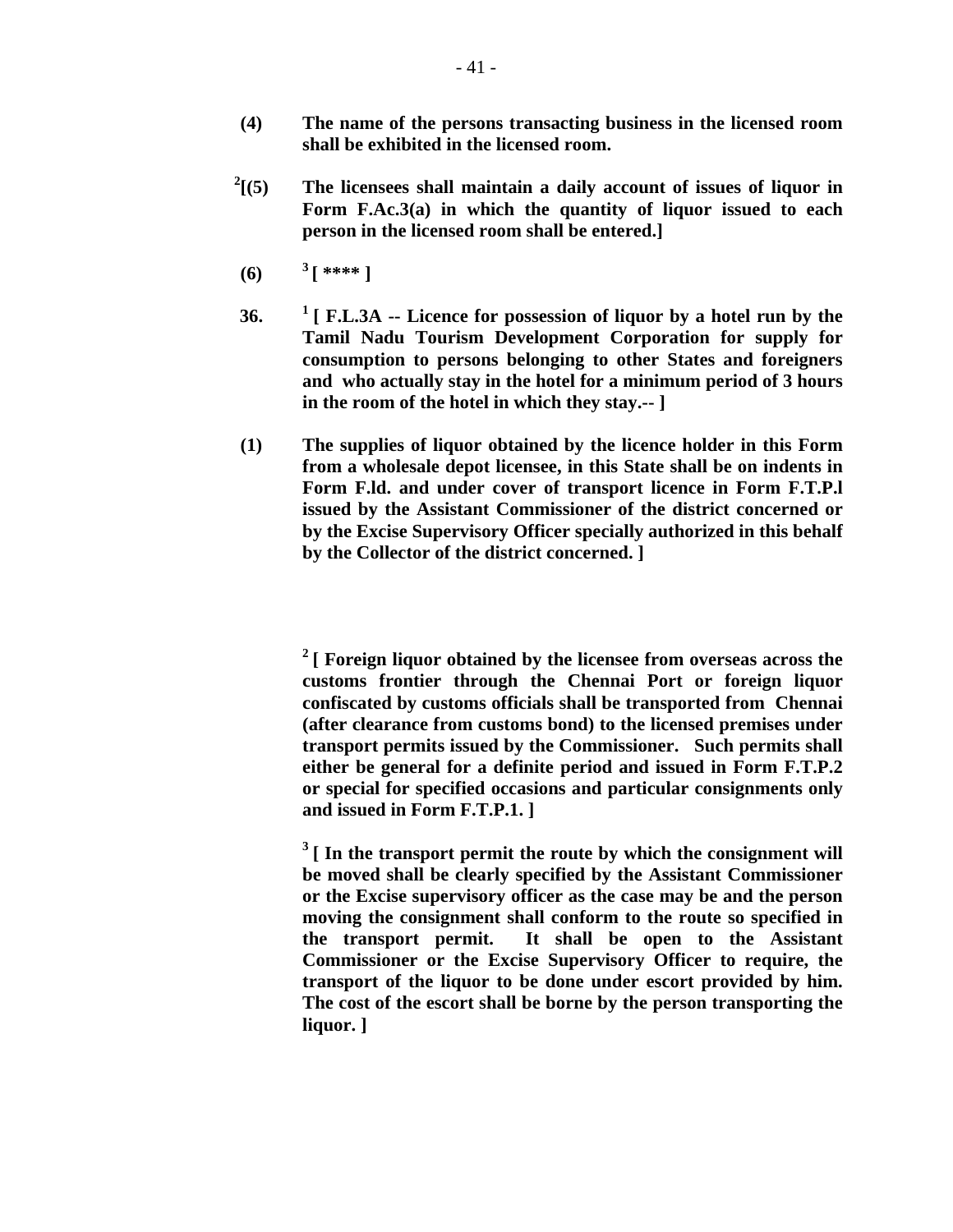- **1 [ (2) The issue of liquor under the licence may be in pegs to persons belonging to other States and foreigners and who actually stay in hotels run by the Tamil Nadu Tourism Development Corporation for a minimum period of 3 hours for consumption in the room in the hotels in which they stay for consumption. No liquor other than that issued by the licence shall be allowed to be consumed within the room of the hotel. ]** 
	- **(3) The boundaries of the bar shall be entered in the licence for stocking the liquor.**
	- **(4) Among the members of the establishment of the hotels, only such employees as have been authorized by the Collector to transact business in the licensed room shall be allowed entry thereto. A list of such authorized persons shall be exhibited in the bar of the hotel.**
	- **(5) The licensee shall maintain a daily account of issues of liquor in Form F.Ac.3 (b), (a) in which quantity of liquor issued to each personal permit holders in the bar shall be entered.**
	- **(6)**  $1 + 1 + 1 + 1 = 0$
	- **(7) No disorderly or riotous persons shall be harboured in the licensed premises and intimation of resort by such persons shall be made to the nearest Police Station or Magistrate.**
	- **(8) All bills of purchase of liquor shall be preserved. The licensee shall maintain correct accounts date-wise in Form F.Ac.3(a) showing the stock of liquor on hand at the beginning of the day, the quantity received, the quantity issued and the closing balance. The quantity lost by packages, ullage or condemned stocks shall be shown in red ink below the entry relating to sale. The accounts, bills of purchases shall be produced for inspection on demand by Inspecting Officers.**
	- **(9) For breakages, ullage or condemned stock, the licensee shall be allowed a minimum wastage of 2 per cent of the quantity of liquor issued in a month. Wastage exceeding this limit not satisfactorily accounted for by the licensee shall be taken as a breach of condition of the licence and dealt with as such.**
- **(10) The possession and sale of diluted beer by the licensee is prohibited. Loose liquor of each variety shall not be kept in more than one bottle at any one time.**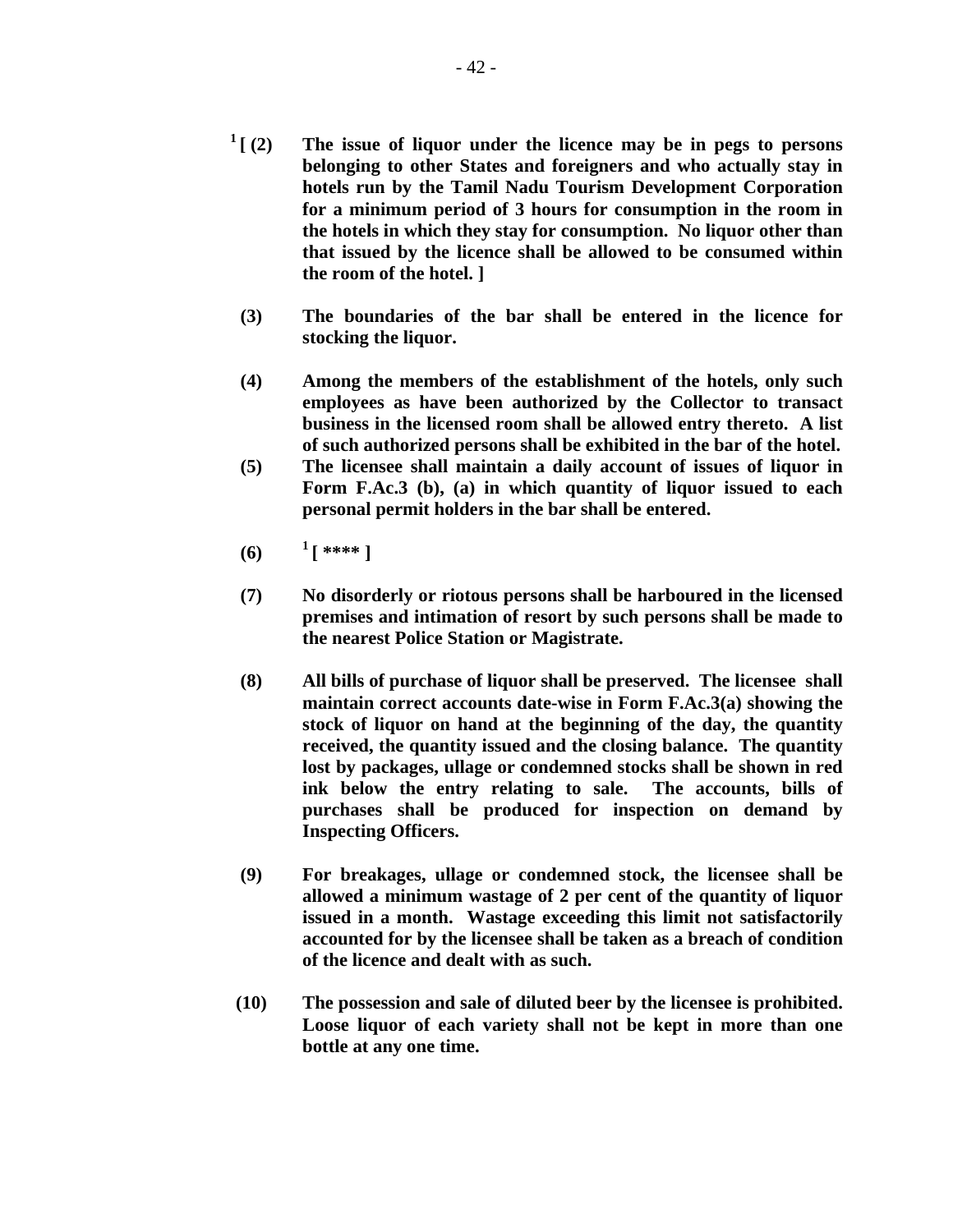**(11) The licensee shall submit to the Collector on or before the fifth day of every month, a return in Form F.A. 3(b) showing the stock on hand at the beginning of the preceding month the quantity received and issued during that month and the closing balance at the end of the month.** 

#### **AMENDMENT**

**(5) after the rule 36, the following rule shall be inserted namely:-** 

 **" 36 – A, F.L.3(AA) Licence for possession of liquor by a hotel run by the Franchisee of the Tamil Nadu Tourism Development Corporation for supply for consumption to persons who actually stay in the hotel for a minimum period of three hours in the licensed rooms of the hotel or in their private rooms in which they stay or in the lawns and appurtenants of that hotel.** 

 **(1) The Supplies of liquor obtained by the licence holder in this Form from a wholesale depot licesee in this State shall be on indents in Form F.Id and under cover of transport permit in Form F.T.P.1 issued by the Assistant Commissioner of the District concerned or the Excise Supervisory Officer specially authorized in this behalf by the Collector of the district concerned. In the transport permit the route by which the consignment will be moved shall be clearly specified by the Assistant Commissioner or the Excise Supervisory Officer, as the case may be, and the person moving the consignment shall conform to the route so specified in the transport permit. It shall be open to the Assistant Commissioner or the Excise Supervisory Officer to require the transport of the liquor to be done under escort provided by him. The cost of escort shall be borne by the person transporting the liquor.** 

 **(2) The boundaries of the licensed room shall be entered in the licence and shall include the room, if any set apart in the hotel for stocking the liquor. But so far as consumption of liquor is concerned, the term " licensed room" shall mean the portion of the licensed room, where the liquor issued or sold under the licence is consumed and facilities for such consumption have been provided.** 

 **(3) The name of the persons transacting business in the licensed room shall be exhibited in the licensed room.** 

 **(4) The licensees shall maintain a daily account of issues of liquor in Form F.Ac.3(a) in which the quantity of the liquor issued to each person in the licensed room shall be entered.** 

 **(5) The issue of liquor under the licence may be in pegs to foreign tourists or foreigners resident in India and also to citizens of India who**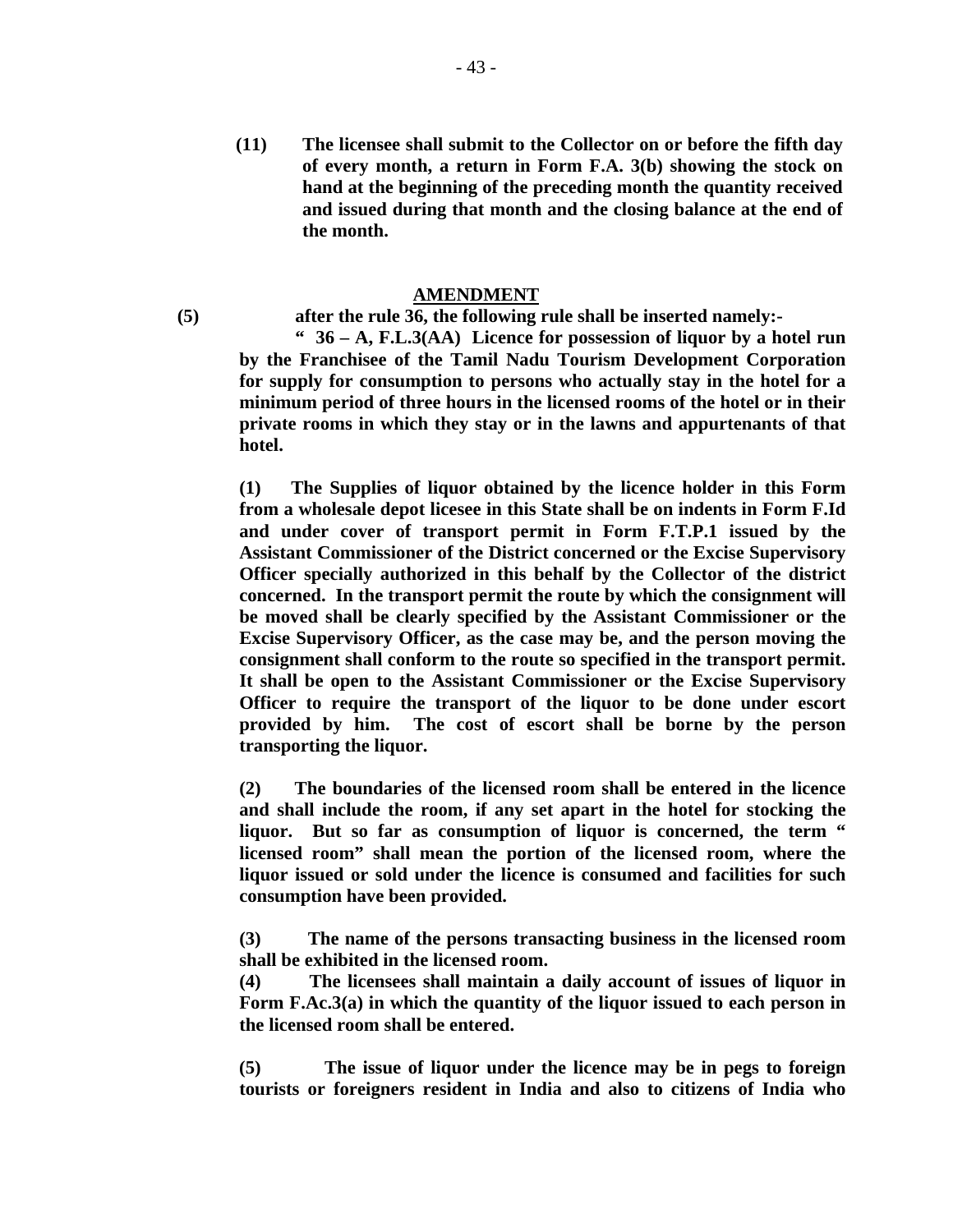**actually stay in hotels run by the Franchisee of the Tamil Nadu Tourism Development Corporation for a minimum period of three hours for consumption in the room in the hotels in which they stay. No liquor other than that issued by the licensee shall be allowed to consume within the room of the hotel.** 

 **(6) No disorderly or riotous persons shall be harboured in the licensed premises and intimation or resort by such persons shall be made to the nearest Police Station or Magistrate.** 

 **(7) The possession and sale of diluted beer by the licensee is prohibited. Loose Liquor of each variety shall not be kept in more than one bottle at any one time.** 

 **(8) The licensee shall submit to the Collector on or before the fifth day of every month, a return in Form F.A.3(b) showing the stock on hand at the beginning of the preceding month, the quantity received and issued during that month and the closing balance at the end of the month".** 

 **(G.O.Ms. No: 59, P & E ( VIII ), Dated: 20.03.2001 )** 

- **37. F.L.4 -- Licence for possession of liquor by the Manager, Canteen Stores Department (India ), Canteen Retail and Bulk Issue Depot, Fort St. George, Chennai for supply to military contractors and officers of the Military units holding licences in Form F.L.4 –A 1 [ and for export to the Andaman and Nicobar Islands for the units run canteens of the Armed Forces stationed in the said Islands.]-**
- **(1) The Supplies of liquor obtained by the licensee from a wholesale Depot Licensee in the State or obtained from sources outside the State shall be under the cover of a transport permit or an import permit, as the case may be, granted by the Commissioner in Form F.T.P. respectively. Every application for a transport or import permit shall bear a court fee label of the value of Rs.2/- ( Rupees Two only ). 1 [ In the transport permit the route by which the consignment will be moved shall be clearly specified by the Commissioner and the person moving the consignment shall conform to the route so specified in the transport permit. It shall be open to the Commissioner to require the transport of the liquor to be done under escort provided by him. The cost of escort shall be borne by the person transporting the liquor. ]**
- **(2) Liquor shall be obtained from this State or from other States only on indent in Form F.1d.**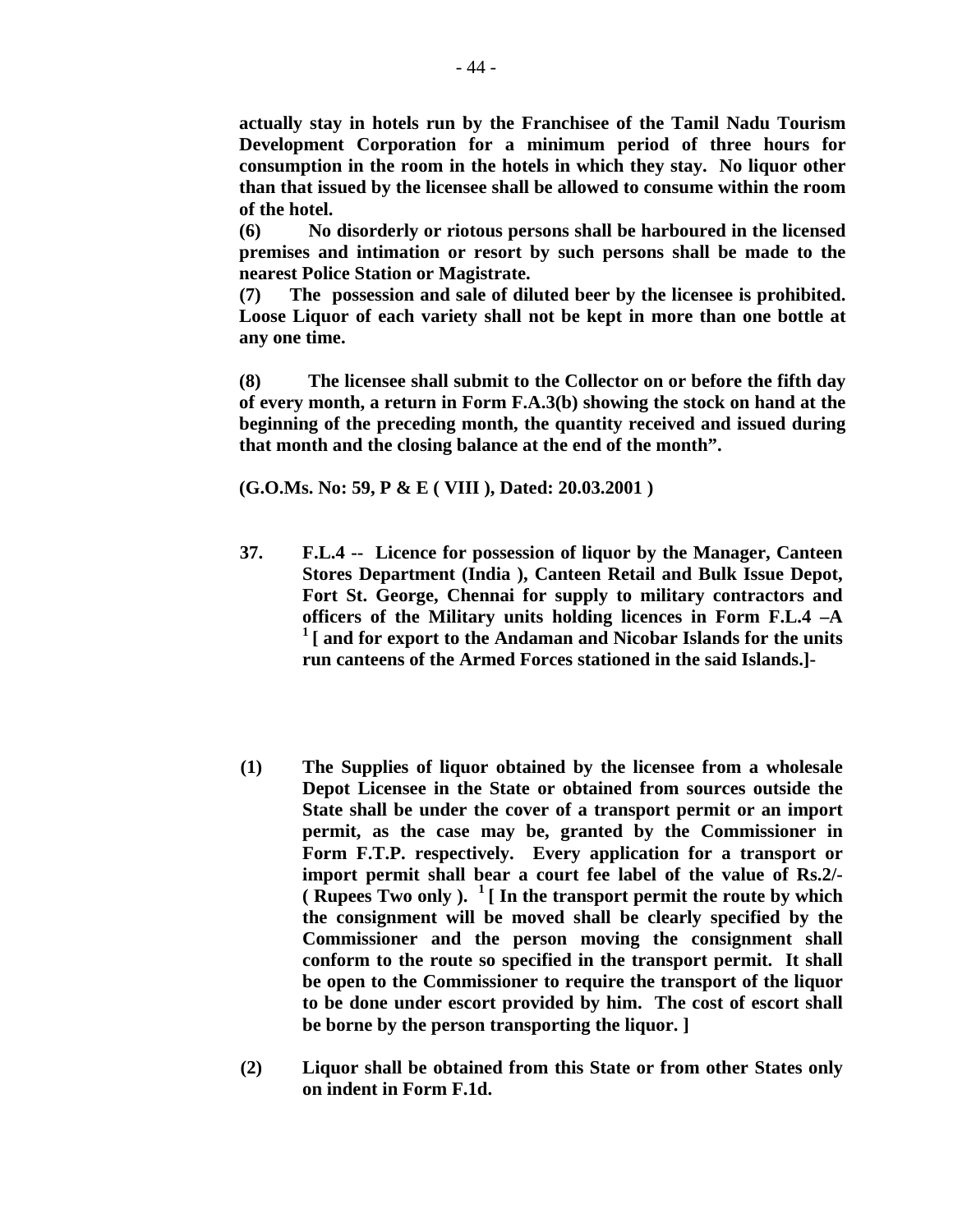**(3) In the case of import of Indian made Foreign Spirits and been brewed in India, the licensee while applying for the import permit to the Commissioner, shall remit the amount of excise or countervailing duty at the rates notified by the Government under section 18-B of the Act, from time to time, and of the vend fee at the following rates.** 

|                                                                                                                                                            | Rate at which vend fee is<br>to be levied per litre.<br>Rs.P. |
|------------------------------------------------------------------------------------------------------------------------------------------------------------|---------------------------------------------------------------|
| 1. Spirits, Liquors, Champagne and other<br>wines classified by the Commissioner as<br>sparking wines containing more than 42<br>per cent of proof spirit. | 2.00                                                          |
| 2. Wines of all other kinds.                                                                                                                               | <b>1.00</b>                                                   |
| 3. Beer, cider and other fermented liquor                                                                                                                  | $^{2}$ [ 0.35 ]                                               |

**and enclose the treasury receipts in token of having paid the countervailing or excise duty at the vend fee.** 

- **(4) Issues of liquor by the licensee to F.L.4 (a) licensees 1 [ or for export to the Andaman and Nicobar Islands for the unit run canteens of the Armed Forces Stationed in the said Islands.] shall be made only in the bottles or other receptacles as obtained by him under the cover of a transport permit granted by the Assistant Commissioner in Form F.T.P.1 1 [ or export licence issued by the Commissioner in Form F.E.L., as the case may be. ]**
- **(5) Possession or issue of liquor outside the premises specified in the licence is prohibited.**
- **(6) The wastage allowed in the case of beer brewed in India consigned in casks, on account of leakages, etc. shall not exceed one per cent in the case of metallic receptacles and three and a half per cent in the case of wooden casks. All leakage, breakage or other wastage of liquor not accounted for to the satisfaction of the Commissioner shall be construed as a breach of these rules and the licence conditions and shall be dealt with as such.**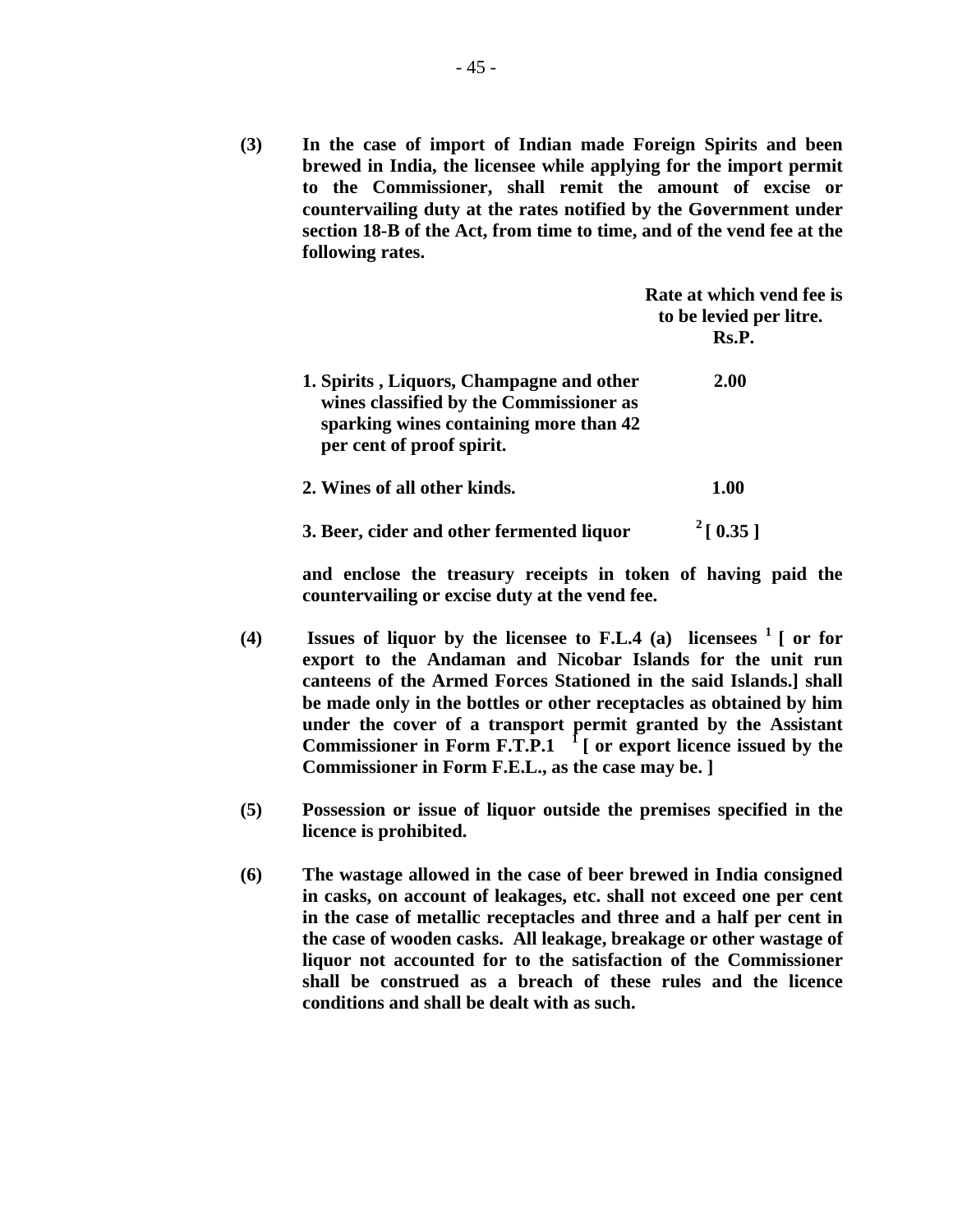- **(8) The licensee shall maintain accounts for liquor received and issued under the licence in Form F.Ac.4(1). He shall submit to the Assistant Commissioner, before the fifth of each month, a return in Form F.Ac.4 showing the stock at the beginning of the previous month, the quantity sold and the closing balance at the end of that month.**
- **38. F.L.4(A) -- Licence for the possession and sale of liquor to military units and military personnel.—**
- **(1) The licence holder shall obtain his supplies of the liquor from a wholesale depot licensee or F.L.4 licensee in the State under the cover of transport permit issued in Form F.T.P.1 by the Assistant Commissioner or any import from any other source that may be approved or appointed by the Commissioner subject to such**  conditions as may be imposed in this regard.  $\frac{1}{1}$  In the transport **permit the route by which the consignment will be moved shall be clearly specified by the Assistant Commissioner or the Excise Supervisory Officer and the person moving the consignment shall conform to the route so specified in the transport permit. It shall be open to the Assistant Commissioner or the Excise Supervisory Officer to require the transport of the liquor to be done under escort provided by him. The cost of the escort shall be borne by the person transporting the liquor. ]**
- **(2) The sale and distribution of liquors shall be done only at the canteen or place appointed for the purpose by the military authorities and the licensee shall not distribute liquors at any other place or establish another place without the prior sanction of the Collector.**
- $2\left[\right]$  (3)(a) Issue of liquor to the organization within the military units **stationed in the districts as well as the ex-servicemen attached to the canteen shall be made in bottles or casks according to the scale prescribed from time to time by the Board of Control, Canteen Services, New Delhi.**

**Provided that in respect of ex-servicemen, the scale of supply shall be the quantity prescribed by the Board of Control, Canteen Services, New Delhi or the limit fixed in the respective personal permits issued under rule 7 (B) (3) whichever is less.**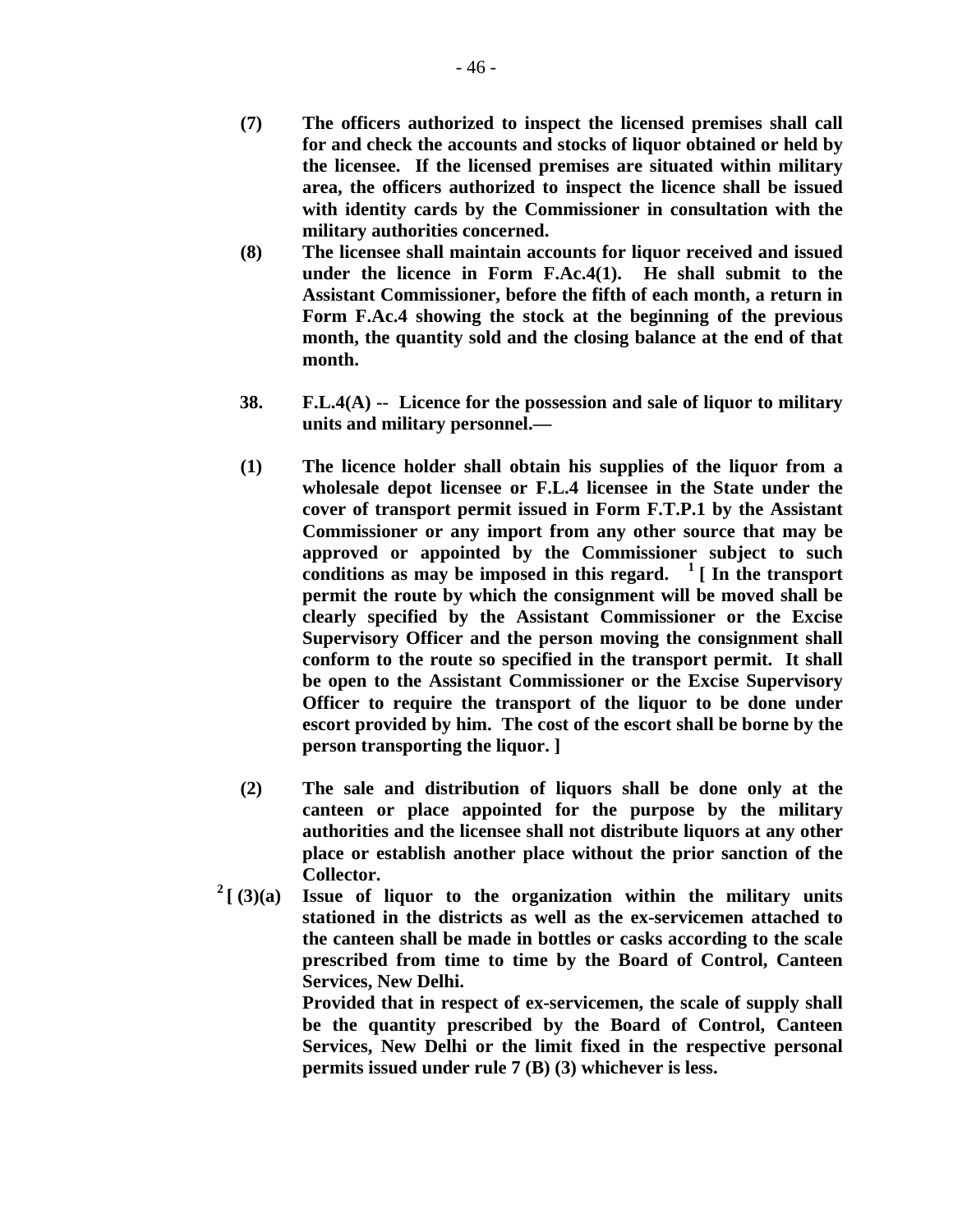- **(b) The licensee shall obtain necessary particulars in respect of serving personnel from the Officer Commanding of the Unit and in respect of ex-servicemen from the Administrative Commandant, Station Headquarters concerned and maintain a list showing the names and the number of officers and personnel of other ranks to whom liquor is to be issued. The licensee shall furnish copies of the lists to the Commissioner and also keep him informed of the charges therein as and when they take place.**
- **(4) Liquor for individual military personnel shall be issued only in glass for consumption within the canteen. Liquor shall not be issued for consumption outside the canteen provided that married military officers while on duty or while they are residing at a military station during leave can take the liquor to their residences for personal consumption.**
- **(5) The wastage allowed in the case of beer brewed in India, consigned in casks, on account of leakage, etc., shall not exceed one per cent in the case of metallic receptacles and three and a half per cent in the case of wooden casks. All leakage, breakage or other wastage of liquor not accounted for to the satisfaction of the Collector shall be construed as a breach of these rules and the licence conditions and shall be dealt with as such.**
- **(6) The licensee holder shall maintain accounts of liquor received and sold under the licence in Form F.Ac.4 (A). He shall prepare an abstract at the close of each month in Form F.Ac.4(A)(i). He shall submit to the Collector through the Assistant Commissioner concerned on or before the fifth of the month following each quarter a return in Form F.Ac.4(A)(ii) showing the stock at the beginning of the quarter, the quantity received and that sold or issued in the quarter and the closing before at the end of the quarter.**
- **1 [ 38-A Export of liquor to the Andaman and Nicobar Islands by the Manager, Canteen Stores Department (India), Canteen Retail and Bulk Issue Depot, Fort. St. George, Chennai for the unit-run Canteens of the Armed Forces stationed in the Islands.—**

**The holder of the licence in Form F.L. 4 desiring to export liquor to the Andaman and Nicobar Islands for the use of the unit-run canteens of Armed Forces stationed in the said Islands shall apply for an export licence to the Commissioner in Form F.L.A. which shall be affixed with a court-fee label to the value of rupees two and accompanied by a treasury receipt in support of the payment of the export fee of rupees ten. Every such application shall be**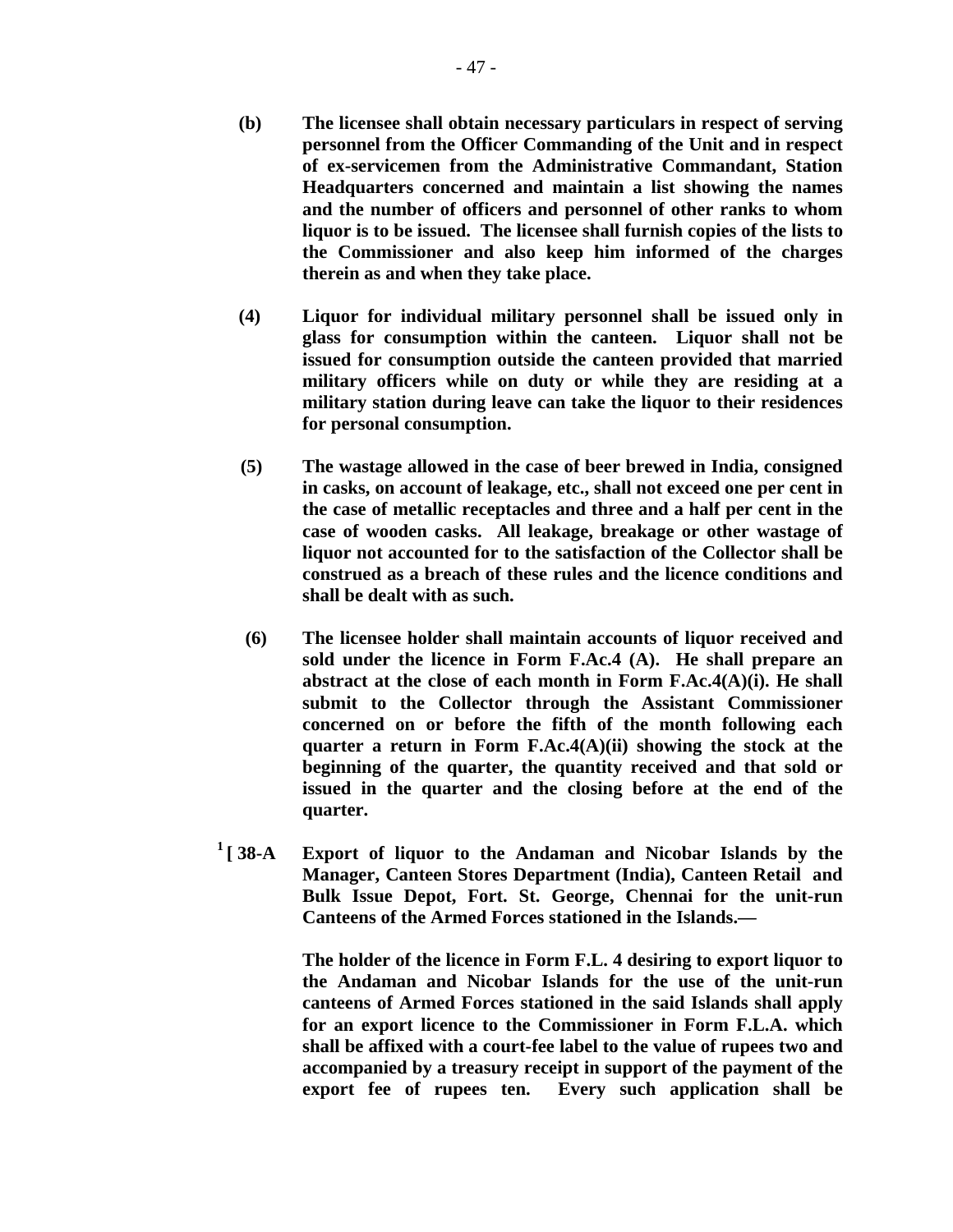**accompanied by an export licence or the permit or a 'No Objection Certificate' issued by the competent authority of the importing State allowing the import. The export licence issued by the Commissioner or any officer authorized on his behalf shall be in Form F.E.L. The Commissioner may require the licensee to produce within a reasonable time from the date of issue of the export licence, any satisfactory proof of the consignment having reached its destination. On production of such proof, the licensee, in Form F.L.4, shall be permitted to adjust the excise duty and vend fee paid on such stocks of liquor exported to the said Islands towards the excise duty and vend fee payable on stocks to be imported by the licensee from other States or to be procured from the Indian-made Foreign Spirits manufactory units located within the State:** 

**Provided that the adjustment of excise duty and vend fee shall be subject to reduction of concessional excise duty and vend fee levied, from time to time, for export under section 18-B of the Act for Indian-made Foreign Spirits and sub-rule (2) of rule 26 of the Tamil Nadu Brewery Rules, 1983 for beer, exported from out of the stocks procured within this State. ]** 

- **39. F.L.5 Licence for possession and issue of liquor by the Chennai Seamen's Institute / Chennai Seamen's Hostel to Officers / Seamen of the Merchant Navy -**
- **(1) Supplies of liquor obtained by a holder of licence in this Form from a wholesale depot licensee in this State shall be on indents in Form F.ld and covered by a transport permit Form F.T.P. 1 issued by the Assistant Commissioner of the district concerned. 1 [ In the transport permit the route by which the consignment will be moved shall be clearly specified by the Assistant Commissioner of the Excise Supervisory Officer and the person moving the consignment shall conform to the route so specified in the transport permit. It shall be open to the Assistant Commissioner or the Excise Supervisory Officer to require the transport of the liquor to be done under escort provided by him. The cost of the escort shall be borne by the person transporting the liquor.**
- $^{2}$  [(2) **Issue or sale of liquor shall be made by the licenses, in the case of the Madras Seamen's Institute (Marine Club) only to officers of the Commissioner rank and in the case of the Chennai Seamen's Hostel Canteen only to non-Commissioner ranks viz., rating, petty Officers and Chief Petty Officers. ]**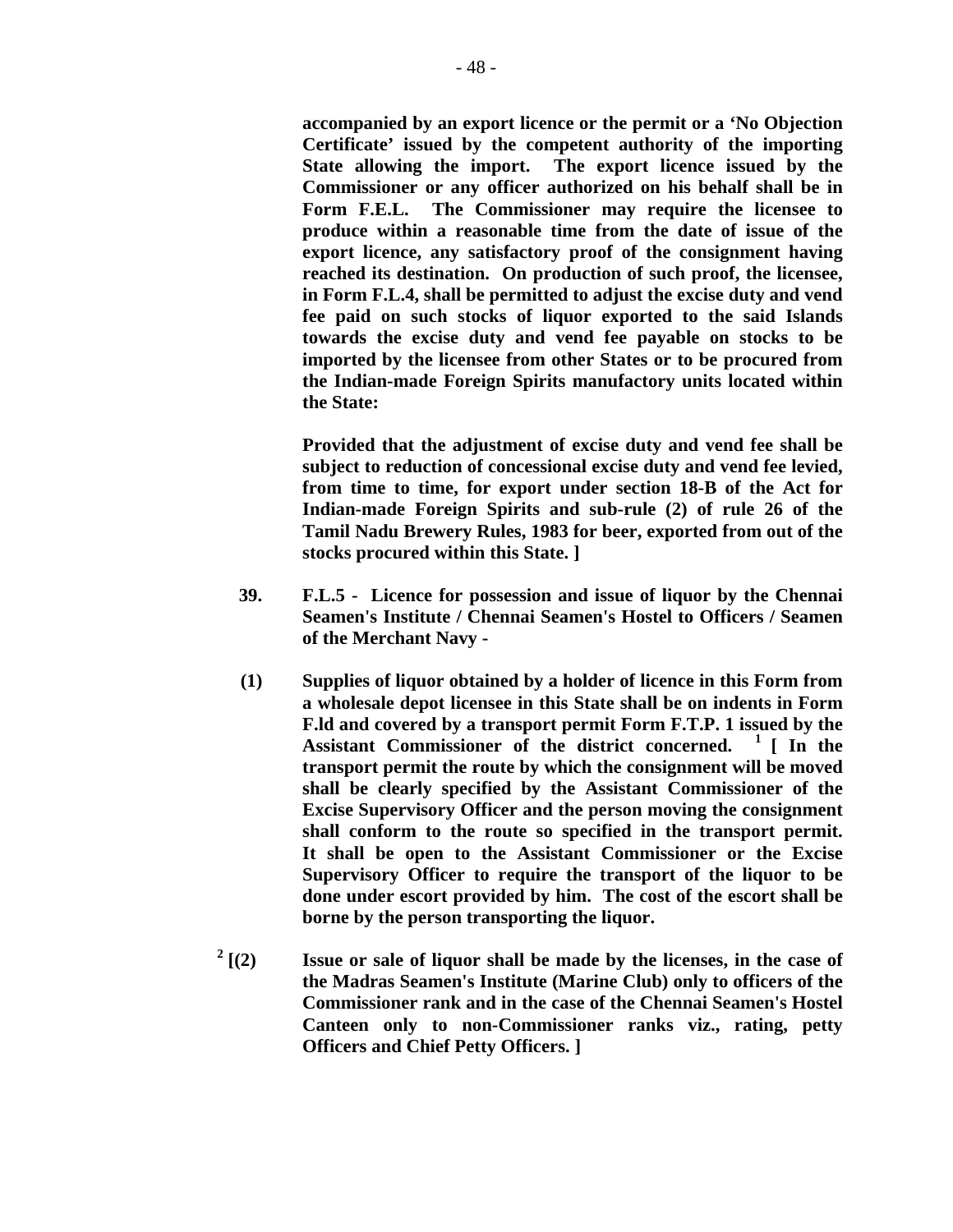- **(3) Liquor issued shall be consumed in the licensed premises only. 2**  $^{2}$  [ \*\*\* ]
- **<sup>1</sup>**  $\frac{1}{1}$  [(4) the licensee shall maintain the accounts in Form F.Ac.5 for receipt **and issue of liquor .]** 
	- **(5) The licensee shall send to the Collector of Chennai, on or before the fifth day of every month a statement in Form F.Ac.5(b) showing the number of officers of the Commissioner ranks ( In the case of Chennai Seamen's Institute Marine Club) and the number of ratings, petty officers and Chief Petty Officers (in the case of Chennai Seamen's Hostel Canteen) who were supplied with liquor during the previous month; the opening stock, the quantity of liquor received and sold or issued and the closing balance relating to that month.**
	- **40. F.L.6 Licence for possession and use of liquor for Scientific, Industrial or such like purposes –**
	- **(1) Supplies of liquor shall be obtained by the licensee from a wholesale depot licensee in this State on indents in Form F.ld. and shall be transported to the licensed premises under the cover of a transport permit issued in Form F.T.P.1 by the Assistant Commissioner of the district concerned. The consignment shall, on receipt at the licensed premises, be verified by an officer of the Prohibition and Excise Department authorized for the purpose, taken into account and stored in the licensed premises under the lock and key of that officer. The liquor shall be used solely for the purpose mentioned in the licence and for no other purpose. <sup>2</sup> [In the transport permit the route by which the consignment will be moved shall be clearly specified by the Assistant Commissioner or the Excise Supervisory Officer and the person moving the consignment shall conform to the route so specified in the transport permit. It shall be open to the Assistant Commissioner or the Excise Supervisory Officer to require the transport of the liquor to be done under escort provided by him. The cost of the escort shall be borne by the person transporting the liquor. ]**
	- **(2) Issues of liquor shall be made by the officer of the Prohibition and Excise Department from the stock secured by him under his lock and key, on requisition from the licensee. The quantity of liquor issued shall forthwith be used and added to the preparations for which it is intended in the presence of the officer. The services of the officer shall not be requisitioned for more than four times in a month. A fee of Rs.5/- (Rupees Five only) shall be paid for each**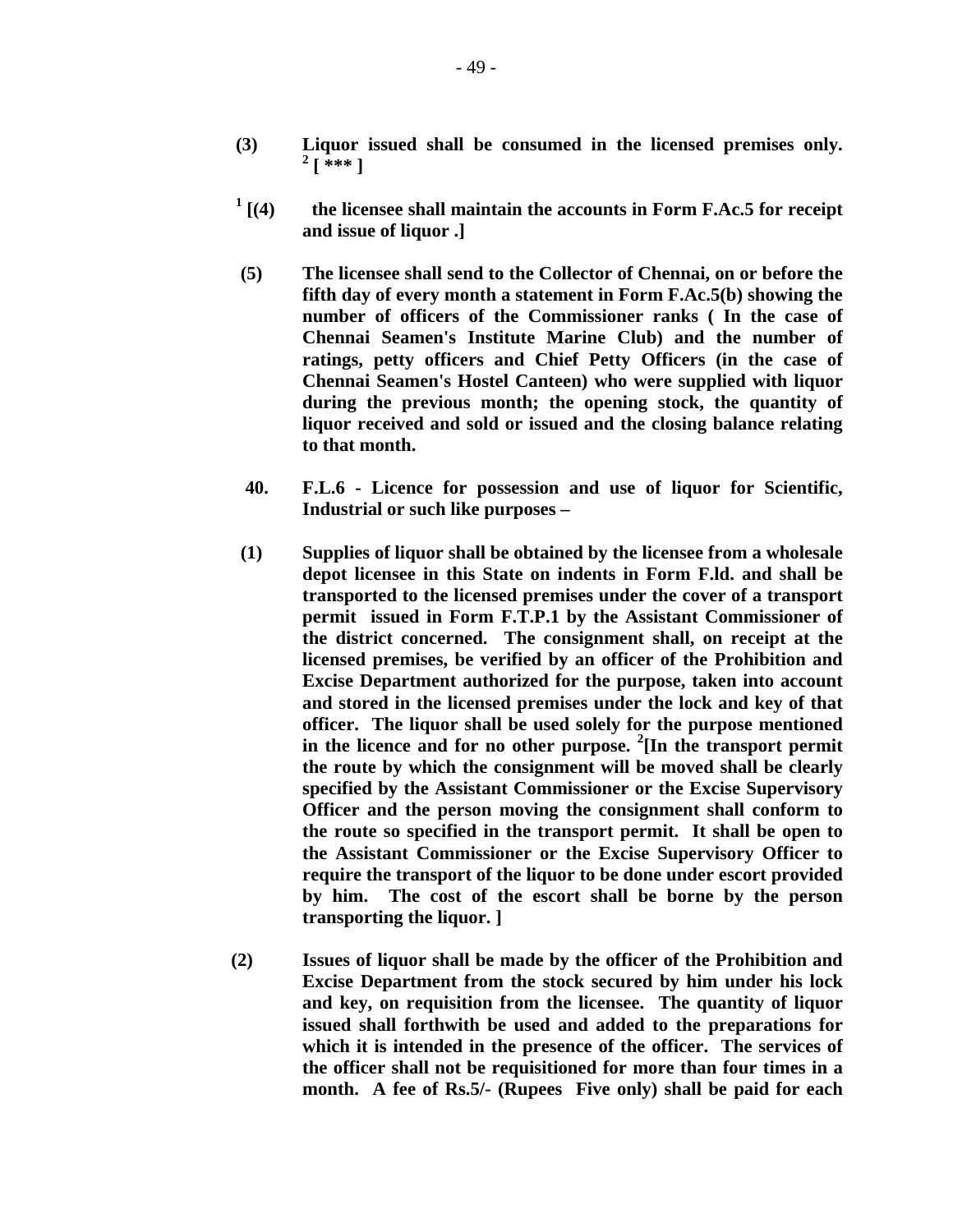**visit by crediting the amount into a Government treasury under the appropriate head, and the receipt, enclosed with the requisition sent to the Officer for his service.** 

- **41. F.L.7 -- Licence for possession and sale of wine, grape juice or other liquor for sacramental purposes –**
- **(1) Supplies of grape juice or other sacramental wine obtained by the licensee from places outside the State shall be under cover of an import permit in Form F.I.P. issued by the Commissioner. At the time of the application for an import permit, with court-fee label of the value of Rs. 2/- (Rupees two only) affixed to the application, the licensee shall credit into a Government treasury, the amount of vend fee at the rates prescribed in rule 27 (b) I (2) of these rules on the quantity proposed to be imported and enclose the treasury receipt with the application for the import permit.**
- **(2) Issues or sales of grape juice or other sacramental wine or liquor shall be made by the licensee only to holders of authorities for possession, issue or use of sacramental wine or liquor, issued under the rules in Chapter V of these rules, under cover of transport permits in Form F.T.P.I. issued by the Assistant Commissioner.**
- **(3) The licensee shall send a monthly return in Form F.Ac.7(a) on or before the 5th day of each month to the Assistant Commissioner concerned, showing the opening stock at the beginning of the proceeding month, the quantities received and issued in that month and the closing balance at the end of that month.**
- **42. F.L.8 -- Special Licence for possession and issue of liquor to International passengers on board the aircraft of Air-India.—**
- **(1) The liquor permitted to be possessed under this licence shall be obtained from sources outside the State and the licence shall be deemed to cover also such import. The Officer in-charge of the Air-India shall produce, when required, evidence to show that the liquor was obtained lawfully.**
- **(2) The Officer-in-charge of the aircraft, and the members of the crew are prohibited from using the liquor possessed under this licence for their personal consumption.**
- **(3) The liquor in the bar box of the aircraft, which lands at the Chennai Air Port shall be immediately sealed by the Customs or Police authorities after necessary check of the stock of liquor. The seal shall not be broken or liquor shall not be served until the**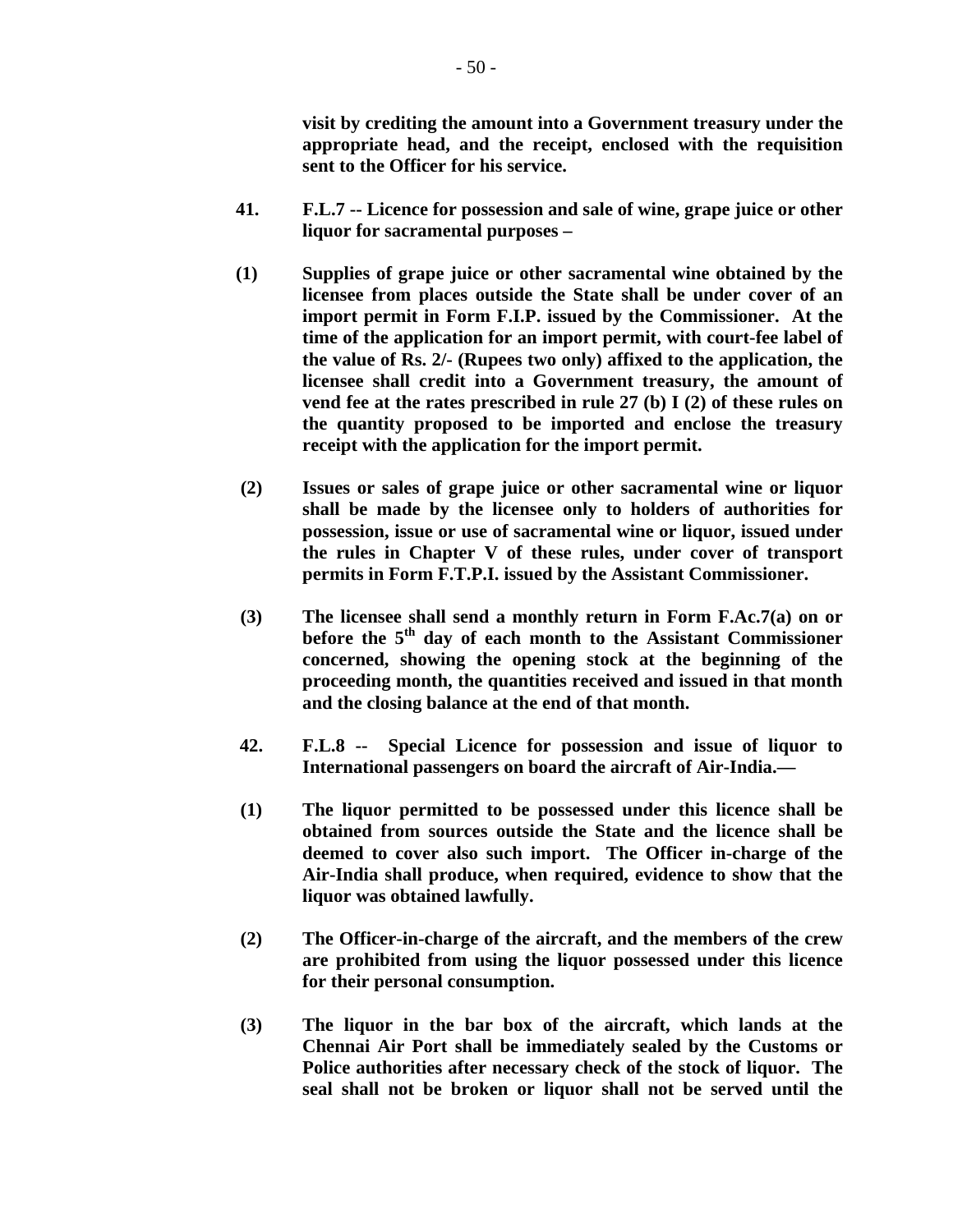**aircraft is air-borne on resumption of its flight. Whenever necessary, the sealed stock of liquor shall be removed from the bar box of the aircraft and kept under customs supervision in the Air Port for such period as may be necessary.** 

- **43. F.L.9.-- Special licence for possession and issue of liquor including bottled liquor to international air passengers transiting the Meenambakkam Civil Air Port, who are required to wait at the Air Port transit Lounge, reserved for such passengers before resuming**  their journeys.—<sup>I</sup> [ and issue of foreign liquor to the foreign **diplomats stationed at [Chennai.]**
- **(1) The liquor permitted to be possessed under the licence shall be obtained from the customs bond or from sources outside the State and the licence shall be deemed to cover also such imports. In the case of Indian Made Foreign Spirits to be obtained from outside the State namely within India, Import permits shall be issued by the Commissioner on an application by the Officer-in-charge of the duty free shop-cum-bar of the Airport. The import permit shall be issued without collecting excise duty or vend fee. A transport permit or customs clearance permit shall be issued by the Commissioner to the Officer-in-charge of the duty free shop-cumbar at the Air Port whenever required.**

 **The Officer-in-charge of the duty-free shop-cum-bar shall maintain true accounts of all the transactions under the licence in the Form F.Ac.12.** The licensee shall, on or before the 10<sup>th</sup> day of each month, **submit a monthly return in Form F.Ac.13, relating to all the transactions during the preceding month to the District Revenue Officer, Chingleput, through the Revenue Divisional Officer, Saidapet marking a copy thereof to the Commissioner.** 

- $^{1}$ [ 43-A. **Special licence for possession of liquor by an approved restaurant and supply of the liquor for consumption in the bar of the restaurant to foreign tourists or foreign residents of India or 2 [ Indian citizens] during their halt at the airport --** 
	- **(1) Supplies of liquor obtained by the licensee in Form F.L.10 from a wholesale depot licence holder in this State shall be on indents in Form F.ld. and under cover of transport permit in Form F.T.P.1 issued by the Assistant Commissioner of the district concerned or the Excise Supervisory Officer specially authorized in this behalf by the Collector of the district concerned.**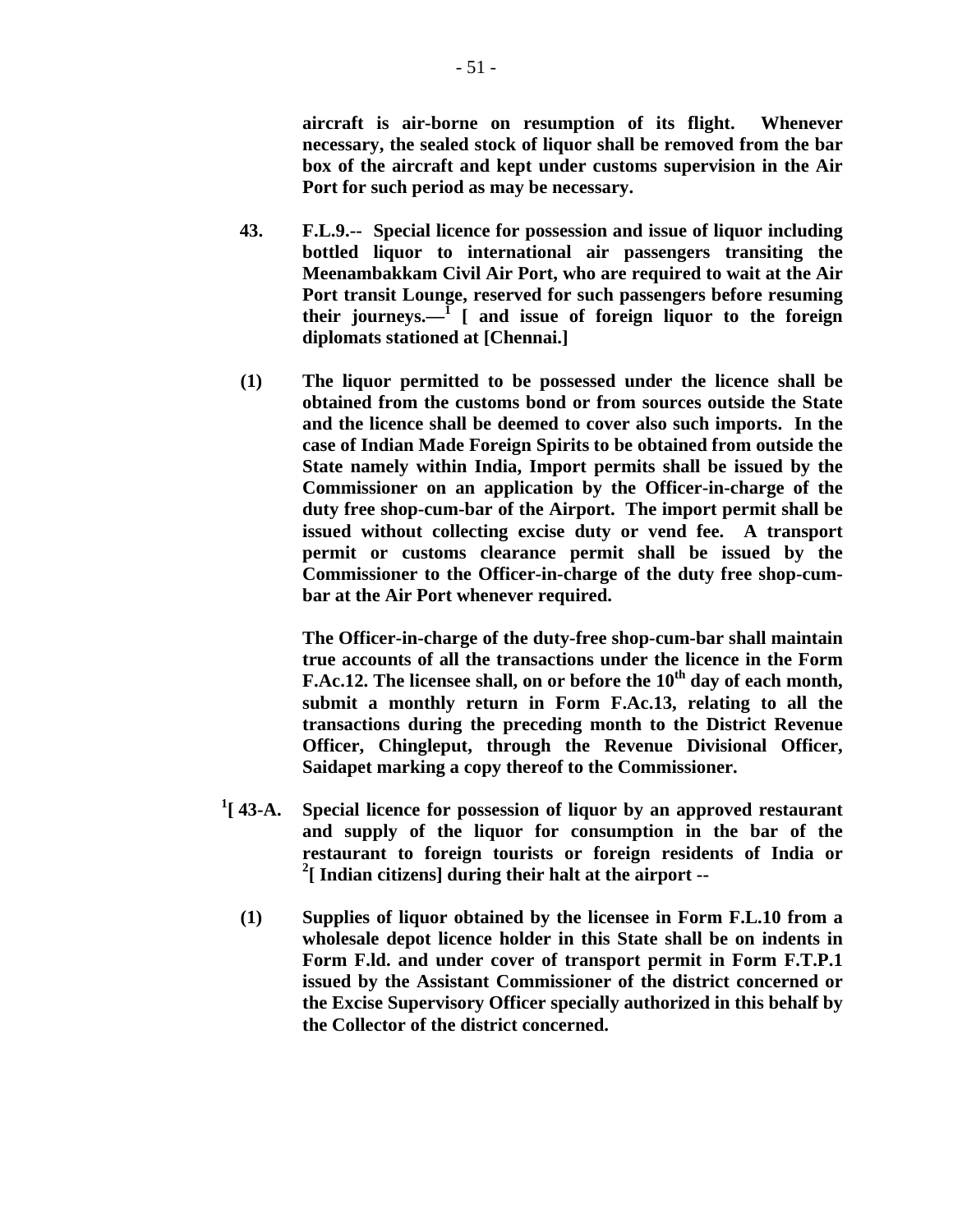**In the transport permit, the route by which the consignment will be moved shall be clearly specified by the Assistant Commissioner and the person moving the consignment shall conform to the route so specified in the transport permit. It shall be open to the Assistant Commissioner or the Excise Supervisory Officer to require the transport of the liquor to be done under escort provided by him. The cost of the escort shall be borne by the person transporting the liquor.** 

- **(2) Foreign liquor obtained by the licensee from oversees across the customs frontier through the Chennai Port or Airport or foreign liquor confiscated by the Customs and the Central Excise Authorities and disposed off through the Central Excise and the Customs disposals unit shall be transported from the Chennai Harbour (after clearance from the customs bond) to the licensed premises under transport permits issued by the Commissioner. Such permits shall, either be general for definite periods and issued in Form F.T.P.2, or be special for specified occasions and for particular consignment only and issued in Form F.T.P. 1.**
- **(3) The sale of issue of liquor under the licensee may be in pegs for consumption is the bar of the restaurant to foreign tourists or foreign residents of India or <sup>1</sup> [Indian citizens ] during their halt at the airport. No liquor other than that sold by the licensee shall be allowed to be consumed within the licensed room.**
- **(4) The boundaries of the licensed room shall be specified in the licence and shall include the room, if any, set apart in the restaurant for stocking the liquor. But so far as consumption of liquor is concerned, the term 'licensed room' shall mean the portion of the licensed room where the liquor issued or sold under the licence, is consumed and facilities for such consumption have been made.**
- **(5) The names of the persons transacting business in the licensed room shall be exhibited in the licensed room.**
- **(6) The licensee shall maintain a daily account of issues of liquor in Form F.Ac.14 in which the quantity of liquor issued to each tourist in the licensed room shall be entered.**
- **(7) The Manager incharge of the approved restaurant shall maintain accounts of all the transactions under the licence in Form F.Ac.14.**  The licensee shall, on or before the 10<sup>th</sup> day of each month, submit a **monthly return in Form F.Ac. 15 relating to all the transactions during the preceding month to the District Revenue Officer of the district concerned through the Revenue Divisional Officer concerned marking a copy thereof to the Commissioner.]**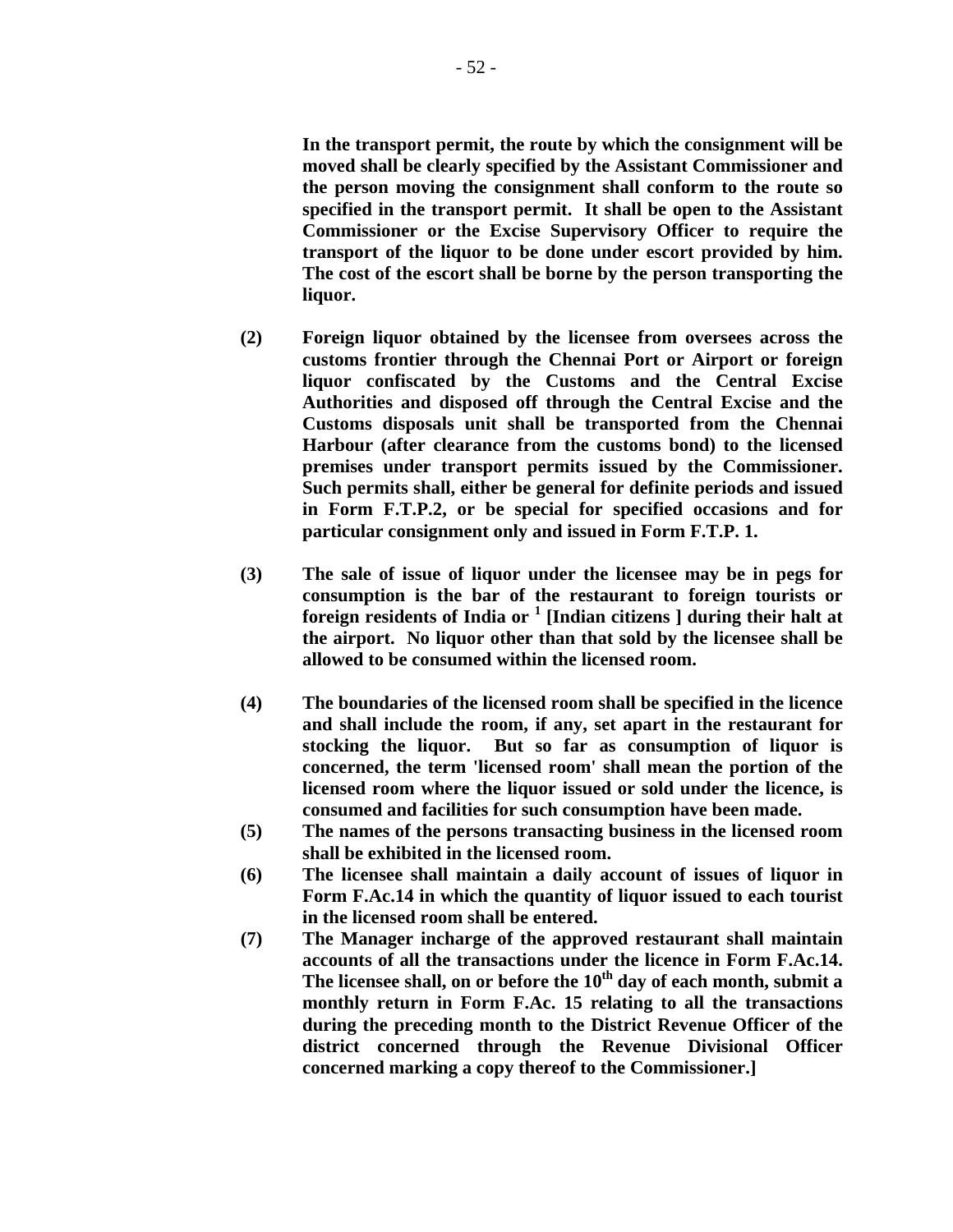#### **AMENDMENT (G.O.Ms.No.40, Home P.&E VIII Dept. Dt:01.07.2008).**

- **43-B " Transport of foreign Liquor by F.L.11 licensee to the shops for retail sale and maintenance of accounts".**
- **(1) Foreign liquor obtained from Tamil Nadu State Marketing Corporation Limited, being the wholesale licensee by virtue of subsection (1-A ) of section 17-C of the Act shall be transported under cover of a Transport Permit in Form F.T.P.1 obtained from the Assistant Commissioner of the district concerned or the Excise Supervisory Officer, specially authorized by the Collector of the District concerned. In the transport permit, the route by which the consignment will be moved shall be clearly specified by the Assistant Commissioner or the Excise Supervisory Officer, as the case may be, and the person transporting the consignment shall confirm to the route so specified in the Transport Permit. It shall be open to the Assistant Commissioner or the Excise Supervisory Officer to require the transport of foreign liquor to be done under escort provided by him. The cost of the escort shall be borne by the person transporting the foreign liquor.**
- **(2) The holder of a licence in Form F.L.11 shall maintain accounts in form F.A.C. – 11 (a), 11 (b), 11 (c), 11(d), 11 (e) and 11 (f) , showing the transaction of retail sale of foreign liquor in the shop for every day. Such accounts are open for inspection and check by the inspecting officials of the Prohibition and Excise Department and other officers authorized by the Commissioner of Prohibition and Excise or the District Collector, in this behalf " .**
- **44. F.M.1 Licence for possession and vend of medicated wines to F.M.1, F.M.2, F.M.3 or F.M.4 licences:-**
- **(1) Supplies of medicated wines obtained by the holder of a licence in this form the holder of a similar licence in the State shall be transported under cover of a transport permit in Form F.T.P.1 granted by the Assistant Commissioner of the district concerned. Imports of medicated wines from outside the State shall be under cover of an import permit in Form F.I.P. issued by the Commissioner. Every application for import permit shall be affixed with a court-fee label of the value of Rs.2 (Rupees two only ).**
- **(2) The licensee may export medicated wines to places outside the State under cover of export permit issued by the Commissioner, in Form F.X.P. Before the issue of such an export permit, the exporter shall produce an import permit or 'no objection certificate' from the competent authority of the State or place to which the export is**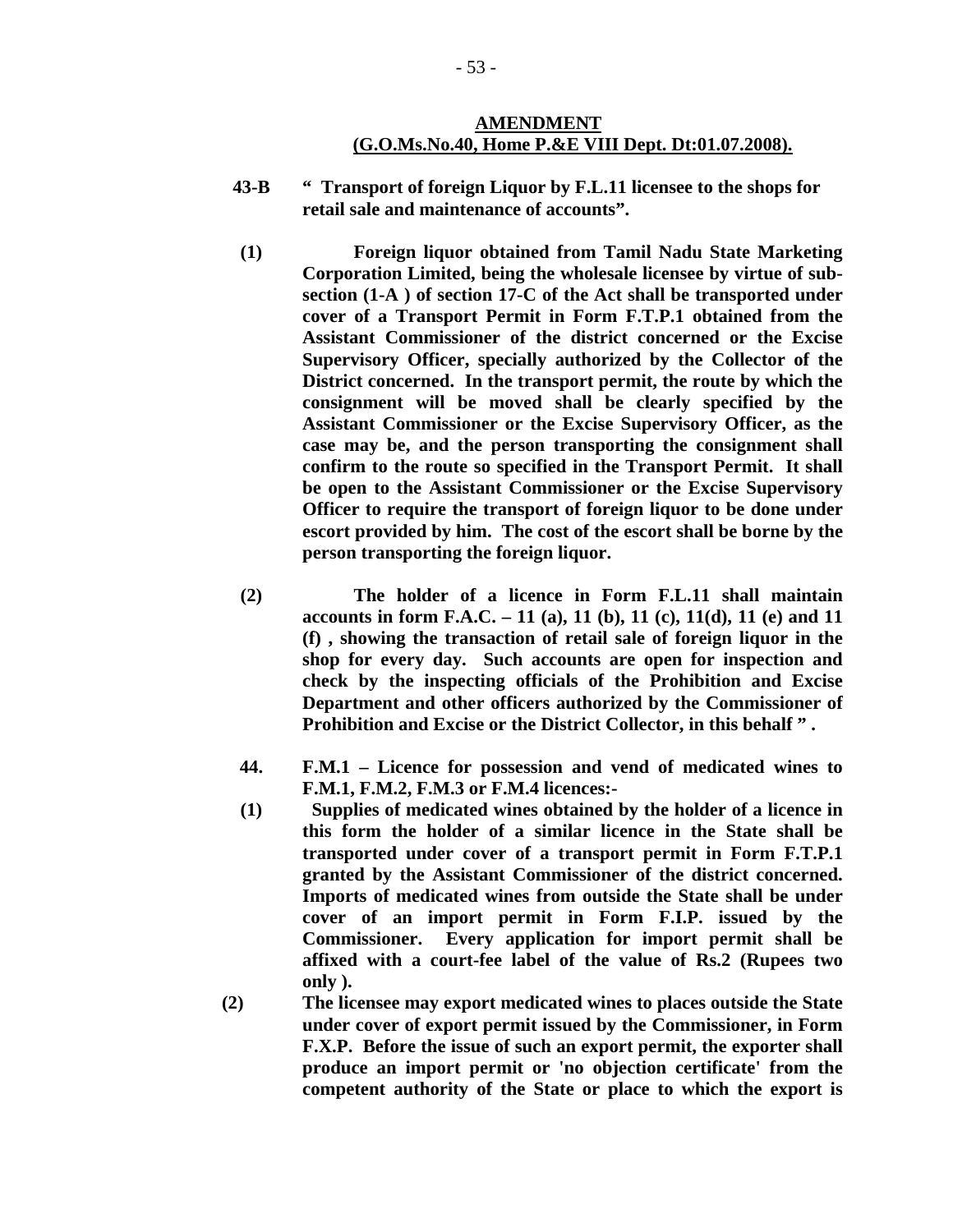**made signifying that there is no objection to the issue of the export permit applied for.** 

- **(3) The issue or sales under this licence in this Form shall be in sealed bottles only to holders of similar licence in Form F.M.1 and other licences in Forms F.M.2, F.M.3 and F.M.4 issued under the provisions of the rules in Chapter IV of these rules. Issues of medicated wines to holders of licences in Forms F.M.2, F.M.3 and F.M.4 shall be covered by transport permit issued in Form F.T.P.1 by the Assistant Commissioner of the district concerned. The licensee shall not sell medicated wines in retail.**
- **(4) He shall submit, on or before the 5th day of the month immediately following each quarter to the Collector through the Assistant Commissioner concerned, a statement in Form F.Ac.8 (a) showing the quantity of medicated wines sold or issued in the preceding quarter. The licence – holder shall pay into a Government treasury in the district the amount of vend fee in advance before obtaining the import permit.**
- **45. F.M.2 Licence for sale of brandy or medicated wines for medicinal purposes by chemists or persons or firms which employ chemists.—**
- **(1) Supplies of brandy and medicated wines obtained by the licence holders in this form from a wholesale depot licensee (for brandy) and in Form F.M.1 ( for medicated wines) shall be on indent in Form F.ld. and transported under cover of a transport permit in Form F.T.P.1 issued by the Assistant Commissioner of the district concerned. In the case of import of brandy and medicated wines from places outside the State, the import shall be under an import permit in Form F.I.P. issued by the Commissioner. At the time of application for import permit, with court-fee label of the value of Rs.2/- ( Rupees two only ) affixed to the application, the licensee shall credit the amount of vend fee at the (rates prescribed in rule 17(b) XII of the rules in Chapter IV of these rules, on the quantities of brandy and medicated wines proposed to be imported, into a Government Treasury in the district and shall enclose the treasury receipt (chalan) with the application for import permit.**
- **(2) The privilege conferred by the licence extends to the sale or issue only on the medical prescription of a qualified medical practitioner issued in Form F.M.P. of brandy either as a ingredient of a mixture**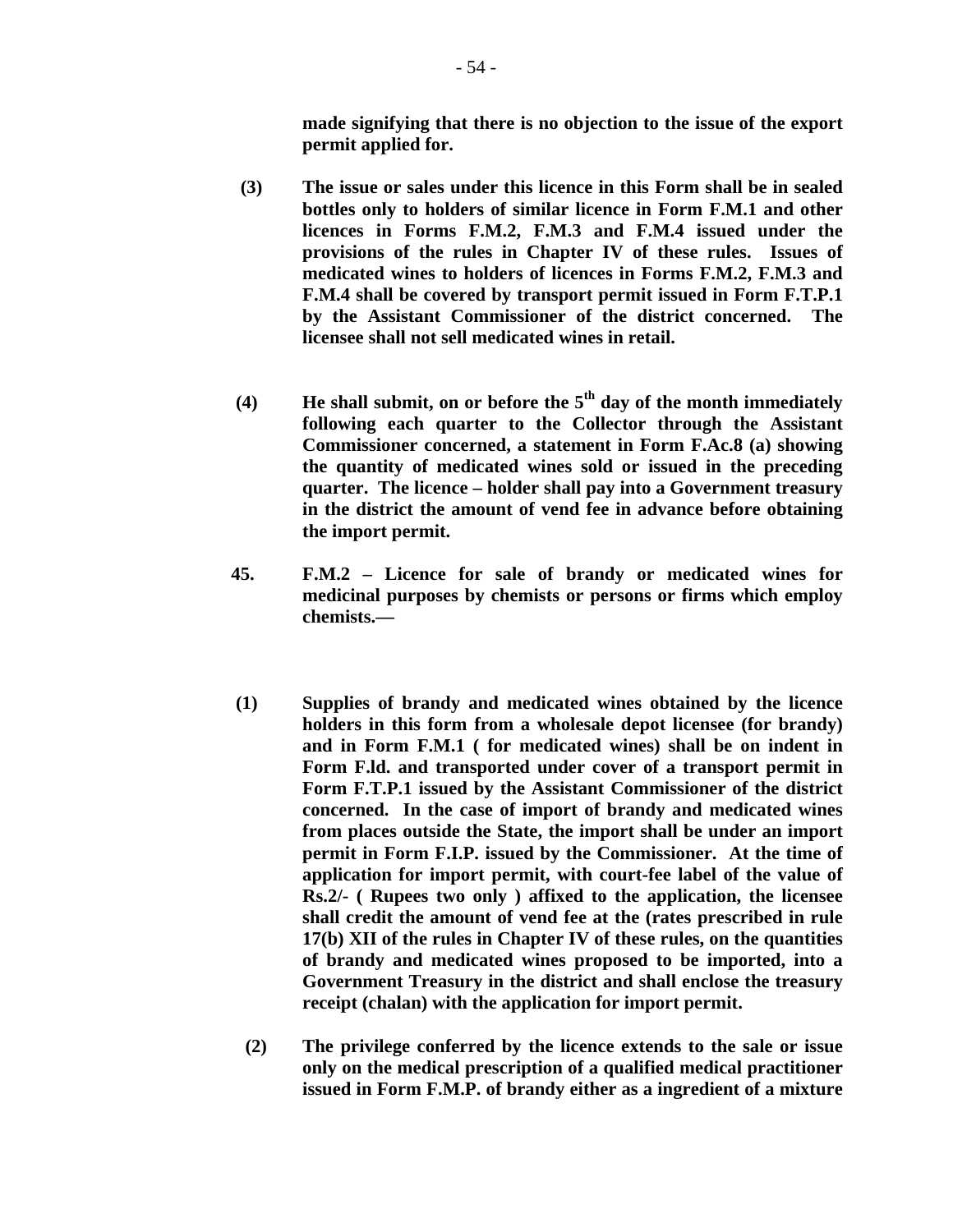**or by itself in quantities not exceeding 50 milli-litres at a time or of mediated wines containing any percentage of alcohol in sealed bottles in quantities not exceeding 750 milli-litres at a time, subject to the condition that the sale is made within three days from the date of issue of the medical prescription in Form F.M.P. in the case of brandy and within ten days in the case of medicated wines.** 

- **(3) The sale or issue of brandy and medicated wines shall be conducted by the licensee in his capacity as a chemist; if he is not a chemist himself, the sale shall be conducted under the supervision of a chemist employed by him, full time in the licensed premises.**
- **(4) The sealed bottles of brandy received by the licensee shall be shown in terms of litres and milli-litres in the accounts maintained by him in Form F.Ac.9. The licensee shall open the sealed bottles of brandy for sale one by one as and when the contents of each bottle are sold out and make an entry to that effect in column (15) of the form of accounts, specifying the quantities of brandy found on actual measurements in the bottle opened for sale. This quantity, less the quantity, if any sold during the day, shall be exhibited in terms of litres or milli-litres in the closing balance for the day in column (14).**
- **(5) True account of transaction under the licence shall be maintained in Form F.Ac.9. The accounts in respect of brandy and each of the categories of medicated wines (i.e.,) those whose alcoholic contends are 42 percent or more; below 42 percent but not below 20 percent and below 20 percent of proof spirit shall be maintained on separate opening of the accounts register. The medical prescriptions on which brandy and medicated wines are sold shall be kept chronologically filed in support of the accounts. The**  licensee shall on or before the 10<sup>th</sup> day of each month submit a **monthly return in Form F.Ac.9(a) relating to the issue of brandy during the preceding month, to the Collector through the Assistant Commissioner concerned.**
- **46. F.M.3 Licence for possession and issue of brandy or medicated wines for medicinal purposes by a medical practitioner:-**
- **(1) Supplies of brandy and medicated wines obtained by the licenceholder in this form from a wholesale depot licensee in this State ( for brandy ) and in Form F.M.1 ( for medicated wines ) shall be on indent in Form F.ld. and transported under cover of a transport permit in Form F.T.P.1. issued by the Assistant Commissioner.**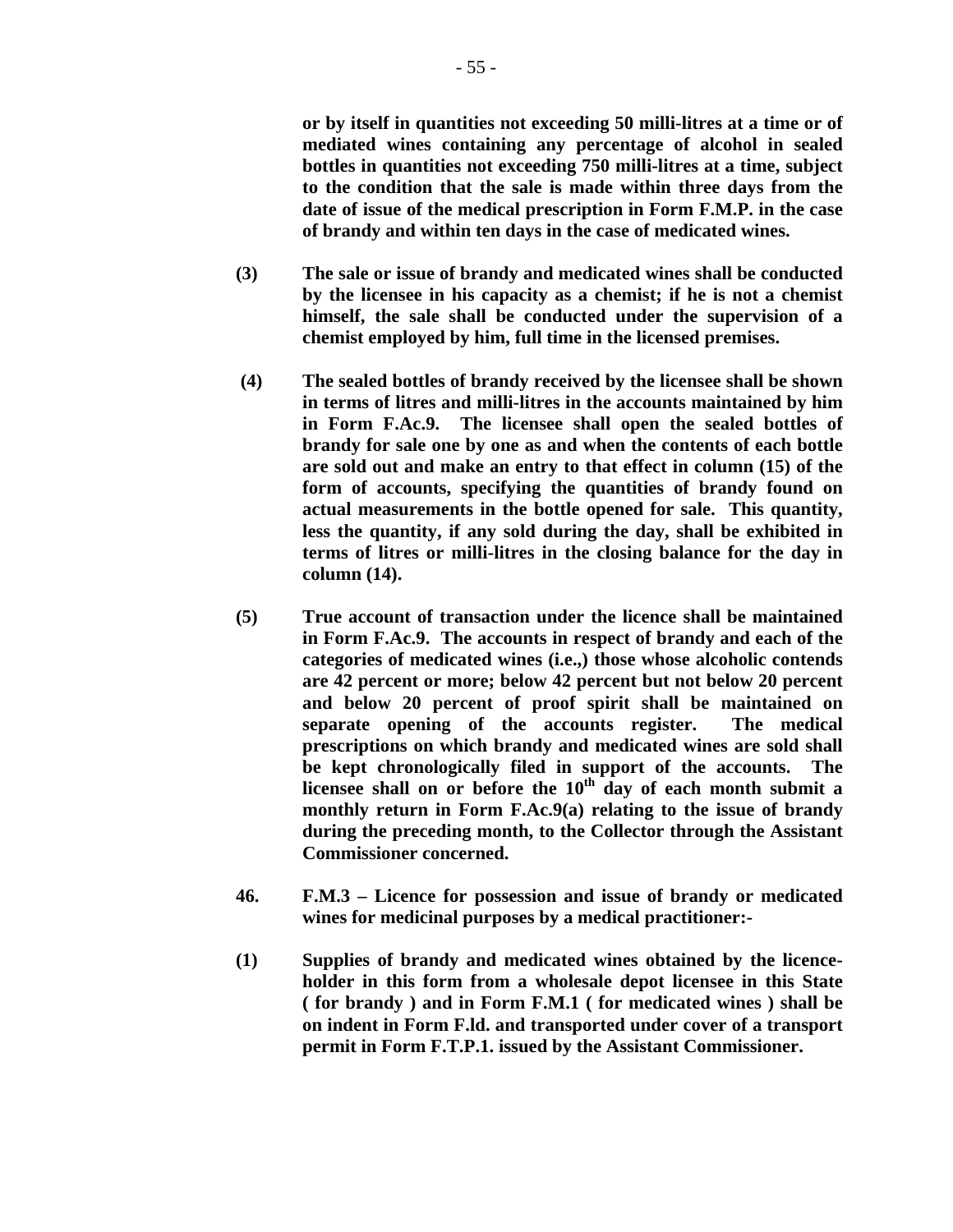- **(2) Brandy either as an ingredient of a mixture or by itself in quantities not exceeding 50 milli-litres at a time, or medicated wines in sealed bottles in quantities not exceeding 750 milli-litres at a time, shall be dispensed only on medical prescription in Form F.M.P. duly signed by the licensee in his capacity as a medical practitioner and shall be prescribed by him only in such cases as the medical profession would generally approve.**
- **47. F.M.4 Licence to medical practitioner in charge of a hospital for possession and use of brandy or medicated wines for medicinal purposes in the hospital .--**
- **(1) Supplies of brandy and medicated wines obtained by the licence holder in this form from a wholesale depot licensee in this State ( for brandy ) and in Form F.M.1 (for medicated wines ) shall be on indent in Form F.ld. and transported under cover of a transport permit in Form F.T.P.1 issued by the Assistant Commissioner concerned.**
- **(2) Brandy either as an ingredient of a mixture or by itself in quantities not exceeding 50 milli-litres at a time or medicated wines in sealed bottles in quantities not exceeding 750 milli-litres at a time, shall be dispensed only on medical prescription in Form F.M.P. duly signed by the licensee in his capacity as a medical practitioner or any other medical practitioner working with him in the hospital in his capacity as such in respect of patients treated in the hospital and only in such cases as the medical profession would generally approve. The prescription on which brandy or medicated wines have been dispensed shall be kept chronologically filed in support of the accounts in Form F.Ac.10 maintained by the licensee.**
- **48. Procedure for indenting supply of liquor.—**

 **In the cases specifically mentioned in the rules in this chapter and in the cases of licences in respect of which the quantity of liquor or medicated wine or sacramental wine that may be possessed and sold or issued is restricted, supplies shall be obtained only on indents in Form F.ld. The form of indent shall be in printed forms bound in books in triplicate and machine numbered consecutively. The indent for liquor or medicated wine or sacramental wine shall be prepared in triplicate using carbon paper. One copy of the indent shall be retained by the indentor and the second copy sent to the Assistant Commissioner of the district in which the indenting**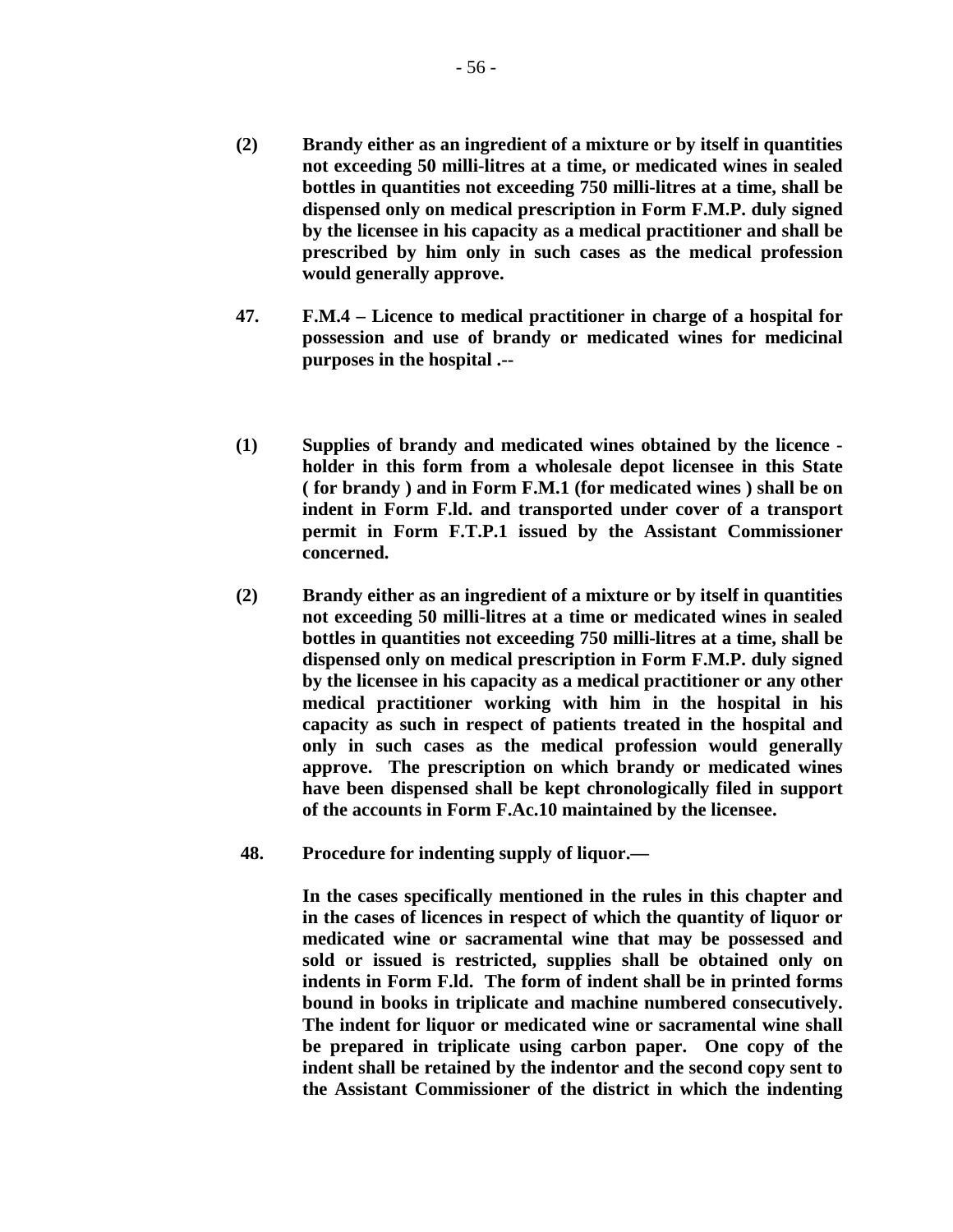**licensee is. The original of the indent along with the licence (and the fly leaf thereof in Form F.L.F ) in the case of initial indent and the fly leaf relating to the licence in the case of subsequent indents shall be sent to the supplying licence.** 

 **In case of imports from other States, the indenting licensee shall make his own arrangements to get supplies under the cover of the import permit issued to him.** 

- **49. Procedure of issuing of transport and import permit and verification of stock,--**
- **(1) The transport and import permits issued under these rules in this Chapter shall be made out in triplicate using carbon paper. For this purpose, the forms of permit may be in printed forms in triplicate, machine numbered consecutively. The original shall bear the seal of the authority issuing it and it shall follow the consignment transported or imported, one copy shall be retained by the licensee or authority issuing it and the other sent to the Assistant Commissioner concerned in whose jurisdiction the indenting licensee is. The copies shall be marked clearly as "copy" and no seals shall be affixed to them. Copies of the permit shall in no circumstances be used for transporting or importing the consignment and shall be taken as advises only intimating the issue of the permit. The licence shall extend to and include servants or other persons employed by the grantee and acting on his behalf.**
- **(2) Consignment of liquor, medicated wine or sacramental wine imported from outside the States shall, as a rule, be opened in the presence of an officer authorized to verify the consignment and taken into stock and accounts by the importing licensee only after verification by such officer. In the cases of transport within the State under the transport permit issued by the Assistant Commissioner, verification shall be done if it is so directed in the permit issued. In cases in which verification is dispenses with, the conditions relating to verification in the respective permit shall be scored out. There need be no verification in the case of consignments transported under the transport permit of supplying licensee. In all cases, verification shall be done only with reference to the original permit bearing the seal of the authority which issued it and which shall be available with the indenting licensee. The inventor shall give prompt intimation to the verifying officer of the arrival of the consignment, so that the verification may be made with due promptitude.**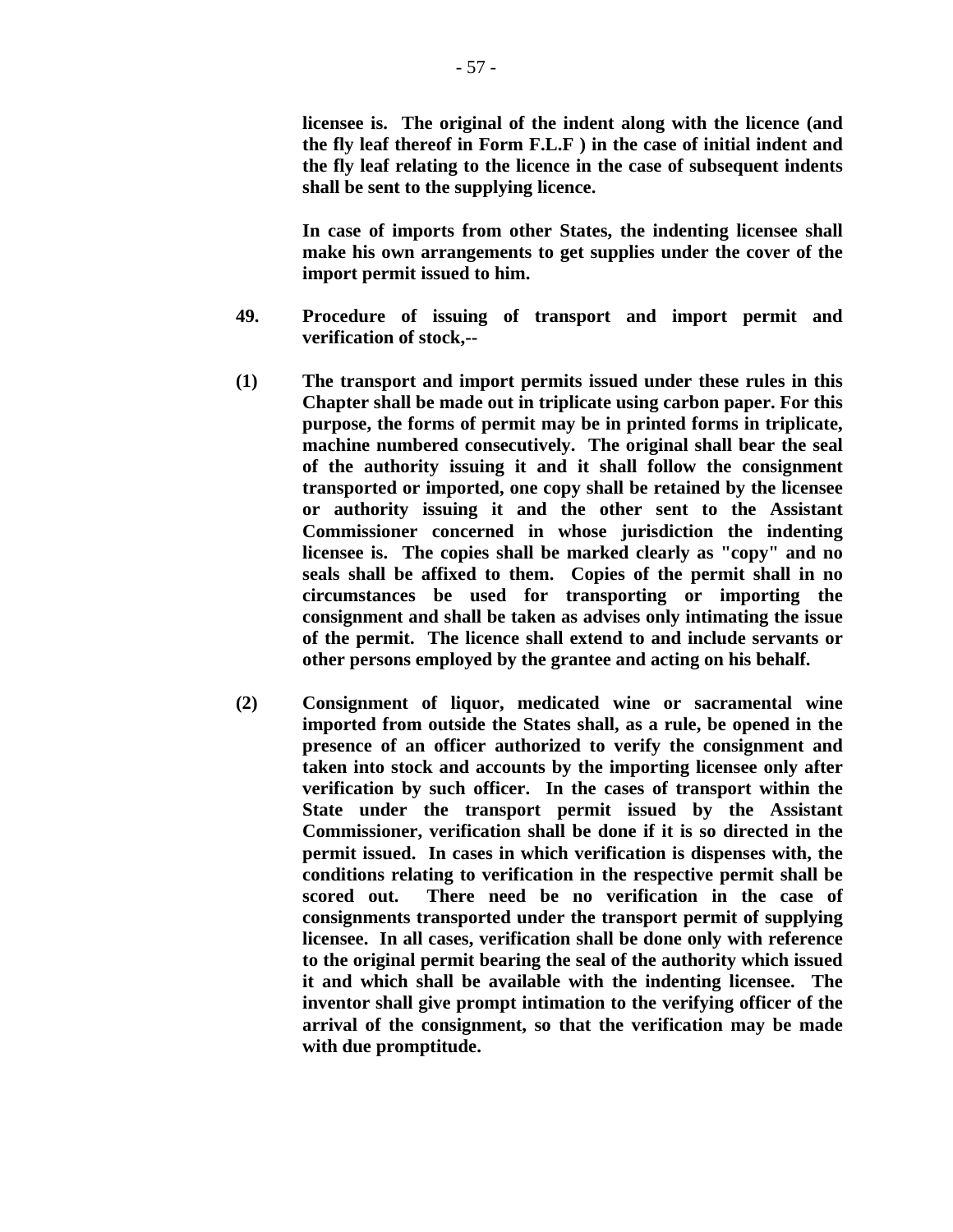**1 [49-A**. **(1). In the case of Import Permit issued under these Rules and which has been surrendered to the permit issuing authority, with supporting reasons for the non-utilisation of the permit, the permit issuing authority after satisfying himself, may cancel the import permit and refund the excise or counter-vailing duty, vend fee , to licensee, if the Import does not actually take place or the permit issuing authority may permit the licensee to adjust the amounts, if any, to be paid by the licensee towards future imports, as the case may be.** 

> **(2) Any amount paid in excess by the licensee towards excise or counter-vailing duty, vend fee or other fees including import permit licence fee shall be refunded, to the licensee by the permit issuing authority.]**

#### **CHAPTER VII**

#### **MISCELLANEOUS**

 **50. Dues to be recovered as arrears of land revenue,--** 

 **If any fee, excise duty or vend fee payable under these rules is not paid within the time allowed, it shall be recovered as if it were an arrear of land revenue.** 

- **51. Certain provisions of the Act to apply to breach of Rules.— The provisions of Sections 13 and 14 of the Act, shall apply mutandis to a breach of all or any of these rules.**
- **52. Court Fees.--**

 **The Court fees prescribed in these rules shall be levied under the Tamil Nadu Court Fees and Suits Valuation Act, 1955 (Tamil Nadu Act XIV of 1955).** 

 **53. Certain permits deemed to have been granted under these rules:-** 

 **All personal permits for the possession and consumption of liquor issued under the Tamil Nadu Liquor (Licence and Permit ) Rules , 1960 shall be deemed to have been issued under these rules and be subject to provisions of thes rules and the provisions of these rules shall apply in respect of these permits including the renewal thereof.**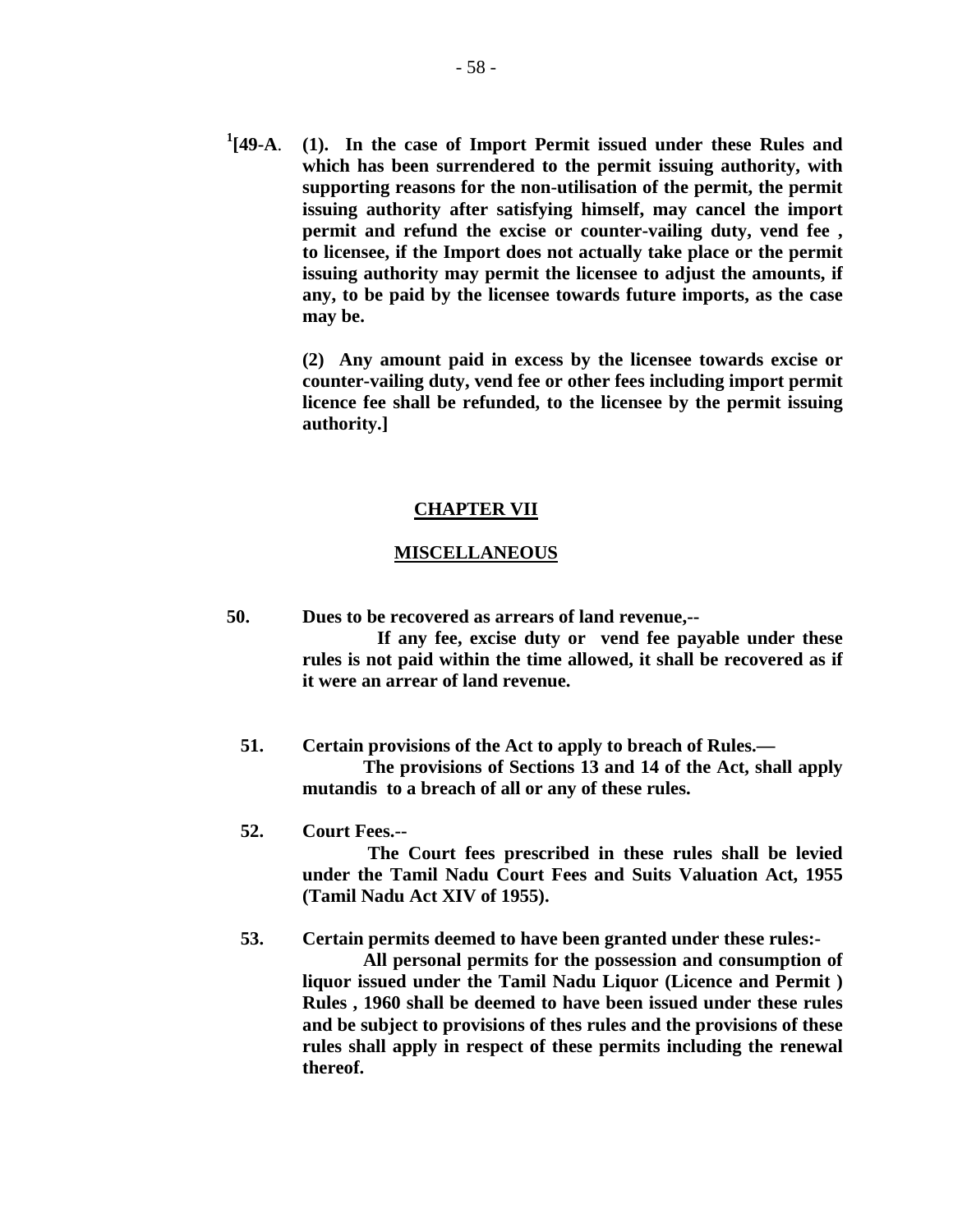$^{1}[54.$ **[54. Exemption.—** 

 **The Government, may, by notification, subject to such conditions, if any, as the Government may specify in such notification, exempt, whether prospectively or retrospectively, any person or class of persons from the operation of any of the provisions of these Rules.]**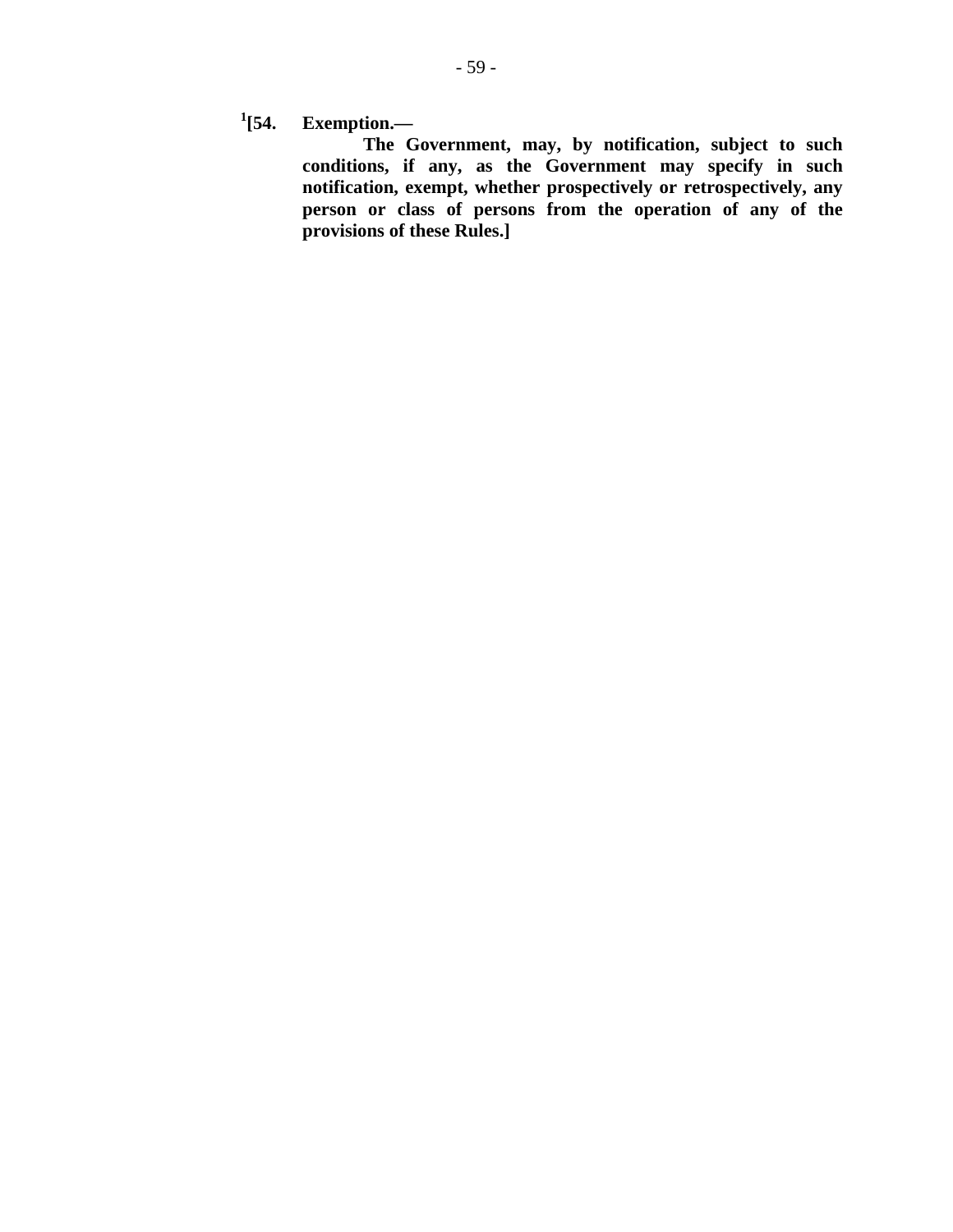## FORM F.P.A.1-1

 $^{1}[****!]$ 

### FORM F.P.A.1-2

 $^{1}$  [\* \* \* \*]

FORM F.P.A.1-3

 $^{1}[****]$ 

## FORM F.P.A.1-4

 $^{1}$  [\* \* \* \*]

## FORM F.P.A.1-5

 $1$  [\* \* \* \*]

# FORM F.P.A.1.5-A

 $^{1}$  [\* \* \* \*]

# FORM F.P.A 1-6

 $^{1}[****!]$ 

## FORM F.P.A 1-7

 $^{1}[****]$ 

# FORM F.P.A 1-8

 $^{1}[****]$ 

## FORM F.P.1

 $^{1}$  [\* \* \* \*]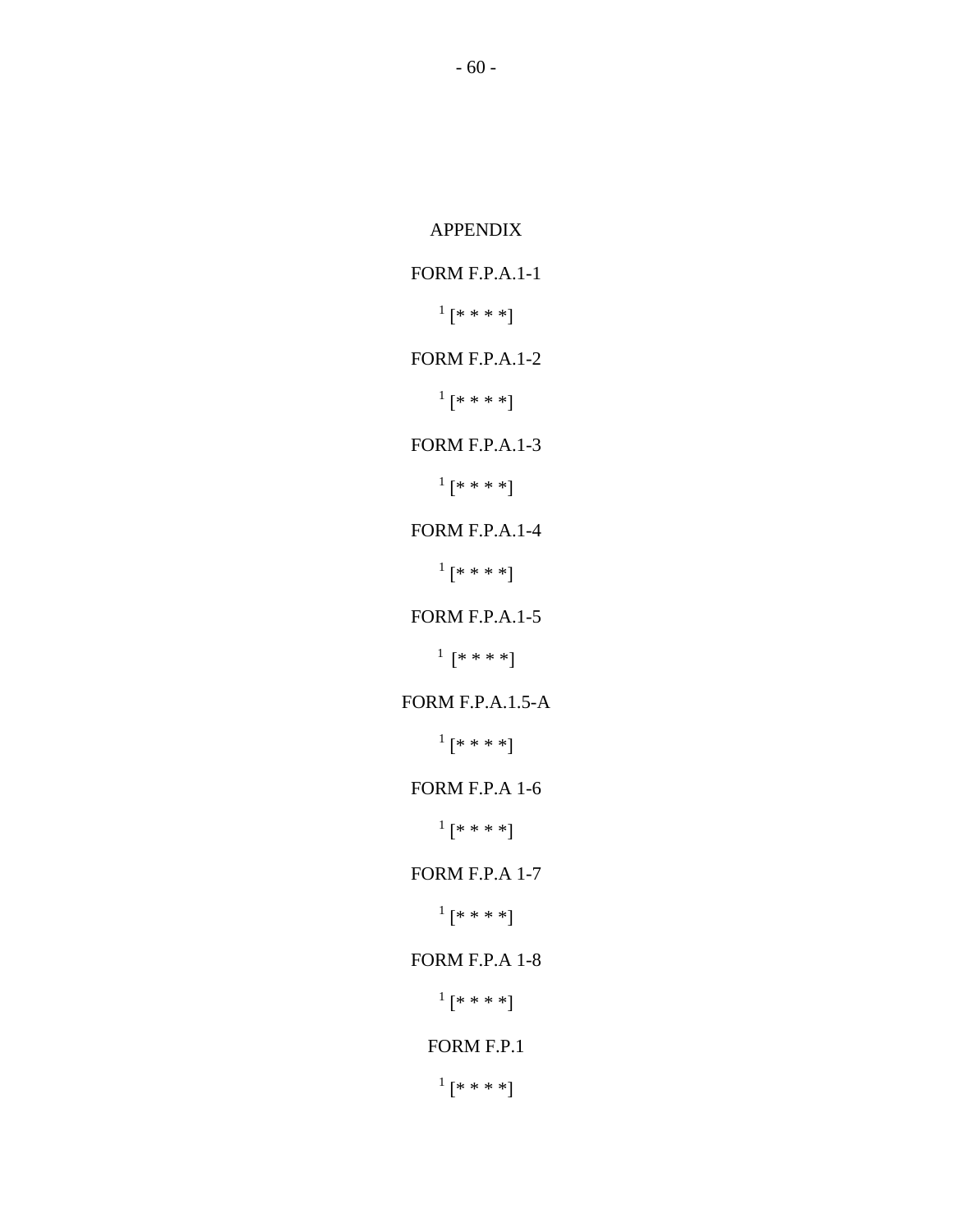- 61 -

FORM F.P.2

 <sup>1</sup>  $^{1}$  [\* \* \* \*]

FORM F.P.3

 <sup>1</sup>  $^{1}$  [\* \* \* \*]

FORM F.P.4

 <sup>1</sup>  $^{1}$  [\* \* \* \*]

FORM F.P.5

 <sup>1</sup>  $\frac{1}{k}$  [\* \* \* \*]

FORM F.P.5-A

 <sup>1</sup>  $\frac{1}{k}$  [\* \* \* \*]

FORM F.P.6

 <sup>1</sup>  $^{1}$  [\* \* \* \*]

FORM F.P.7

 <sup>1</sup>  $^{1}$  [\* \* \* \*]

FORM F.P.8

 $^{1}$  [\* \* \* \*]

FORM F.P.9

 $^{1}$  [\* \* \* \*]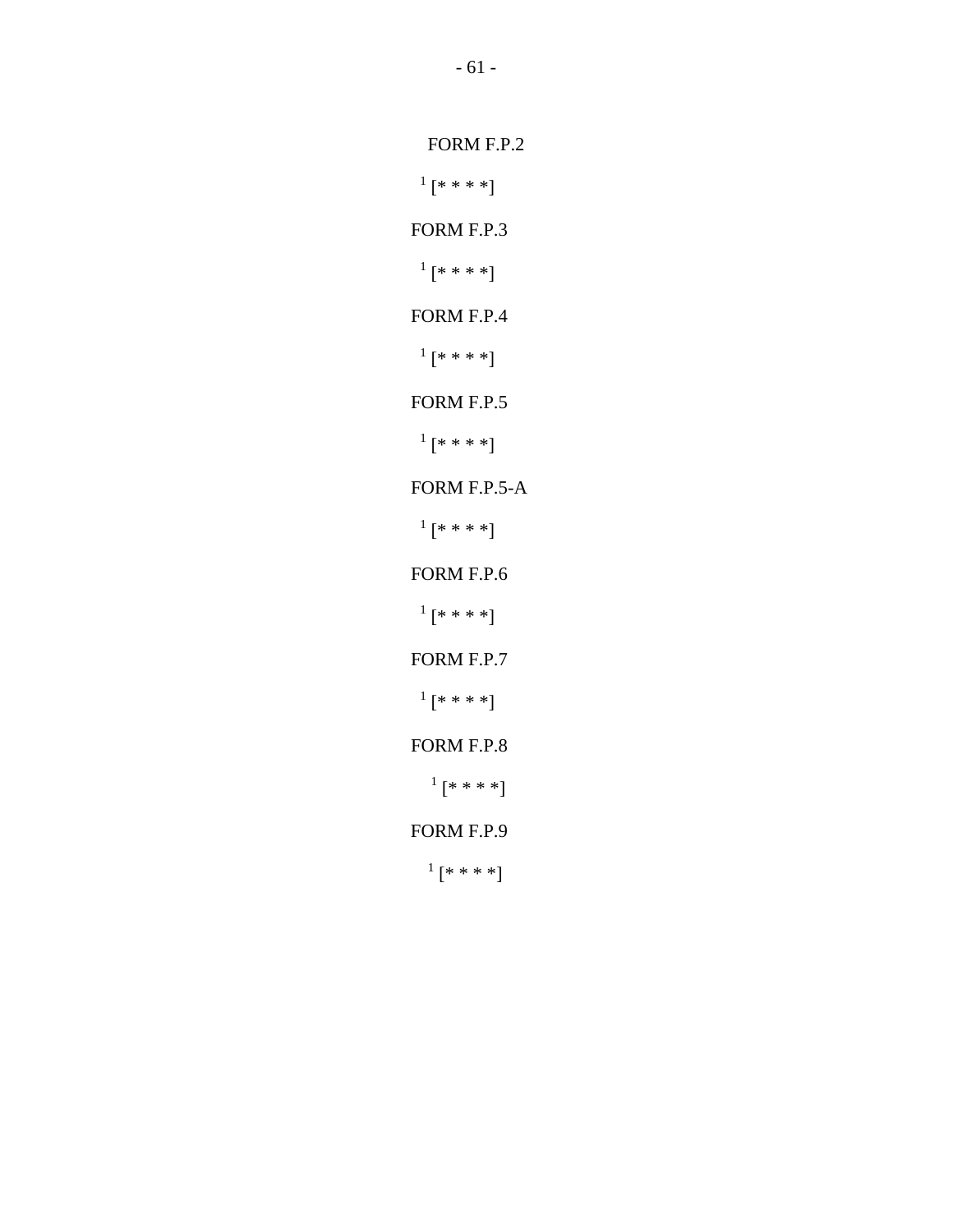#### **FORM F.A1.1**

*[See rule 17(b) 1]* 

### ORIGINAL RENEWAL

 (Here affix two Rupees court – fee

label)

To

The Commissioner of Prohibition and Excise,

### **Application for grant of privilege and issue of a License in Form F.L.1 for possession and sale of Bottled Foreign Liquor or Indian-made Foreign Spirits.**

- 1. Name of the applicant (in block letters):
- 2. Permanent address:
- 3. (a) Place and premises in which the applicant proposes to carry on business (Boundaries of the premises are to be specified site and building plan of the proposed premises in triplicate shall be enclosed.):

(b) The area which the license is intended to service:

- 4. Occupation and approximate monthly income of the applicant:
- 5. Past experience in the line relating to the license applied for now:
- 6. Whether the application is for a new license or renewal: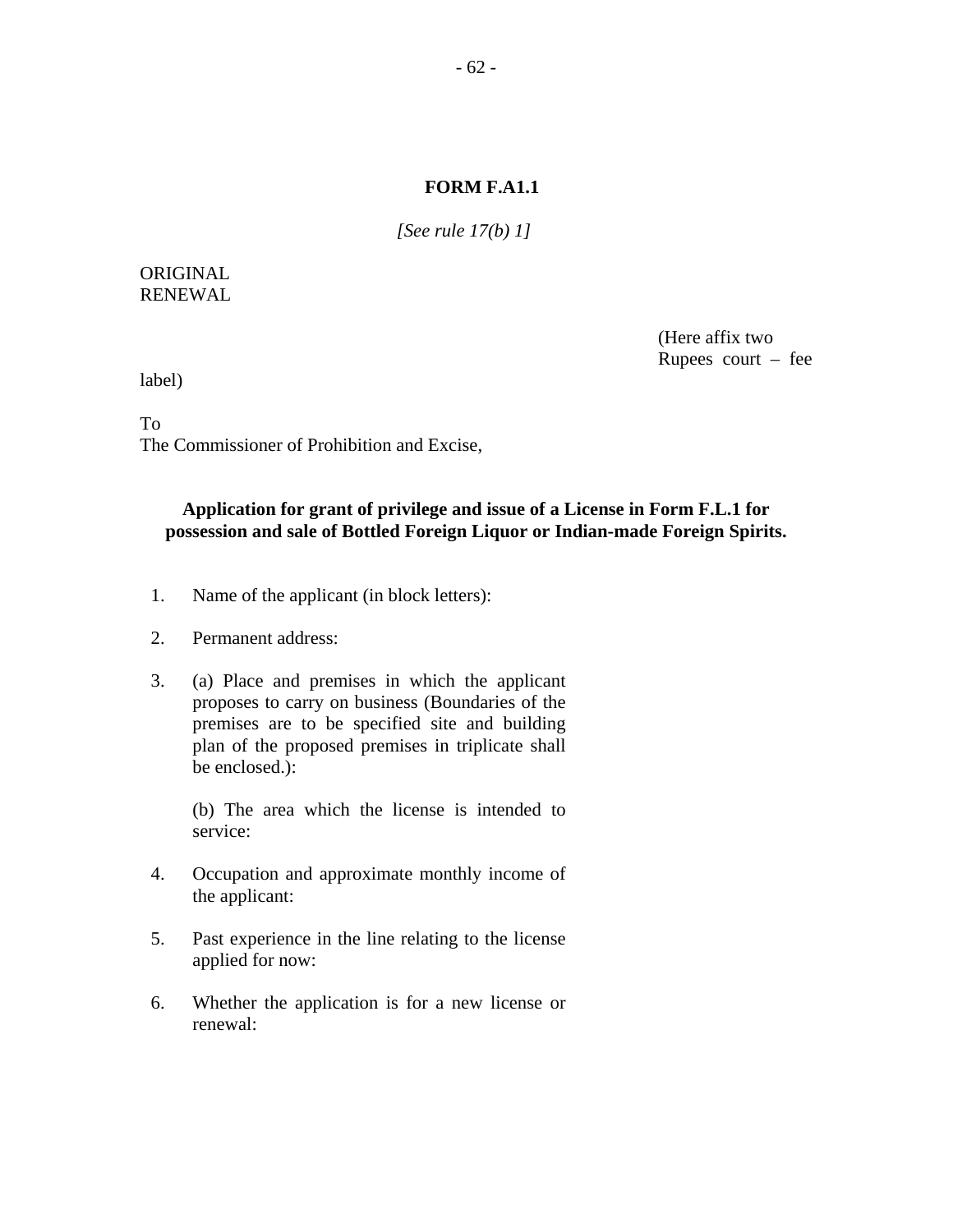- 7. Other licenses held by the applicant, if any, under the Tamil Nadu Prohibition Act, 1937 and the rules thereunder (if so, particulars to be furnished):
- 8. The period for which the applicant was holding the licenses mentioned in column (7):
- $^{1}$ [9. (a) Whether the applicant has contravened any of the provisions of the Tamil Nadu Act, 1937 (Tamil Nadu Act X of 1937) or any rule, notification or order made thereunder or has committed the breach of any of the terms and conditions of any license or permit granted under the Tamil Nadu Prohibition Act, 1937 (T.N. Act X of 1937) or of any rule made thereunder:

 (b) Whether the applicant has been convicted of any offence punishable under the Tamil Nadu Prohibition Act, 1937 (Tamil Nadu Act X of 1937) or of any cognizable and non-bailable offence or of any offence under the Dangerous Drugs Act, 1930 (Central Act II of 1930) or under the Trade and Merchandise Marks Act, 1958 (Central Act 43 of 1958) or under Ss.482 to 489 of the Indian Penal Code (Central Act XLV of 1860):

(c) Whether the applicant carries on any other business which is likely to prevent him from giving his due attention to the purpose for which the license is sought for:

(d) Whether the applicant was defaulter in payment of any amount due to the State Government under the Tamil Nadu Prohibition Act, 1937 (Tamil Nadu Act X of 1937) or the rules made thereunder or of any taxes or other amounts due to the State Government:

(e) Any other matter relevant to the purpose for which the license is sought for: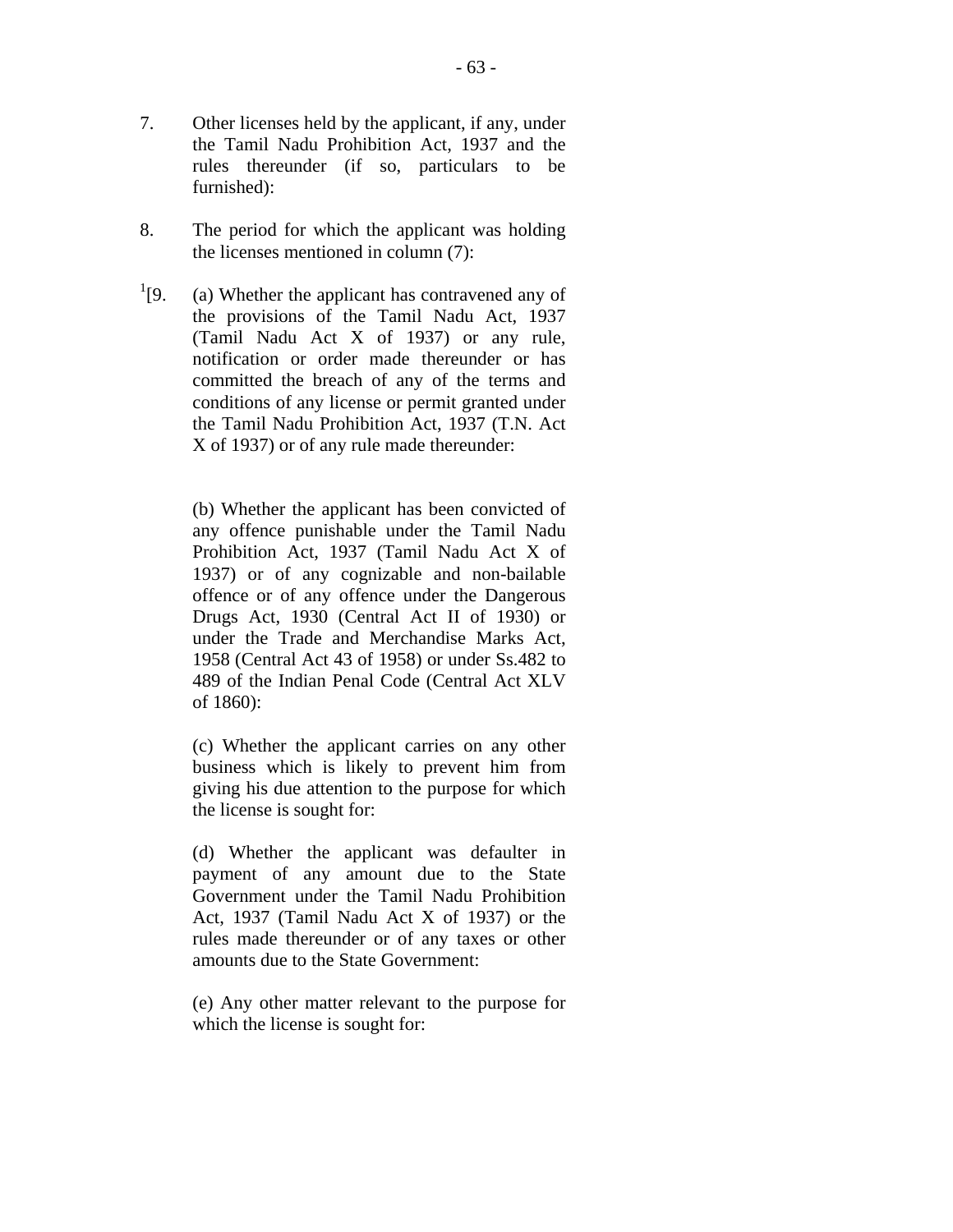- 10. Whether any previous application for license under the Tamil Nadu Prohibition Act, 1937 (Tamil Nadu Act X of 1937) or the rules thereunder or other rules in force now made by the applicant in this State has been rejected. (If so, the number and date of the order and the order and the authority which issued it should be furnished):
- $1$ [11. The amount of privilege and license fee paid (Treasury Receipt to be enclosed):
- 12. Any special reason which the applicant desires to be considered:

Rupees Treasury Challan number and date

I hereby declare,

- (1) that the particulars given above are correct;
- (2) that I have not been convicted of any offence under the Tamil Nadu Prohibition Act, 1937, or the rules made thereunder or under the Tamil Nadu Prohibition Act, 1937 (Tamil Nadu Act of 1937) or the rules made thereunder; and
- (3) that I have gone through the Tamil Nadu Liquor (License and Permit) Rules, 1960, as amended from time to time relating to the license applied for by me herein and am conversant with the provisions thereon.

I hereby undertake to abide by the conditions of the license and the provisions of the Tamil Nadu Prohibition Act, 1937, and the rules and orders made thereunder.

Place:

Date: Signature of the Applicant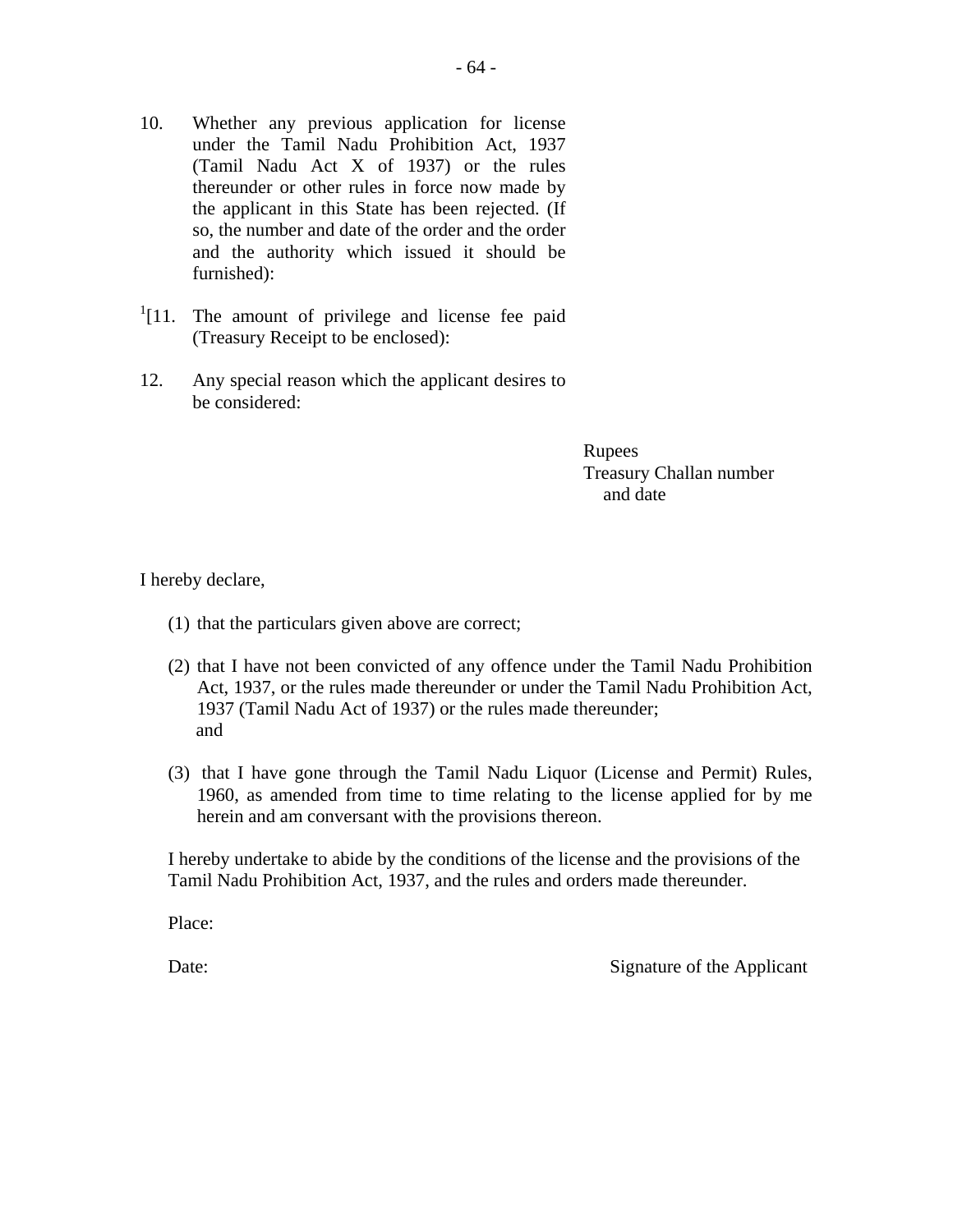## **FORM F.A1. 2**

[See rule 17 (b) II.]

### ORIGINAL RENEWAL

 (Here affix two Rupees court-fee label)

To The Commissioner,

## **Application for grant of a license in Form F.L.2 for Possession of Liquor by a nonproprietary Club and for supply to members**  1  **[\* \* \*].**

- 1. Name of the club and whether it is a non-proprietary one:
- 2. Address of premises in which the club is situated:
- 3. (a) Number of permanent members attached to the club.

Indian, Non-Indian.

(b) Average number of associate or visitor members of the club for a year.

4. Number of members  $\frac{1}{x}$  [\* \* \*]

(a) Permanent.

(b) Associate or visiting

- 5. Number of permanent members,  $\frac{1}{x}$  \* \* ] who have expressed their desire or willingness to take liquor from the club:
- 6. Quantity of liquor required to be possessed at a time (in terms of units):
- 7. The amount of privilege fee and license fee paid (Treasury receipts to be enclosed)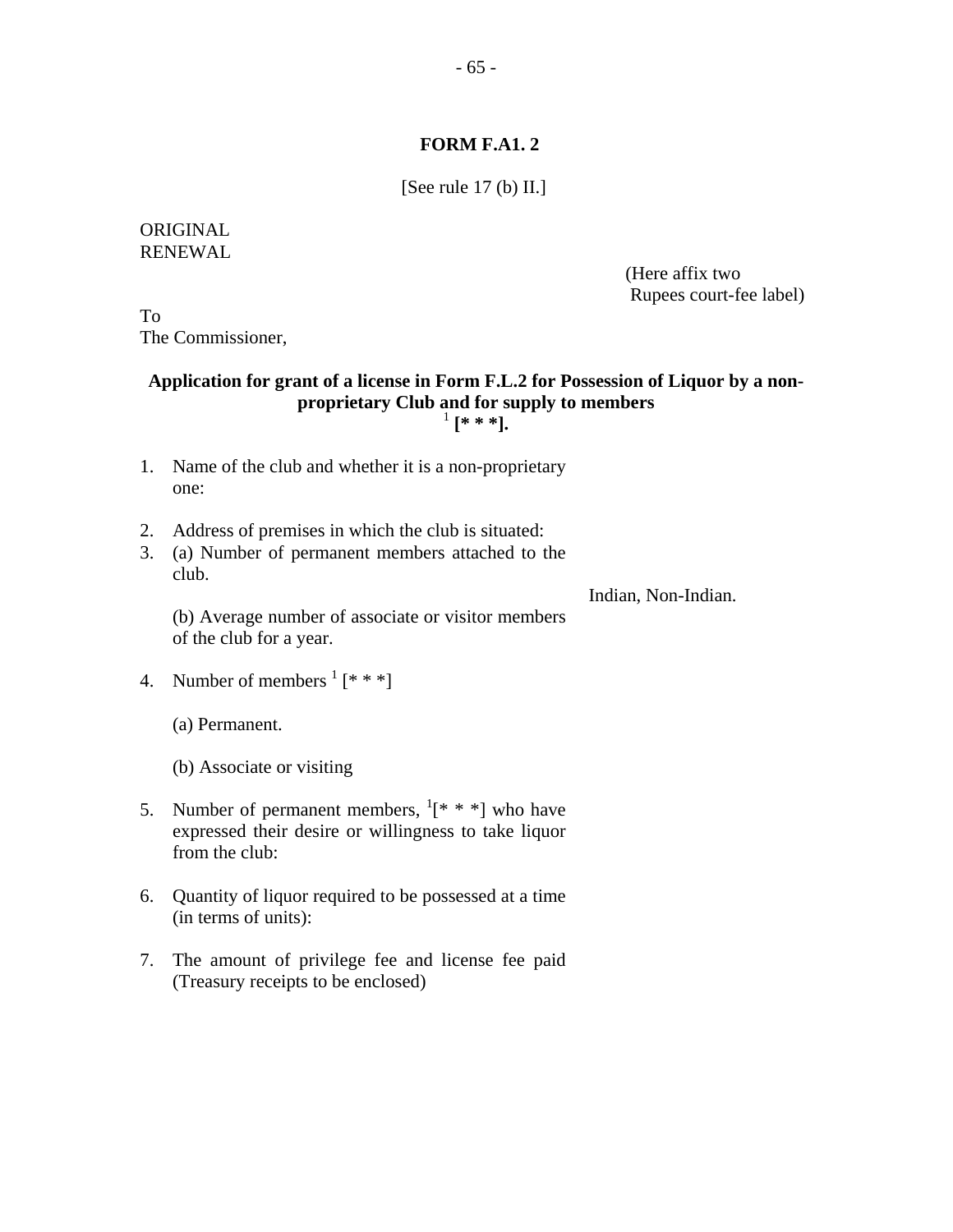I hereby declare that –

- (1) the particulars given above are correct: and
- (2) I have gone through the Tamil Nadu Liquor (License and Permit) Rules, 1981 relating to the license applied for by me herein and am conversant with the provisions thereof.

I undertake to abide by the conditions of the license and the provisions of the Tamil Nadu Prohibition Act, 1937, and the rules and orders made thereunder.

Place:

Date: Honorary Secretary Club. Club.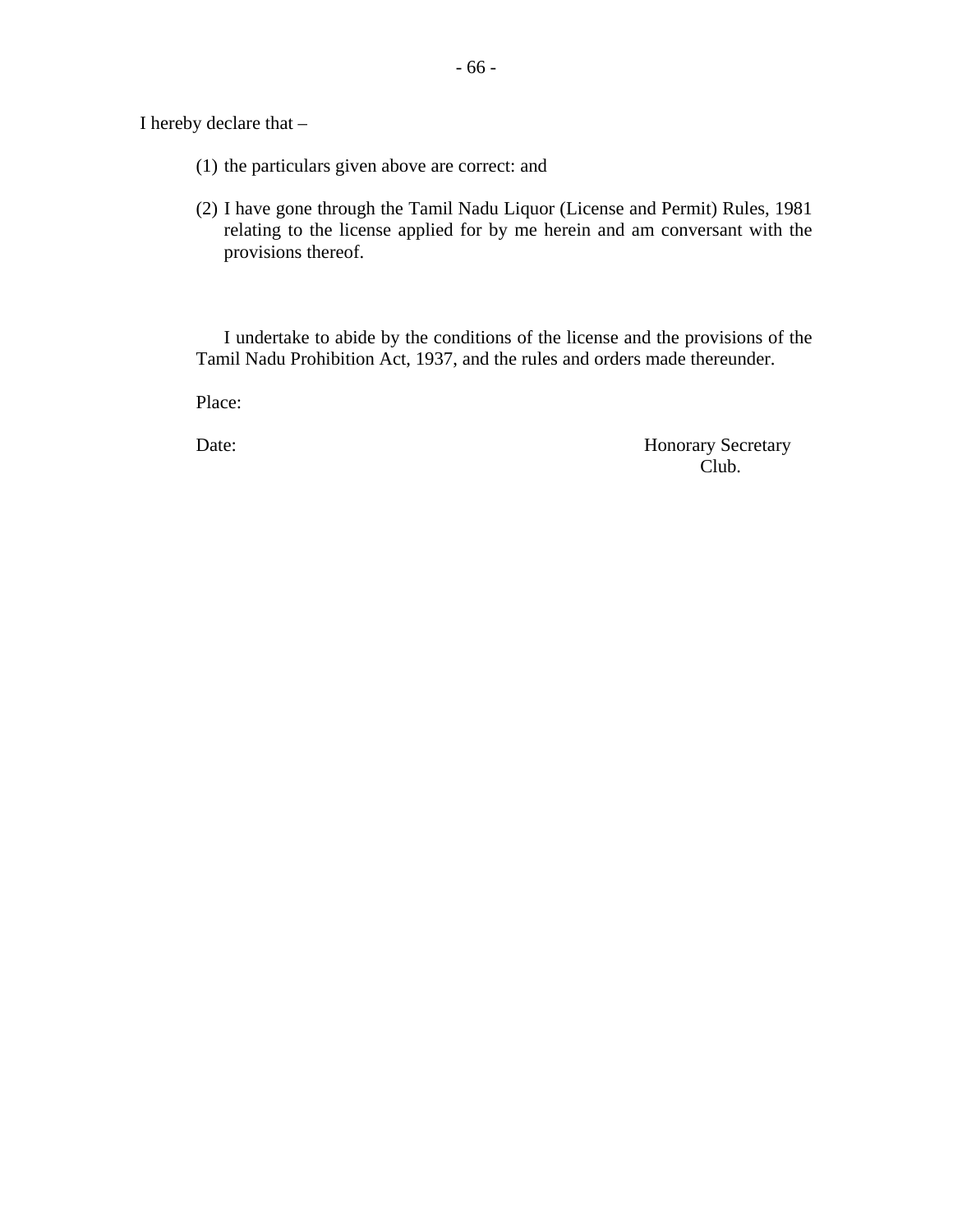## **Form F.A.1.3**

*[See rule 17 (b) III]* 

## ORIGINAL RENEWAL

 (Here affix two rupees court-fee label)

To The Commissioner,

**Application for licence in Form F.L.3 for possession of liquor by star hotels in the State for supply to foreign tourists, foreigners, resident in India <sup>1</sup> [\* \* \*] and also citizens of India <sup>1</sup> [\* \* \*] for consumption within the licensed room of the hotel or for removal in their private rooms in the hotel in which they stay for consumption there.** 

| 1.               | (a) Name of the hotel (in block letters)                                                                                                                                                                                               |  |
|------------------|----------------------------------------------------------------------------------------------------------------------------------------------------------------------------------------------------------------------------------------|--|
|                  | (b) Name of the applicant                                                                                                                                                                                                              |  |
| 2.               | Permanent address of the applicant                                                                                                                                                                                                     |  |
| 3.               | Address of the premises in which the hotel is<br>situated description of the rooms assigned for (1)<br>storage of liquor and (2) serving of liquor $\frac{1}{x}$ $\left[\ast \ast \ast\right]$<br>(boundaries of both to be furnished) |  |
| $\overline{4}$ . | Occupation and approximate monthly income of<br>the applicant.                                                                                                                                                                         |  |
| 5.               | Whether the applicant held and liquor license<br>previously under the Tamil Nadu Excise Act, 1971<br>(Tamil Nadu Act 34 of 1971).                                                                                                      |  |
| 6.               | Past experience in the line, if any, relating to the<br>licence applied for now.                                                                                                                                                       |  |
| 7.               | Whether the application is for a new license or<br>renewal.                                                                                                                                                                            |  |
| 8.               | Quantity of liquor required to be possessed at a<br>time (in units).                                                                                                                                                                   |  |
|                  |                                                                                                                                                                                                                                        |  |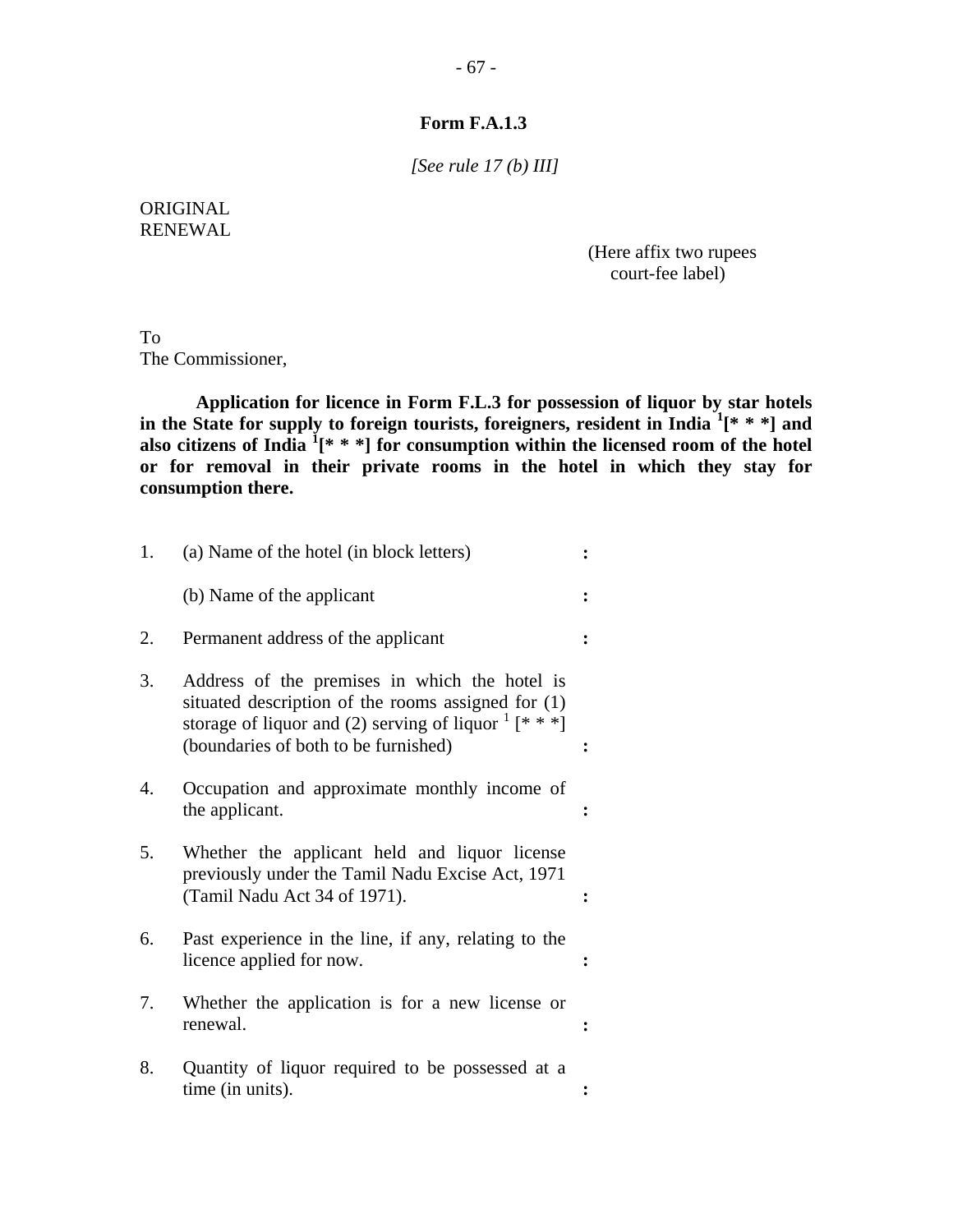- 9. Whether any previous application for license under the Tamil Nadu Prohibition Act, 1937 (Tamil Nadu Act X of 1937) or the rules thereunder or other rules in force now made by the applicant in this state has been rejected. (If so, the number and date of the order and the order and the authority which issued it should be furnished.)  $\cdot$
- 10. Average number of foreign tourists and foreigners resident in India and citizen of India<sup>1</sup>  $[* ***]$ residing or boarding in the hotel per day, separately (monthly wise figures for a period of one year during back from the date of application **:**  to be furnished.)
- 11. Any special reason, which the applicant desires to be considered. **:**
- 12. The amount of license fee paid and privilege fee and (Treasury receipts to be enclosed.) **:**

**Rupees**  Treasury Challan number and date

I hereby declare ---

(1) that the particulars given above are correct;

(1) that I have not been convicted of any offence under the Tamil Nadu Prohibition Act,

1937, (Tamil Nadu Act X of 1937) or the rules made thereunder or of any other cognizable or non-bailable offences; and

 (3) that I have gone through the Tamil Nadu Liquor (License and Permit) Rules, 1981, relating to the license applied for by me herein and am conversant with the provisions thereof.

 I hereby undertake to abide by the conditions of the license and the provisions of the Tamil Nadu Prohibition Act, 1937 (Tamil Nadu Act X of 1937) and the rules made thereunder.

Place:

Date: Signature of the applicant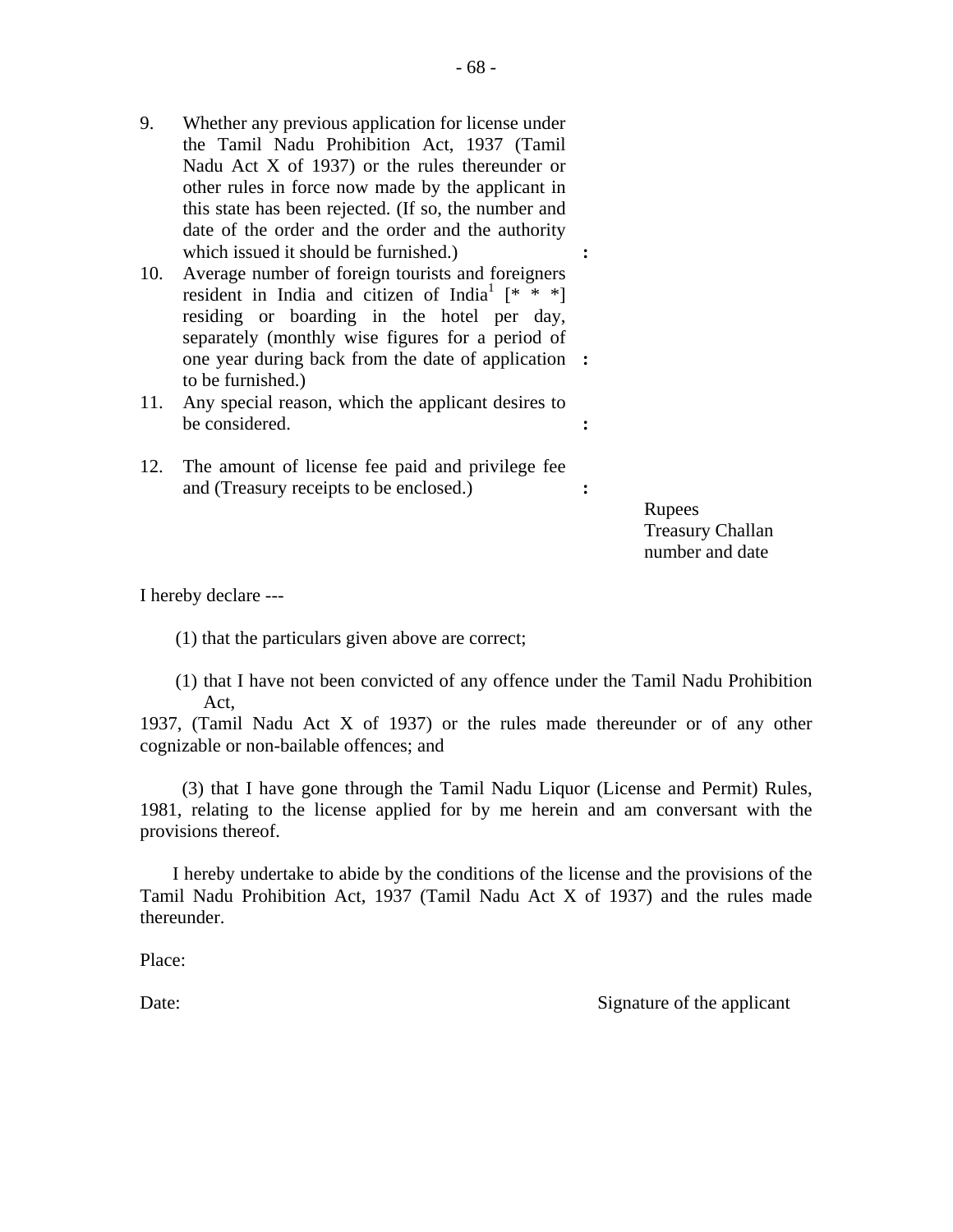## **FORM F.A1.3-A**   *[See rule 17 (b) IV]*

### **ORIGINAL RENEWAL**

 (Here affix two Rupees Court –fee label)

To The Commissioner,

**Application for licence in Form FL. 3(A) for possession of liquor by hotels run by**  the Tamil Nadu Tourism Development Corporation for supply to<sup>1</sup>[ persons **belonging to other States <sup>2</sup> (\*\*\*) and Foreigners holding liquor permits and who actually stay in the hotels for a minimum period of 3hours** 

| 1. | (a) Name of the hotel (in block letters)                                                                                                                                                                                                                                                                                                  |                                                                              |
|----|-------------------------------------------------------------------------------------------------------------------------------------------------------------------------------------------------------------------------------------------------------------------------------------------------------------------------------------------|------------------------------------------------------------------------------|
|    | (b) Name of the applicant.                                                                                                                                                                                                                                                                                                                |                                                                              |
| 2. | Permanent address of the applicant                                                                                                                                                                                                                                                                                                        |                                                                              |
| 3. | Address of the premises in which the hotel is<br>situated description of the rooms assigned for (1)<br>storage of liquor and (2) serving of liquor (permit<br>room) (boundaries of both to be furnished)                                                                                                                                  |                                                                              |
| 4. | Whether the applicant is for a new licence or<br>renewal                                                                                                                                                                                                                                                                                  |                                                                              |
| 5. | Quantity of liquor required to be possessed at a time<br>(in units)                                                                                                                                                                                                                                                                       |                                                                              |
| 6. | Average number of 1[persons belonging to other<br>States <sup>2</sup> $[***]$ and Foreigners holding liquor permits<br>and who actually stay in hotel run by the Tamil<br>Nadu Tourism Development Corporation per day<br>(monthly wise figures for a period of one year<br>during back from the date of application to be<br>furnished.) |                                                                              |
| 7. | The amount of licence fee paid (challan to be<br>enclosed.)                                                                                                                                                                                                                                                                               | Rupees<br>State Bank of India,<br><b>Treasury Challan number</b><br>and Date |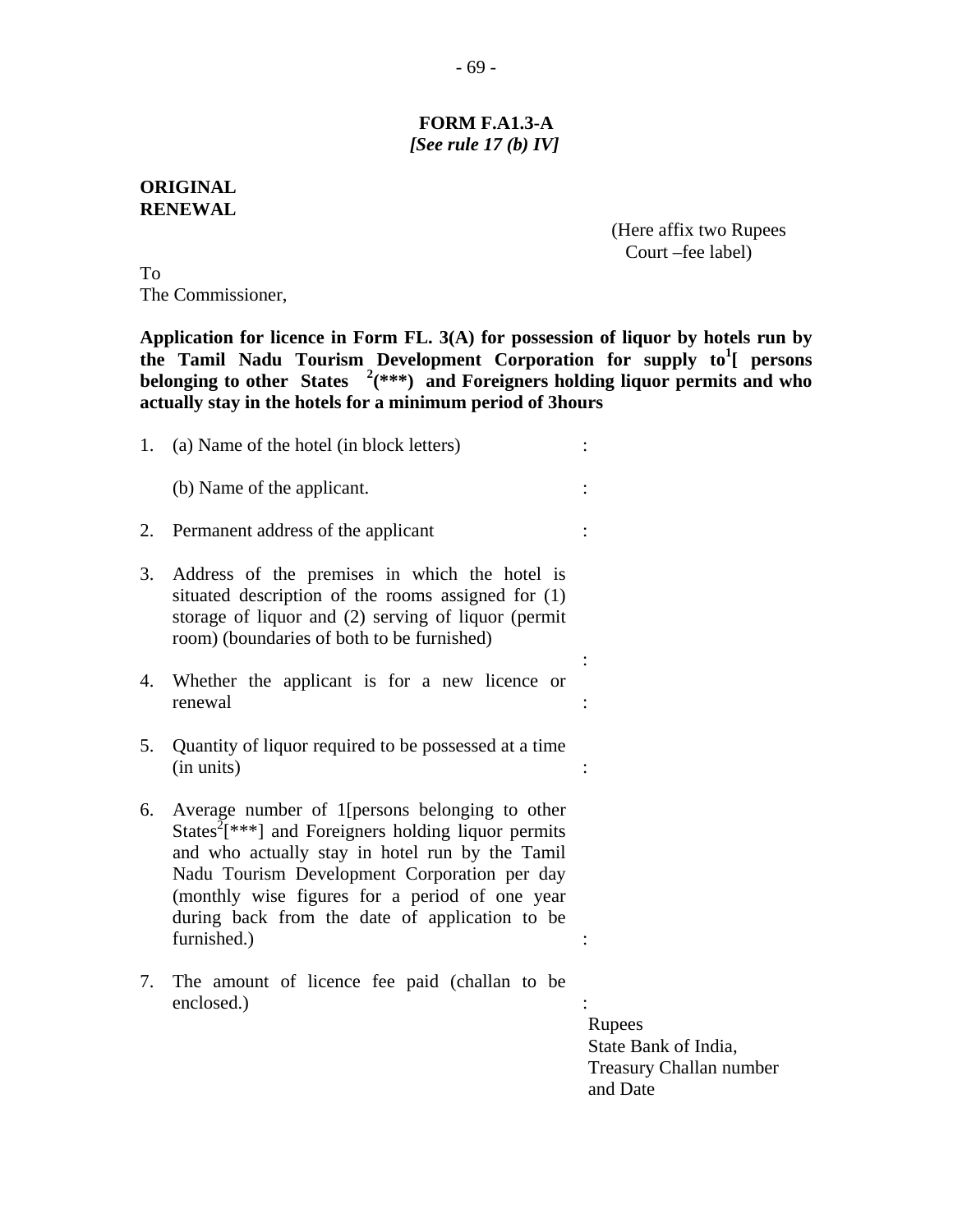I hereby declare –

- (1) that the particulars given above are correct;
- (2) that I have gone though the Tamil Nadu Liquor (Licence and Permit) Rules, 1981 relating tot the licence applied by me herein and I am conversant with the provisions thereof.

I hereby undertake to abide by the conditions of the licence and the provisions of

the Tamil Nadu Prohibition Act, 1937 (Tamil Nadu Act X of 1937) the rules and the orders made thereunder.

Place:

Date: Signature of the applicant.

## **AMENDMENT**

**(6) In the APPENDIX, --** 

 **(i) after the Form F.A.1.3- A, the following Form shall be inserted namely:**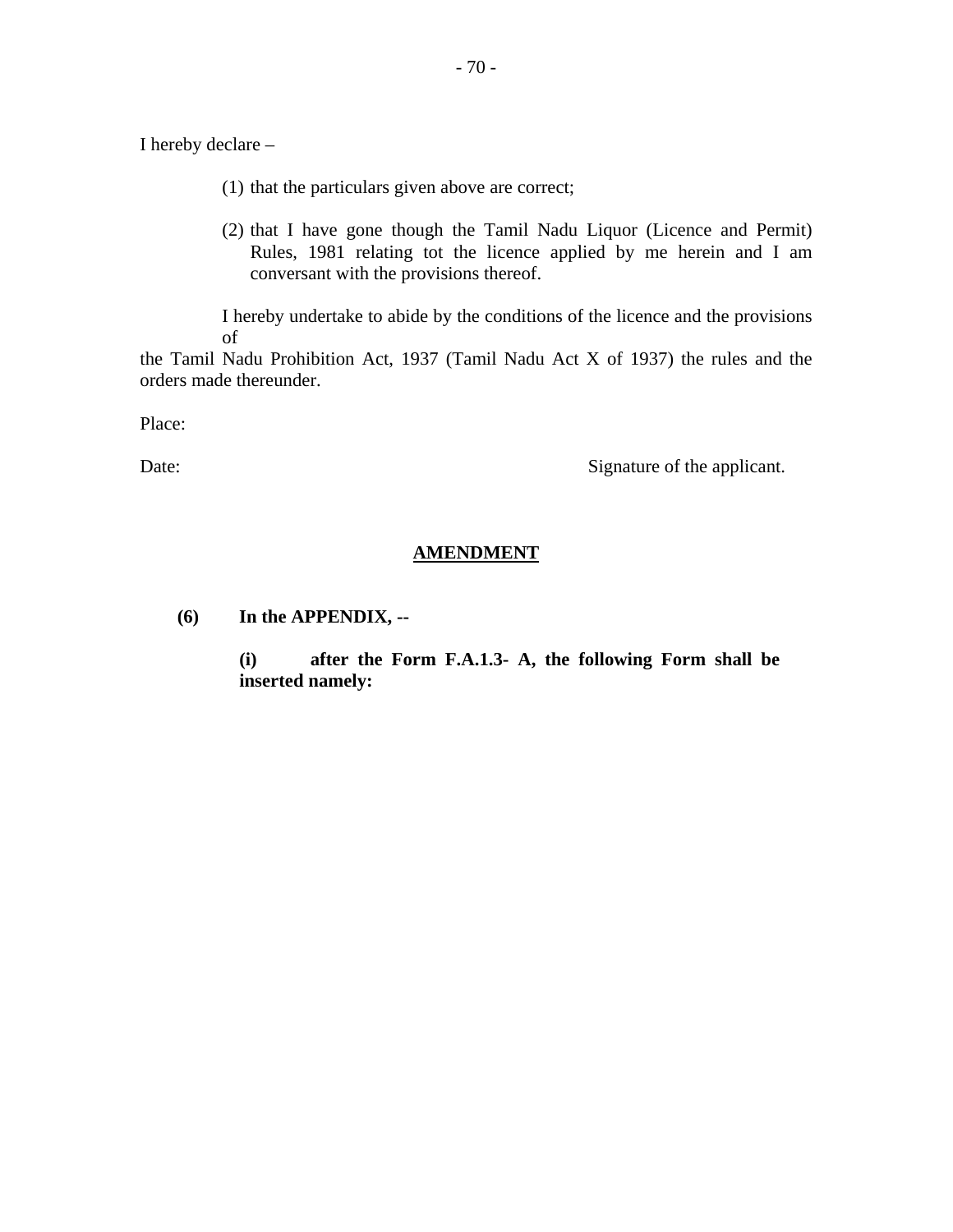#### **FORM F.A.1.3 (AA )**

## **[See rule 17 (b)**  $(\mathbf{IV} - \mathbf{A})$ ] **[ Here affix two rupees Court-fee label ]**

**To The Commissioner,** 

**Application for a licence in Form F.L.3 (AA) for possession of liquor by a Hotel run by the Franchisee of the Tamil Nadu Tourism Development Corporation for supply for consumption to foreign tourists, foreigners resident in India and also citizens of India who actually stay in the Hotel for a minimum period of three hours.** 

- **1. (a) Name of the Hotel ( IN BLOCK LETTERS ):** 
	- **(b) Name of the applicant:**
- **2. Permanent address of the applicant:**
- **3. Address of the premises in which the Hotel is situated, description of the rooms assigned for (1) storage of liquor and (2) serving of liquor ( boundaries of both to be furnished):**
- **4. Occupation and approximate monthly income of the applicant:**
- **5. Whether the applicant held any liquor licence previously under the Tamil Nadu Excise Act, 1971 ( Tamil Nadu Act 34 of 1971 ) :**
- **6. Past experience in the line, if any, relating to the licence applied for now:**
- **7. Whether the application is for a new licence or renewal:**
- **8. Quantity of liquor required to be possessed at a time ( In Units ):**
- **9. Whether any previous application for licence under the Tamil Nadu Prohibition Act X of 1937 ( Tamil Nadu Act X of 1937 ) or the rules**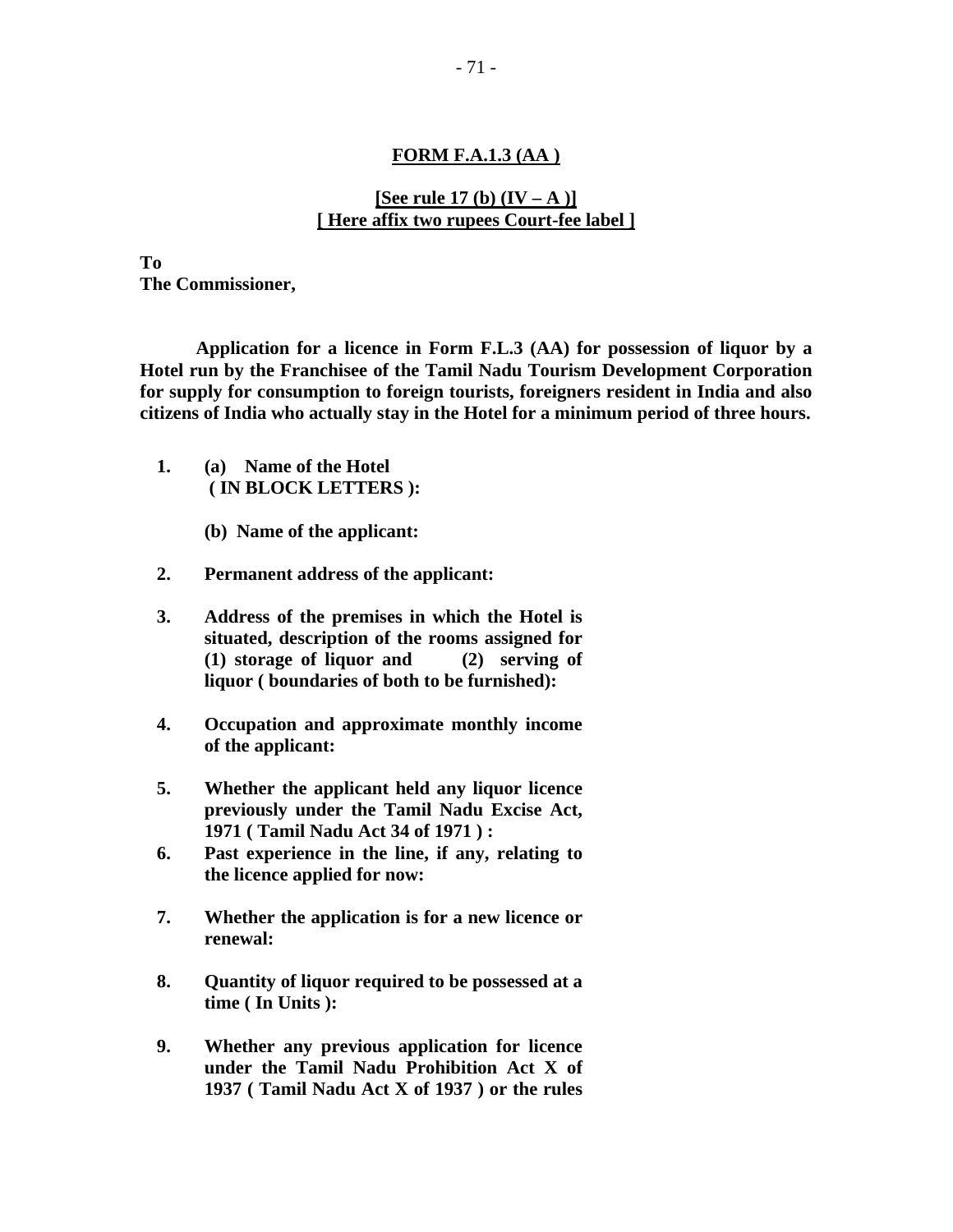**made thereunder or other rules in force now made by the applicant in this State has been rejected. (If so, the number and date of the order and the order and the authority which issued it should be furnished).** 

- **10. Average number of foreign tourists, foreigners resident in India and citizens of India residing or boarding in the hotel per day separately:**
- **11. Any special reason which the applicant desires to be considered:**
- **12. The amount of licence fee and privilege fee paid ( Treasury receipts to be enclosed): Rupees:**

#### **Treasury Challan No:**

 **and Date.** 

 **I hereby declare –** 

- **(1) that the particulars given above are correct.**
- **(2) that I have not been convicted of any offence under the Tamil Nadu Prohibition Act, 1937 (Tamil Nadu Act X of 1937 ) or the rules made thereunder or of any other cognizable or non-bailable offences; and**
- **(3) that I have gone through the Tamil Nadu Liquor ( Licence and Permit ) Rules, 1981, relating to the licence applied for by me herein and conversant with the provisions thereof.**

 **I hereby undertake to abide by the conditions of the licence and the provisions of the Tamil Nadu Prohibition Act, 1937 ( Tamil Nadu Act X of 1937) and the rules made thereunder.** 

 **Place: Date:** 

 **Signature of the Franchisee.** 

**( G.O. Ms. No: 59 , P & E ( VIII ), Dated: 20.03.2001 )**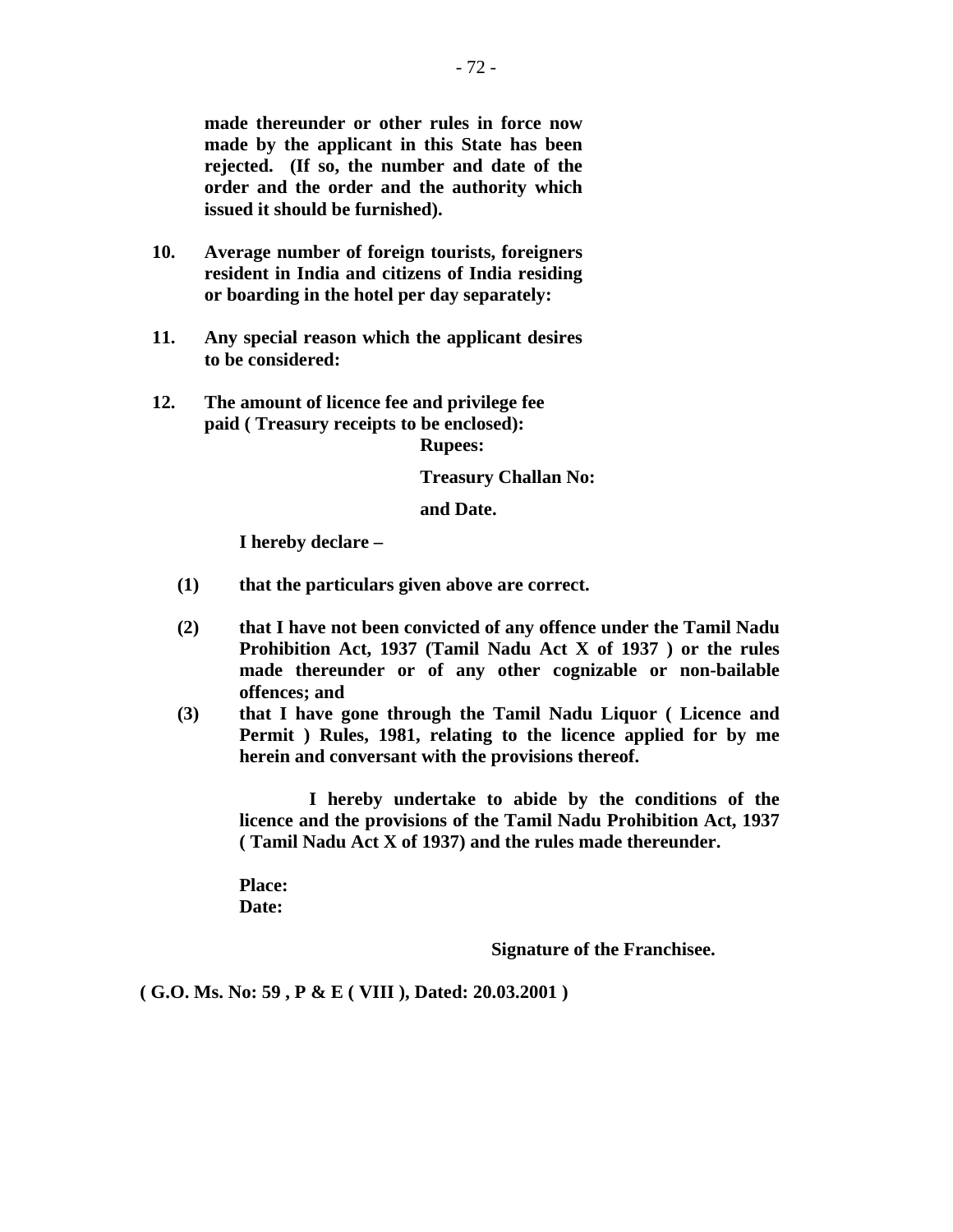- 73 -

# **FORM F. A.1.4** *[See rule 17 (b)(V)]*

**ORIGINAL** 

#### **RENEWAL**

# **(Here affix Two Rupees Court-fee label)**

To The Commissioner,

**Application for a licence in Form F.L.4 for possession of liquor by the Manager, Canteen Stores Department (India) Canteen Retail and Bulk Issue Depot, Fort St.George-Chennai, for supply to Military Contractors and Officers of the Military Units holding licence in Form F.L.4(a) and for exports to the Andaman and Nicobar island for the unit run canteen of the Armed Forces stationed in the said Island.** 

- 1. Name of the applicant (in block letters) :
- 2. Permanent address of the applicant :
- 3. Place and Premises in which the applicant proposes to carry on business (boundaries specified) to be:
- 4. Whether the application is for a new licence or for renewal.  $\cdot$
- 5. Any special reasons, which the applicant desires to be considered for granting the licence applied : for.
- 6. The amount of licence fee paid (challan to be enclosed) :

Rupees Treasury Challan No. and Date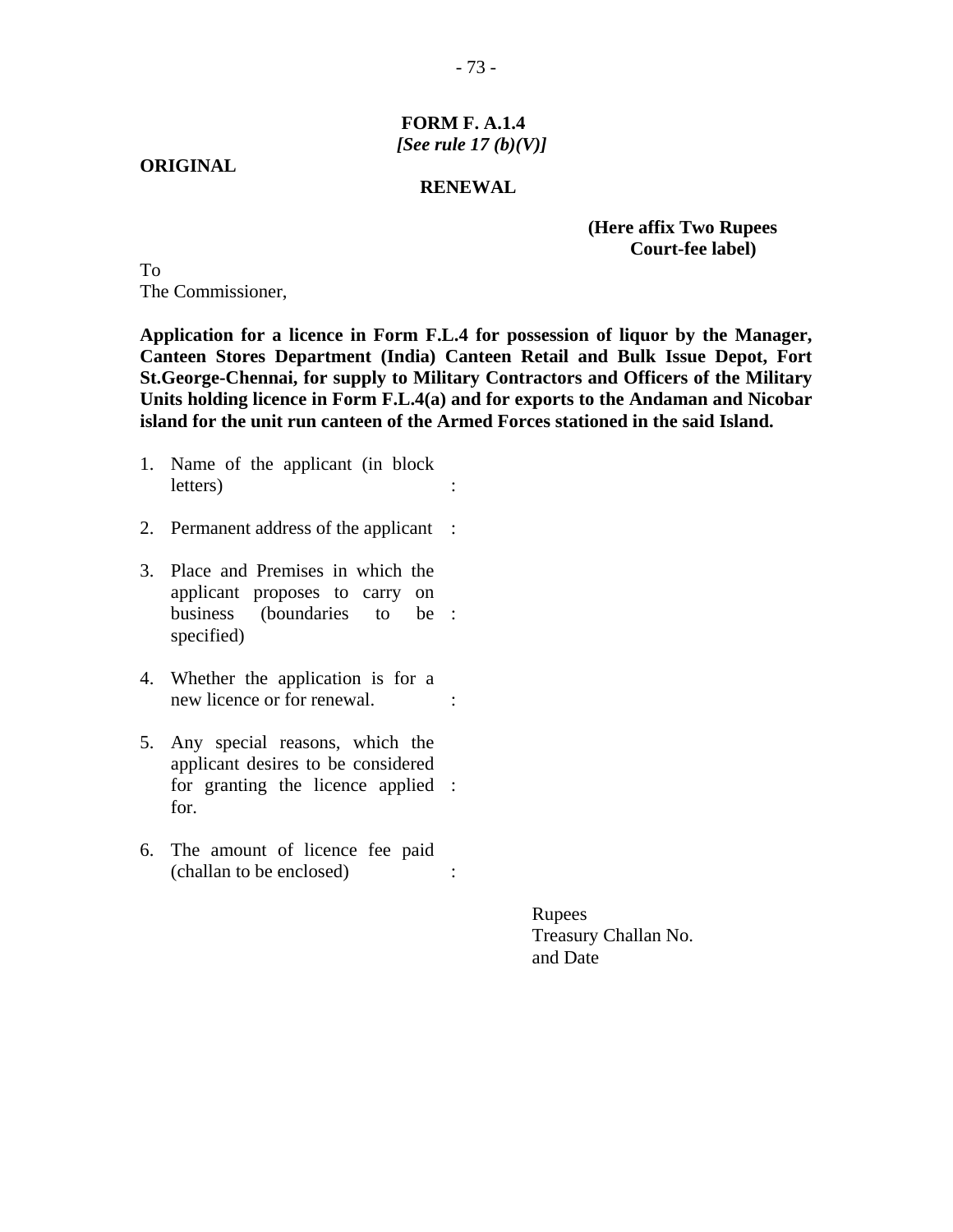I hereby declare –

(1) that the particulars given above are correct;

 (2) that I have gone through the Tamil Nadu Liquor (Licence and Permit) Rules,1981 relating to the licence applied by me herein and I am conversant with the provisions thereof.

I hereby undertake to abide by the conditions of the licence and the provisions of the Tamil Nadu Prohibition Act, 1937 the rules and the orders made thereunder.

Place:

Date: Signature of the applicant.

 Recommendations of the Chairman, Board of Administration, Canteen Stores Department (1) Bombay.

(i) Need for a licence in Form F.L.4:

(ii) Suitability of the applicant:

(iii) Any special remarks considered necessary by the Chairman:

> Chairman, Board of Administration Canteen Stores Department (1), Bombay.

Date: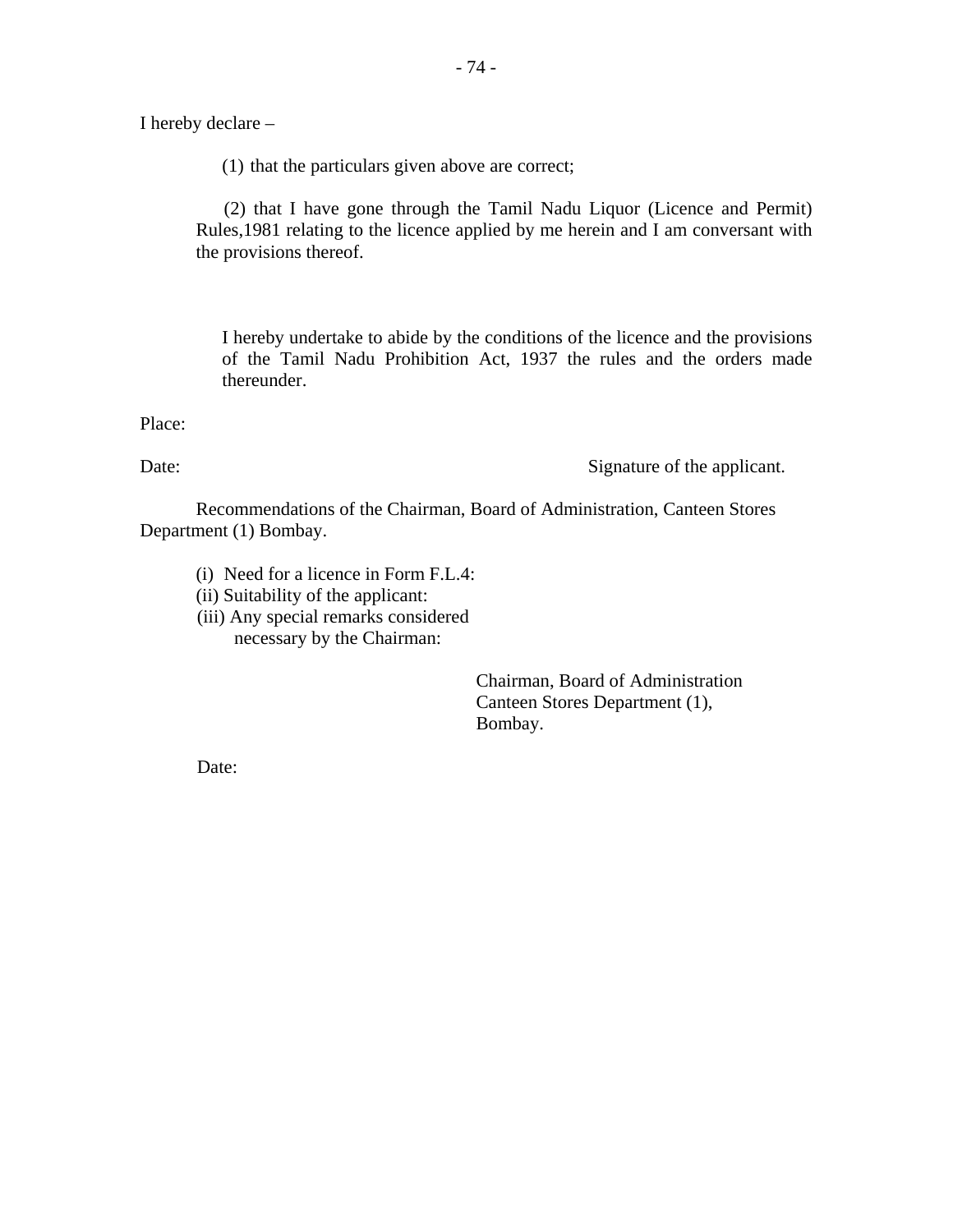# **FORM F.A.1.4(A)** *[See rule 17(b) (VI)]*

# **ORIGINAL**

#### **RENEWAL**

 (Here affix two Rupees court-fee label)

To The Collector,

# **Application for a licence in Form F.L.4(A) for possession and sale of liquor to Military units and Military Personnel.**

|    | 1. Name of the applicant (in block letters)                                                                |                                   |
|----|------------------------------------------------------------------------------------------------------------|-----------------------------------|
| 2. | Permanent address of the applicant                                                                         |                                   |
| 3. | Place and premises in which the applicant<br>proposes to carry on business (Boundaries<br>to be specified) |                                   |
|    | 4. Whether the application is for a new<br>licence or for renewal.                                         |                                   |
| 5. | Quantity of liquor required to be<br>possessed (in units).                                                 |                                   |
|    | 6. The amount of licence fee paid (challan to<br>be enclosed).                                             | Treasury Challan No.<br>and date: |
| 7. | Any special reason, which the applicant<br>desires to be considered for granting the                       |                                   |
|    | licence applied for.<br>I hereby declare –                                                                 |                                   |
|    | (1) that particulars given above are correct; and                                                          |                                   |

 (2) that I have gone through the Tamil Nadu Liquor (Licence and Permit) Rules, 1981, relating to the licence applied by me herein and I am conversant with the provisions thereof.

I hereby undertake to abide by the conditions of the licence and the provisions of the Tamil Nadu Prohibition Act, 1937 the rules and the orders made thereunder.

Place: Date:

Signature of the applicant.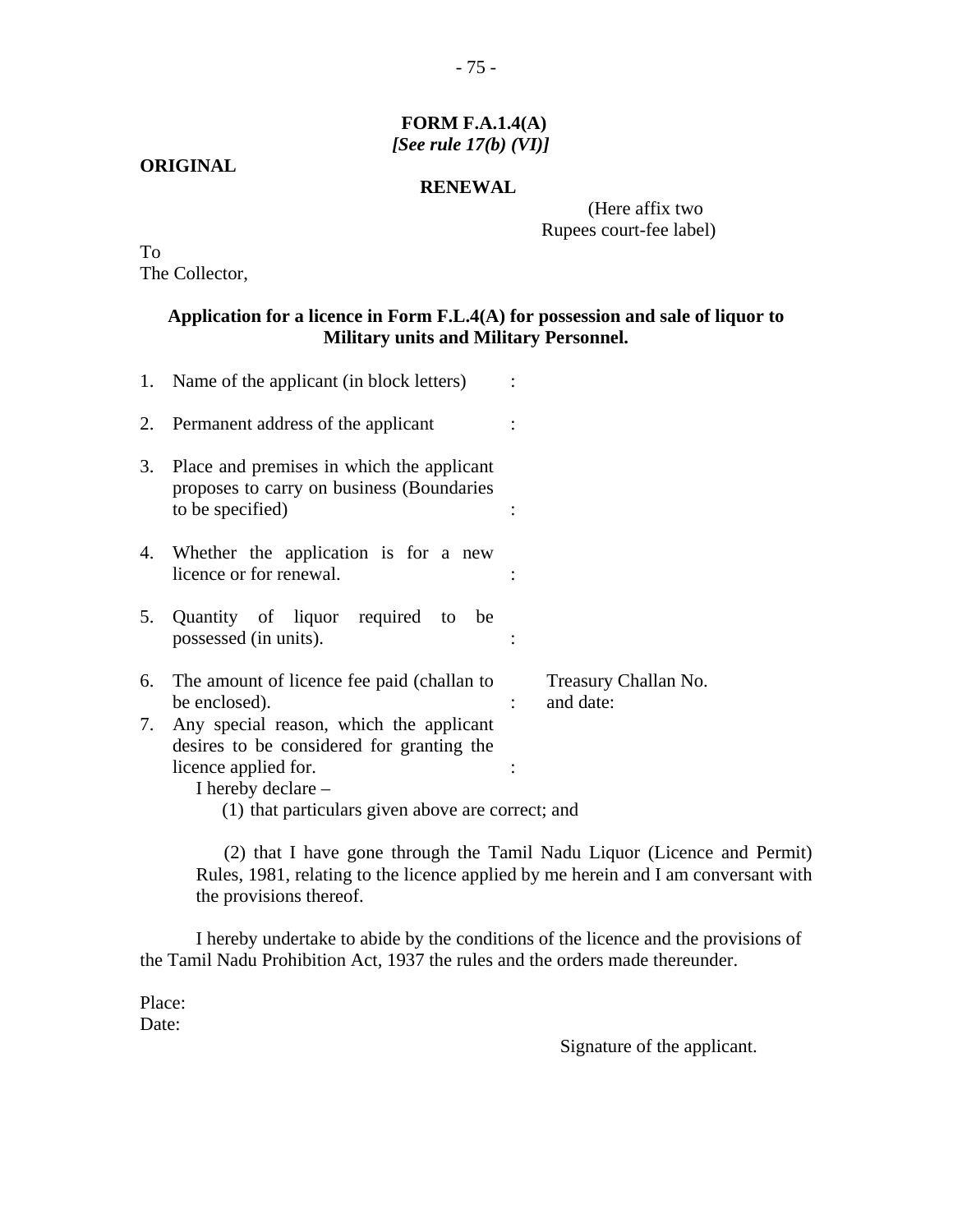# **FORM F.A.1.5** *[See rule 17(b) (VII)]*

**RENEWAL** 

**ORIGINAL** 

 (Here affix two Rupees court-fee label)

To

The Collector,

**Application for a licence in Form F.L.5 for possession and sale of liquor to Officers/Seamen of the Merchant Navy.** 

|    | 1. Name of the Institution                                                                                                                                     |                                   |
|----|----------------------------------------------------------------------------------------------------------------------------------------------------------------|-----------------------------------|
| 2. | Address of the Premises of the Madras<br>Seamen's Institute/Madras Seamen's Hotel<br>Canteen in which the licence is to be run<br>(Boundaries to be specified) |                                   |
| 3. | Number of Officers, Seamen who have<br>obtained liquor in the Madras Seamen's<br>Institute/Madras Seamen's Hotel Canteen :<br>in the previous year.            |                                   |
| 4. | Whether the application is for a new<br>licence or for renewal.                                                                                                | At a time in a month              |
| 5. | Quantity of liquor required to<br>be<br>possessed.                                                                                                             |                                   |
|    | 6. The amount of licence fee paid.                                                                                                                             | Treasury Challan No.<br>and date: |

I hereby declare –

(1) that particulars given above are correct; and

 (2) that I have gone through the Tamil Nadu Liquor (Licence and Permit) Rules,1981, relating to the licence applied by me herein and I am conversant with the provisions thereof.

I hereby undertake to abide by the conditions of the licence and the provisions of the Tamil Nadu Prohibition Act, 1937 the rules and the orders made thereunder.

Place: Signature of the Honorary Secretary.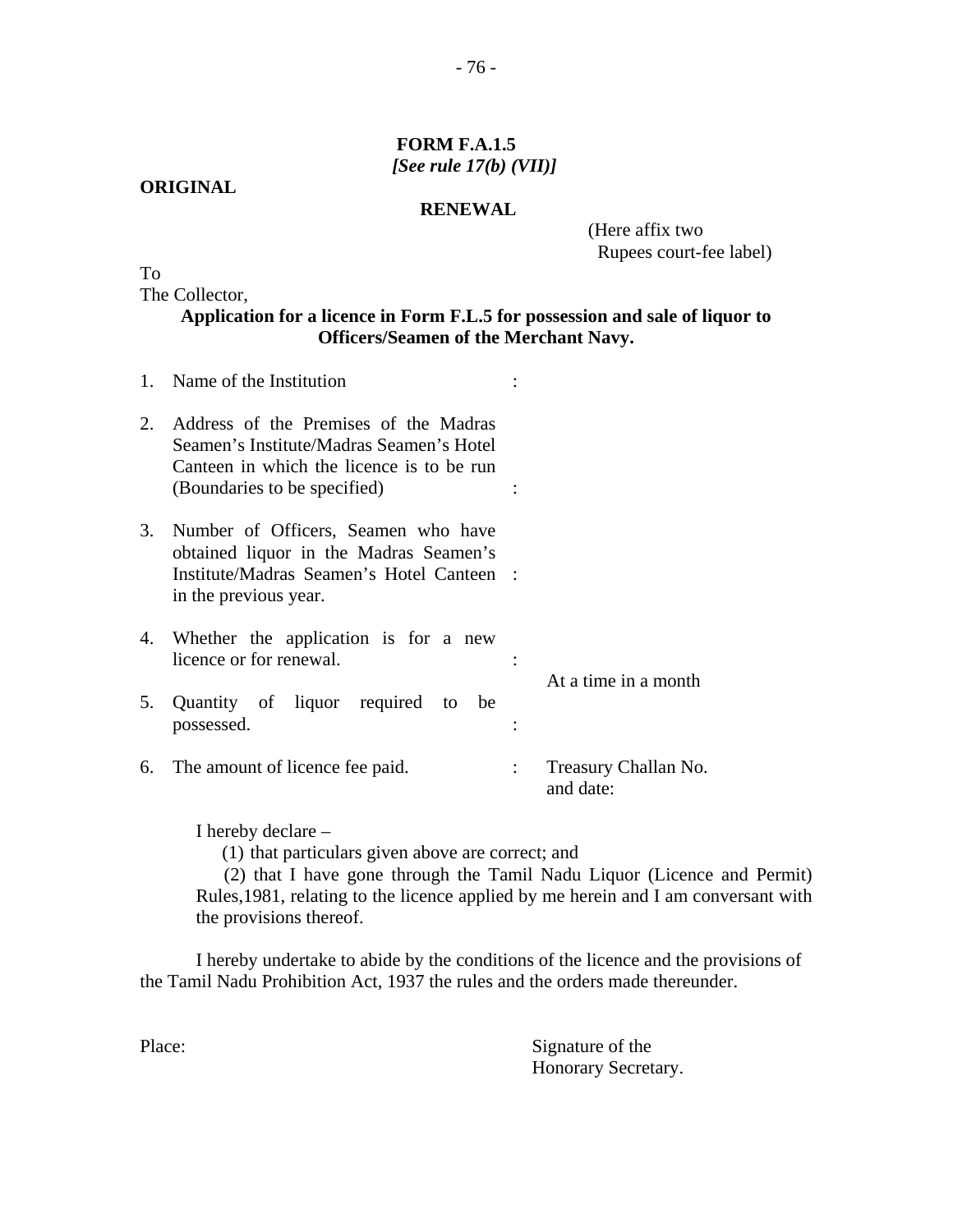# **FORM F.A.1.6** *[See rule 17(b) (VIII)]*

# **ORIGINAL**

# **RENEWAL**

 (Here affix two Rupees court-fee label)

To

The Collector,

|     | The Collector,<br>Application for a licence in Form F.L.6 for possession and use of liquor for<br>Scientific, Industrial or such like purposes.                                                                                                                      |  |
|-----|----------------------------------------------------------------------------------------------------------------------------------------------------------------------------------------------------------------------------------------------------------------------|--|
| 1.  | Name of the applicant (in block letters)                                                                                                                                                                                                                             |  |
| 2.  | Permanent address of the applicant                                                                                                                                                                                                                                   |  |
| 3.  | Place and premises in which the applicant proposes to<br>carry on business                                                                                                                                                                                           |  |
| 4.  | Occupation and approximate monthly income of the<br>applicant                                                                                                                                                                                                        |  |
| 5.  | Purpose for which the liquor is required.                                                                                                                                                                                                                            |  |
| 6.  | Kind and quantity under each kind of liquor required to<br>be possessed and used for the purpose mentioned in<br>column 5.                                                                                                                                           |  |
| 7.  | Past experience in the line relating to the licence applied<br>for                                                                                                                                                                                                   |  |
| 8.  | Whether the application is for a new licence or for<br>renewal.                                                                                                                                                                                                      |  |
| 9.  | Other licences held by the applicant, if any, under the<br>Act.                                                                                                                                                                                                      |  |
| 10. | The period for which the applicant is holding the licence<br>mentioned in column (9)                                                                                                                                                                                 |  |
| 11. | Whether any previous application for licence under the<br>Tamil Nadu Prohibition Act, 1937, or the rules<br>thereunder made by the applicant has been rejected (If<br>so, the number and date of the order and the authority<br>which issued it should be furnished) |  |
| 12. | The amount of licence fee paid (Chalan to be enclosed)                                                                                                                                                                                                               |  |
|     | Treasury Challan No. and date:                                                                                                                                                                                                                                       |  |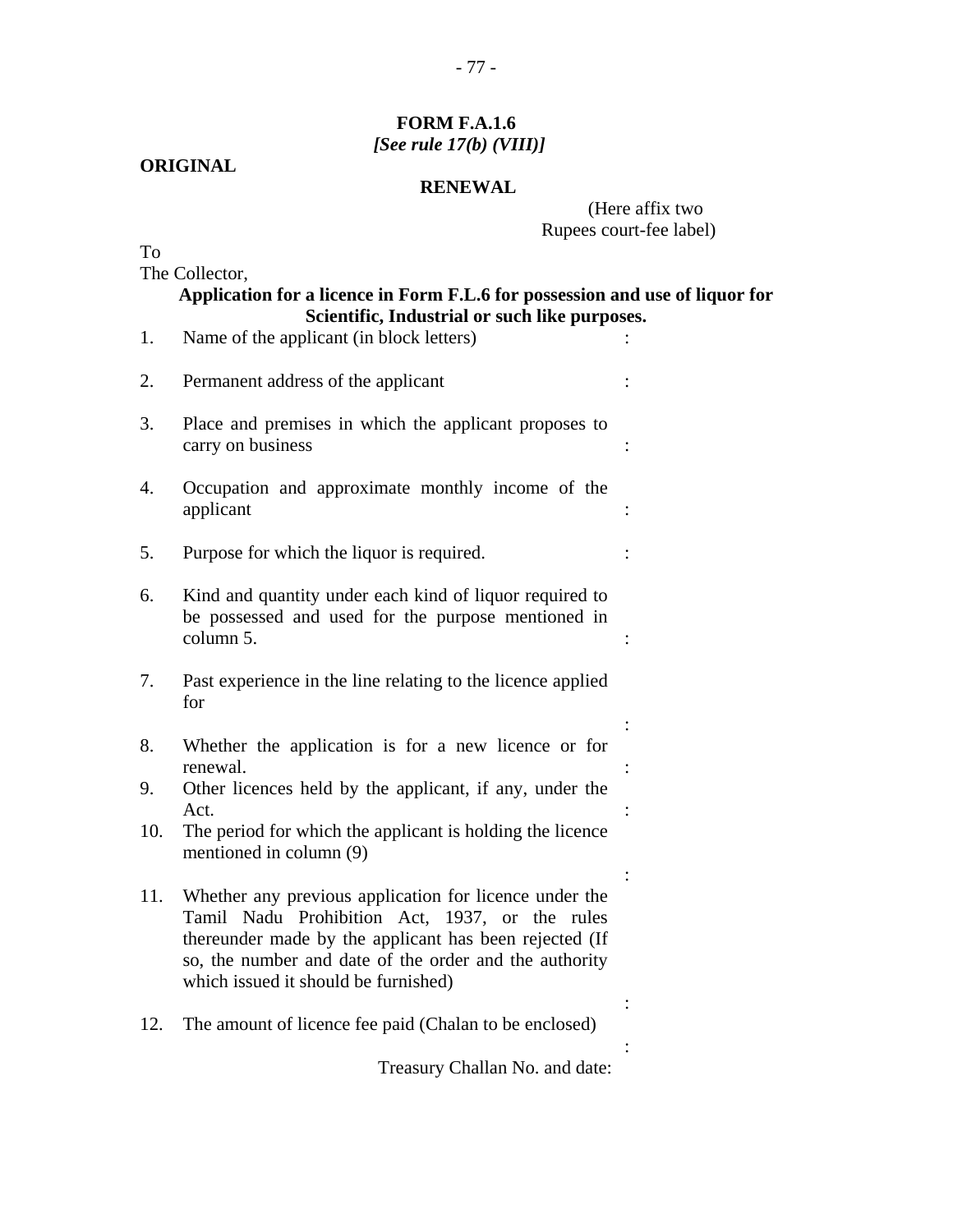I hereby declare –

- (1) that the particulars given above are correct;
- (2) that I have not been convicted of any offence under the Tamil Nadu Prohibition Act, 1937, or the rules made thereunder or of any other cognizable or non-bailable offence: and

 (3) that I have gone through the Tamil Nadu Liquor (Licence and Permit) Rules,

 1981, relating to the licence applied by me herein and I am conversant with the

provisions thereof.

I hereby undertake to abide by the conditions of the licence and the provisions of the Tamil Nadu Prohibition Act, 1937 the rules and the orders made thereunder.

Place:

Date: Signature of the applicant.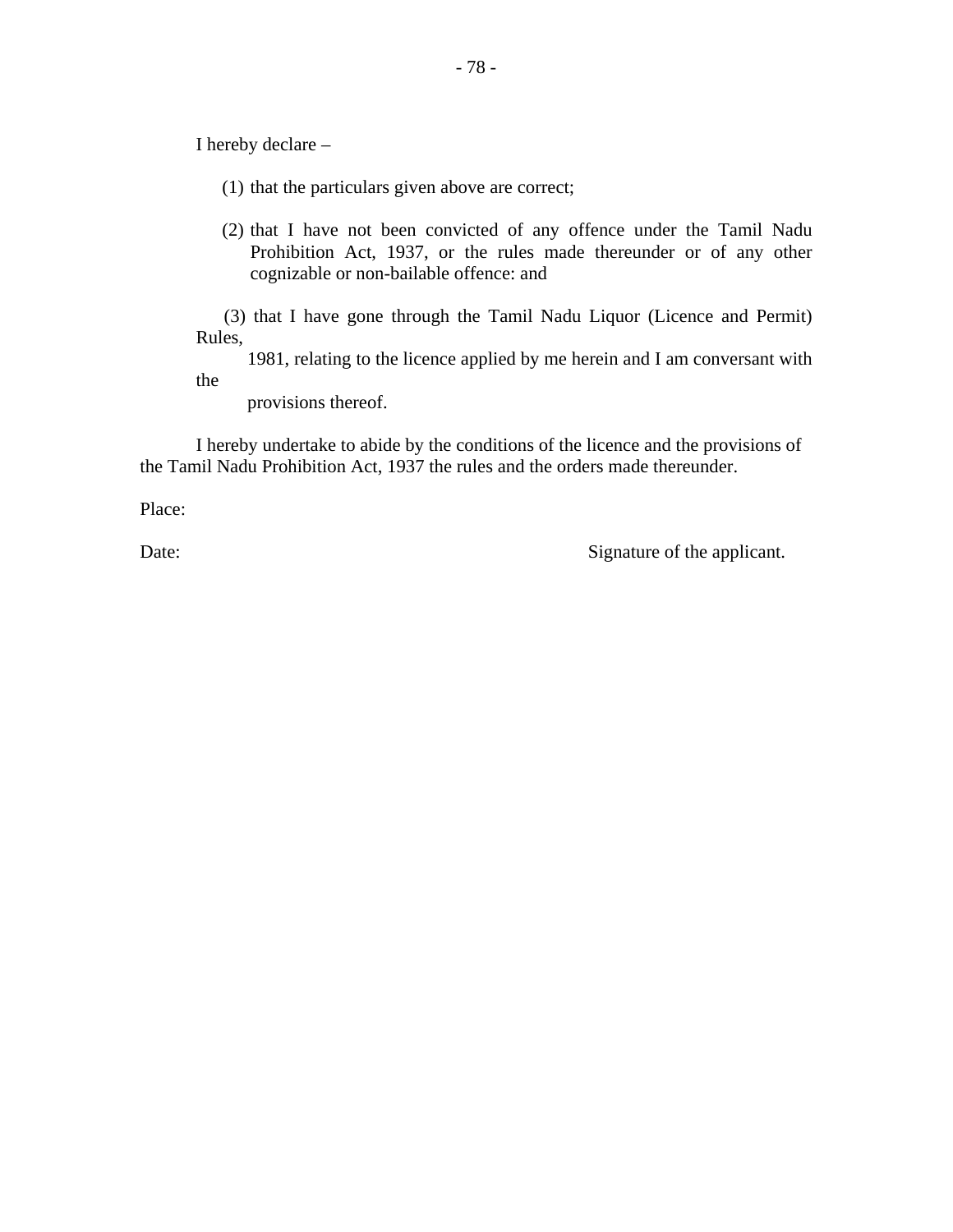# **FORM F.A.1.7** *[See rule 17(b) (IX)]*

# **ORIGINAL**

#### **RENEWAL**

 (Here affix two Rupees court-fee label)

To The Collector,

# **Application for a licence in Form F.L.7 for possession and sale of wine or grape juice or other such liquor as the State Government may approve from time to time for sacramental purposes.**

- 1. Name of the applicant (in block : letters)
- 2. Permanent address :
- 3. Place and premises in which the applicant proposes to carry on business (Boundaries to be specified) :
- 4. Occupation and approximate monthly income of the applicant :
- 5. Past experience in the line in respect of which the licence is applied for : now.
- 6. Whether the application is for a new licence or for renewal.
- 7. Any special reasons, which the applicant desires to be considered for the grant of a licence.  $\cdot$

I hereby declare –

- (1) that particulars given above are correct;
- (2) that I have not been convicted of any offence under the Tamil Nadu Prohibition Act, 1937, or the rules made thereunder or of any other cognizable or non-bailable offence: and

 (3) that I have gone through the Tamil Nadu Liquor (Licence and Permit) Rules, 1981, relating to the licence applied by me herein and I am conversant with the provisions thereof.

I hereby undertake to abide by the conditions of the licence and the provisions of the Tamil Nadu Prohibition Act, 1937 the rules and the orders made thereunder.

Date: Signature of the applicant.

Place: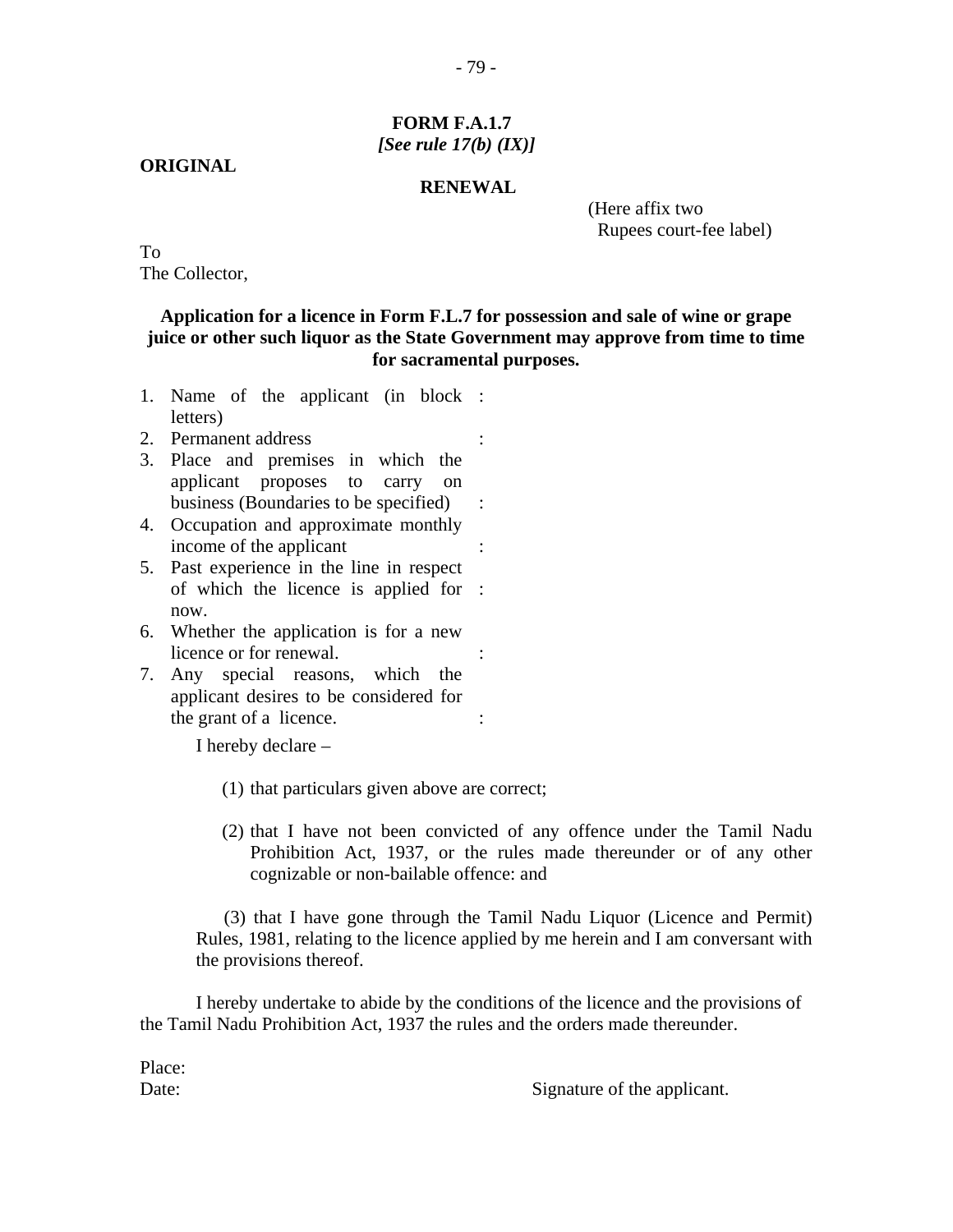# **ORIGINAL**

### **RENEWAL**

 (Here affix two Rupees court-fee label)

To The Collector,

# **Application for a licence in Form F.L.8 for possession and issue of liquor to international passengers on board the aircraft of Air-India.**

- 1. Name of the applicant (in block : letters)
- 2. Air space covered by the air craft :
- 3. Whether the application is intended for possessing liquor for supply to international passengers. :
- 4. The airport or ports where the air craft is expected to land.  $\therefore$

 I hereby declare the particulars given above are correct and I hereby undertake to abide by the conditions of the licence and the provisions of the Tamil Nadu Prohibition Act, 1937 the rules and the orders made thereunder.

Place:

Date: Signature of the applicant.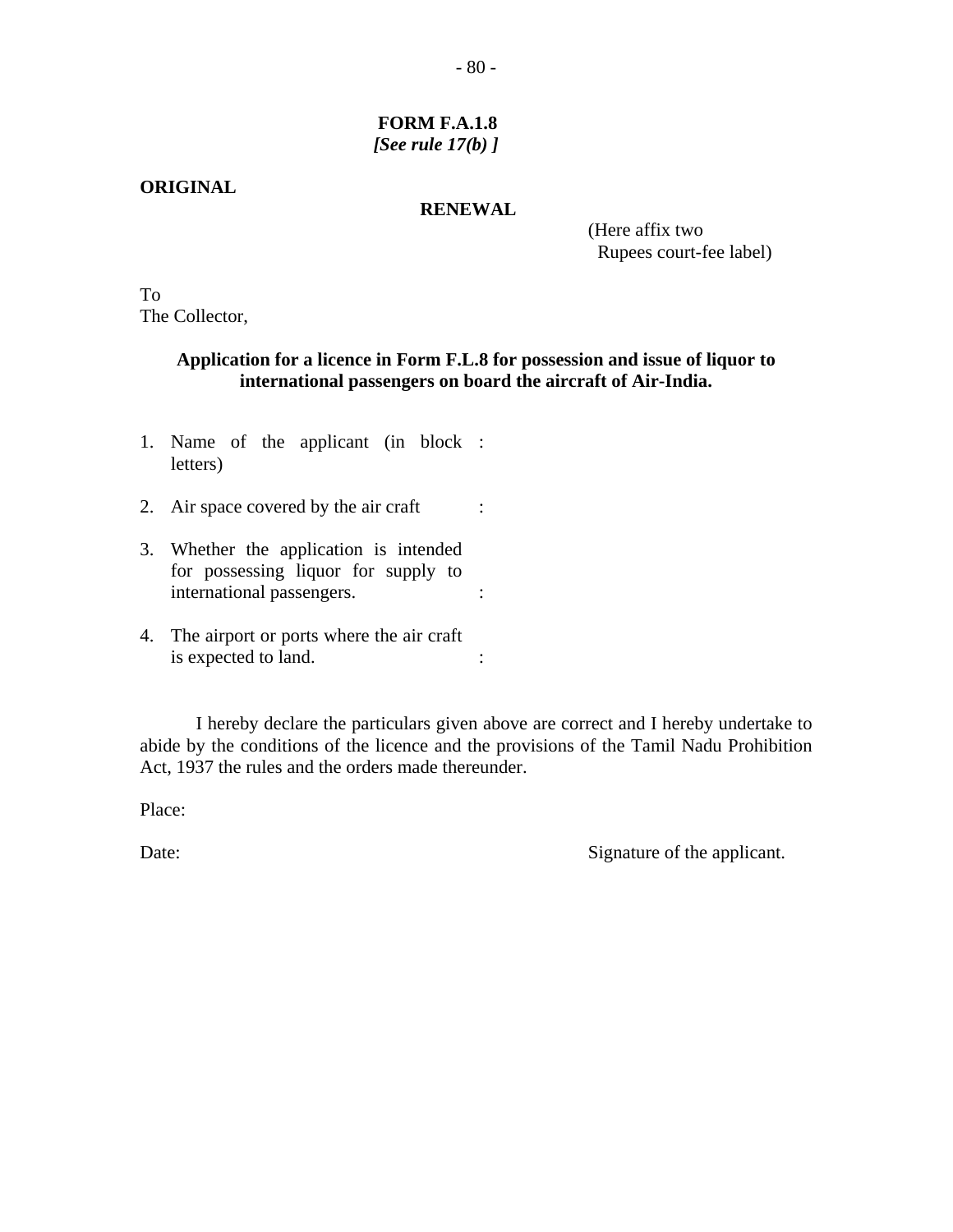# **FORM F.A.1.8 -A** *[See rule 17(b)(XI)]*

#### **ORIGINAL**

#### **RENEWAL**

 (Here affix two Rupees court-fee label)

To The Collector,

**Application for a licence in Form F.L.9 for possession and issue of duty free liquor including bottled liquor to International Air passengers transiting the Meenambakkam Civil Airport who are required to wait at the Airport transit lounge reserved of such passengers before resuming their journey1 [and issue of foreign liquor to the foreign diplomats stationed at [Chennai.]** 

- 1. Name and address of the applicant (in : block letters)
- 2. Place and premises in which the : applicant wants to open the duty free shop/liquor bar (Boundaries of premises to be indicated)
- 3. Quantity of liquor to be possessed at a time.

**Service Service Service Service Service** 

 I hereby declare the particulars given above are correct and that I will undertake to abide by the conditions of the licence and the provisions of the Tamil Nadu Prohibition Act, 1937 and the orders made thereunder.

Place:

Date: Signature of the applicant.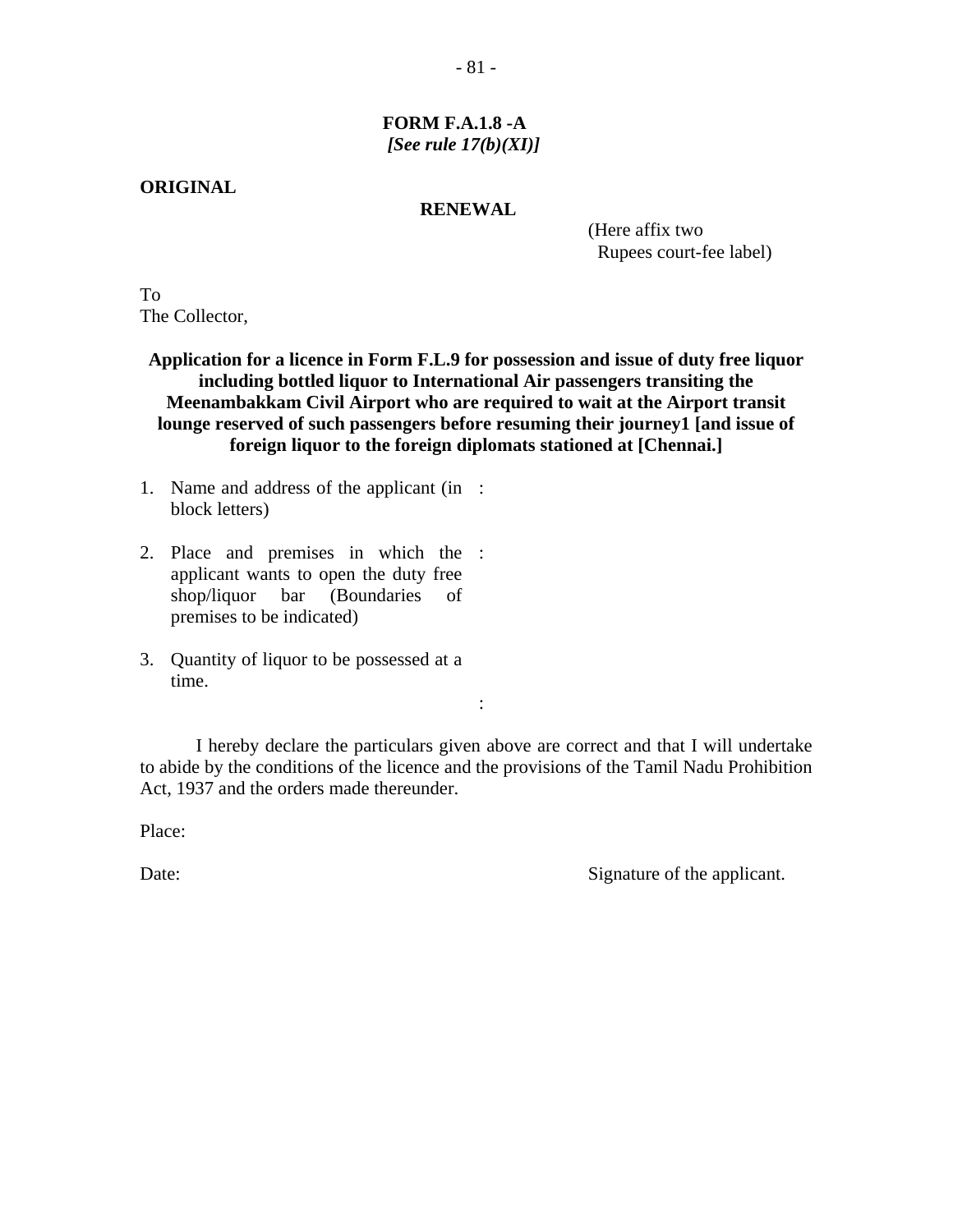### **FORM F.A.1.12** *[See rule 17(b) XI A]*

#### **ORIGINAL**

#### **RENEWAL**

To The Commissioner of Prohibition and Excise, Madras – 600 005.

**Application for a licence in Form F.L.10 for possession of liquor by an approved restaurant in the National Air Terminal and the International Air Terminal at Meenambakkam at Madras and Air Terminals of Tiruchirapalli, Madurai and Coimbatore for supply to the foreign tourists or foreign residents of India or 1 [Indian citizens] during their halt at the airport.** 

:

:

:

:

:

1. (a) Name and address of the applicant (in block letters)

(b) Whether he runs an approved restaurant in the National Air Terminal.

2. (a) Place and premises in which the applicant wants to open the liquor bar (Boundaries of premises to be indicated)

(b) Whether 'No Objection Certificate' has been obtained from the Civil Aviation Department (original should be enclosed)

the contract of the contract of the contract of the contract of the contract of

- 3. Quantity of liquor to be possessed at a time.
- 4. Occupation and approximate monthly income of the applicant.  $\cdot$
- 5. Whether the applicant held any liquor licence previously under the Tamil Nadu Prohibition Act, 1937 (Tamil Nadu Act X of 1937)
- 6. Past experience, if any, relating to the licence now applied for.  $\cdot$
- 8. Whether the applications is applicate on licence or w licence under the Tamil Nadu Prohibition Act, : 1937 (Tamil Nadu Act X of 1937) or the Rules made thereunder by the applicant in this State has been rejected.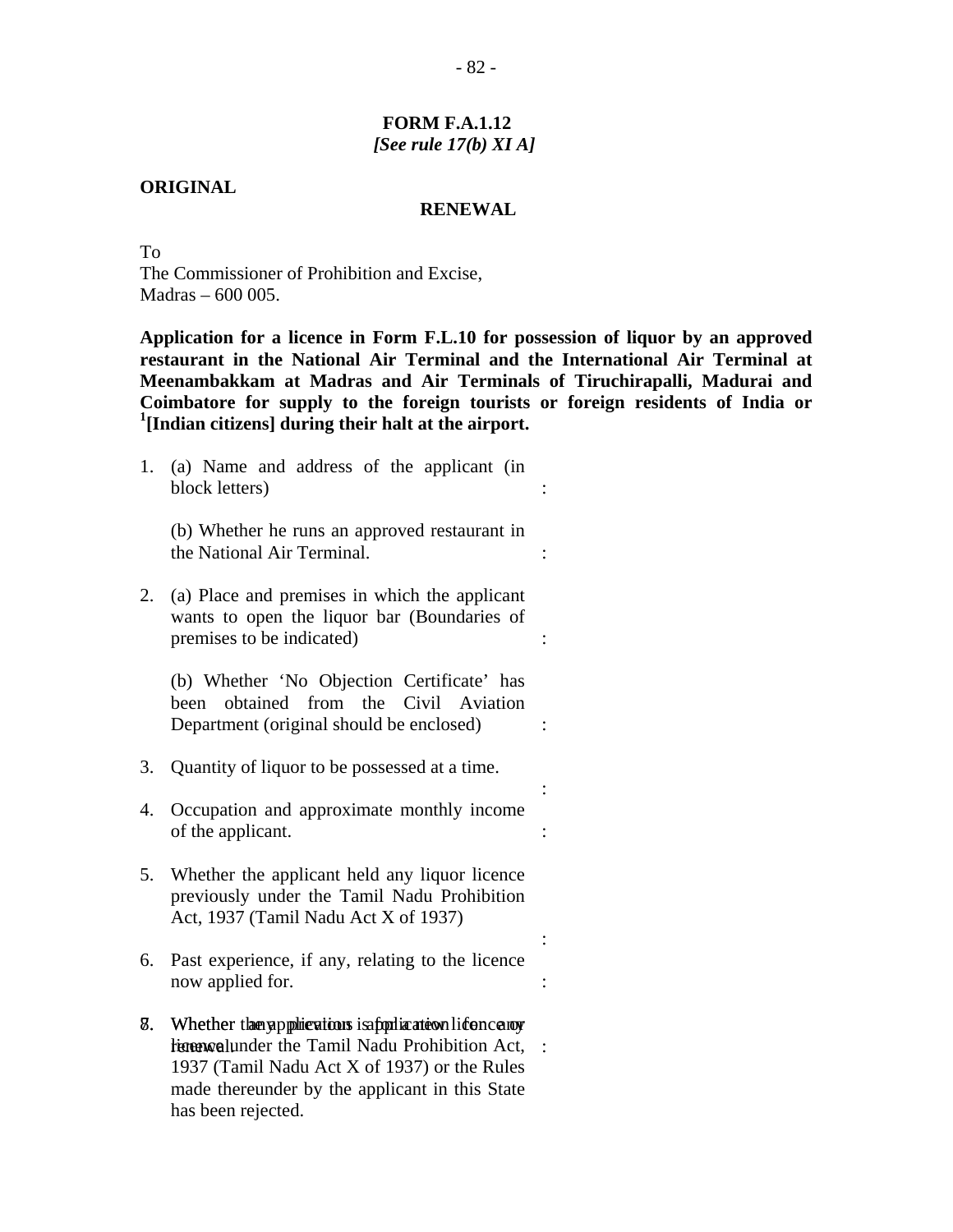|     | (If so, the number and date of the order<br>should be furnished)                                                                                                                                              |                                   |
|-----|---------------------------------------------------------------------------------------------------------------------------------------------------------------------------------------------------------------|-----------------------------------|
| 9.  | Average number of foreign tourists and<br>foreign residents of India, who halt at<br>the airports (monthwise figures for a<br>period of one year dating back from the<br>date of application to be furnished) |                                   |
| 10. | Any special reasons, which the applicant<br>desires to be considered.                                                                                                                                         | Rs.                               |
|     | 11. The amount of privilege fee and licence<br>fee paid (Treasury receipts should be :<br>enclosed)                                                                                                           | Treasury Challan No.<br>and Date. |

I hereby declare –

(1) that the particulars given above are correct;

(2) that I have not been convicted of any offence under the Tamil Nadu Prohibition Act, 1937, or the rules made thereunder or of any other cognizable or non-bailable offence: and

 (3) that I have gone through the Tamil Nadu Liquor (Licence and Permit) Rules,

 1981, relating to the licence applied by me herein and I am conversant with the

provisions thereof.

I hereby undertake to abide by the conditions of the licence and the provisions of the Tamil Nadu Prohibition Act, 1937 (Tamil Nadu Act X of 1937) and the rules made thereunder.

Place:

Date: Signature of the applicant.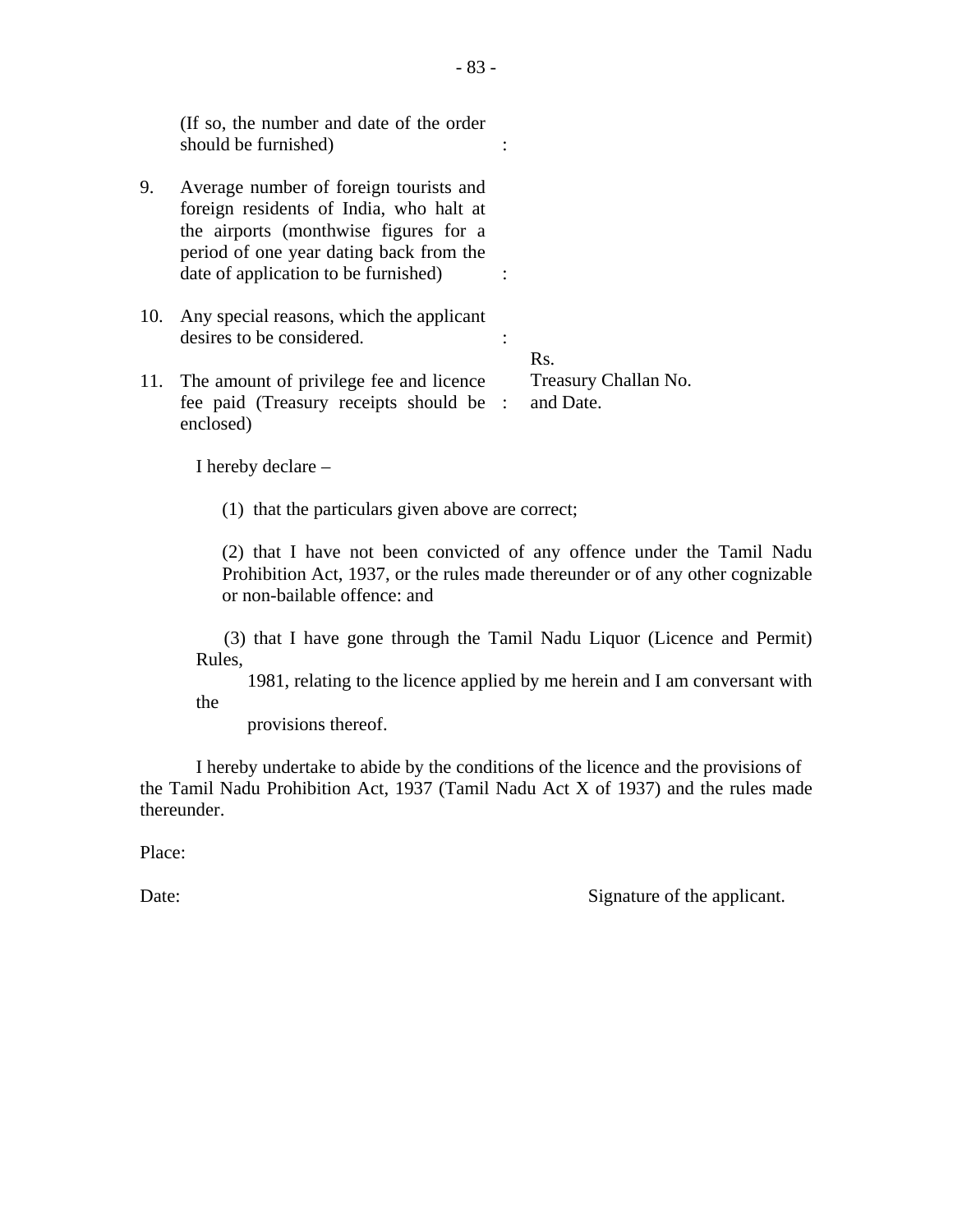# **AMENDMENT**

# FORM F.A.1.13 **(See rule 17(b) XI-B) Application for grant of a licence in Form FL.11 for the grant of privilege of retail sale of foreign liquor**

# **ORIGINAL**

# **RENEWAL**

#### **(Here affix two rupees court – fee label)**

**To** 

**The commissioner of Prohibition and Excise.** 

 **1. Name of the applicant (In Block letters)** 

 **2. Permanent Address** 

 **3. Whether the application is for a new licence or renewal.** 

 **4. Other licences held by the applicant, if any under the Tamil Nadu Prohibition** 

 **Act, 1937 and the rules made there under (if so, particulars to be furnished)** 

 **5. The period for which the applicant was holding the licences mentioned in Column 4.** 

**6. The amount of privilege and licence fee paid (Treasury Receipt in original to be enclosed)** 

| a) Application fee | $Rs.1,000/-(Rupees)$        | <b>Remitted atTreasury</b> |
|--------------------|-----------------------------|----------------------------|
|                    | one thousand only)          | in Chalan Nodated          |
| b) Licence fee     | <b>Rs.1,00,000/-(Rupees</b> | <b>Remitted atTreasury</b> |
|                    | One lakh only)              | in Chalan Nodated          |
| c) Privilege fee   | Rs.1,00,00 000/-            | <b>Remitted atTreasury</b> |
|                    | (Rupees One crore           | in Chalan Nodated          |
|                    | only)                       |                            |

Thereby declare:-

(1) that the particulars give above are correct.

(2) that I have gone through the Tamil Nadu Liquor (Licence and Permit) Rules, 1981, as amended from time to time relating to the licence applied for by me herein and am conversant with the provisions therein.

I hereby undertake to abide by the conditions of the licence and the provisions of the Tamil Nadu Prohibition Act, 1937, and the rules and orders made thereunder

Place: Date:

Signature of the Applicant.

( G.O. Ms. No: 40, Home P & E ( VIII ) , Dated: 01.07.2008 )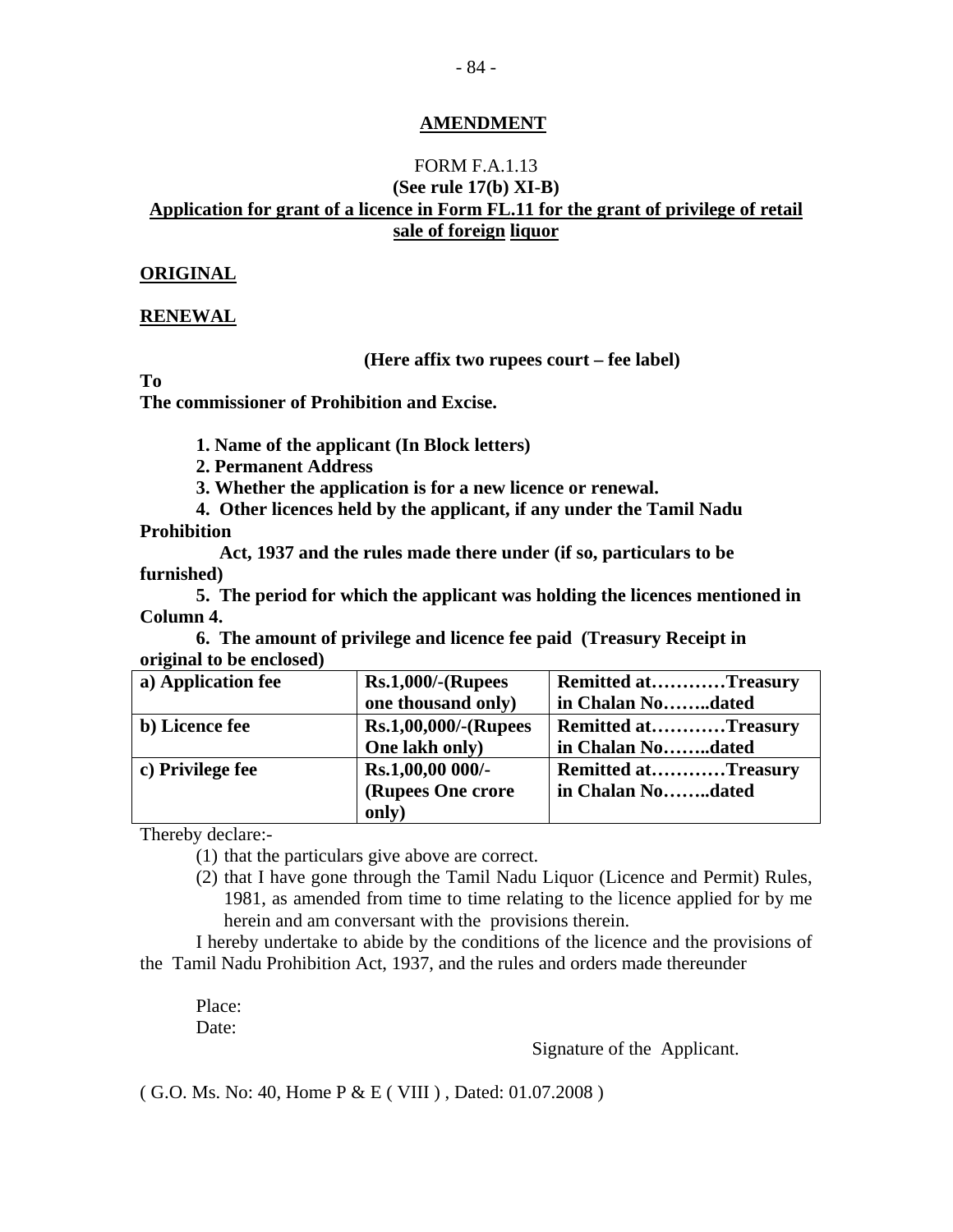# **FORM F.A.1.9** *[See rule 17(b) (XII)]*

#### **ORIGINAL**

# **RENEWAL**

 (Here affix two Rupees court-fee label)

To The Collector,

# **Application for a licence in Form F.M.1 for possession and vend of medicated wines to F.M.1, F.M.2, F.M.3 or F.M.licensees.**

|    | 1. Name of the applicant (in block letters)                                                                                                                                                                                                                               |                                                  |
|----|---------------------------------------------------------------------------------------------------------------------------------------------------------------------------------------------------------------------------------------------------------------------------|--------------------------------------------------|
| 2. | Permanent address of the applicant                                                                                                                                                                                                                                        |                                                  |
| 3. | Occupation and approximate monthly income of the<br>applicant                                                                                                                                                                                                             |                                                  |
| 4. | Place and premises in which the applicant proposes to<br>run the business (Boundaries of the premises<br>furnished)                                                                                                                                                       |                                                  |
| 5. | Whether the applicant holds a licence in Form 20<br>(wholesale) under the Drugs Act, 1940 (Central Act<br>XXIII of 1940) and rules thereunder. If so, number and<br>date of the licence.                                                                                  |                                                  |
| 6. | Past experience in the line connected with the licence<br>applied for.                                                                                                                                                                                                    |                                                  |
| 7. | Whether other licences are held by the applicant under<br>the Tamil Nadu Prohibition Act, 1937, or the rules<br>thereunder. If so, the kinds of licences and period for<br>which they relate.                                                                             |                                                  |
| 8. | Whether any previous applications for a licence under<br>the Tamil Nadu Prohibition Act, 1937, or the rules<br>thereunder made by the applicant has been rejected. (If<br>so, the number and date of the order and the authority<br>which issued it, should be furnished) | Number<br>Kind<br>Period of currency<br>district |
| 9. | Any special reason, which the applicant desires to be<br>considered.                                                                                                                                                                                                      |                                                  |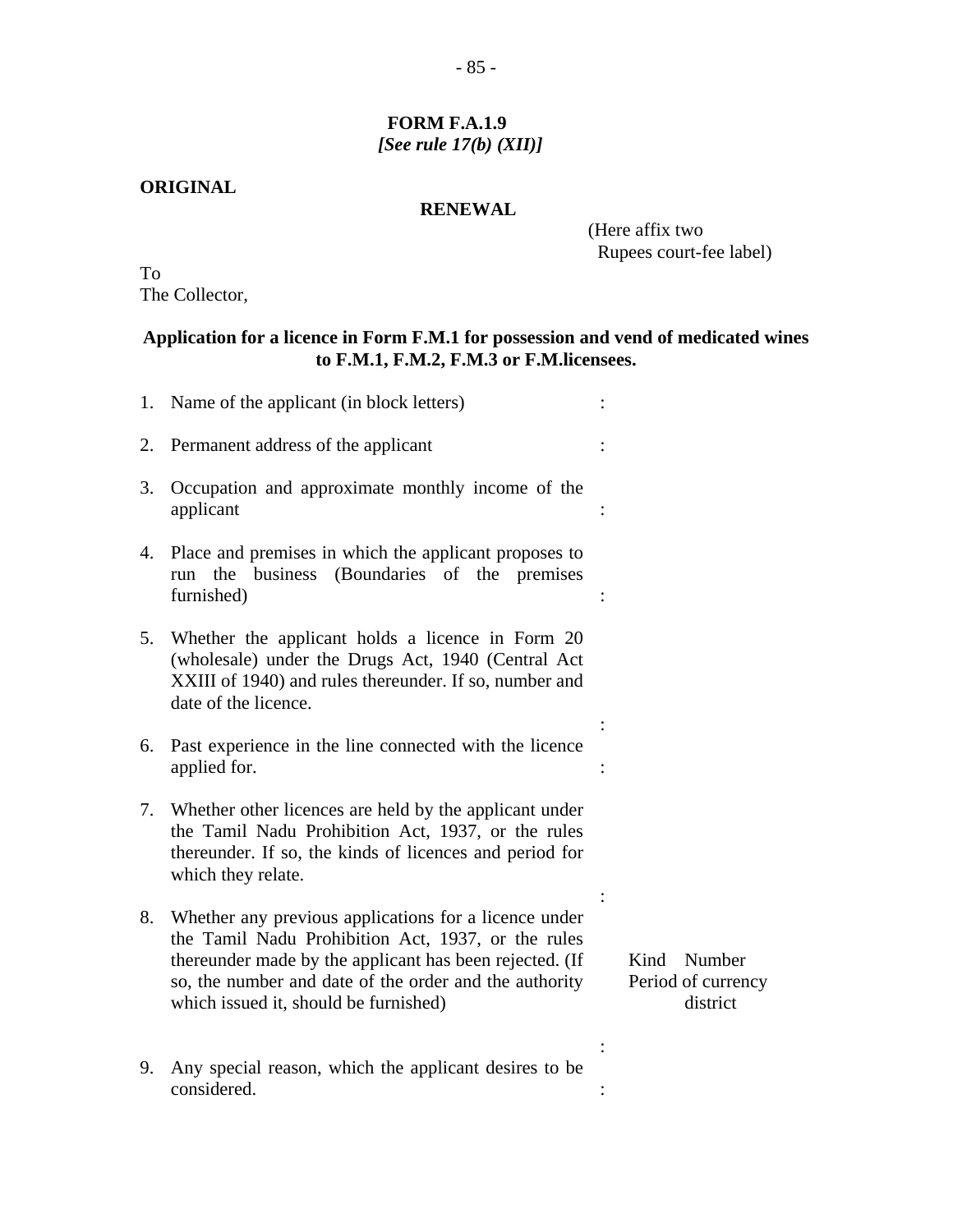I hereby declare –

- (1) that the particulars given above are correct;
- (2) that I have not been convicted of any offence under the Tamil Nadu Prohibition Act, 1937, or the rules made thereunder or of any other cognizable or non-bailable offence: and

 (3) that I have gone through the Tamil Nadu Liquor (Licence and Permit) Rules,

 1981, relating to the licence applied by me herein and I am conversant with the

provisions thereof.

I hereby undertake to abide by the conditions of the licence and the provisions of the Tamil Nadu Prohibition Act, 1937 the rules and the orders made thereunder.

Place:

Date: Signature of the applicant.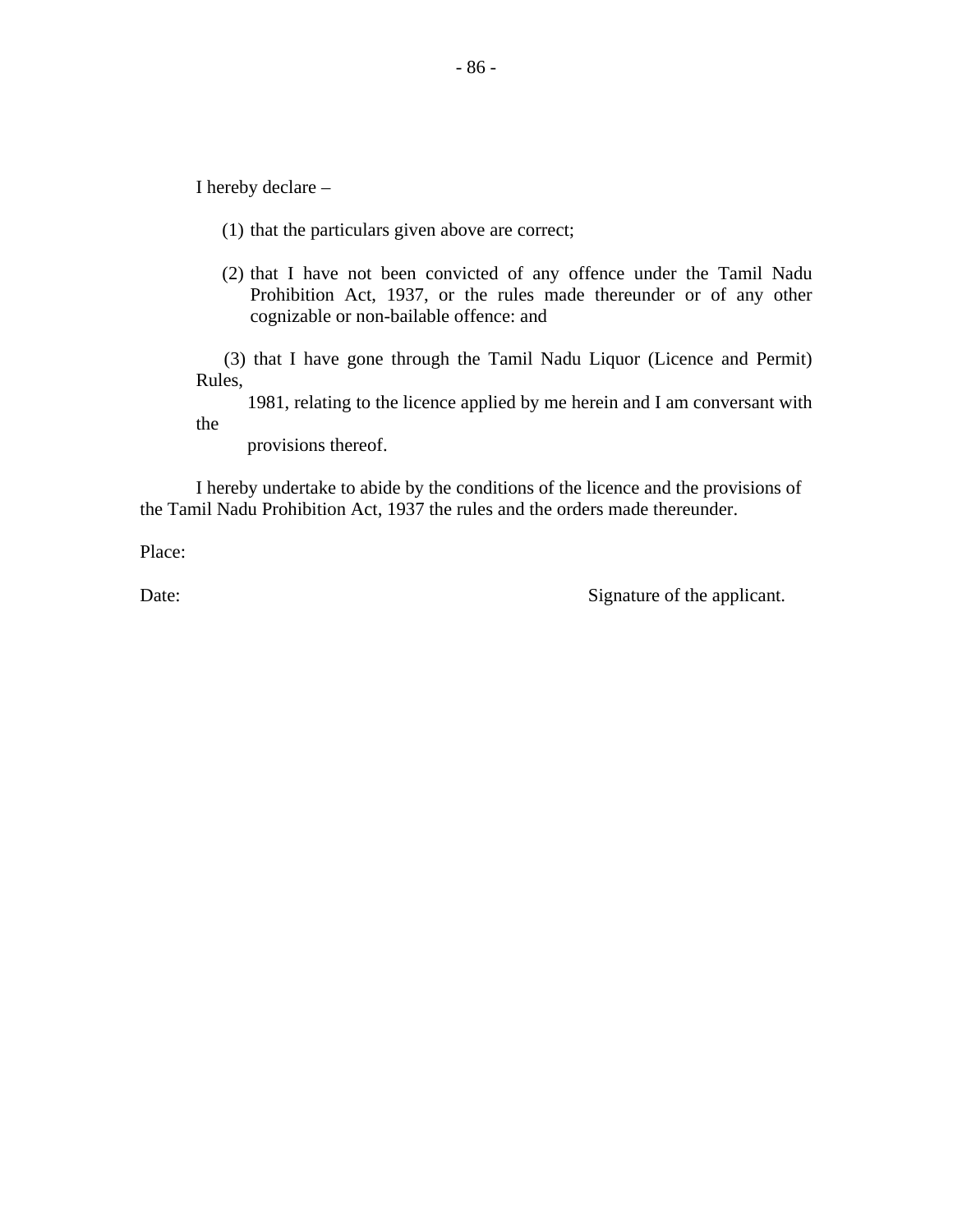# **FORM F.A.1.10** *[See rule 17(b) (XIII)]*

#### **ORIGINAL**

#### **RENEWAL**

 (Here affix two Rupees court-fee label)

To The Collector, District.

# **Application for a licence in Form F.M.2 for sale of brandy or medicated wines for medicinal purposes by chemists or by persons for firms which employ chemists.**

- 1. Name of the applicant (in block : letters)
- 2. Permanent address :
- 3. Place and premises in which the applicant proposes to run the business (Boundaries of the furnished) premises :
- 4. Occupation and approximate monthly income of the applicant :
- 5. Whether the applicant holds a licence in Form 20 (retail) under the Drugs Act, 1940 (Central Act XXIII of 1940) and rules made thereunder. If so, number and date and duration of the : licence.
- 6. Whether the applicant himself is a chemist or has in his employment a whole time chemist. Particulars to be furnished in the following form.  $\cdot$

Name, Qualification: Whether approved as a qualified person Diploma or under Drugs Act and Rules by the Drugs Certificate held. Controller, Chennai, and if so, number and date of the order in which approved.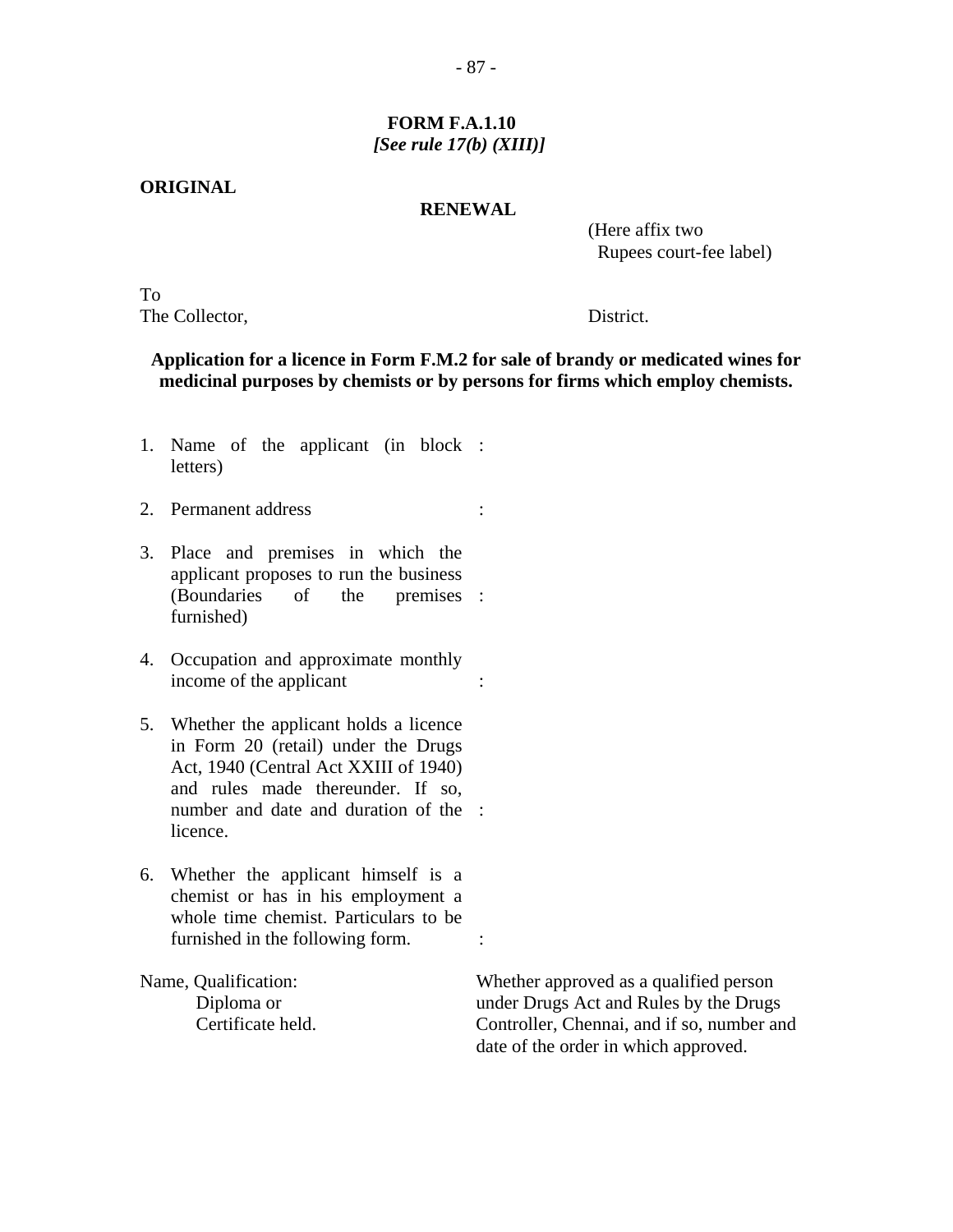|     | 7. Quantity of brandy and medicated wines<br>required under the licence.<br><b>Brandy</b><br>Medicated wines                                                                                                                                 | At a time              | In a week. |
|-----|----------------------------------------------------------------------------------------------------------------------------------------------------------------------------------------------------------------------------------------------|------------------------|------------|
|     |                                                                                                                                                                                                                                              |                        |            |
| 8.  | Reference to medical practitioners in<br>the area who are likely to prescribe<br>brandy or medicated wines<br>medicinal purposes.                                                                                                            | for :                  |            |
|     | Name                                                                                                                                                                                                                                         |                        | Address    |
|     | (1)                                                                                                                                                                                                                                          |                        |            |
|     | (2)                                                                                                                                                                                                                                          |                        |            |
|     | (3)                                                                                                                                                                                                                                          |                        |            |
| 9.  | Past experience in the line connected<br>with the licence applied for.                                                                                                                                                                       |                        |            |
| 10. | Whether the applicant holds any other<br>licences under the Tamil Nadu<br>Prohibition Act, 1937, if so, furnish<br>particulars:                                                                                                              |                        |            |
|     |                                                                                                                                                                                                                                              |                        |            |
|     | Kind of<br>licence                                                                                                                                                                                                                           | Number<br>and district | Period of  |
|     |                                                                                                                                                                                                                                              |                        | currency   |
| 11. | Whether any previous application for<br>under<br>licence<br>the<br>Tamil<br>Prohibition Act, 1937, or the rules<br>thereunder made by the applicant has<br>been rejected (if so, the number and date<br>of the order and the authority which | Nadu                   |            |
| 12. | issued it to be furnished).<br>Any special reasons which the applicant<br>desires to be considered.                                                                                                                                          |                        |            |

I hereby declare –

(3) that the particulars given above are correct;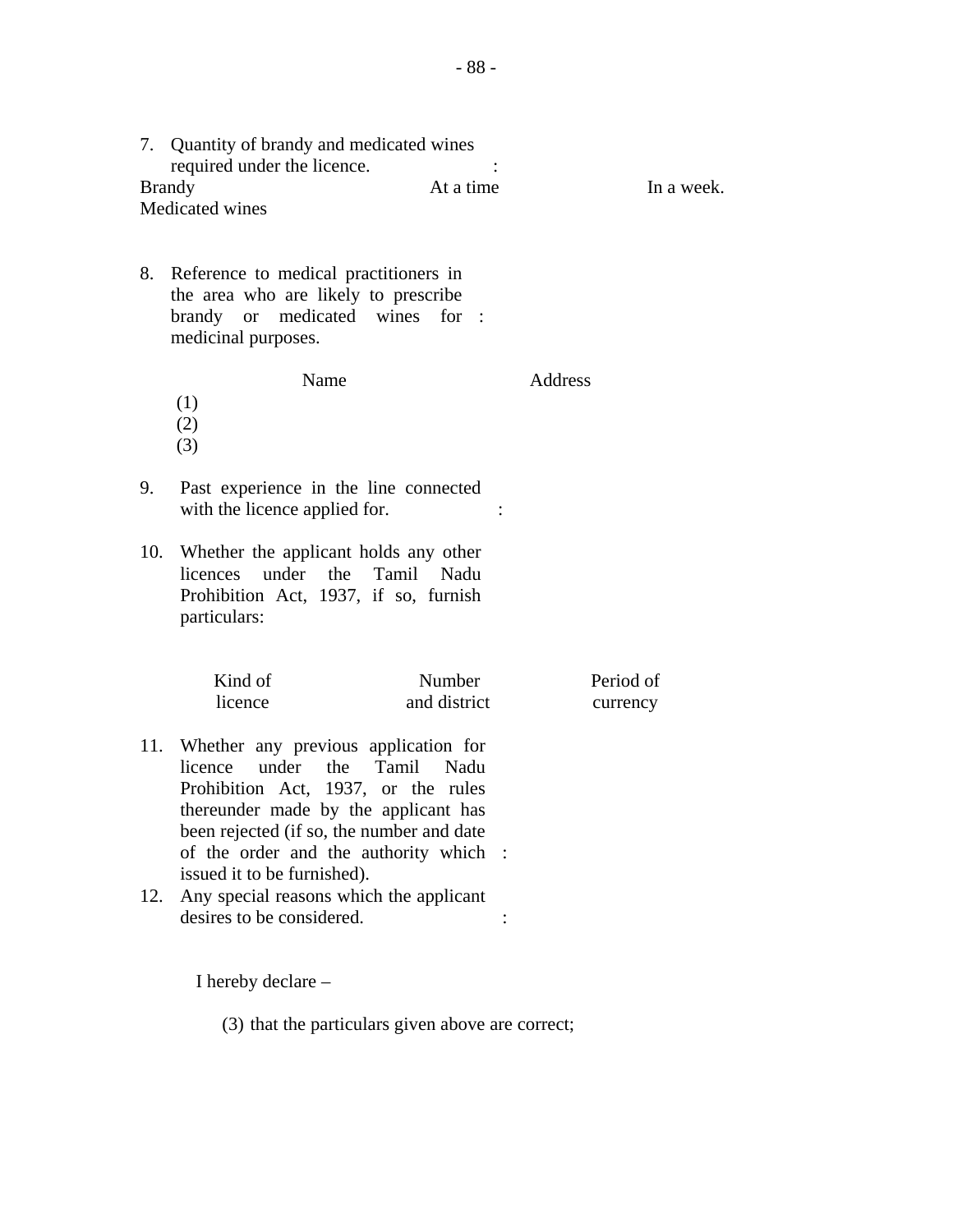(4) that I have not been convicted of any offence under the Tamil Nadu Prohibition Act, 1937, or the rules made thereunder or of any other cognizable or non-bailable offence: and

 (3) that I have gone through the Tamil Nadu Liquor (Licence and Permit) Rules,

 1981, relating to the licence applied by me herein and I am conversant with the

provisions thereof.

I hereby undertake to abide by the conditions of the licence and the provisions of the Tamil Nadu Prohibition Act, 1937 the rules and the orders made thereunder.

Place:

Date: Signature of the applicant.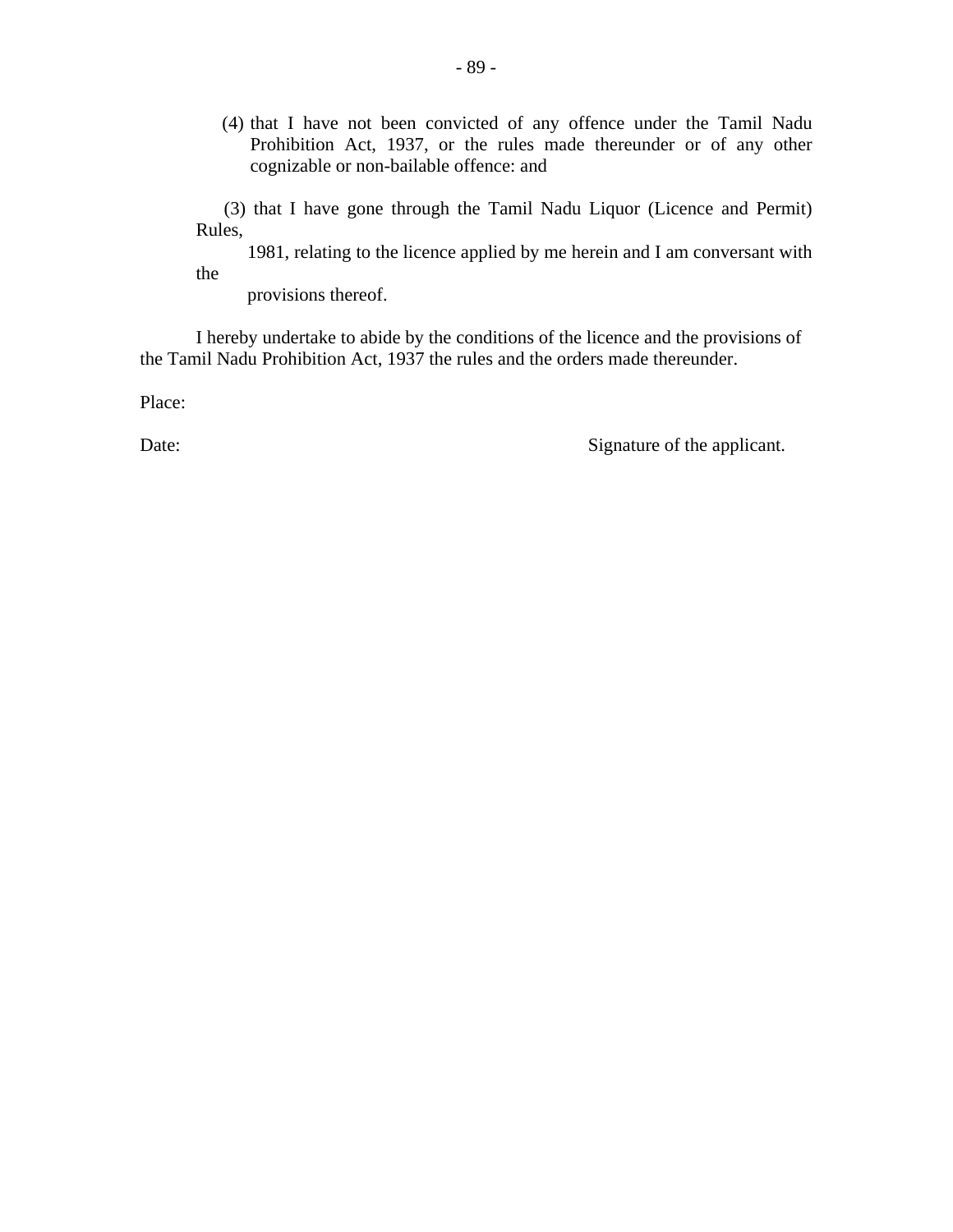# **FORM F.A.1.11** *[See rule 17(b) (XIV) and (XV)]*

### **ORIGINAL**

# **RENEWAL**

 (Here affix two Rupees court-fee label)

To The Collector, District.

# **Application for a licence in Form F.M.3 for possession and issue of brandy or medicated wines by a medical practitioner (F.M.4 for possession and issue of brandy or cashew arracks) or medicated wines by a practitioner in charge of a hospital.**

|    | 1. Name of the applicant in block letters :                                                                                                                                                                                          |                                     |                                                                          |  |
|----|--------------------------------------------------------------------------------------------------------------------------------------------------------------------------------------------------------------------------------------|-------------------------------------|--------------------------------------------------------------------------|--|
|    | 2. Permanent address of the applicant                                                                                                                                                                                                |                                     |                                                                          |  |
|    | 3. Qualification of the applicant                                                                                                                                                                                                    |                                     |                                                                          |  |
|    | 4. The number and year of registration as<br>a medical practitioner.                                                                                                                                                                 |                                     |                                                                          |  |
|    | 5. Place and premises in which the<br>applicant proposes to conduct his<br>practice/hospital is situated.                                                                                                                            |                                     |                                                                          |  |
| 6. | Average number of patients treated by<br>the applicant at the hospital in the past<br>one-year and the number of cases in<br>which the ailment was such as to have<br>brandy or medicated wine prescribed<br>for medicinal purposes. |                                     |                                                                          |  |
|    | Month                                                                                                                                                                                                                                | Total number<br>of patients treated | Number of cases in which<br>brandy and medicated<br>wine would have been |  |
|    | 7 Kind and quantity of commodity                                                                                                                                                                                                     |                                     | prescribed                                                               |  |

7. Kind and quantity of commodity required. :

| <b>Brandy</b>  | At a time | In a month |
|----------------|-----------|------------|
| Medicated wine |           |            |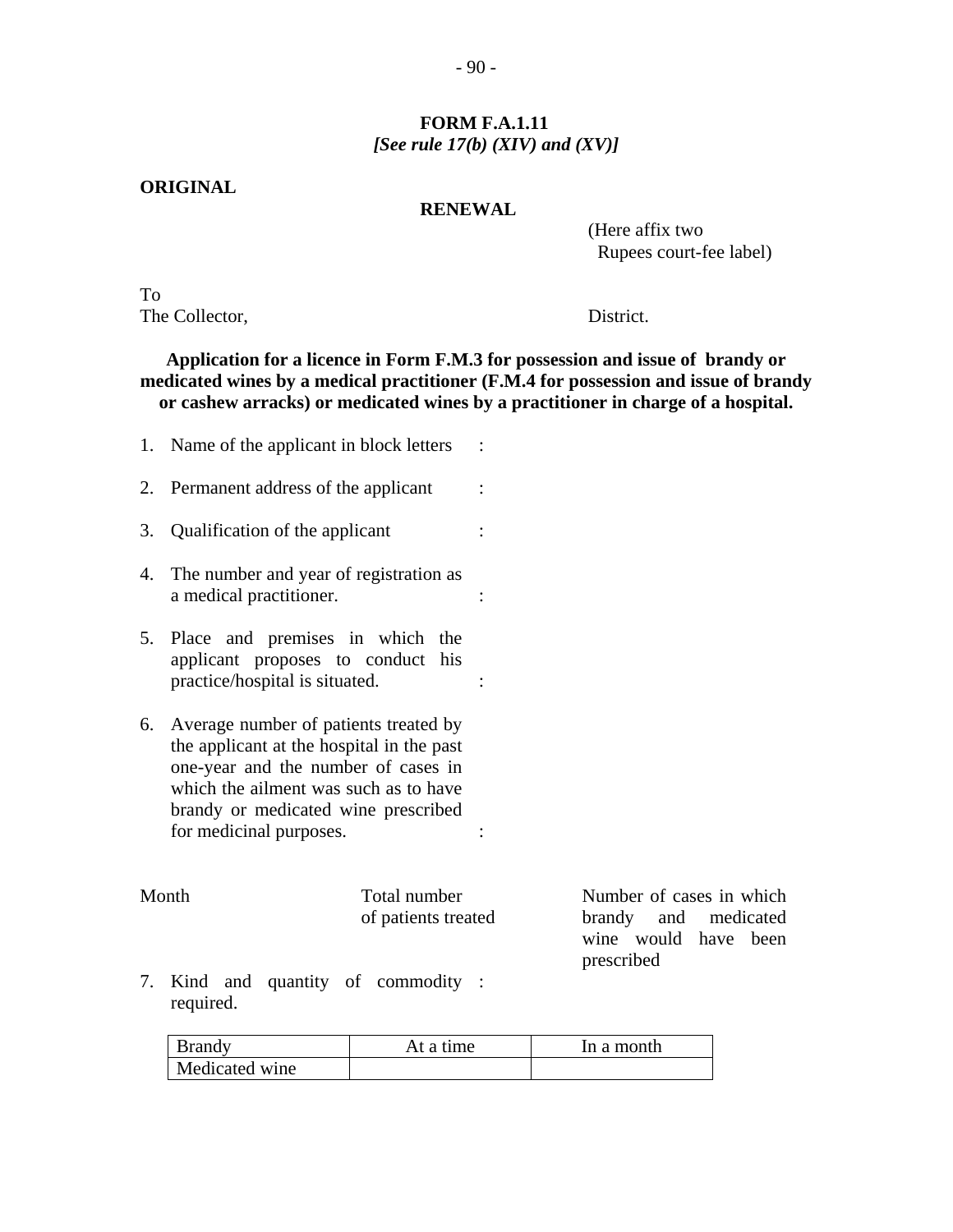8. Whether any previous application for this kind of licence under the Tamil Nadu Prohibition Act, 1937 or the rules thereunder made by the applicant has been rejected). If so, the number and date of the order and the authority, which issued should be furnished.

I hereby declare –

- (1) that the particulars given above are correct;
- (2) that I have not been convicted of any offence under the Tamil Nadu Prohibition Act, 1937, or the rules made thereunder or of any other cognizable or non-bailable offence: and

 (3) that I have gone through the Tamil Nadu Liquor (Licence and Permit) Rules,

 1981, relating to the licence applied by me herein and I am conversant with the

provisions thereof.

I hereby undertake to abide by the conditions of the licence and the provisions of the Tamil Nadu Prohibition Act, 1937 the rules and the orders made thereunder.

Place:

Date: Signature of the applicant.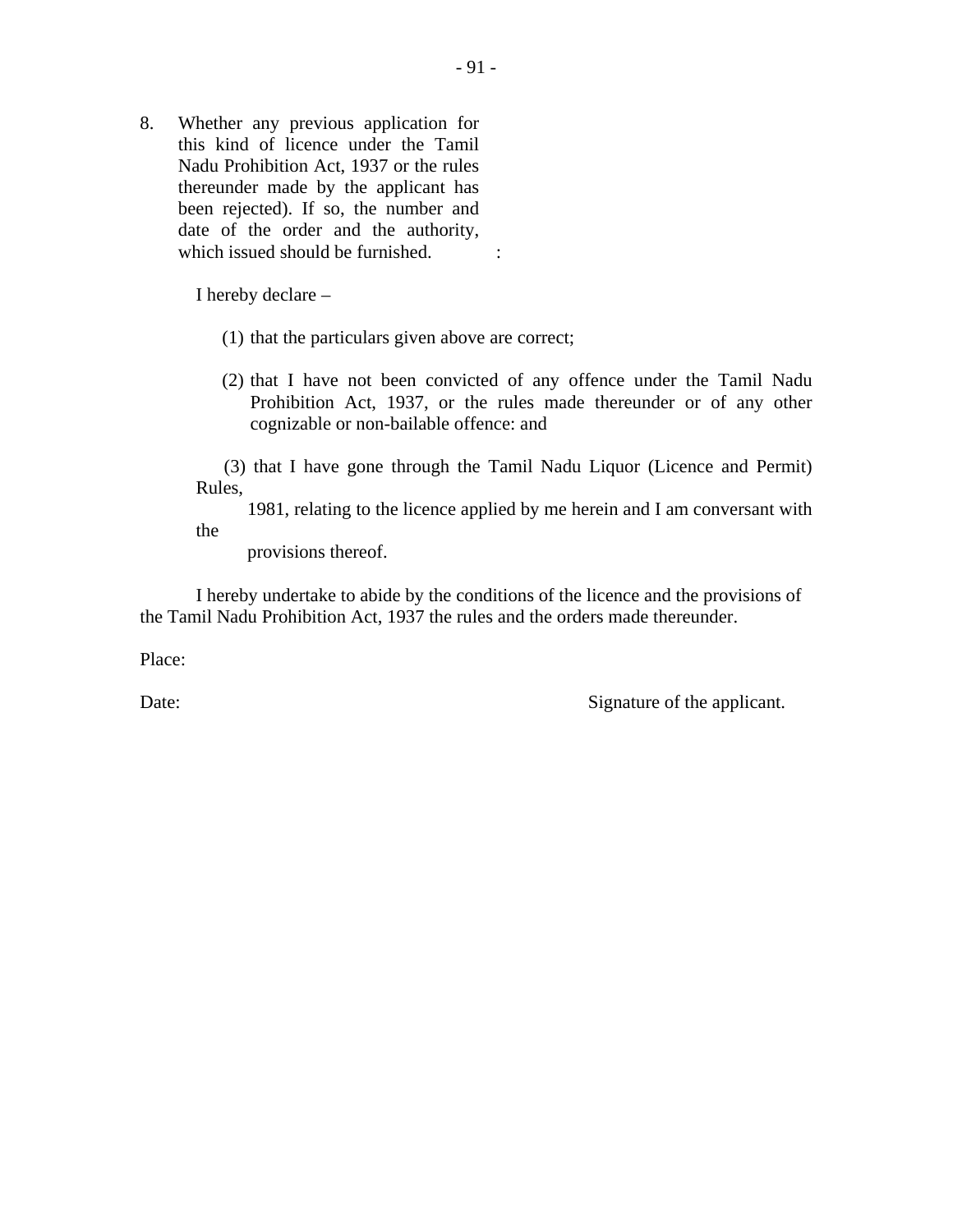#### **(STATE EMBLEM)**

# **FORM F.L.1**

#### *[See rules 17, 19, 23 and 33]*

#### **Number of licence**

#### **District**

# **Licence for the grant of privilege of retail sale of bottled Indian-made foreign spirits or sale of foreign liquor.**

Licence for the grant of privilege of retail sale of bottled Indian-made foreign spirits or sale of foreign liquor is hereby issued to ………………….(name and address of the licensee) herein after referred to as the licensee at ………………………………………..enter details of the premises with boundaries) in the ……………………………..village/town of …………………….Taluk …………………….. District during the year ending 31st March 19……………………….. subject to the following conditions to be observed by the licensee.

#### **CONDITIONS**

- 1. The licensee shall be bound by the provisions of the Tamil Nadu Liquor (Licence and Permit) Rules, 1981, as amended from time to time (hereinafter referred to as the "rules") and also be the following conditions which are special to his licence.
- 2. The privilege conferred herein extends to the possession and sale or issue of bottled liquor to holders of personal permits, and to holders of authorities issued under provisions of the rules, subject to the terms and conditions, of the respective personal permits or authorities. It does not cover possession or sale of medicated wines and does not authorize consumption of liquor on the licensed premises.
- 3. The licensee shall not print or publish or otherwise display or distribute any advertisement or other matter soliciting the use of or offering of any liquor in the licensed premises.
- 4. The licensee shall obtain his supplies of Indian-made foreign spirits from a whole sale depot, licensee in this State or such other source as the Commissioner may, in special cases, appoint or approve, subject to the terms and conditions as he may deem fit to impose. The transport from the source of supply to the licensed premises shall be in accordance with the provisions of the rules.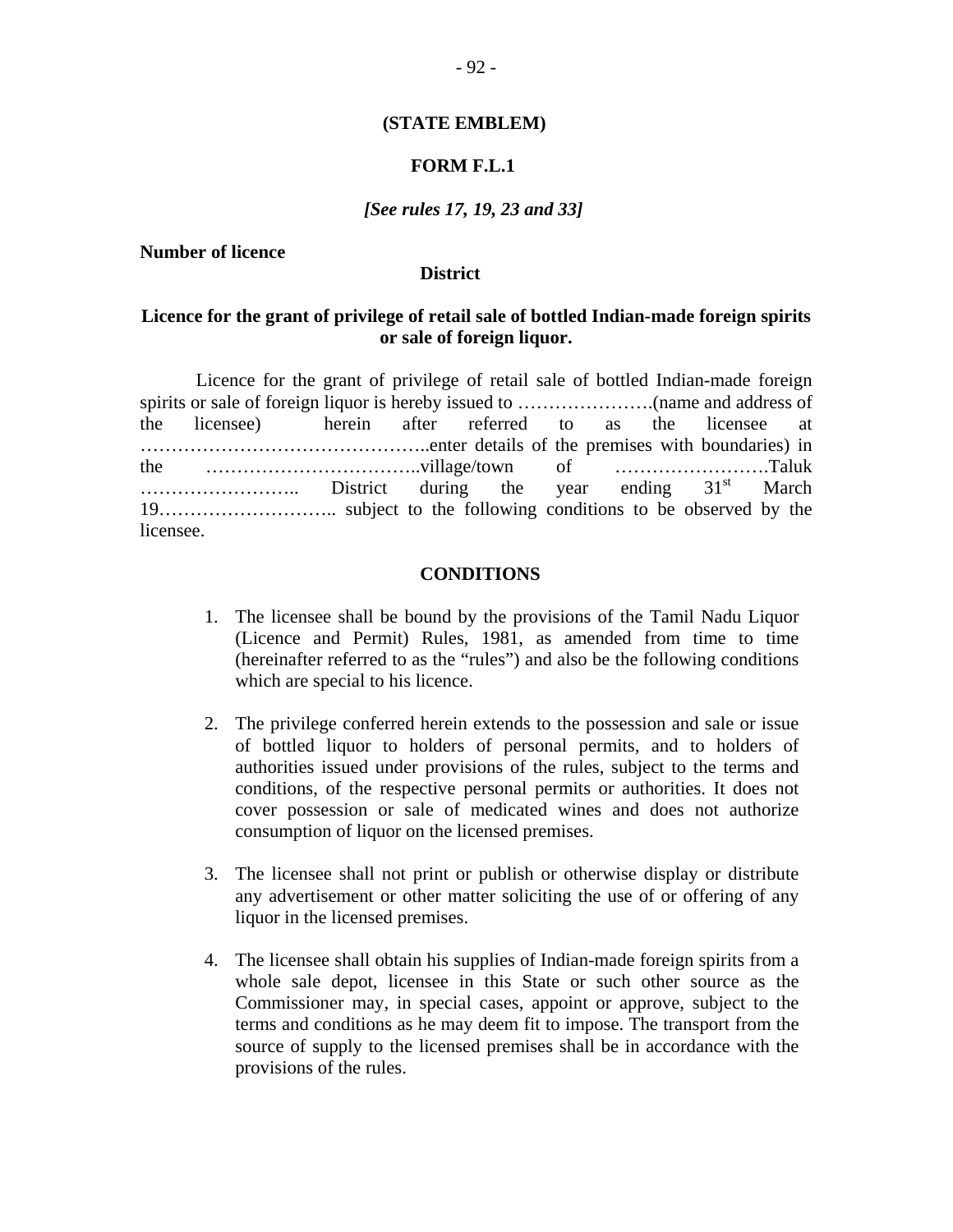- 5. The licensee shall abide by the provisions and comply with the requirements of the rules in Chapter VI of the rules relating to the sale or issue of liquor under the licence; the maintenance of accounts and submission of returns; and the collection and payment to Government every month of the sales tax leviable under section 21-A of the Act. He shall maintain an inspection book in Form G.I.B prescribed in the rules.
- 6. No sale of liquor shall be made under the licence on the "Gandhi Jayanthi" day; namely the  $2<sup>nd</sup>$  October of every year.

1[\*\*\*\*]

Dated this ……………….. day of ……….19…

Seal of the licensing authority:

Signature:

Designation:

(Licensing authority)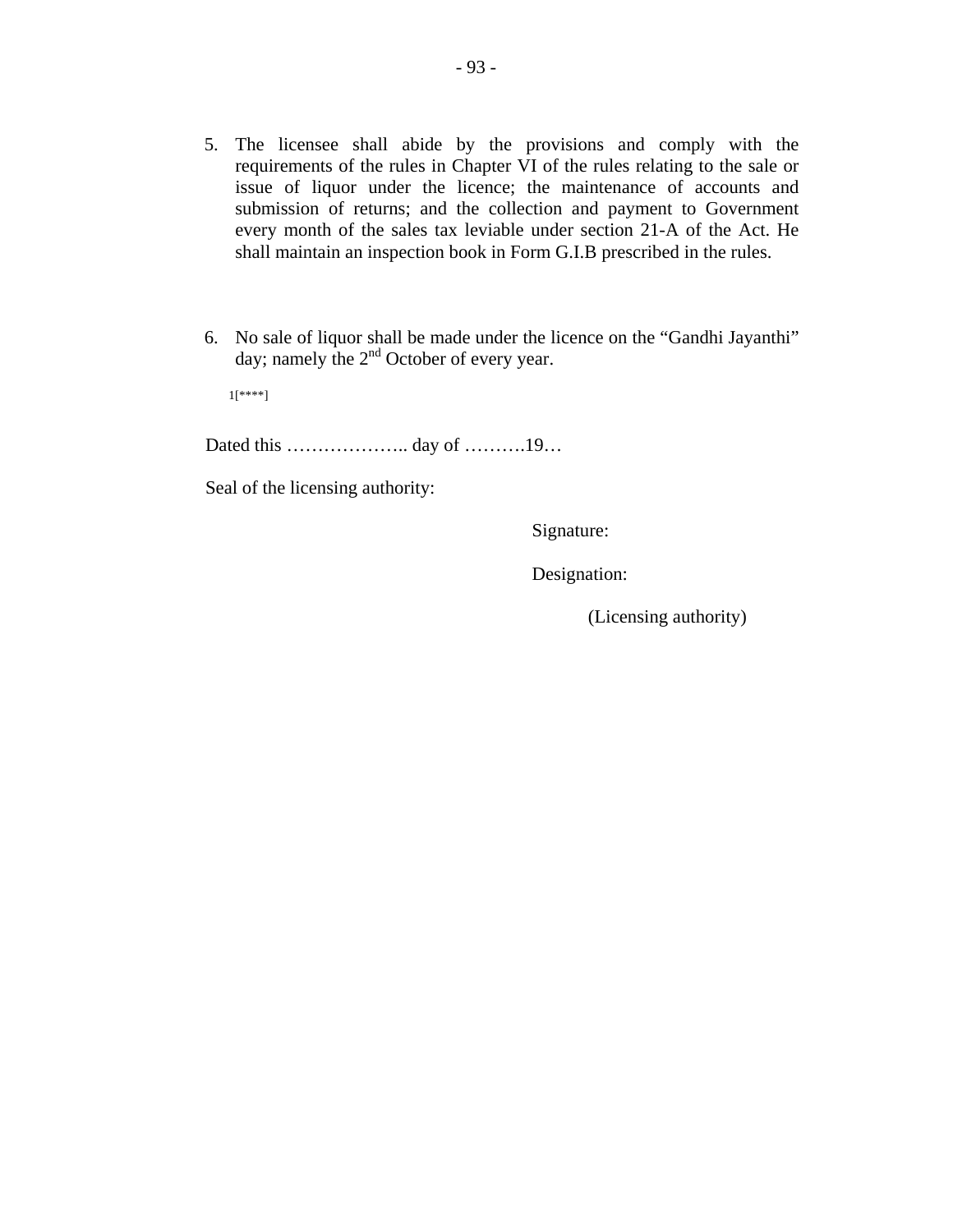#### **(STATE EMBLEM)**

# **FORM F.L.2**

#### *[See rules 17, 19, 23 and 34]*

Number of licence:

District:

# **Licence for possession of liquor by a non-proprietary club for supply to members.**   $\frac{1}{4}$  [\*\*\*\*]

Licence is hereby issued to ………………….(name and address of the club)……………………………………….as represented by its Honorary Secretary (herein after referred to as the licensee for possession of liquor and its issue to members<sup>1</sup> **[\*\*\*\*]** 

……………………………………………………at premises…………………….. ………………………………enter details of the premises with boundaries) in the ……………………………..village/town of …………………….Taluk …………………….. District, during the year ending 31st March 19……………………….. subject to the following conditions to be observed by the licensee.

#### **CONDITIONS**

- 1. The licensee shall be bound by the provisions of the Tamil Nadu Liquor (Licence and Permit) Rules, 1981, as amended from time to time (hereinafter referred to as the "rules") and also by the following conditions which are special to this licence.
- $1$ [2. The privilege conferred herein extends to the possession of liquor and its supply to the members of the club who hold personal permits for consumption of liquor and to members of other clubs holding similar licences in Form F.L.2.]
- 3. The quantity of liquor that may be possessed under the licence shall not exceed …………units at any one time; and the quantity that may be issued during the year or the period for which the licece is in force shall not exceed ……….. units.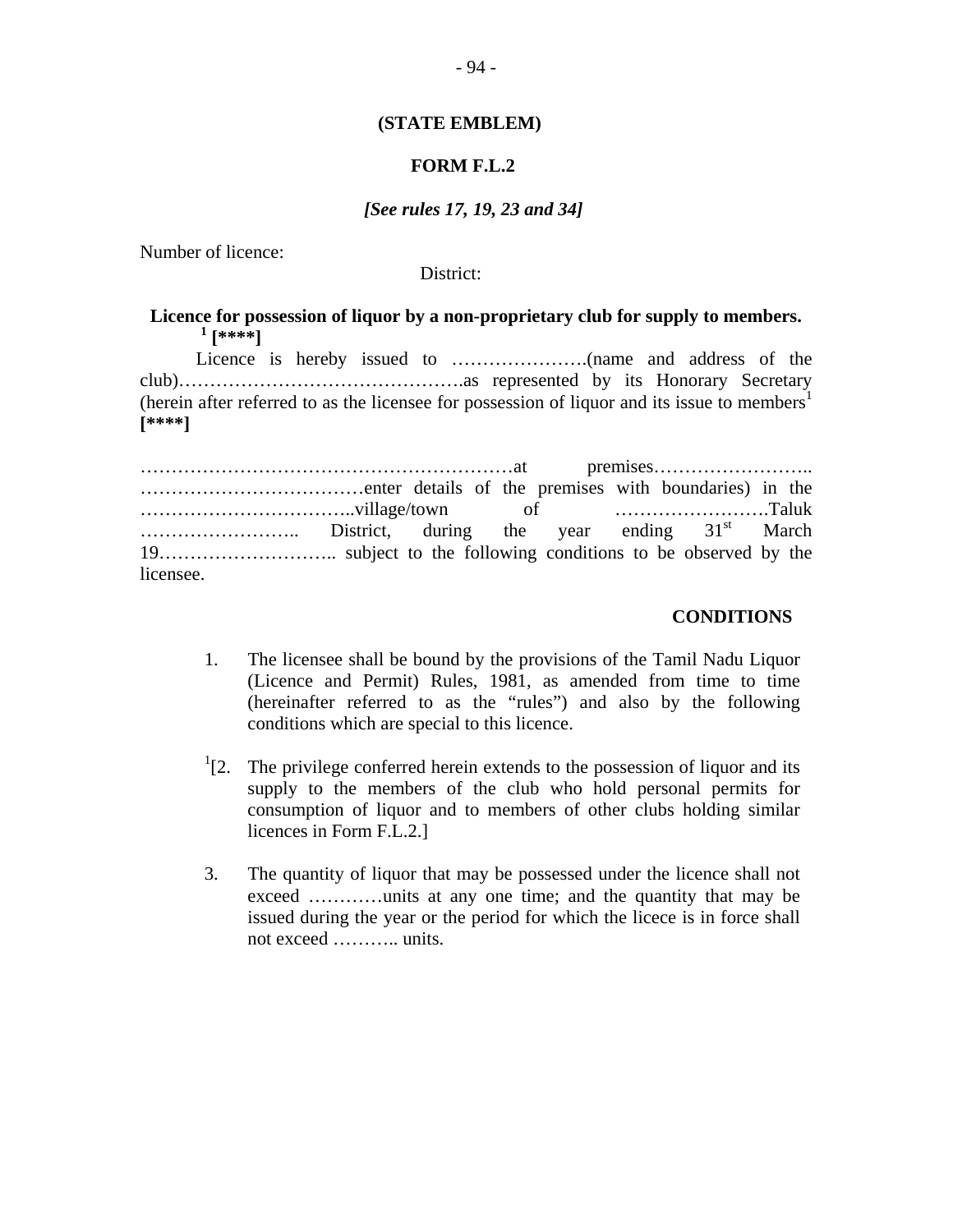- 4. The licensee shall obtain his supplies of liquor from a whole sale depot, licensee in this State or from such other source as the Commissioner may, in special cases, appoint or approve, subject to such terms and conditions as he may deem fit to impose. The transport from the source of supply to the licensed premises shall be in accordance with the provisions of the rules.
- 5. Liquor supplied to them by the licensee may be for either consumption within the premises of the club or for removal therefrom, provided that the liquor removed from the premises of the club shall be in sealed bottles  $2$ [\*\*\*\*]
- 6. The licensee shall abide by the provisions and comply with the requirements of the rule 34 in Chapter VI of the rules relating to the sale or issue of liquor under the licence, allowance made for wastage of liquor, the maintenance of accounts, submission of returns, and payment of the club fee every quarter. The licensee shall maintain an inspection book in Form G.I.B prescribed in the rules.
- $17$ . No sale of liquor shall be made under the licence on the Thiruvalluvar day falling in the month of January, "Gandhi Jayanthi" day; namely the  $2<sup>nd</sup>$ October and the Birth day Eve of Nabigal Nayagam in every year.]

Dated this ……………….. day of ……….19…

Seal of the licensing authority:

Signature:

Designation:

(Licensing authority)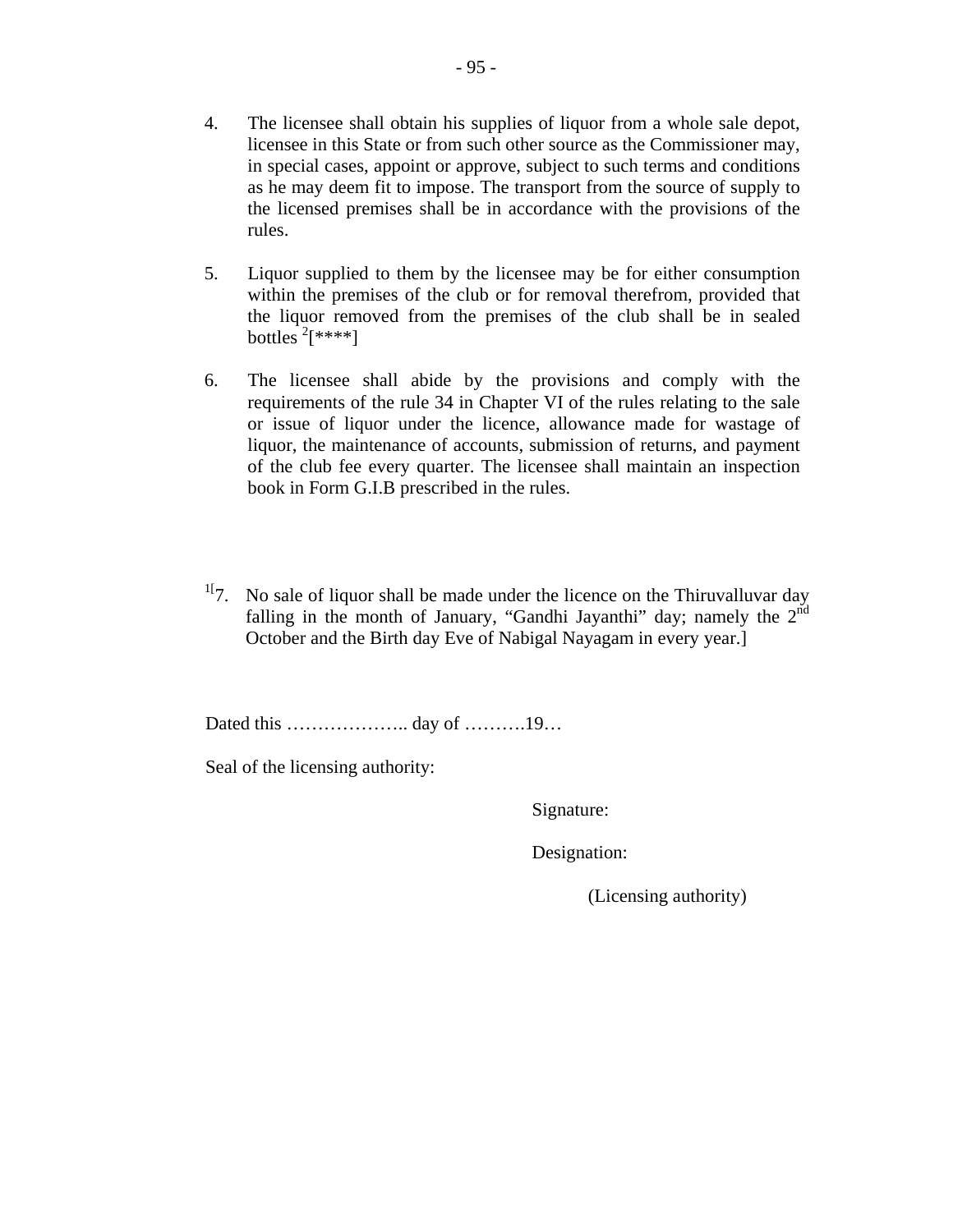# **(STATE EMBLEM) FORM F.L.3** *[See rules 17, 19 and 23]*

**Licence for possession of liquor by Star Hotels for supply to foreign tourists, foreigners-resident in India and also citizens of India for consumption within the licensed room of the hotel or for removal to their private rooms in the same hotel in which they stay for consumption there.** 

Licence is hereby granted to ……………………………………………….(name and address of the licensee) (herein after referred to as the licensee) to possess and sell liquor to foreign tourists foreigners resident in India <sup>1</sup>[\*\*\*] and also citizens of India<sup>1</sup>[ $***$ ], for consumption within the licensed room of the hotel or for removal to their private rooms in the same hotel in which they stay for consumption there – (enter details of the premises with boundaries thereof) in the…………………………….. Town…………………….Taluk …………………….. District, during the year ending  $31<sup>st</sup>$  March 19….. subject to the following conditions to be observed by the licensee.

#### **CONDITIONS**

- 1. The licensee shall be bound by the provisions of the Tamil Nadu Liquor (Licence and Permit) Rules, 1981, as amended from time to time (hereinafter referred to as the "rules") and also by the following conditions which are special to this licence.
- $2$ [2. The privilege conferred herein extends to the possession of liquor and its sale in pegs to foreign tourists, foreigners resident in India and also to citizens of India for consumption within the licensed room in the hotel or in sealed bottles for removal to their private rooms in the same hotel in which they stay for consumption there. It does not cover possession and issue of medicated wines.
- 3. The licensee shall obtain his supplies of liquor from a whole sale depot, licensee in this State or from such other source as the Commissioner may, in special cases, appoint or approve, subject to such terms and conditions as he may deem fit to impose. The transport from the source of supply to the licensed premises shall be in accordance with the provisions of the rules.
- 4. The quantity of liquor that may be possessed under the licence shall not exceed …………units at any one time.
- 5. The licensee shall abide by the provisions and comply with the requirements of the rule 35 in Chapter VI of the rules relating to the sale or issue of liquor under the licence; the maintenance of accounts, submission of returns. He shall maintain an inspection book in Form G.I.B prescribed in the rules.
- 6. No sale of liquor shall be made under the licence on the "Gandhi Jayanthi" day; namely the 2<sup>nd</sup> October of every year. Dated this …………………… day of ………… 19… Seal of the licensing authority: Signature:

 Designation: (Licensing authority)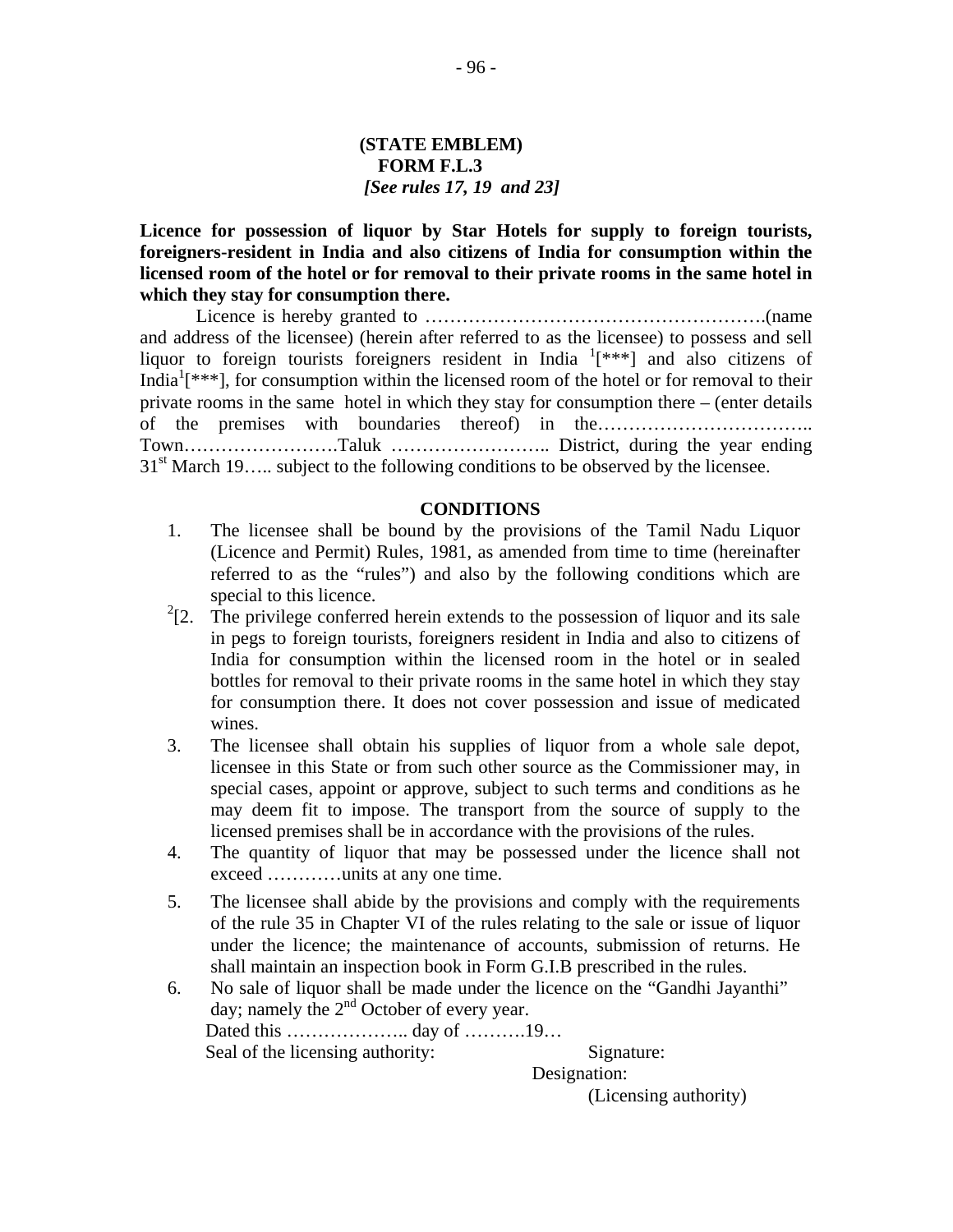#### **(STATE EMBLEM)**

#### **FORM F.L.3-A**

#### *[See rules 17, 19 and 36]*

**Licence for possession of liquor by Hotels run by the Tamil Nadu Tourism Development Corporation for supply to persons belonging to other States2[\*\*\*\*] and foreigners holding liquor permits and who actually stay in the Hotel for a minimum period of 3 hours for consumption in the rooms of the hotel.** 

Licence is hereby granted to ……………………………………………….(name and address of the licensee) (herein after referred to as the licensee) to possess and sell liquor to persons belonging to other States and foreigners<sup>2</sup>[ $***$ ] and who actually stay in the Hotel run by the Tamil Nadu Tourism Development Corporation for a minimum period of 3 hours for consumption in the rooms in the hotel in which they stay for consumption there (enter details of the premises with boundaries thereof) in the…………………………….. Town…………………….Taluk …………………….. District, during the year ending  $31<sup>st</sup>$  March 19….. subject to the following conditions to be observed by the licensee.

#### CONDITIONS

- 1. The licensee shall be bound by the provisions of the Tamil Nadu Liquor (Licence and Permit) Rules, 1981, as amended from time to time (hereinafter referred to as the "rules") and also by the following conditions, which are special to this licence.
- 2. The privilege conferred herein extends to the possession of liquor and its sale in pegs of entitled quantities to  $\frac{1}{2}$  [persons belonging to other States<sup>2</sup>] \*\*\*]and foreigners holding liquor permits and who actually stay in the hotels run by the Tamil Nadu Tourism Development Corporation for a minimum period of 3 hours for consumption in the rooms of the hotel in which they stay. No liquor other than that sold by the person shall be allowed to be consumed in the rooms of the hotel.
- 3. The licensee shall obtain his supplies of liquor from a whole sale depot, licensee in this State or such other source as the Commissioner may, in special cases, appoint or approve, subject to such terms and conditions as he may deem fit to impose. The transport from the source of supply to the licensed premises shall be in accordance with the provisions of the rules.
- 4. The quantity of liquor that may be possessed under this licence shall not exceed units at any one time.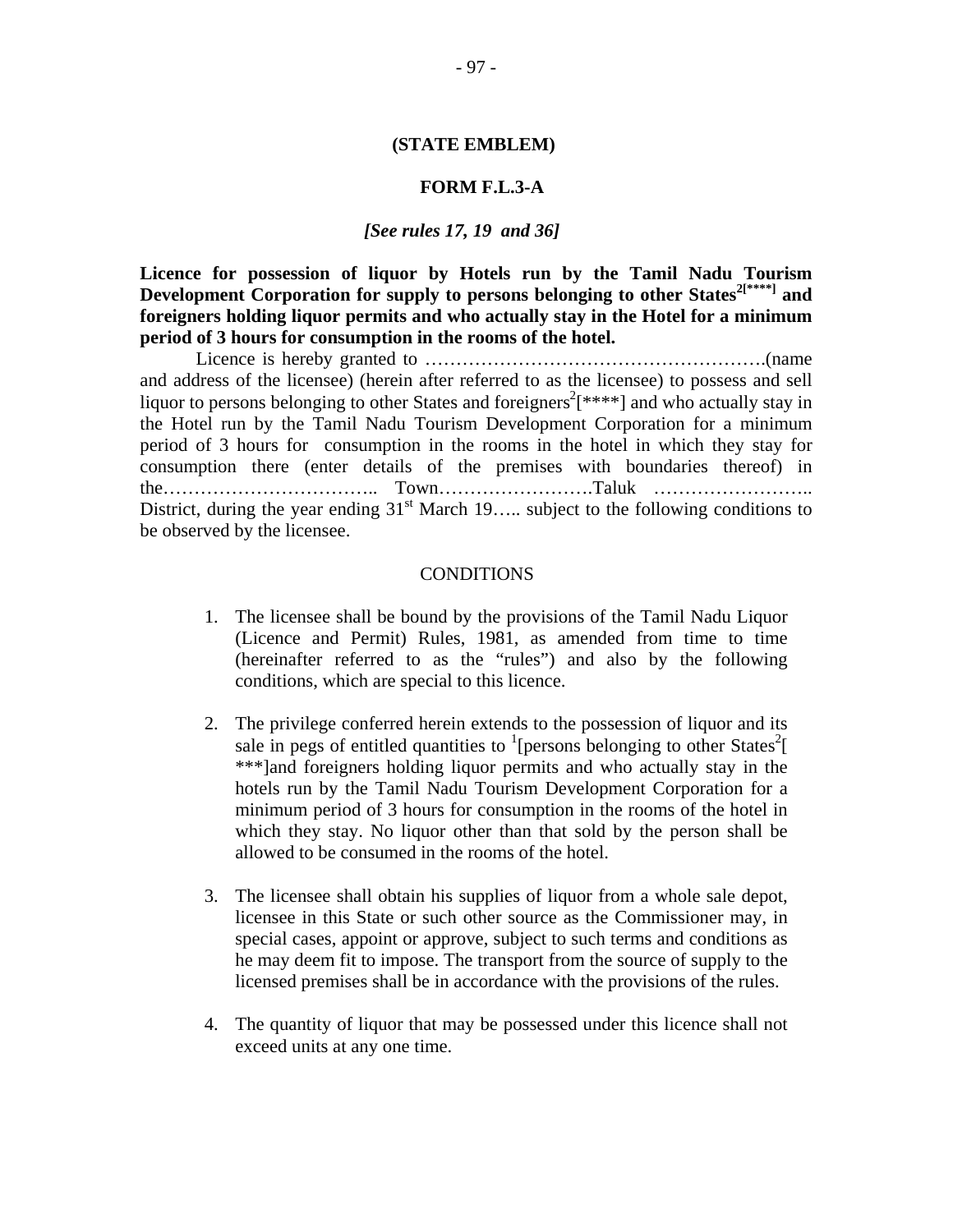- 5. The liquor should not be issued to permit-holders who belong to Tamil Nadu.
- 6. The Tamil Nadu Tourism Development Corporation should undertake the responsibility of maintaining correct stocks and accounts and shall abide by the provisions and comply with the requirements of rule 36 in Chapter VI of the rules as regards the sale or issue of liquor under the licence and submission of returns. He shall also maintain an inspection book in Form G.I.B prescribed in the rules.
- 7. The Officers authorized to audit the accounts should audit at least once in a month.
- 8. The Officer authorized to maintain correct account is liable for disciplinary action, if the stocks of liquor do not tally with the accounts; and
- 9. Liquor should not be consumed in public places of hotels.

Dated this ……………….. day of ……….19…

Seal of the licensing authority:

Signature:

Designation:

(Licensing authority)

# **AMENDMENT**

**(ii) after Form F.L.3(A), the following Form shall be inserted, namely:** 

 **(State emblem )** 

 **Form F.L. 3 (AA )** 

**( See rules 17, 19 and 36 – A )** 

 **Licence for possession of Liquor by hotels run by the Franchisee of the Tamil Nadu Tourism Development Corporation for supply to foreign tourists, foreigners resident in India and also citizens of India who actually stay in the hotel for a minimum period of three hours for consumption in the rooms of the hotel.**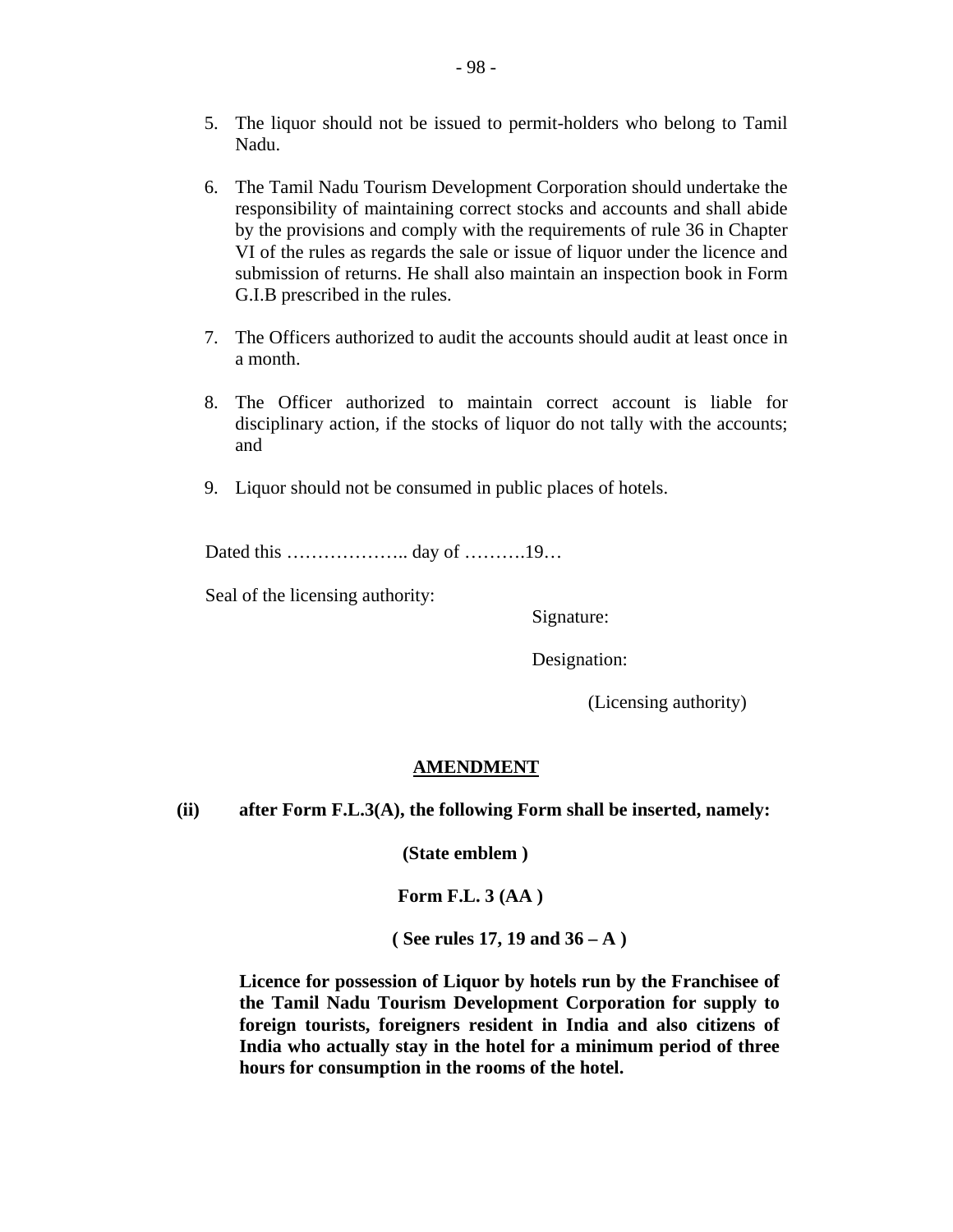**Licence is hereby granted to …………………(name and address of the Franchisee ) (hereinafter referred to as the licensee ) to possess and sell liquor to foreign tourists, foreigners resident in India and also the citizens of India who actually stay in the hotel run by the Franchisee of the Tamil Nadu Tourism Development Corporation for a minimum period of three hours for consumption in the licensed room in the hotel in which they stay ( enter details of premises with boundaries thereof ) in the …………… town …………………..Taluk ……………………..District during the year ending 31st March, 20 ……………, subject to the following conditions to be observed by the licensee:--** 

#### **CONDITIONS**

- **1. The licensee shall be bound by the provisions of the Tamil Nadu Liquor ( Licence and Permit ) Rules, 1981, as amended from time to time (hereinafter referred to as the "rules" ) and also by the following conditions which are special to this licence.**
- **2. The privilege conferred herein extends to the possession of liquor and its sale in pegs to foreign tourists foreigners resident in India and also the citizens of India who actually stay in the hotel run by the Franchisee of the Tamil Nadu Tourism Development Corporation for a minimum period of three hours for consumption, within the licensed room in the hotel or in sealed bottles for removal to their private rooms in the same hotel in which they stay or to the lawns and the appurtenants of that hotel for consumption there. No liquor other than that sold by the licensee shall be allowed to be consumed in the hotel.**
- **3. The licensee shall obtain his supplies of liquors from a wholesale, depot licensee in the State or such other source as the Commissioner may, in special cases, appoint or approve, subject to such terms and conditions as he may deem fit to impose. The transport from the source of supply to the licensed premises shall be in accordance with the provisions of the rules.**
- **4. The quantity of liquor that may be possessed under this licence shall not exceed …………….. units at any one time.**
- **5. The licensee should undertake the responsibility of maintaining correct stock and accounts and shall abide by the provisions and comply with the requirements of rule 36-A in Chapter VI of the rules as regards the sale or issue of liquor under the licence and submission of returns. He shall also maintain an inspection Book in Form G.I.B. prescribed in the rules.**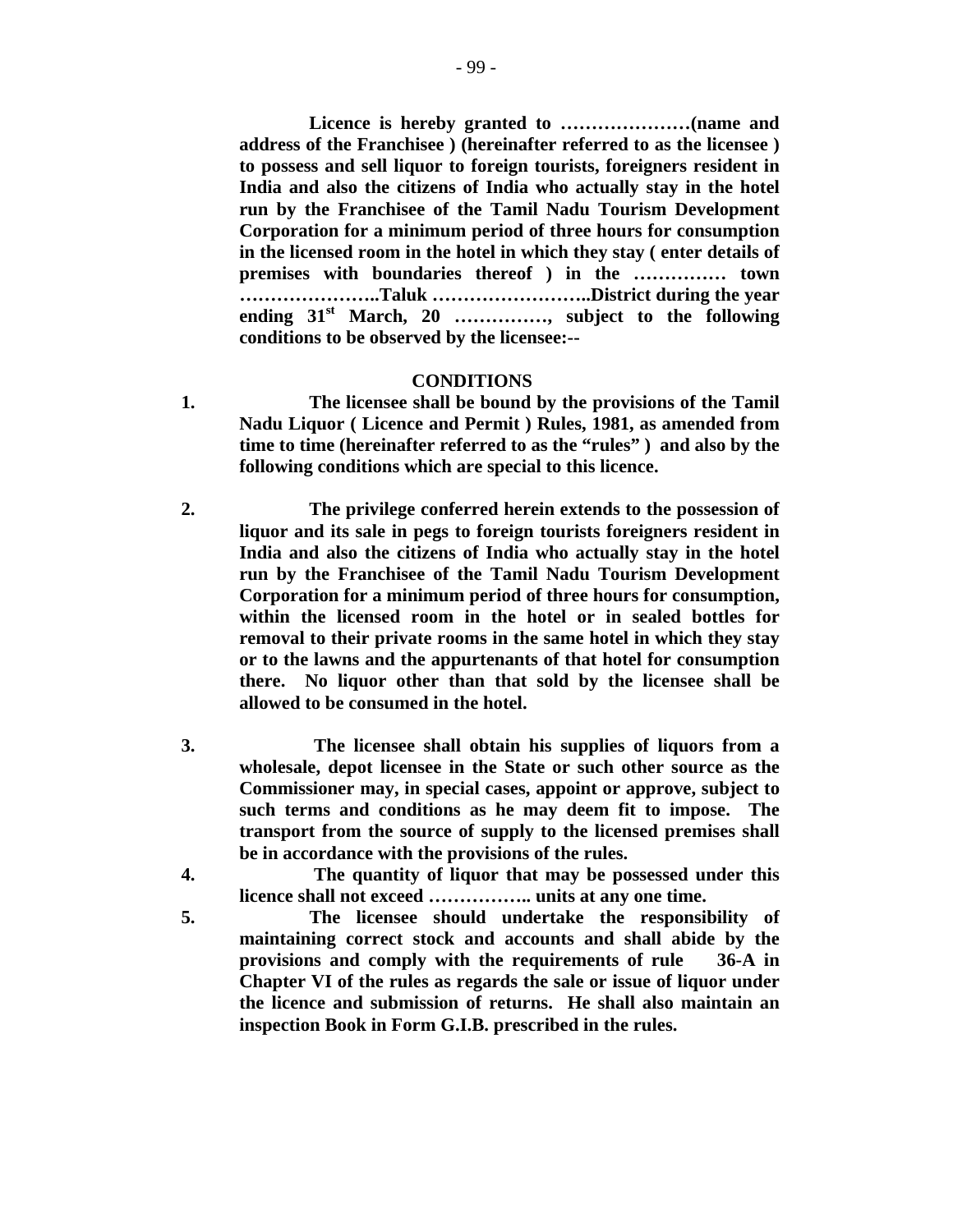- **6. Liquor should not be consumed in other public places of the hotel.**
- **7. No sale of liquor shall be made under the licence on the following days:--** 
	- **1. Thiruvalluvar day in the month of January;** 
		- **2. Gandhi Jayanthi day, namely 2nd October;**
		- **3. Birthday of eve of Nabigal Nayagam;**
		- **4. Mahaveer Jayanthi day; and**
		- **5. Vallalar Ninaivu Naal.**

**Dated this …………………..day of ………………2001** 

**Seal of the licensing authority.** 

 **Signature:** 

 **Designation: (Licensing Authority ).**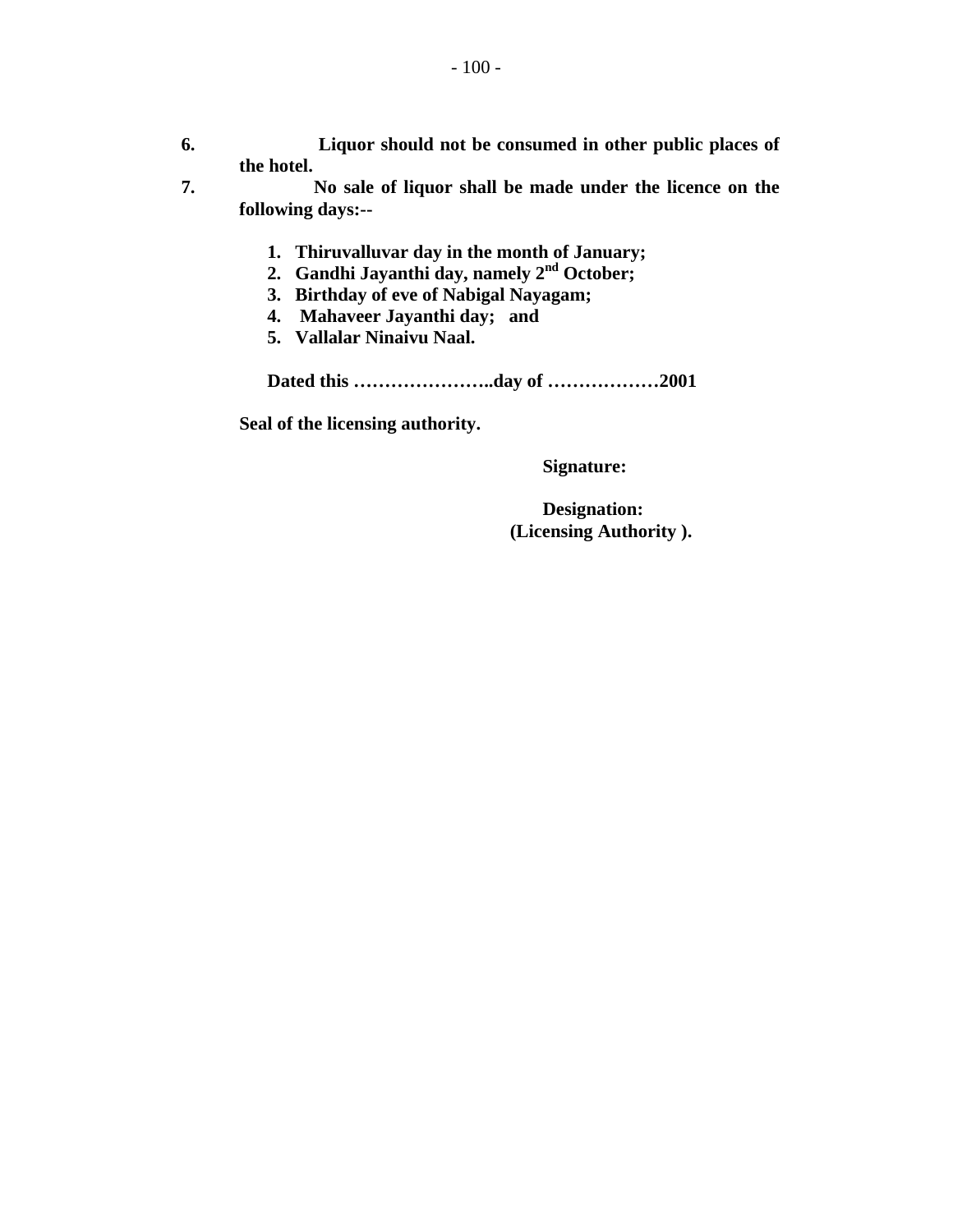# **(STATE EMBLEM) FORM F.L.4** *[See rules 17, 19, 37 and 38]*

Number of licence:

District:

Licence for possession of liquor by the Manager, Canteen Stores Department (India) Canteen Retail and Bulk Issue Depot, Fort St.George, Chennai for supply to Military Contractors and Officers of Military Units holding licence in Form F.L.4(A)  $\frac{1}{1}$  and for export to the Andaman and Nicobar Island for the unit run canteens of the Armed Forces stationed in the said Islands.]

Licence is hereby granted and issued to ……………………………………(name and address of the licensee) (herein after referred to as the licensee) to possess and vend liquor at……………..(enter details of the premises with boundaries) in the……………………………..Village/Town of ………………….Taluk……………….. District, to Military Contractors and Officers of the Military Units holding licence in Form F.L.4(A) during the year ending  $31<sup>st</sup>$  March 19….. subject to the following conditions to be observed by the licensee.

#### CONDITIONS

- 1. The licensee shall be bound by the provisions of the Tamil Nadu Liquor (Licence and Permit) Rules, 1981, as amended from time to time (hereinafter referred to as the "rules") and also by the following conditions, which are special to this licence.
- 2. The privilege conferred herein extends to the possession and sale of liquor to the Military contractors and officers of Military Units holding licences in Form.F.L.4(A). This does not cover possession or issue of medicated wines.
- 3. The licensee shall obtain his supplies of liquor from a whole sale depot, licensee in this State or from places outside Tamil Nadu State or from any other source as the Commissioner may, in special cases, appoint or approve, subject to such terms and conditions as he may deem fit to impose. The import or transport of every consignment from the source of supply to the licensed premises shall be in accordance with the provisions of the rules.
- 4. The Licensee shall abide by the provisions and comply with the requirements of the rules in Chapter VI of the rules as regards the sale or issue of liquor under the licence, maintenance of accounts and submission of returns. He shall maintain an inspection book in Form G.I.B prescribed in the rules.

 Dated this ……………….. day of ……….19… Seal of the licensing authority: Signature:

Designation

(Licensing authority)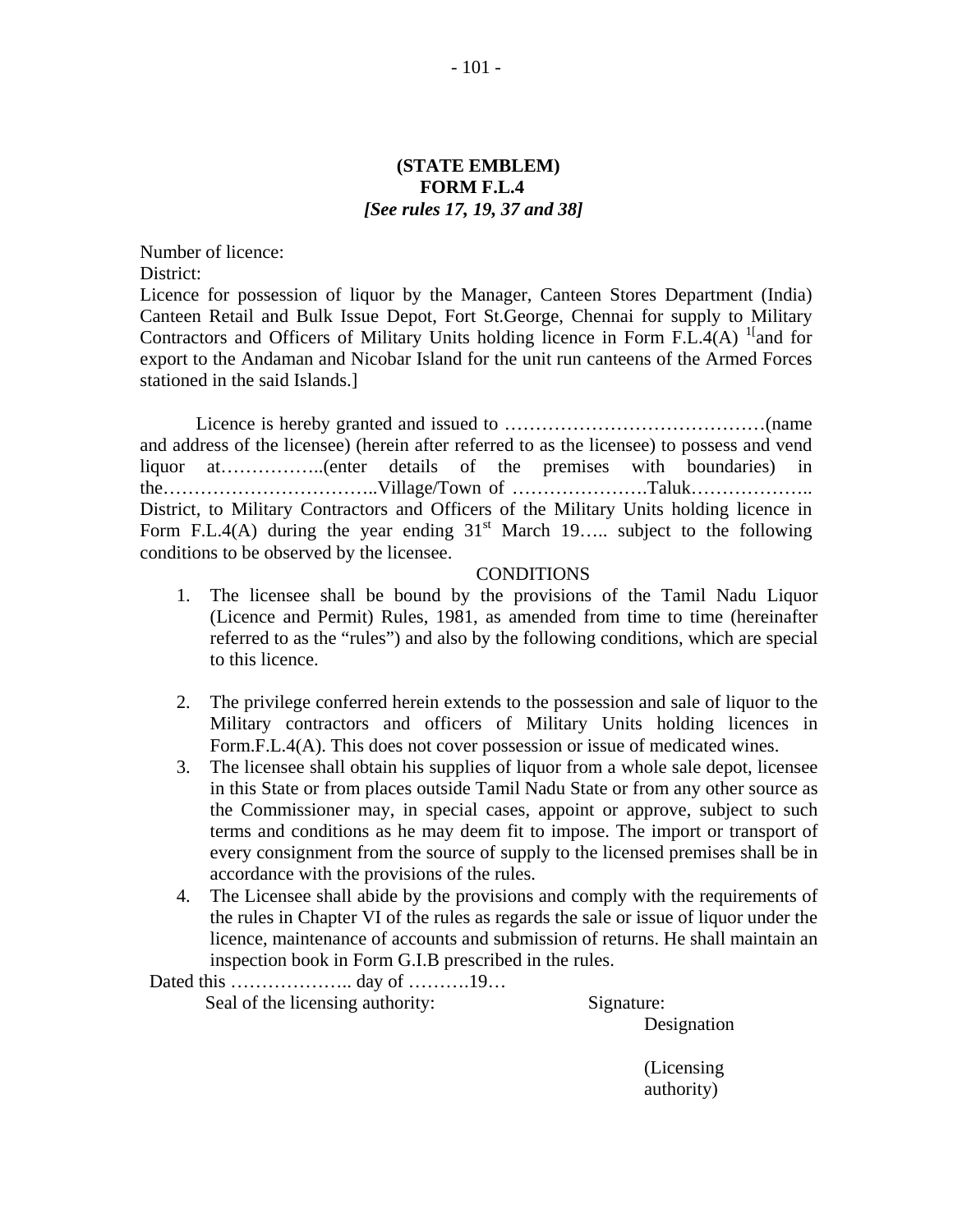# **(STATE EMBLEM) FORM F.L.4(A)** *[See rules 17, 19, 37 and 38]*  **Licence for possession and sale of liquor to Military Units and Military Personnel.**

Licence is hereby granted and issued to ……………………………………(name and address of the licensee) (herein after referred to as the licensee) to possess and vend liquor at……………..(enter details of the premises with boundaries) in the……………………………..Village/Town of …………………….Taluk……………….. District, to organizations and Military personnel in the Military Units stationed in the district during the year ending  $31<sup>st</sup>$  March 19….. subject to the following conditions to be observed by the license

#### **CONDITIONS**

- 1. The licensee shall be bound by the provisions of the Tamil Nadu Liquor (Licence and Permit) Rules, 1981, as amended from time to time (hereinafter referred to as the "rules") and also by the following conditions, which are special to this licence.
- 2. The privilege conferred herein extends to the possession and sale of liquor to the organization and Military personnel within the Military units in the district. This does not cover possession or issue of medicated wines.
- 3. The licensee shall obtain his supplies of liquor in this State or F.L.4 in this State from a depot of a Canteen Stores Department in any other State, or from any other source that may be approved or appointed by the <sup>1</sup>[Collector] subject to such terms and conditions as he may deem fit to impose. The import or transport of liquor from the source of supply to the licensed premises shall be in accordance with the provisions of the rules.
- 4. The quantity of liquor under the licence per month shall be limited to the following quantities.

 Spirits including liquors…………Units Wines including vermouth………Units Beer,cider and other malt liquors………..units

Note: The quantities shall be fixed by the  $\lbrack \cdot \rbrack$  Collector in consultation with the Officer Commanding of the Military Unit in respect of which liquor is supplied under a licence.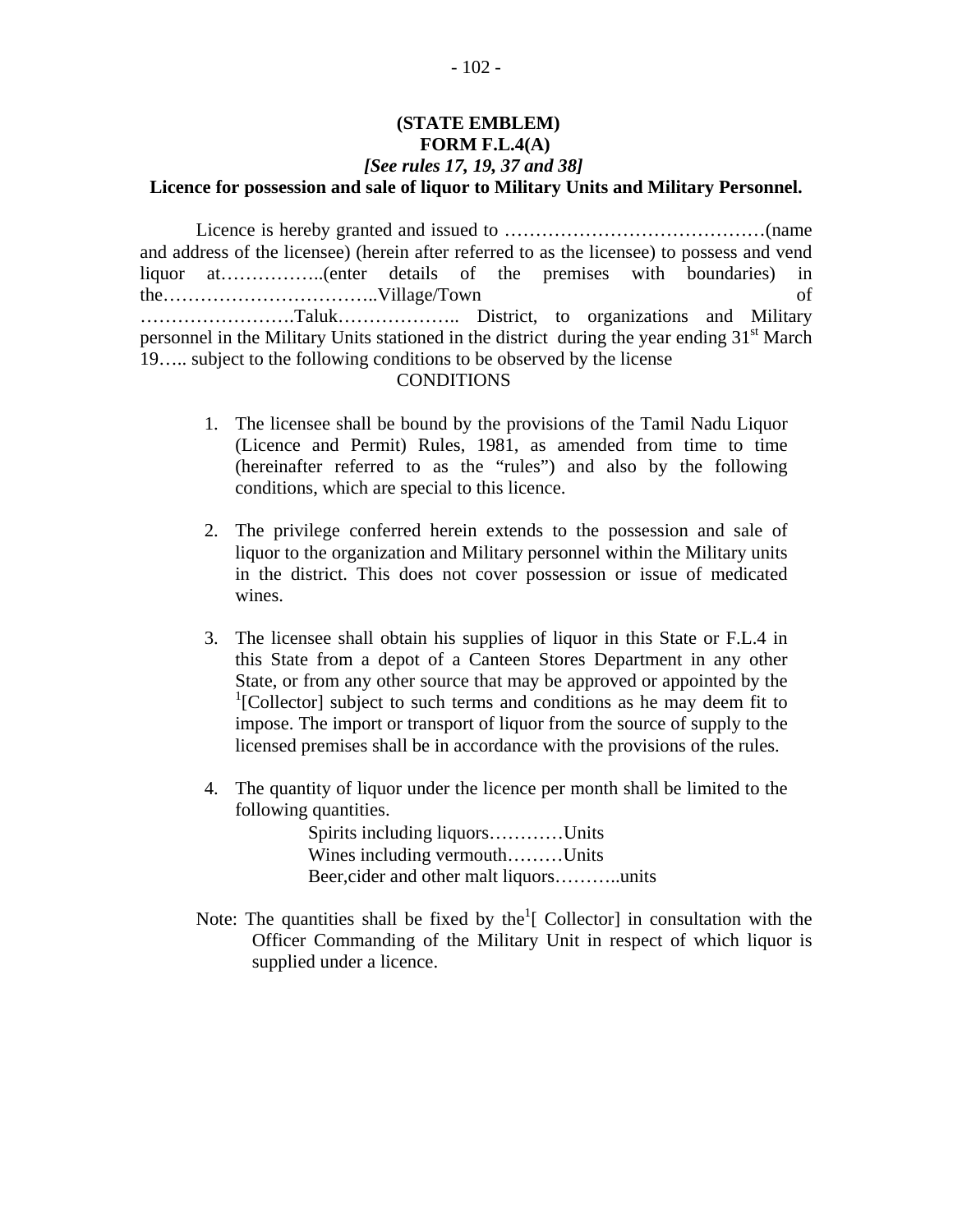5. The Licensee shall abide by the provisions and comply with the requirements of the rule 38 in Chapter VI of the rules as regards the sale or issue of liquor under the licence, the maintenance of list and sale of supply to each category of the entitled personnel of the Military units, maintenance of accounts and submission of returns. He shall maintain an inspection book in Form G.I.B prescribed in the rules.

 Dated this ……………….. day of ……….19… Seal of the licensing authority:

Signature:

Designation:

Number of Licence:

(Licensing authority)

District: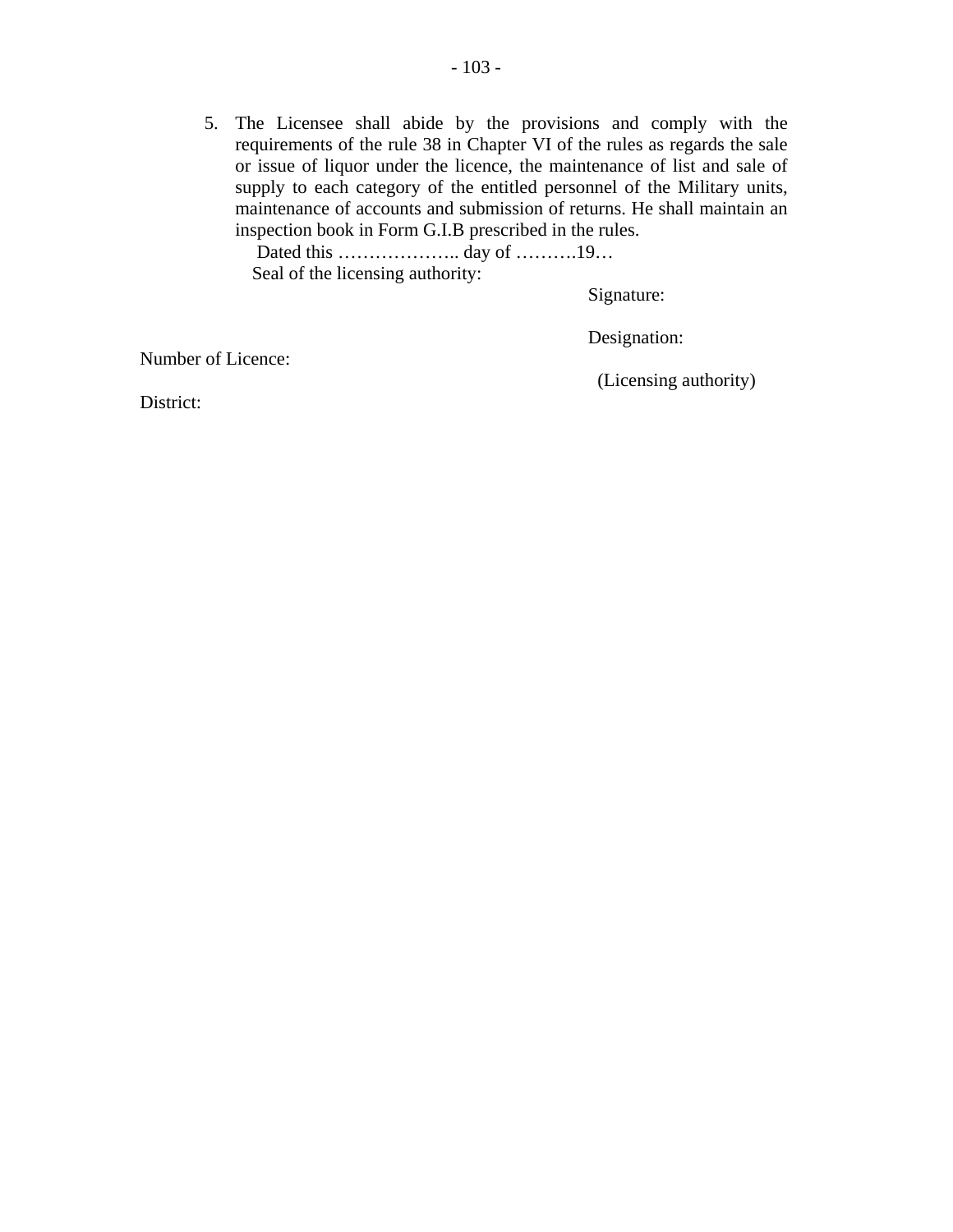# **(STATE EMBLEM) FORM F.L.5** *[See rules 17, 19, 23 and 39]*

# **Licence for possession and issue of liquor by the Madras Seamen's Institute/Madras Seamen's Hostel to the officers/Seamen of the Merchant Navy.**

Licence is hereby granted and issued to ……………………………………(name and address of the licensee) (herein after referred to as the licensee) to possess and issue liquor to the Officers/Seamen  $\frac{1}{x^{**}}$ ]at the Madras Seamen's Institute/Madras Seamen's Hostel, Chennai at ……………..(enter details of the premises with boundaries) during the year ending  $31<sup>st</sup>$  March 19….. subject to the following conditions to be observed by the licensee.

# **CONDITIONS**

- 1. The licensee shall be bound by the provisions of the Tamil Nadu Liquor (Licence and Permit) Rules, 1981, as amended from time to time (hereinafter referred to as the "rules") and also by the following conditions, which are special to this licence.
- 2. The privilege conferred herein extends to the possession and issue or and sale of liquor to the Officers/Seamen of the Merchant Navy<sup>1[\*\*\*]</sup> at the licensed premises. This does not cover possession or issue of medicated wines.
- 3. The licensee shall obtain his supplies of liquor from a wholesale depot licensee in this State or from such other source as the  $^{2}$ [Collector] may in special case, appoint or approve subject to such terms and conditions as he may deem fit to impose in that regard. The transport of every consignment from the source of supply to the licensed premises shall be in accordance with the provisions of the rules.
- 4. The quantity of liquor possessed at any one time under the licence shall not exceed the following limits.

| Spirits including liquors          | Units        |
|------------------------------------|--------------|
| Wines including vermouth           | <b>Units</b> |
| Beer, Cider and other malt liquors | Units        |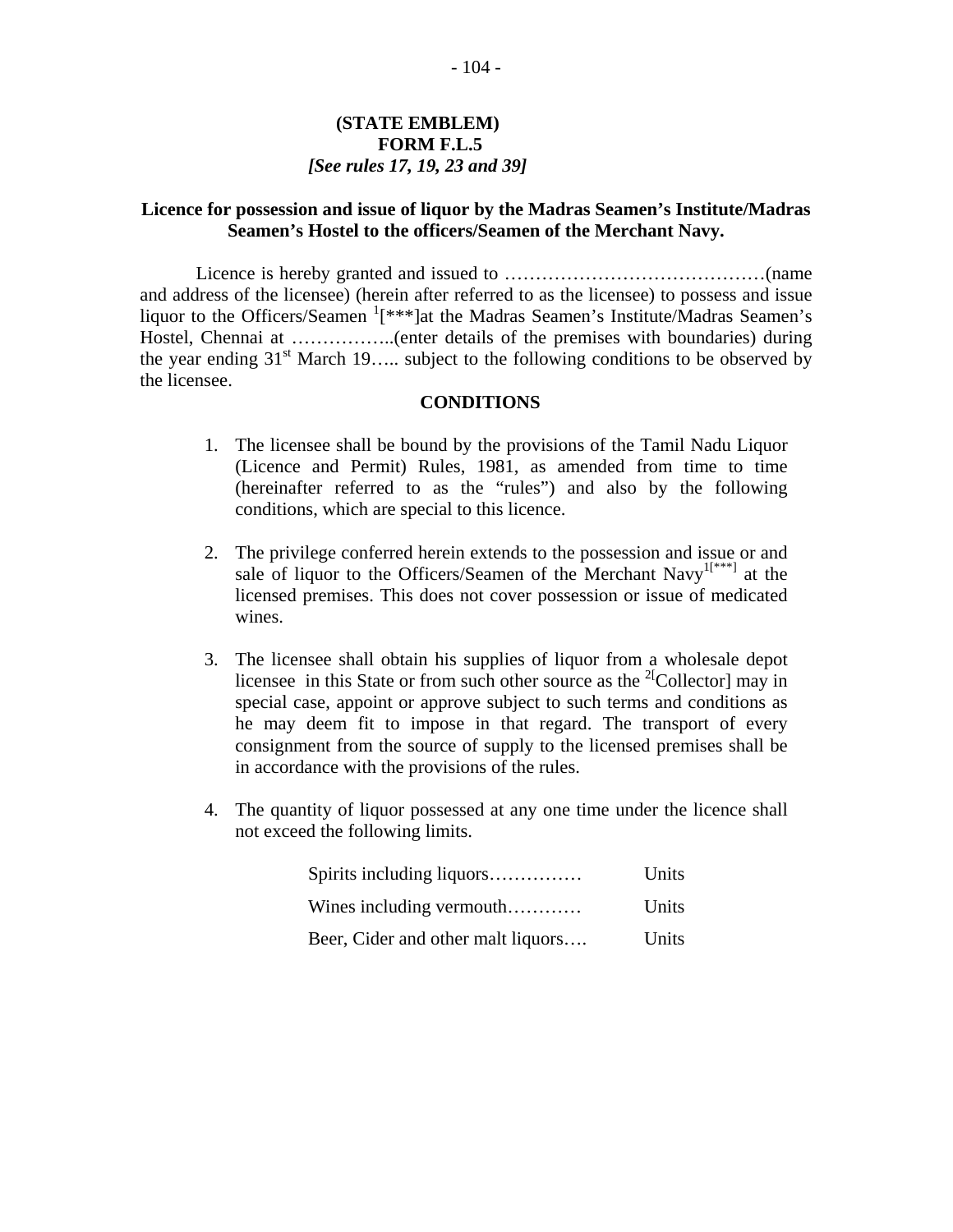5. The Licensee shall abide by the provisions and comply with the requirements of the rule 39 in Chapter VI of the rules, as regards the sale or issue of liquor under the licence, maintenance of accounts and submission of returns. He shall maintain an inspection book in Form G.I.B prescribed in the rules.

Dated this ……………….. day of ……….19…

Seal of the licensing authority:

Signature: Designation: Number of Licence: (Licensing authority)

District: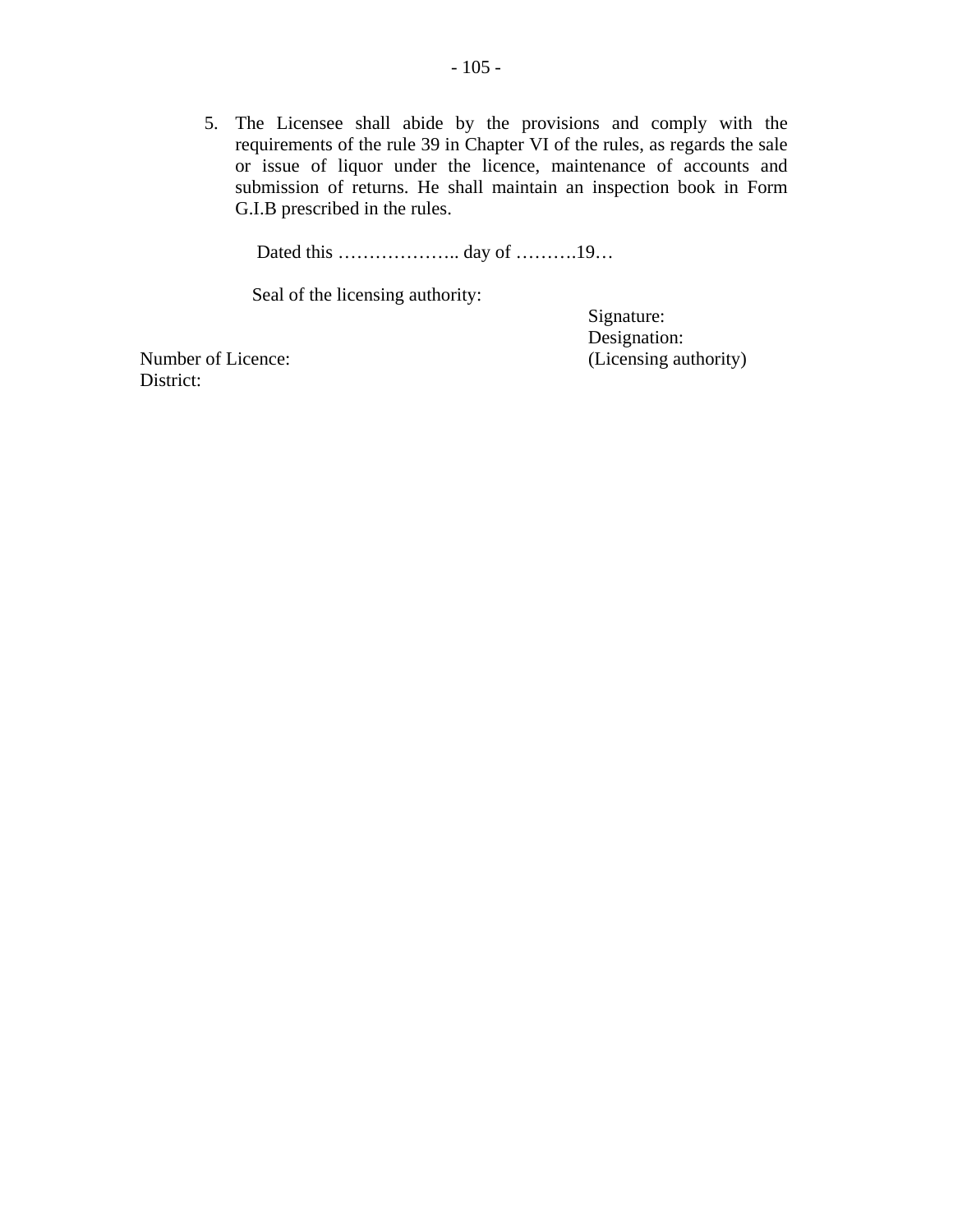#### **(STATE EMBLEM)**

# **FORM F.L.6**

# *[See rules 17, 19, 23 and 40]*

# **Licence for possession and use of liquor for Scientific, Industrial and such like purposes.**

Licence is hereby granted and issued to ……………………………………(name and address of the licensee) (herein after referred to as the licensee) to possess and use liquor for the purpose mentioned herein at ………………………………………….(enter details of the premises with boundaries) thereof in the village/town of ……………………taluk, …………….district, during the year ending 31st March 19….. subject to the following conditions to be observed by the licensee.

#### **CONDITIONS**

- 1. The licensee shall be bound by the provisions of the Tamil Nadu Liquor (Licence and Permit) Rules, 1981, as amended from time to time (hereinafter referred to as the "rules") and also by the following conditions, which are special to this licence.
- 2. The privilege conferred herein extends to the possession and use of liquor only for the purpose specified. It does not cover possession or use of medicated wines.
- 3. The licensee shall obtain his supplies of liquor from a wholesale depot licensee in this State or from such other source as the Commissioner may, in specified cases, appoint or approve, subject to such conditions as he may impose. The transport of every consignment from the source of supply to the licensed premises shall be in accordance with the provisions of the rules.
- 4. The quantity of liquor, which the licensee is allowed to possess at any one time in a month, shall not exceed the following limits. The liquor possessed under the licence shall not be put to any use other than noted against each kind of liquor in the table below: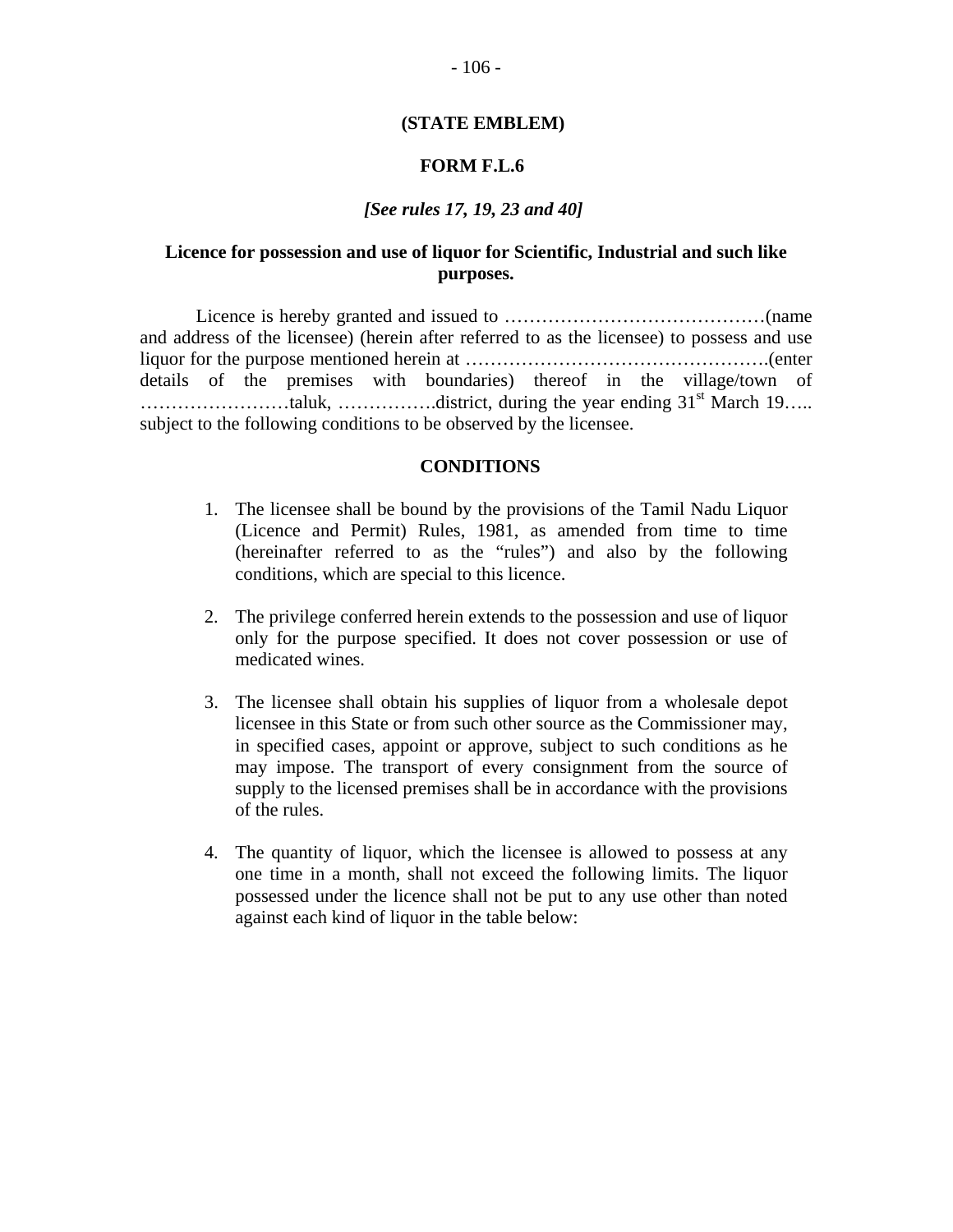# **The Table**

- 107 -

| Kind of liquor | Quantity that may be possessed/used | Purpose for<br>which the liquor<br>is used |  |
|----------------|-------------------------------------|--------------------------------------------|--|
|                | At a time<br>Litre. M.L.            | In a month<br>Litre. M.L.                  |  |

 Brandy Whisky Rum Gin Spirit wine

5. The Licensee shall abide by the provisions and comply with the requirements of the rule 40 in Chapter VI of the rules, as regards the custody of liquor held under the licence, and its issue by, and use in the presence of the officer requisitioned for the purpose. He shall maintain accounts in Form F.AC.6 of the transactions under the licence and an inspection book in Form G.I.B prescribed in the rules.

Dated this ……………….. day of ……….19…

Seal of the licensing authority:

Signature:

Designation:

Number of Licence: (Licensing authority)

District: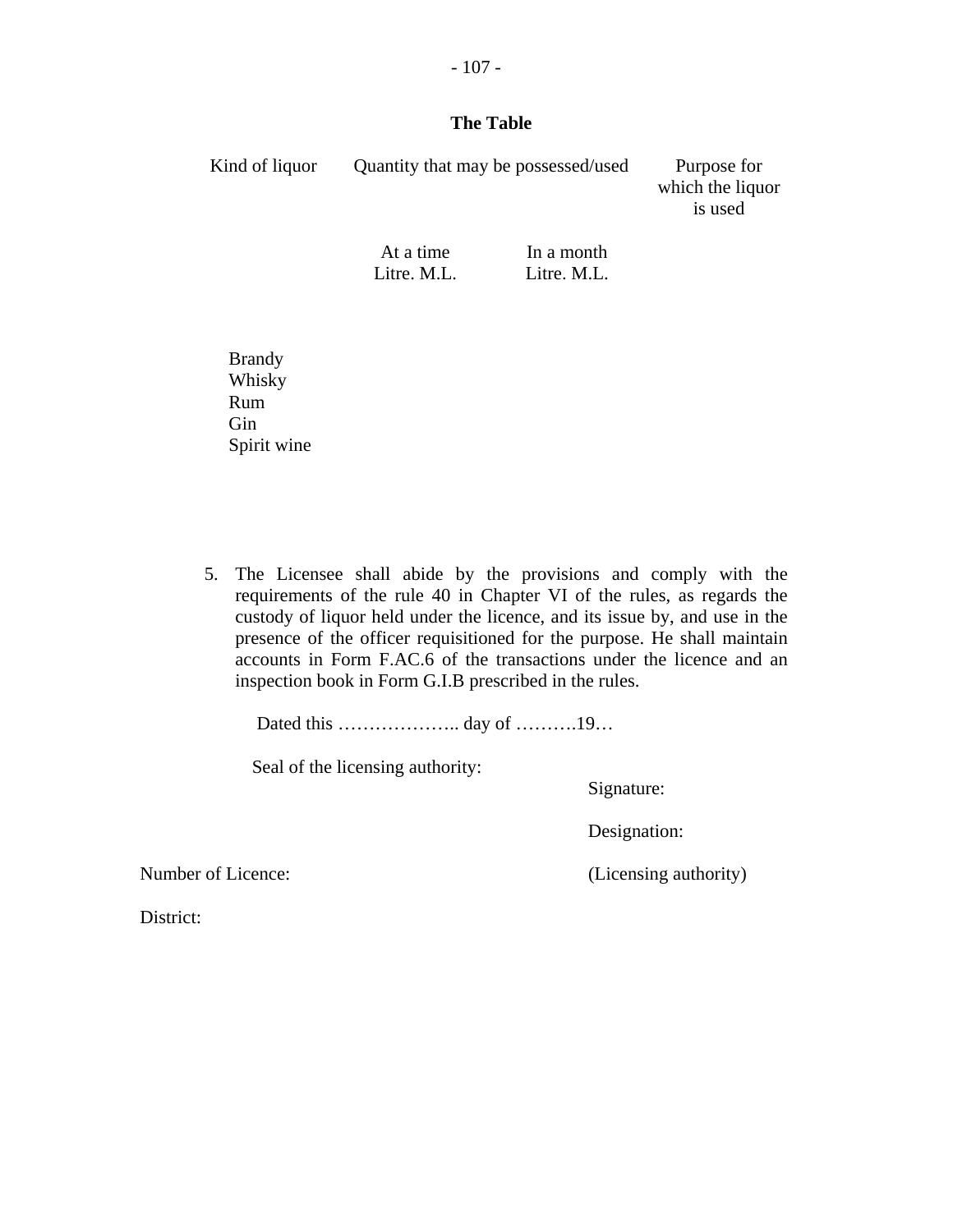# **(STATE EMBLEM) FORM F.L.7** *[See rules 17, 19, 27 and 41]*  **Licence for possession and sale of wine, grape juice or other liquor for sacramental purpose.**

Licence is hereby granted and issued to ……………………………………(name and address of the licensee) (herein after referred to as the licensee) to possess and sell wine, grape juice containing not more than 0.5 per cent of proof spirit, or such other liquors as may be approved by Government from time to time, for sacramental purposes at …………………………………………….(enter details of the premises with boundaries) in the village/town of ……………………taluk, …………….district, during the year ending  $31<sup>st</sup>$  March 19….. subject to the following conditions to be observed by the licensee.

#### **CONDITIONS**

- 1. The licensee shall be bound by the provisions of the Tamil Nadu Liquor (Licence and Permit) Rules, 1981, as amended from time to time (hereinafter referred to as the "rules") and also by the following conditions, which are special to this licence.
- 2. The privilege conferred herein extends to the possession and sale of wine, grape juice containing not more than 0.5 per cent of proof spirit, or such other liquors as may be approved by Government from time to time, for sacramental purposes, to holders or authorities issued under the rules. It does not cover possession or use of medicated wines.
- 3. The licensee shall obtain his supplies of liquor by import from places outside the State. The import of liquor shall be in accordance with the provisions of the rules.
- 4. The quantity of wine, grape juice or other sacramental liquor issued to authority holders shall not exceed the limit prescribed in the respective authorities. Each such issue shall be covered by a transport permit in Form F.T.P.1 issued by the licensee himself.
- 5. The Licensee shall maintain accounts of daily transactions in Form F.Ac.7 and submit a monthly return in Form F.Ac.7(a) to the officer concerned as required in rule 41 in chapter VI of the rules. He shall maintain an inspection book in Form G.I.B prescribed in the rules.

Dated this …………………… day of ………… 19… Seal of the licensing authority:

> Signature: Designation: (Licensing authority)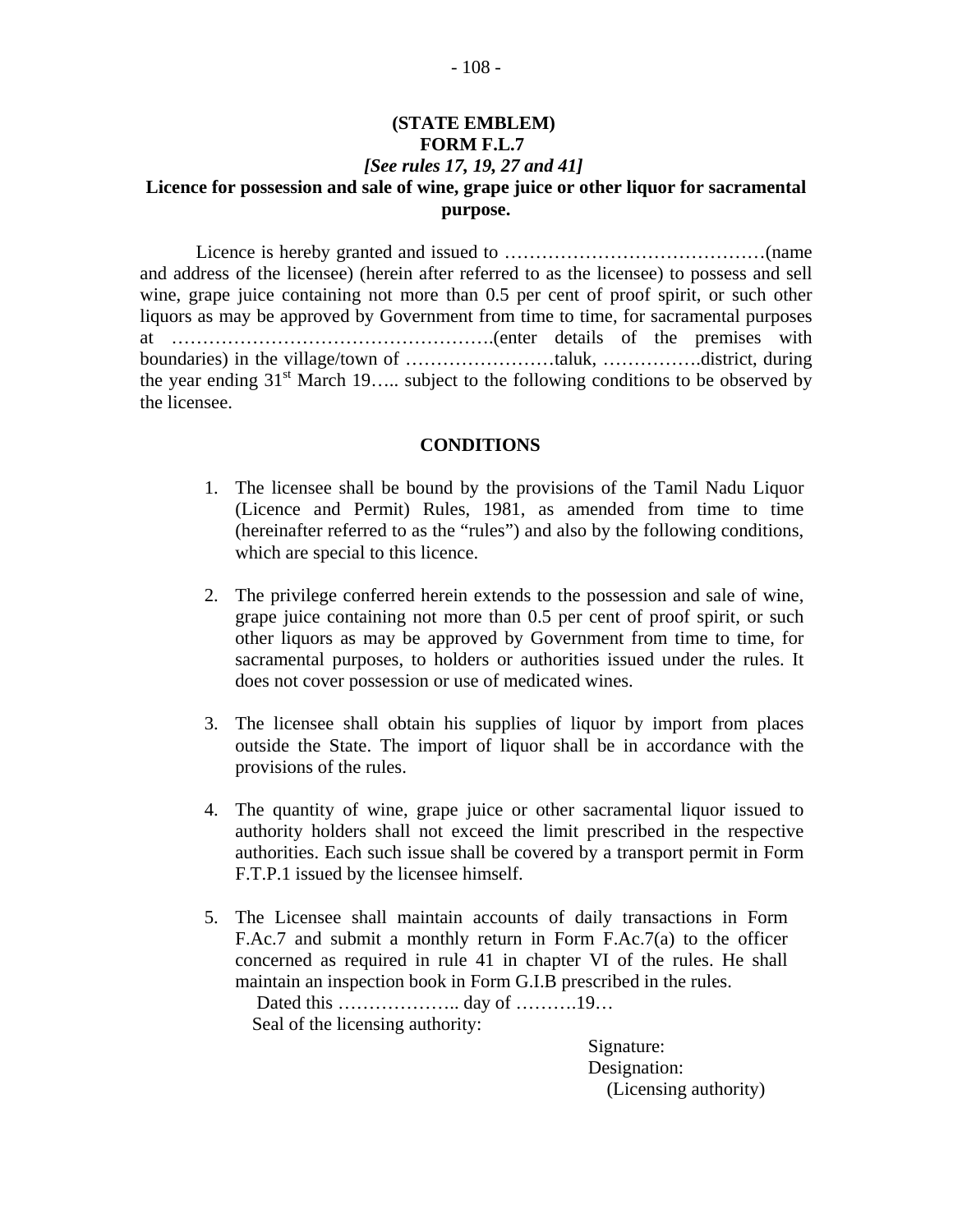### **(STATE EMBLEM) FORM F.L.8** *[See rules 17, 19 and 42]*  **Licence for possession and issue of liquor to international passengers on board the aircraft of Air-India.**

Licence is hereby granted and issued to the officer in charge of …………………Aircraft, Air-India, to possess and to serve liquors to bonafide international passengers travelling in the aircraft during the year ending  $31<sup>st</sup>$  March 19….. subject to the following conditions to be observed by the licensee.

### **CONDITIONS**

- 1. The licensee shall be bound by the provisions of the Tamil Nadu Liquor (Licence and Permit) Rules, 1981, as amended from time to time (hereinafter referred to as the "rules") and also by the following conditions, which are special to this licence.
- 2. The privilege conferred herein extends to the possession and service or issue of liquor to the bonafide international passengers travelling in the said aircraft.
- 3. The licence is valid to cover the flight of the aircraft between Mumbai and Chennai over the air space of the Tamil Nadu State in which the Tamil nadu Prohibition Act, 1937, is in force.
- 4. The liquor permitted to be possessed under this licence shall be obtained from sources outside the State of Tamil Nadu. The officer-in-charge of the aircraft of the Air-India shall produce, when required, evidence to show that the liquor was obtained lawfully. This licence shall also be deemed to cover import of such liquor into this State.
- 5. The officer-in-charge of the aircraft and the members of the crew are prohibited from using the liquor possessed under this licence for their personal consumption.
- 6. The quantity of liquor possessed under this licence shall not at any one time exceed.
- 7. This licence shall cease to operate and shall be deemed to have been cancelled on any inland passengers being allowed to travel in the aircraft. In that event the licence shall forthwith be surrendered for formal cancellation.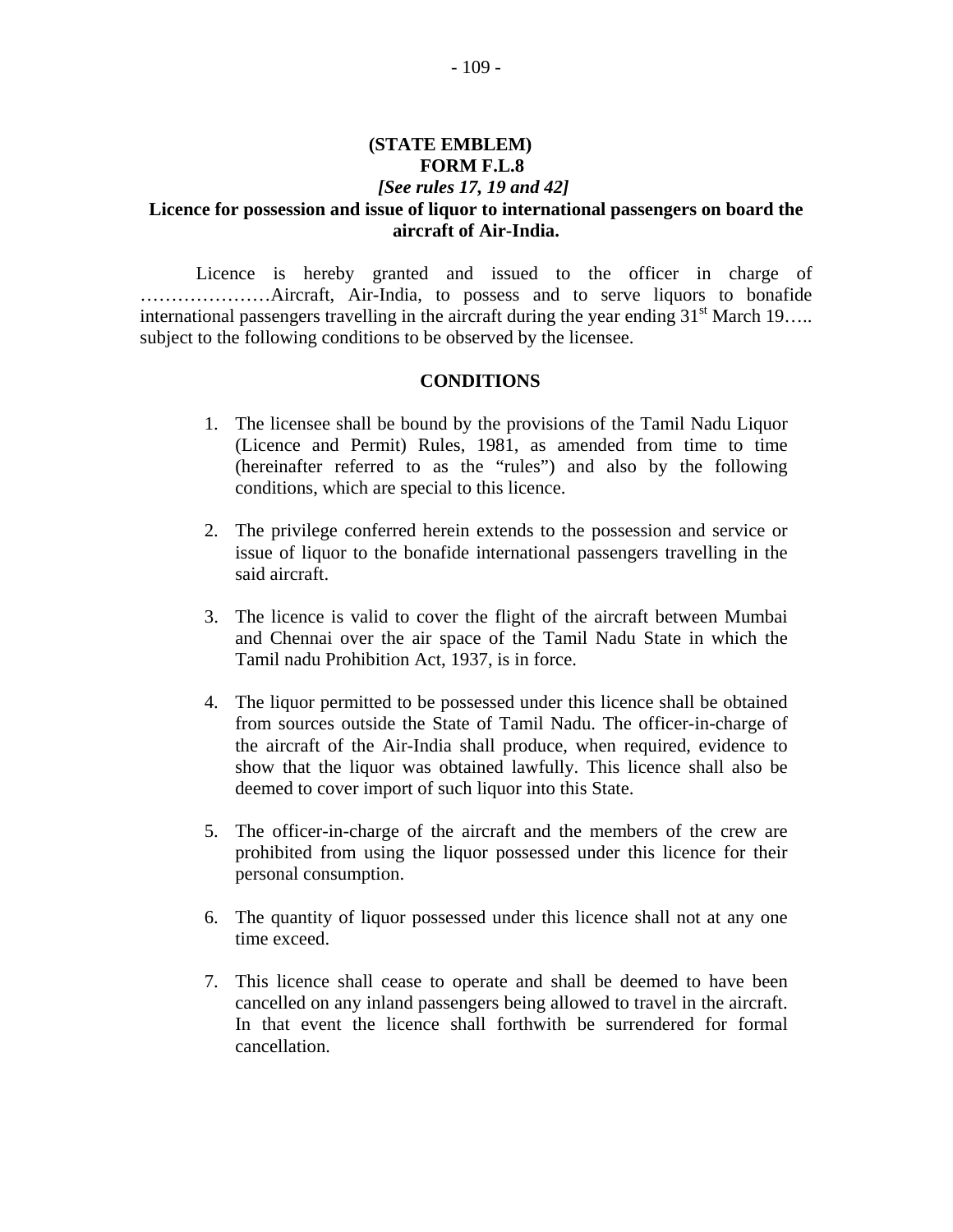- 8.  $\frac{1}{1}$ [This licence and stocks of liquor possessed or served under it shall be open to inspection by any officer of the Revenue Prohibition and Excise or Police Department not below the rank of a Deputy Tahsildar or Divisional Excise Officer or a Sub-Inspector of Police, as the case may be.] The licensee shall give such information and furnish such records or other materials as may be required by the said officer in connection with his inspection.
- 9. This licence is issued free of fee.

Dated this ……………….. day of ……….19…

Seal of the licensing authority:

Signature:

Designation:

(Licensing authority)

Number of licence:

District: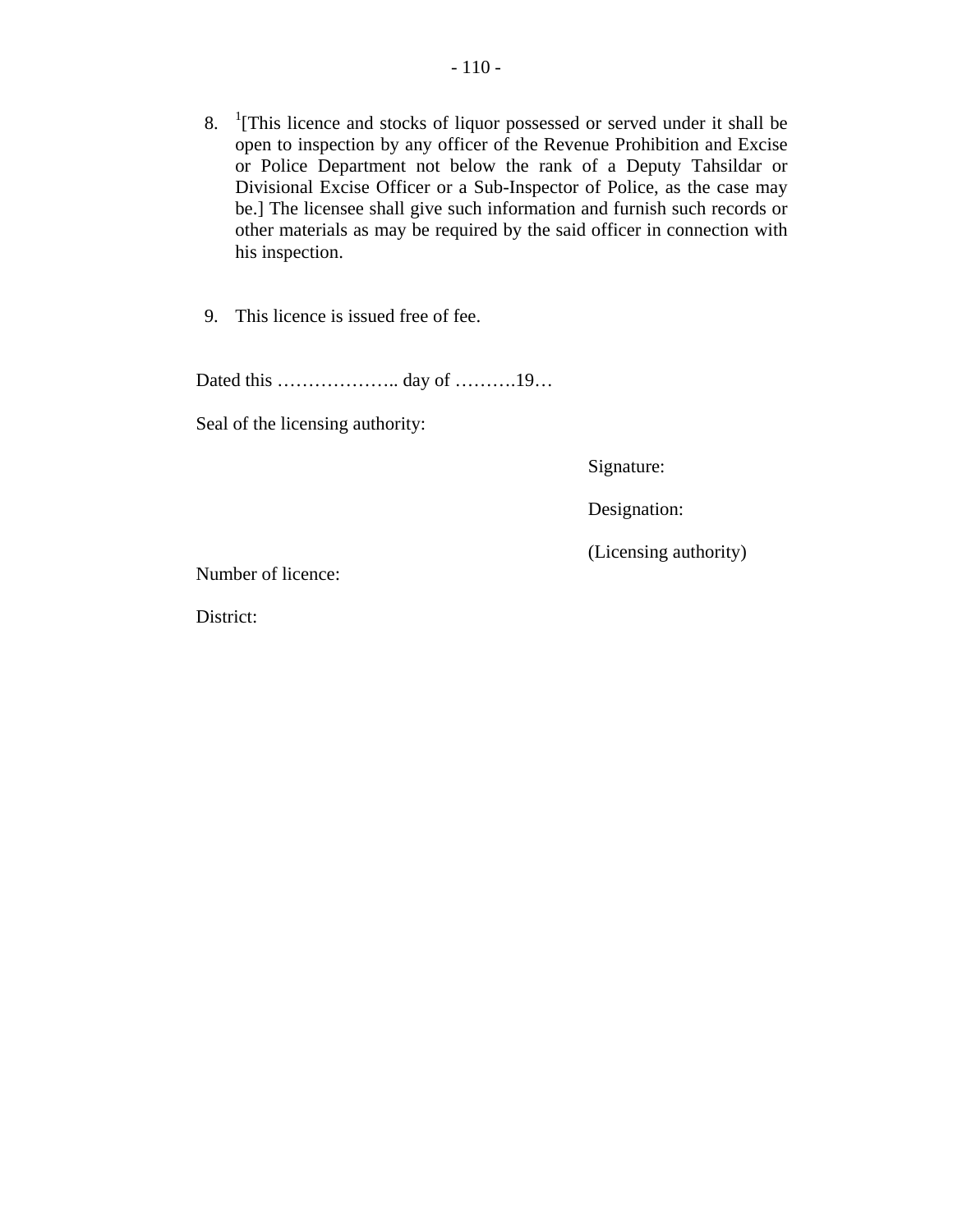### **(STATE EMBLEM)**

### **FORM F.L.9**

### *[See rule 17]*

Special licence for possession and issue of liquor including bottled liquor to international air passengers transmitting the Meenambakkam Civil Air Port who are required to wait at the Air-Port transit lounge reserved for such passengers before resuming journey <sup>1</sup>[and issue of foreign liquor to the foreign diplomats stationed at Chennai].

 **Licence is hereby granted and issued to the officer in charge of duty free shop –cum –bar at Meenambakkam Air Port to possess and to serve in pegs and issue bottled liquor to bonafide international Air passengers transiting the Meenambakkam Civil Air Port who are required to wait at the AirPort Transit lounge reserved for such passengers before resuming their journeys [and to issue licence is valid for the period from..… to…………. and it will be subject to the conditions to be observed by the licensee. -** 

### **CONDITIONS**

- 1. The licensee shall be bound by the provisions of the Tamil Nadu Liquor (Licence and Permit) Rules, 1981,as amended from time to time (herein after to as the "rules") and also by the following conditions, which are special to this licence.
- 2. The privilege conferred herein is restricted to the possession and issue of liquor including duty free bottled liquor to bonafide international passengers transiting Meenambakkam Civil Air Port who are required to wait at the Air Port transit lounge reserved for such passengers before resuming their journeys [and to issue foreign liquor to the foreign diplomats stationed at Chennai].
- 3. The liquor permitted to be possessed under this licence shall be obtained from sources outside the State of Tamil Nadu from the customs bond.
- 4. A transport permit or customs clearance permit shall be obtained by the officer-in –charge of the duty free shop-cum-bar whenever foreign liquor or Indian-made Foreign Spirits is obtained either from customs bonds or from sources other than customs bond.
- 5. The Officer-in-charge of the duty free shop-cum-bar shall, when required, produce evidence to show that the liquor has been obtained lawfully. This licence shall also be deemed to cover import of such liquor into this state.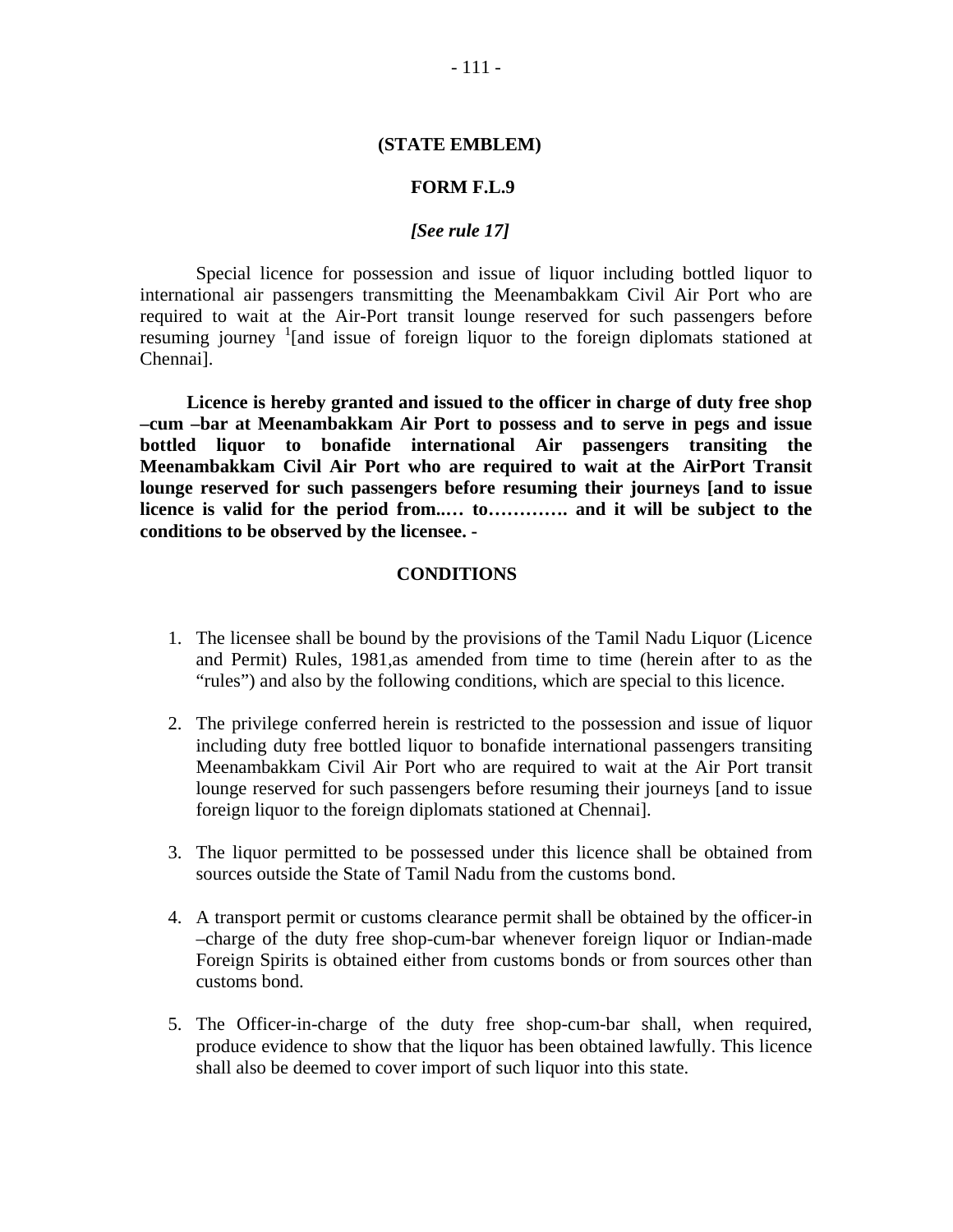- 6. The quantity of liquor possessed under this licence shall not at any one time exceed………….
- 7. This licence shall cease to operate and shall be deemed to have been cancelled in the event of infringement of any of the foregoing conditions and such other conditions as may be prescribed from time to time.
- 8. 1[This licence and stocks of liquor possessed or served under it shall be open to inspection by any officer of the Revenue or Prohibition and Excise or Police Department, not below the rank of a Deputy Tahsildar or Divisional Excise Officer or Sub-Inspector of Police, as the case may be.] The licensee shall give such information and furnish such records or other materials as may be required by the said officer in connection with his inspection
- 9. This licence is issued free for fee

Dated this…day of..…..19…….

Seal of the licensing authority:

Signature:

Designation:

(Licensing authority)

Number of licence:

District: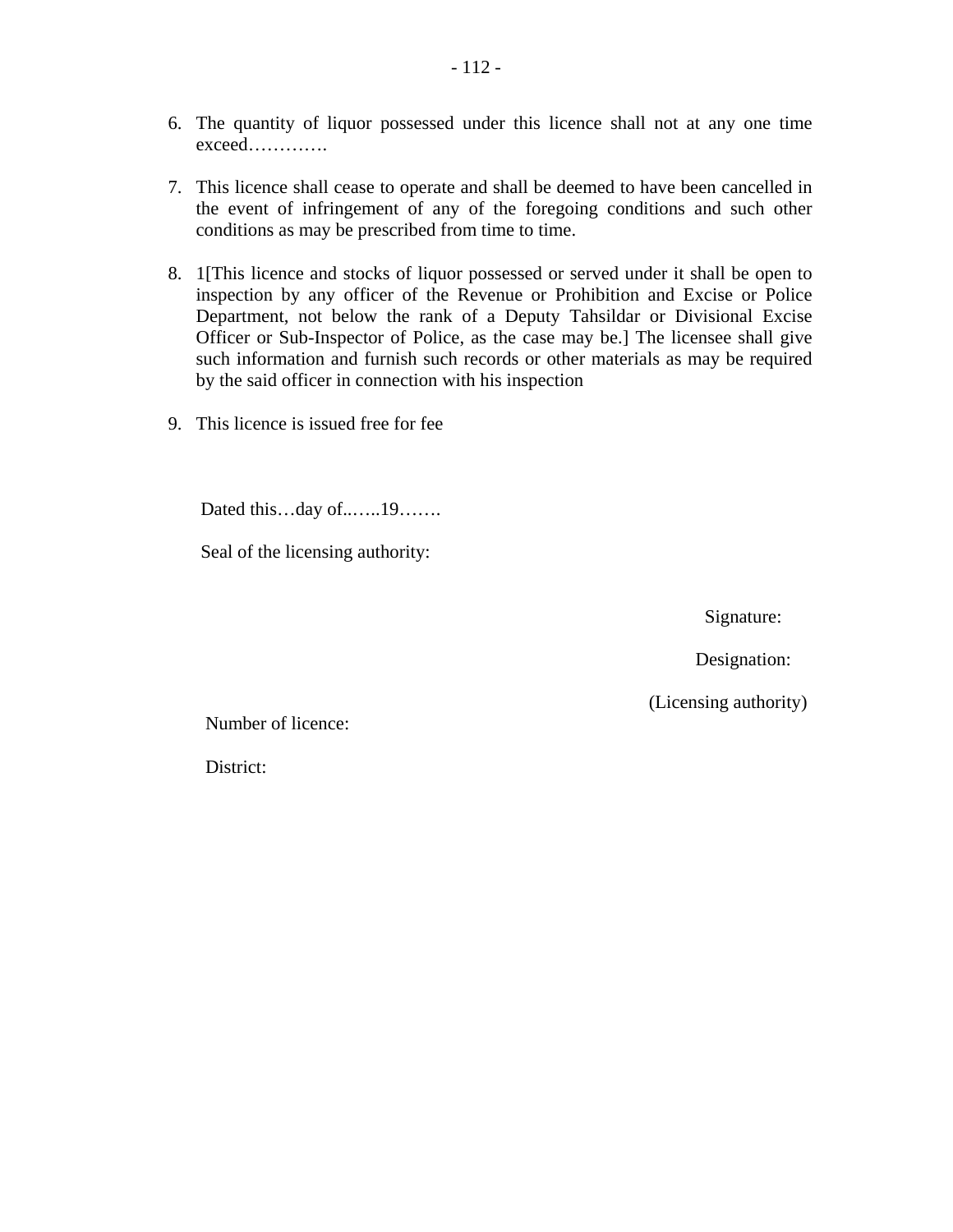### **(STATE EMBLEM)**

#### <sup>1</sup> **FORM F.L.10**

### *[See rule 17]*

Special Licence for possession of liquor by an Approved Restaurant in the National Air Terminal and International Air Terminal at Meenambakkam, Chennai and Air Terminals at Tiruchirappalli, Madurai and Coimbatore for Supply to the Foreign Tourists or Foreign Residents of India or  $2$  [Indian Citizen] during their halt at the Air-Port.

 Licence is hereby granted and issued to Thiru………………………………………… in charge of the approved restaurant at the National Air Terminal and International Air Terminal at Meenambakkam, Chennai and Air terminal at Tiruchirappalli, Madurai and Coimbatore to possess and serve liquor for consumption in the bar of the restaurant to foreign tourists or foreign residents of India or <sup>2</sup>[Indian Citizens] during their halt at the airport.

 The licence is valid for the period from ……………..to………………….. and it shall be subject to the following conditions.

### **CONDITIONS**

- 1. The licence shall be bound by the provisions of the Tamil Nadu Liquor (Licence and Permit) Rules,1981,as amended from time to time (hereinafter refered to as 'the Rules').
- 2. The privilege conferred herein is restricted to the possession and issue of liquor to the foreign tourists or foreign residents of India or  $2$ [Indian citizen] during their halt at the airport.
- 3. The liquor permitted to the possessed under this licence shall be obtained from sources prescribed under clause XI-A of sub-rule (b) of rule 17 of the Rules.
- 4. A transport permit or customs clearance permit shall be obtained by the licence whenever foreign liquor or Indian-made Foreign Spirit is obtained either from customs bond or from sources other than customs bond.
- 5. The manager incharge of the shop-cum-bar shall, when required, produce evidence to show that the liquor has been obtained lawfully. This licence shall also be deemed to cover the import of such liquor into this State
- 6. The quantity of liquor possessed under this licence shall not, at one time, exceed …………… units.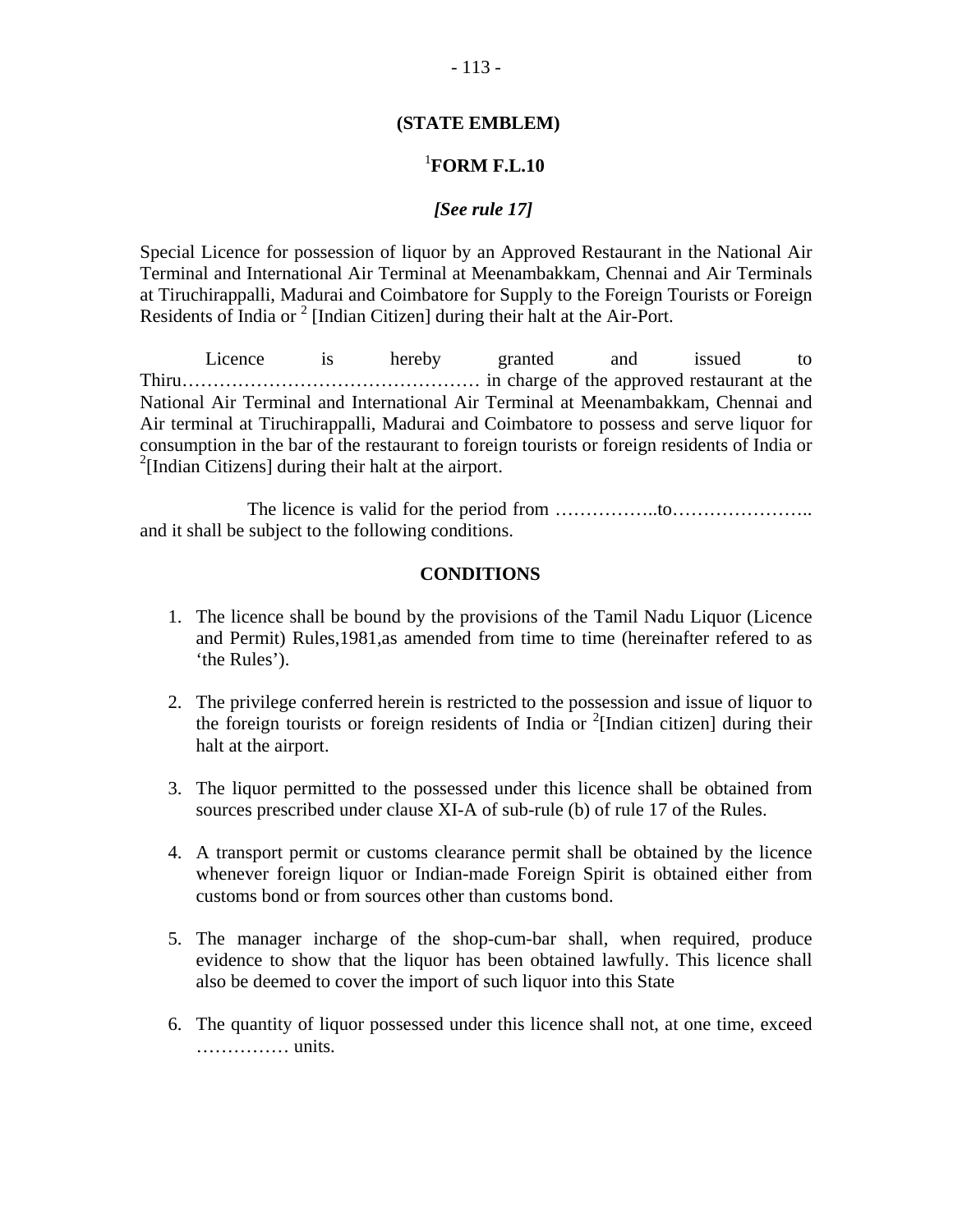- 7. The licence shall cease to operate and shall be cancelled in the event of infringment of any of the foregoing conditions and such other conditions as may be prescribed from time to time.
- 8. This licence and stocks of liquor possessed or served under it shall be open for inspection by any officer of the Revenue or Prohibition and Excise or Police Department not below the rank of a Deputy Tahsildar or Divisional Excise Officer or a Sub-inspector of Police, as the case may be. The licence shall give such information and furnish such records or other materials as may be required by the said officer in connection with his inspection.
- 9. This licence is issued on the day of …………………………..19………………

### **Seal of the licensing authority.**

Signature

(Designation)

(Licensing Authority)

Number of licence:

Date: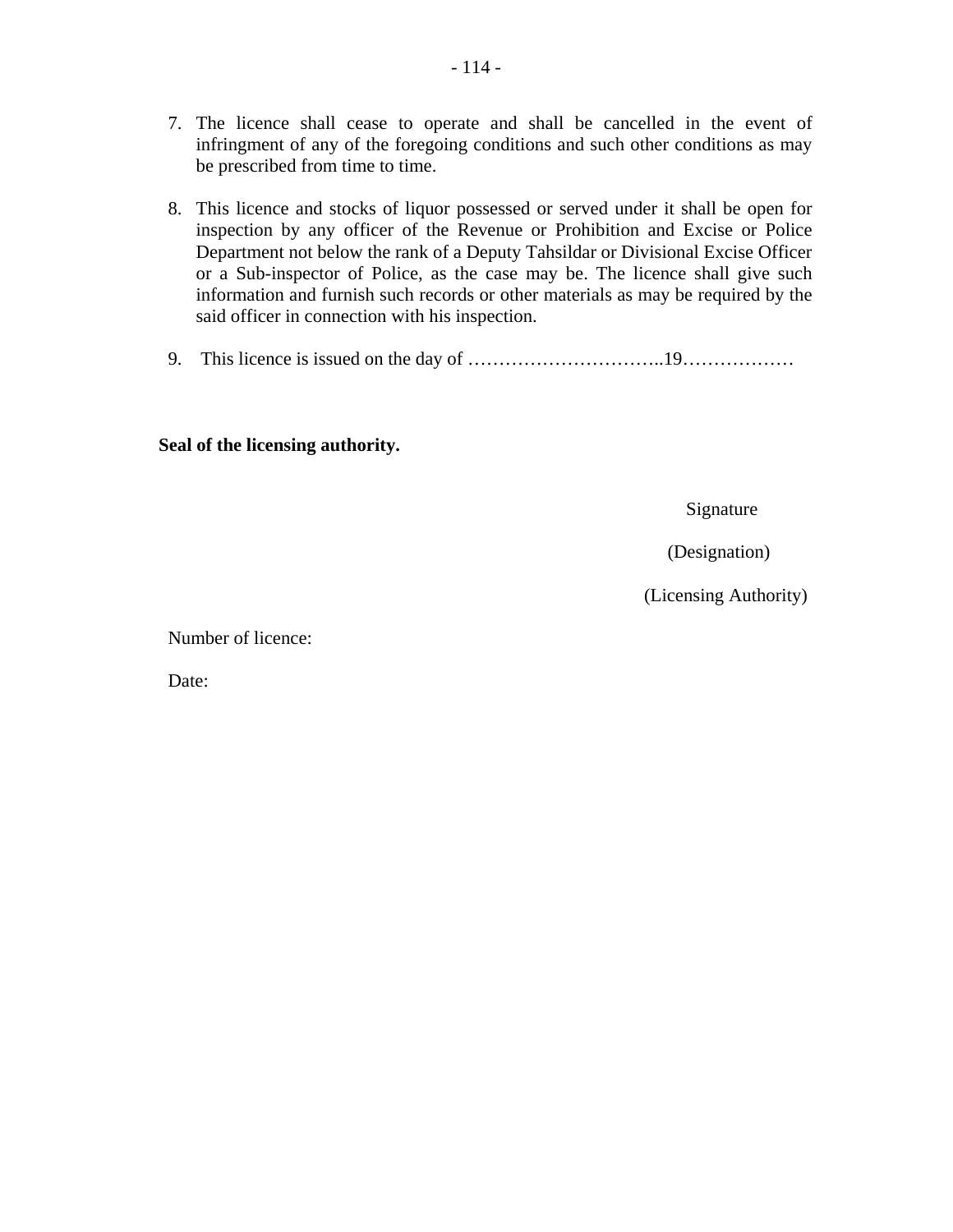### **AMENDMENT**

### STATE EMBLEM)

## FORM F.L.11 (See rule 17 (b) XI-B)

### Licence for the grant of privilege of retail sale of foreign liquor

### Number of licence:

 Licence for the grant of privilege of retail sale of foreign liquor is hereby issued to Tamil nadu State Marketing Corporation Limited, Chennai hereinafter referred to as licensee, in their retail shops (enter details of the premises with boundaries) for the period from …. to ……… subject to the following conditions:

### **CONDITIONS**

- 1. The licensee thall be bound by the provisions of the Tamil Nadu Liquor (Licence and Permit) Rules, 1981, as amended from time to time (herein after referred to as the rules") and also the following conditions which are special to this licence.
- 2. The privilege conferred herein extends to the possession and retail sale of foreign liquor in shops and also consumption of foreign liquor in the bars attached to the retail shops.
- 3. The licensee shall not print or publish or otherwise display or distribute any advertisement or other matter soliciting the use of or offering of any liquor in the licensed retail shop.
- 4. The licensee thsll obtain his supplies of foreign liquor from the Tamil Nadu State Marketing Corporation Limited, being the wholesale licensee of foreign liquor by virtue of sub-section (1-A) of section 17.C of the said Act. The transport of foeign liquor from the source of supply to the licensed retail shop, shall be in accordance with sub-rule(1) of rule 43-B of the rules.
- 5. All the foreign liquor bottles shall be affixed with Excise Hologram labels issued from the Office of the Commissioner of Prohibition and Excise before sale.
- 6. The licensee shall abide by the provisions and comply with the requirements of the rules in Chapter – VI of the rules relating to the retail sale of foreign liquor under the licence. The accountants shall be maintained as laid down in sub-rule (2) og tulr 43-B of the Rules, submission of returns and the collection and payment to Government every month of the tax payable shall be as laid down under Tamil Nadu Value Added Tax Act, 2006, (Tamil Nadu Act 32 of 2006) and the rules framed thereunder.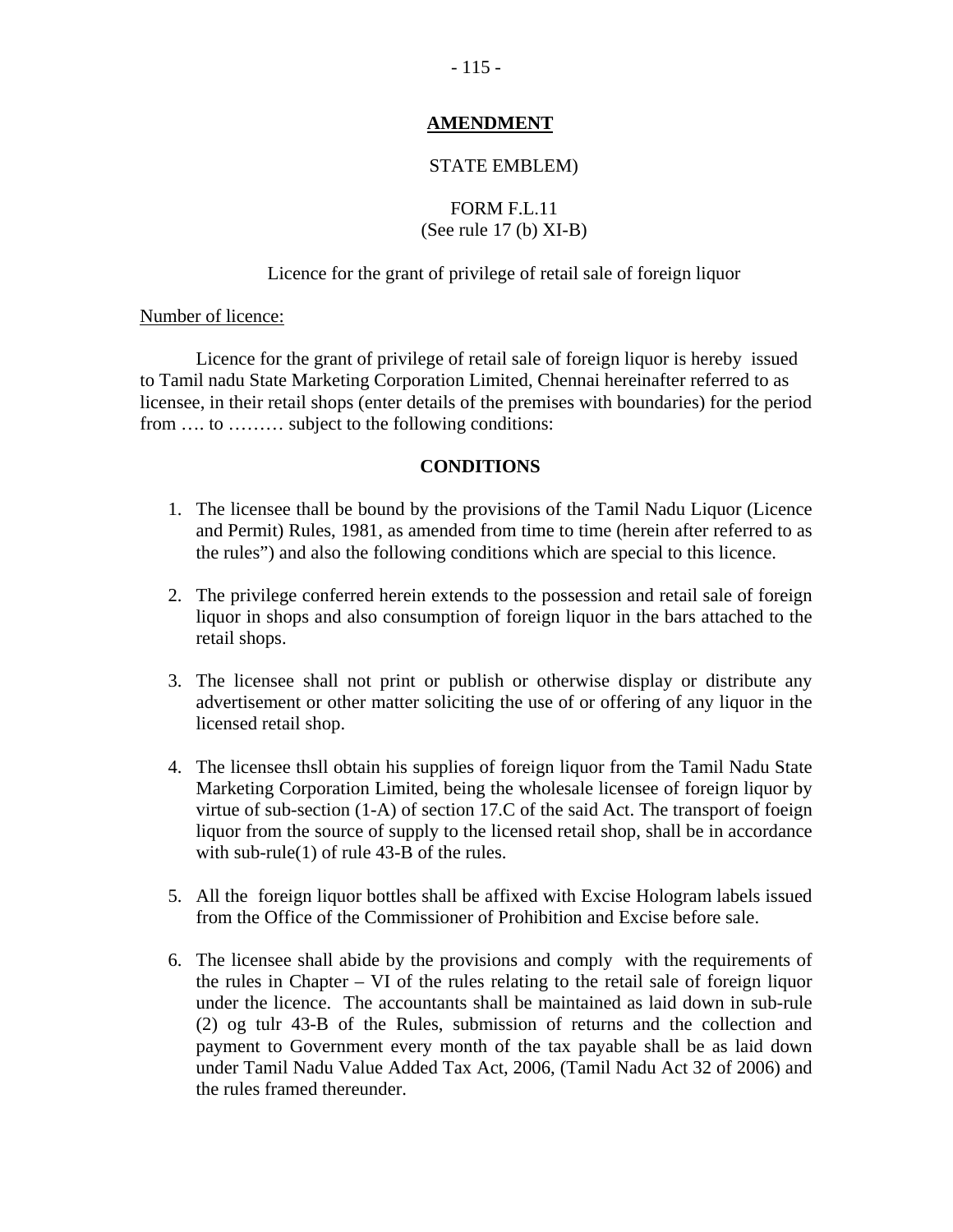- 7. He shall maintain an inspection book in Form GIB prescribed in the rules.
- 8. No business shall be transacted before 10.00 a.m. and after 11.00 p.m. at the licensed retail foreign liquor shop and at the bar attached thereto.
- 9. The licensed retail foreign liquor shop shall remain closed on Thiruvalluvar Day falling in January, Gandhi Jayanthi Day on the 2<sup>nd</sup> October, Mahavir Jayanthi Day, Birth day Eve of Nabigal Nayagam and Vadalur Ramalingar Ninaivu Naal and there shall be no sale of foreign liquor in the licensed retail foreign liquor shop on the aforesaid days.
- 10. the licensed retail shop of foreign liquor shall be closed as per the direction issued by the Government, the Commissioner of Prohibition and Excise or the District Collector.

Dated this ………….. day of …………seal of the licensing authority.

Signature;

Designation:

(Licensing Authority)"

( G.O.Ms. No: 40, Home P & E ( VIII ), Dated: 01.07.2008 )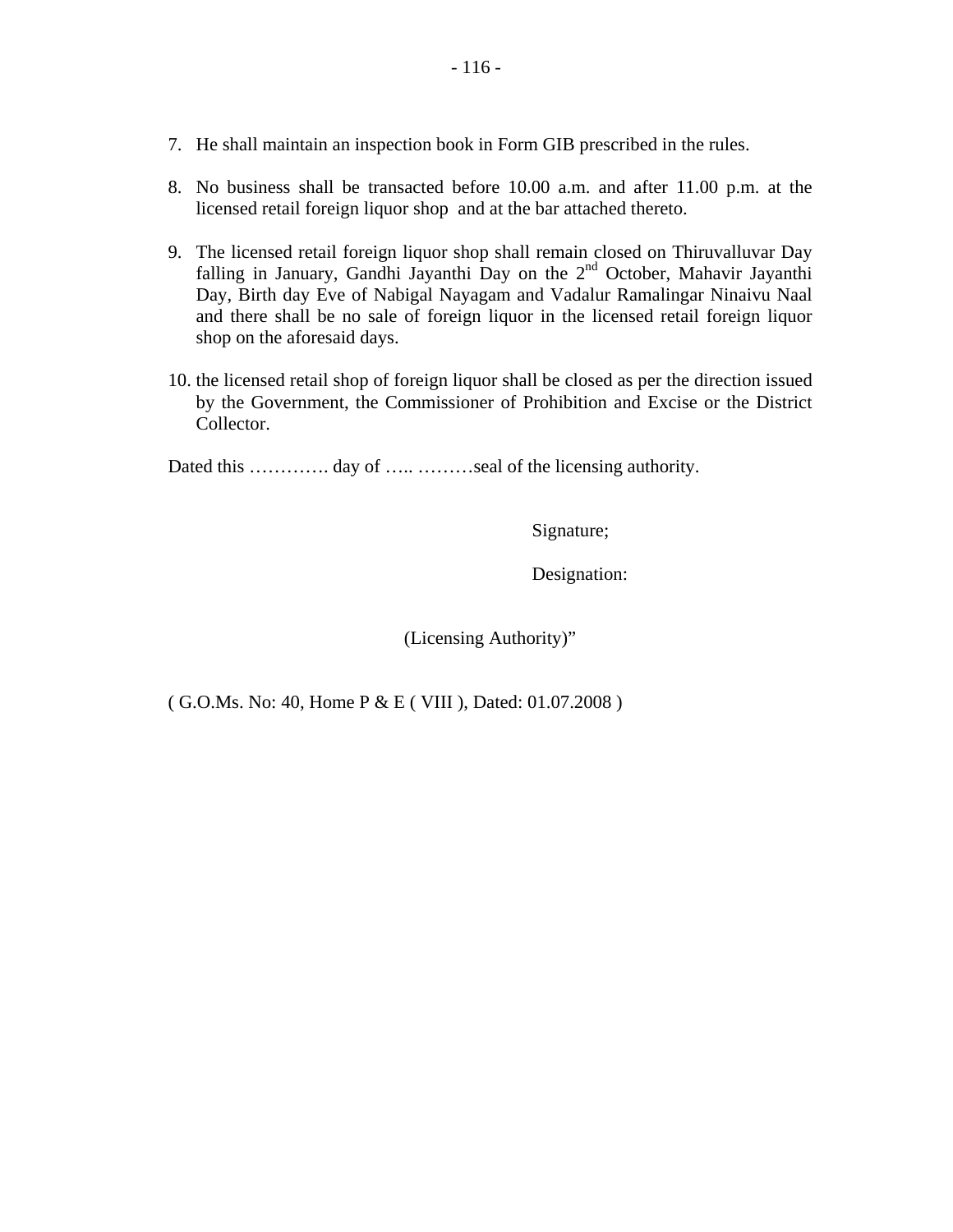### **(STATE EMBLEM) FORM F.M.1**  *[See rules 17,19,23,44,45,46,and 47]*

### **Licence for possession and vend of medicated wines to F.M.1, F.M.2, F.M.3 or F.M.4**

Licence is hereby granted and issued to. ………………………………………(Name and address of the licensee) (hereinafter referred to as the licensee) to possess and vend in medicated wines at. ………………………(here enter details of premises with boundaries) in the……………...Village/town of ……………………. Taluk………………………………district during the year ending  $31<sup>st</sup>$  March ………………………………… subject to the following conditions to be observed by the licensee. -

### **CONDITIONS**

- 1. The licensee shall be bound by the provisions of the Tamil Nadu Liquor (licensee and permit) Rules, 1981,as amended from time to time (hereinafter referred to as the "rules") and also by the following conditions, which are special to the licence.
- 2. The privilege conferred herein extends to the possession and vend medicated wines in sealed bottles to the holders of licences in similar Form F.M.1 and in Forms F.M.2, F.M.3 and F.M.4.
- 3. The licensee shall obtain his supplies of medicated wines from a wholesale depot, licensee in this State or from a similar licensee in Form F.M.1 in this State or by import from outside the State. The import or transport of medicated wines from the source of supply to the licensed premises shall be in accordance with the provisions of the rules.
- 4. The licensee shall maintain account of daily transaction in Form F.Ac.8 and an inspection book in Form G.I.B prescribed in the rules. He shall abide by the provisions and comply with the requirements of rule 44 in chapter VI of the rules relating to the sale or issue of medicated wines under the licence, submission of returns and payment of vend fee every quarter.

 Dated the ……………….. day of ………..19…………. Seal of the licence authority:

Signature:

Designation:

(Licensing authority)

Number of Licence: District: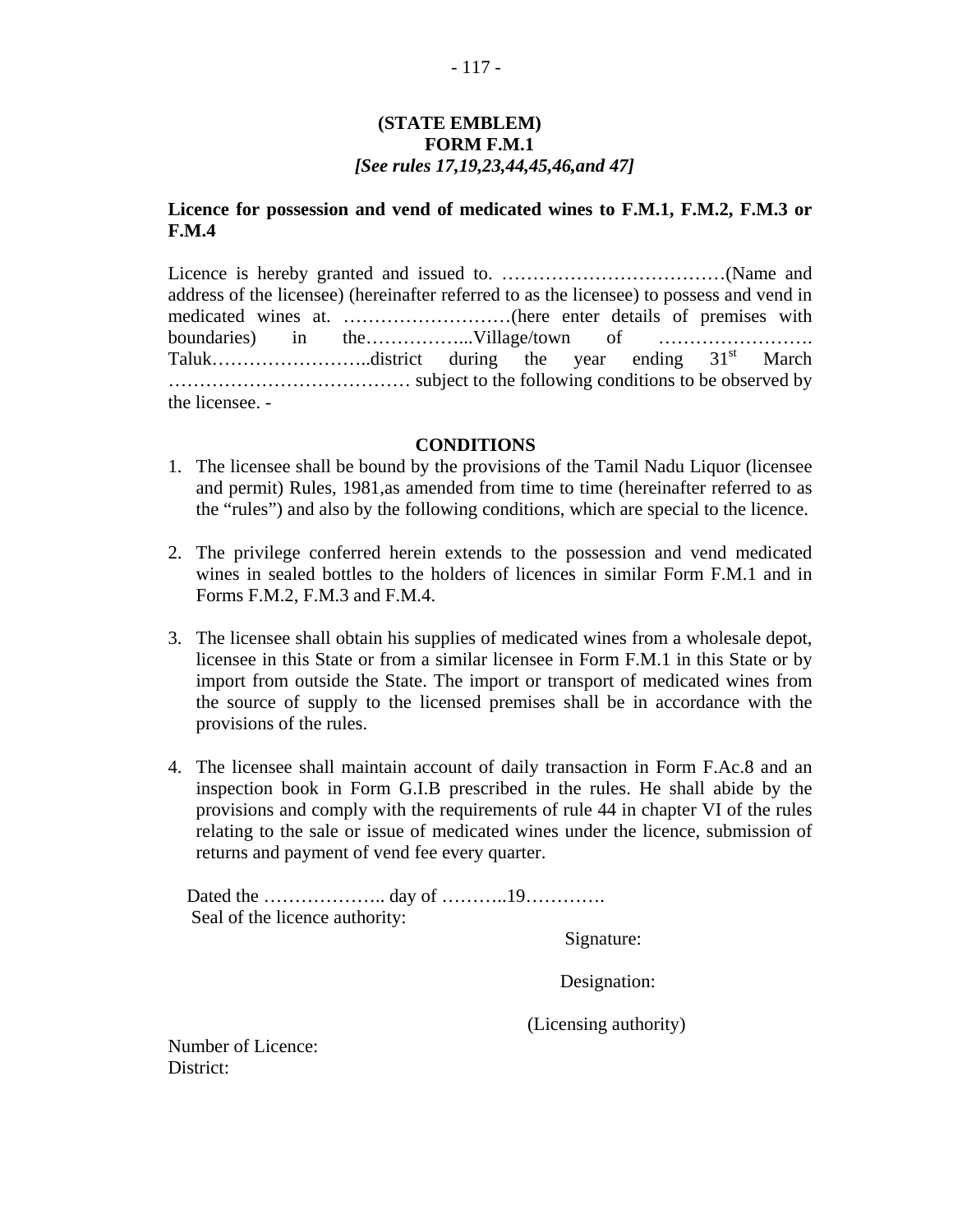### FORM F.M.2

### *[See rules 17,19,23,44,45]*

### **License for possession and sale of brandy or medicated wines for Medical purposes by chemists or by persons or firms, which employ chemists.**

License is hereby granted and issued to……………………(Name and address of the licensee) (hereinafter referred to as the licensee) to possess and sale of medical prescription brandy or medicated wine at…………………(here enter details of premises with boundaries) in the village/town of. …………………taluk ……………………..district during the year ending 31st March, 19……. Subject to the following conditions to be observed by the licensee. –

### **CONDITIONS**

- 1. The licensee shall be bound by the provisions of Tamil Nadu Liquor (License and Permit) Rules, 1981, as amended from time to time (hereinafter referred to as the "rules") and also by the following conditions, which are special to this license.
- 2. The privilege conferred herein extends to the possession and sale on medicated prescriptions of brandy either as an ingredient of a mixture or by itself in quantities not exceeding 50 milli-liters at a time and of medicated wines in sealed bottled in quantities not exceeding 750 milli-liters at a time, subject to the conditions specified in rules 45 (2) of the rules.
- 3. The licensee shall obtain his supplies of medicated wines from a wholesale depot, licensee in this State or from a similar licensee in Form F.M.1 licensee in this State, as the case may be or from such other sources as the Commissioner may in special cases appoint or approve subject to such conditions as he may deem fit to impose. The import or transport from the source of supply to the licensed premises shall be in accordance with the provisions of the rules.
- 4. The quantity of brandy or medicated wine possessed and sold under the licence shall not exceed the limits specified below: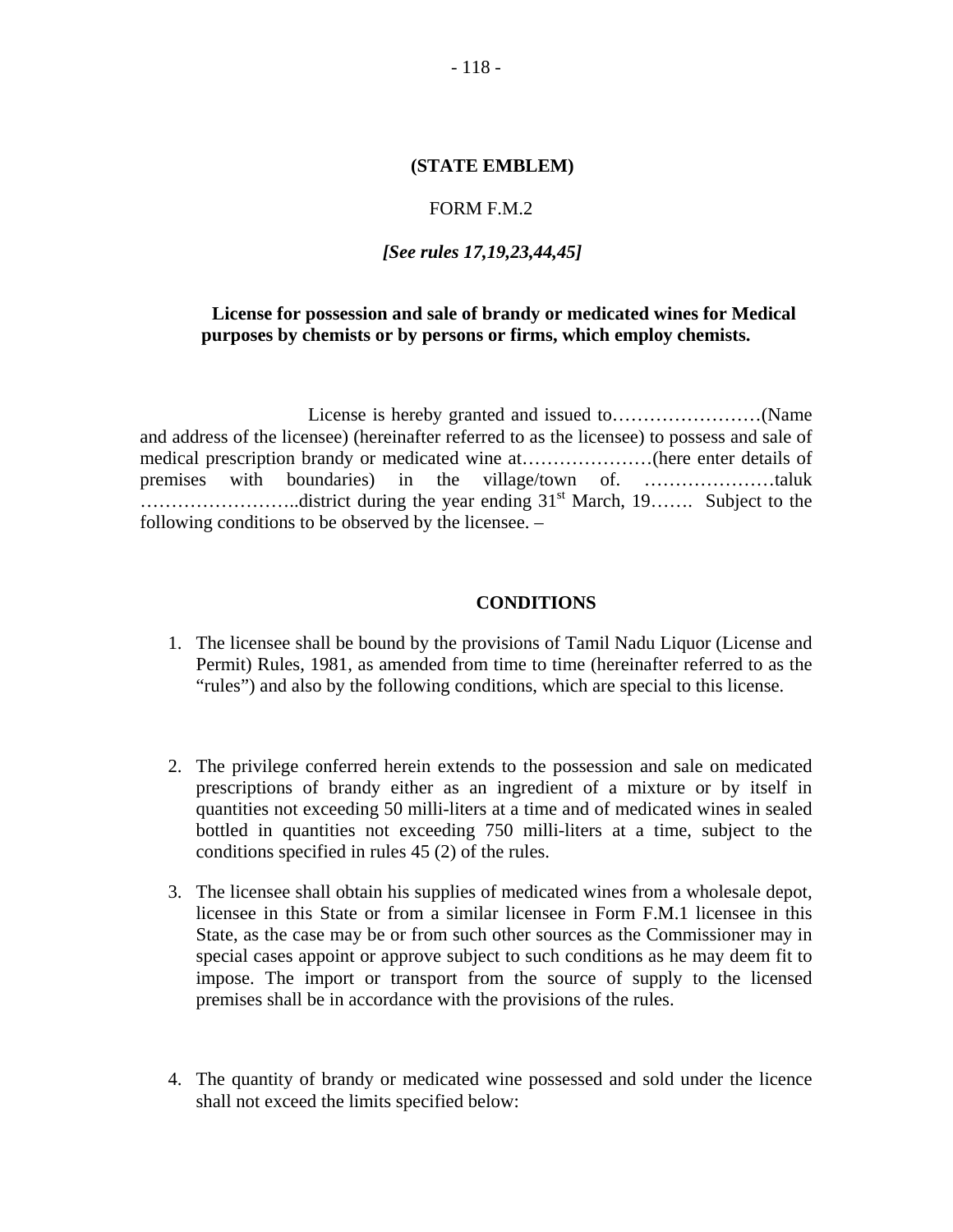| Kind of                | <b>Quantity that may be sold</b>                              |            |                                                             |  |  |  |  |  |
|------------------------|---------------------------------------------------------------|------------|-------------------------------------------------------------|--|--|--|--|--|
| commodity              | Quantity<br>that<br>be<br>may<br>possessed at any<br>one time | In a month | In a year<br>of the period of<br>currency of the<br>license |  |  |  |  |  |
| (1)                    | (2)                                                           | (3)        | (4)                                                         |  |  |  |  |  |
|                        | L. ML.                                                        | L. ML.     | L. ML.                                                      |  |  |  |  |  |
| <b>Brandy</b>          |                                                               |            |                                                             |  |  |  |  |  |
| <b>Medicated wines</b> |                                                               |            |                                                             |  |  |  |  |  |

 The licensee shall abide by the provisions and comply with the requirements of rule 45 in Chapter VI of the rules relating to the sale or issue of brandy or medicated wine on medical prescriptions, maintenance of accounts and submission of return. He shall maintain an inspection book in Form G.I.B. prescribed in the rules.

Dated the. ……. Day of……….19 ……….

Seal of the licensing authority:

Signature:

Designation:

(Licensing authority)

Number of Licence.

District.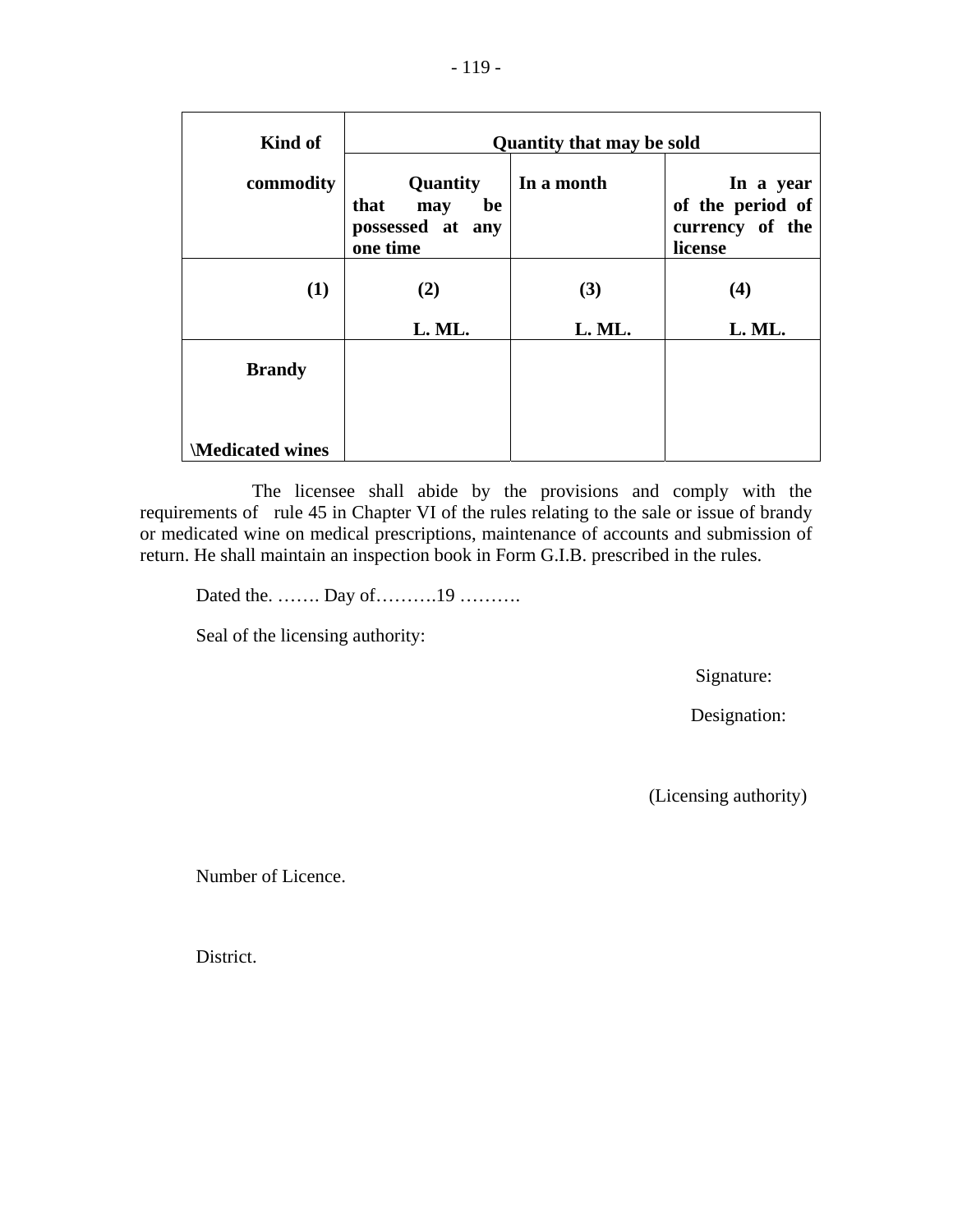### **(STATE EMBLEM)**

### FORM F.M.3.

### *[See rules 17,19,44,and 46]*

### **Licence for possession and issue of brandy or medicated wines for Medical purpose by a Medical practitioner.**

 Licences is hereby granted and issue to ………………………………(name and address of the licensee) (hereinafter referred to as the licensee) to possess and issue for medicinal purpose brandy or medicated wine at ………………….. (here enter details of premises with boundaries) in the village/town of ………………Taluk……………district, during the year ending 31st march 19……. Subject to the following conditions to be observed by the licensee. -

### **CONDITIONS**

- 1. The licensee shall be bound by the provisions of the Tamil Nadu Liquor (Licence and Permit) Rules, 1981, as amended from time to time (hereinafter referred to as the "rules") and also by the following conditions, which are special to this licence.
- 2. The privilege conferred herein extends to the possession and issue of brandy or medicated wines to the patients under the licensee's own treatment for medicinal purposes. Brandy or medicated wines shall be dispensed only on medical prescription duly signed by the licensee himself as a medical practitioner, and shall be prescribed only in such cases as the medical profession would generally approve.
- 3. The licensee shall obtain his supplies of medicated wines from a wholesale depot, licensee in this state or F.M.1.licesnsee in this state, as the case may be; or from such other source as the commissioner may appoint or approve subject to such conditions as he may impose. The transport of brandy or medicated wines obtained under the licence from the sources of supply to the licensed premises shall be in accordance with the provisions of the rules.
- 4. The quantity of brandy or medicated wines possessed and issued under the licence shall not exceed the following limits: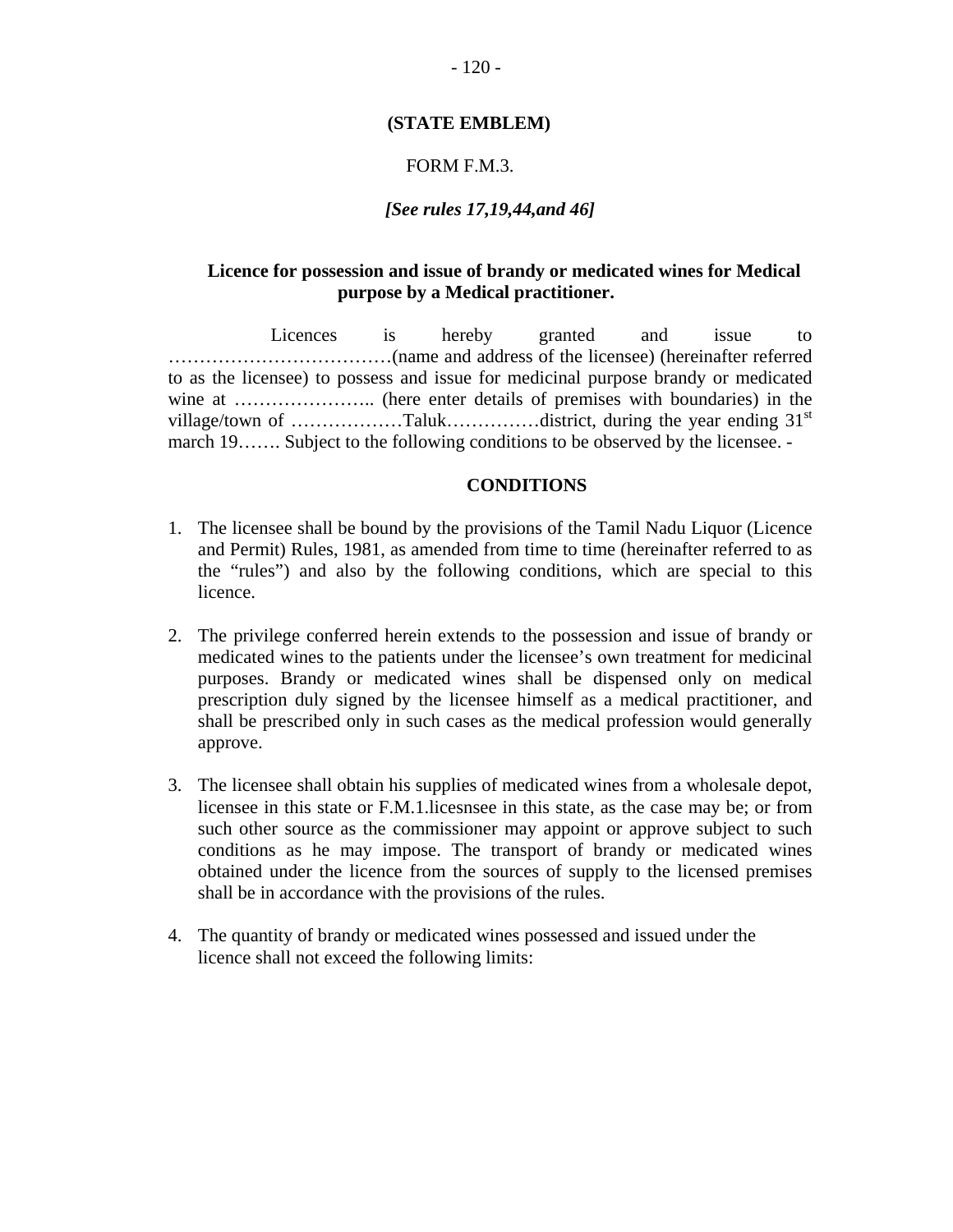| Kind of                | <b>Quantity that may</b> | <b>Quantity that may be issued</b> |                  |  |  |
|------------------------|--------------------------|------------------------------------|------------------|--|--|
| commodity              | be possessed at a        | In a month                         | In a year or the |  |  |
|                        | time                     |                                    | period of        |  |  |
|                        |                          |                                    | currency of the  |  |  |
|                        |                          |                                    | license          |  |  |
|                        | $\mathbf{2}$             | (3)                                | 4)               |  |  |
|                        | L. ML.                   | L. ML.                             | L. ML.           |  |  |
| <b>Brandy</b>          |                          |                                    |                  |  |  |
| <b>Medicated wines</b> |                          |                                    |                  |  |  |

- 5. The licensee shall abide by the provisions and comply with the requirements of rule 46 in chapter VI of the rules as regards the issue of brandy and medicated wine and maintenance of accounts.
- 6. He shall maintain an inspection book in Form G.I.B. prescribed in the rules.

Dated this ……… day of……… 19……….

Seal of the licensing authority:

Signature:

Designation:

(Licensing

authority)

Number of Licence:

District: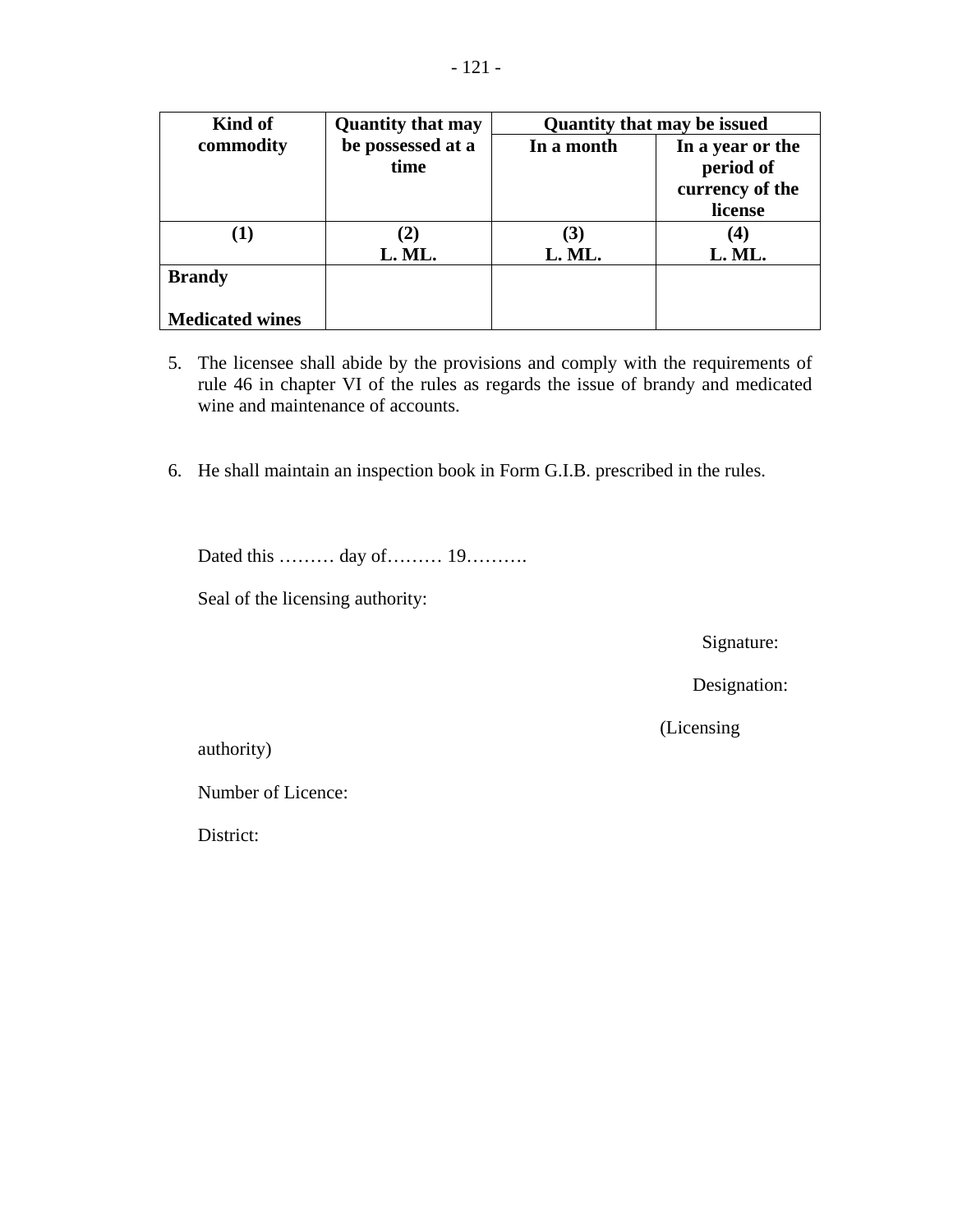### **(STATE EMBLEM)**

### **FORM F.M.4**

### *[See rules 16,19,44,and 47]*

### **Licence to medical practitioner in charge of a hospital for possession and use of brandy or cashew arrack or medicated wines for medicinal purposes in the hospital.**

 Licence is hereby granted and issue to. …………………………(Name and address of the licensee) (hereinafter referred to as the licensee) to possess and issue brandy (or cashew arrack) and medicated wines for medicinal purposes in the hospital at. …………………………(here enter details of the premises with boundaries) in the village /town of ………………………Taluk ………………………..district during the year ending  $31<sup>st</sup>$  march 19... subject to the following conditions to be observed by the licensee.

### **CONDITIONS**

- **1. The licensee shall be bound by the provisions of the Tamil Nadu Liquor (Licence and Permit) Rules, 1981,as amended from time to time (hereinafter referred to as "the rules") and also by the following conditions, which are special to this licence.**
- **2. The privilege conferred herein extends to the possession and use of brandy (or cashew arrack) or medicated wines only for medicinal purposes in the hospital.**
- 3. The licensee shall obtain his supplies of brandy or medicated wines, from a wholesale depot licensee in this State or F.M.1.licensee in this State as the case may be or from such other sources as the commissioner may, in special cases, appoint or approve subject to such conditions as he may deem fit to impose. The transport of brandy or medicated wines from the sources of supply to the premises of the licensee shall be in accordance with the provisions of the rules:

Provided that there shall be no supply of cashew arrack in the State. It has been included in the licence so that the stock remaining with some of the licensee may be disposed of.

4. The quantity of brandy or medicated wines that may be possessed and issued under the license shall not exceed the limits specified below: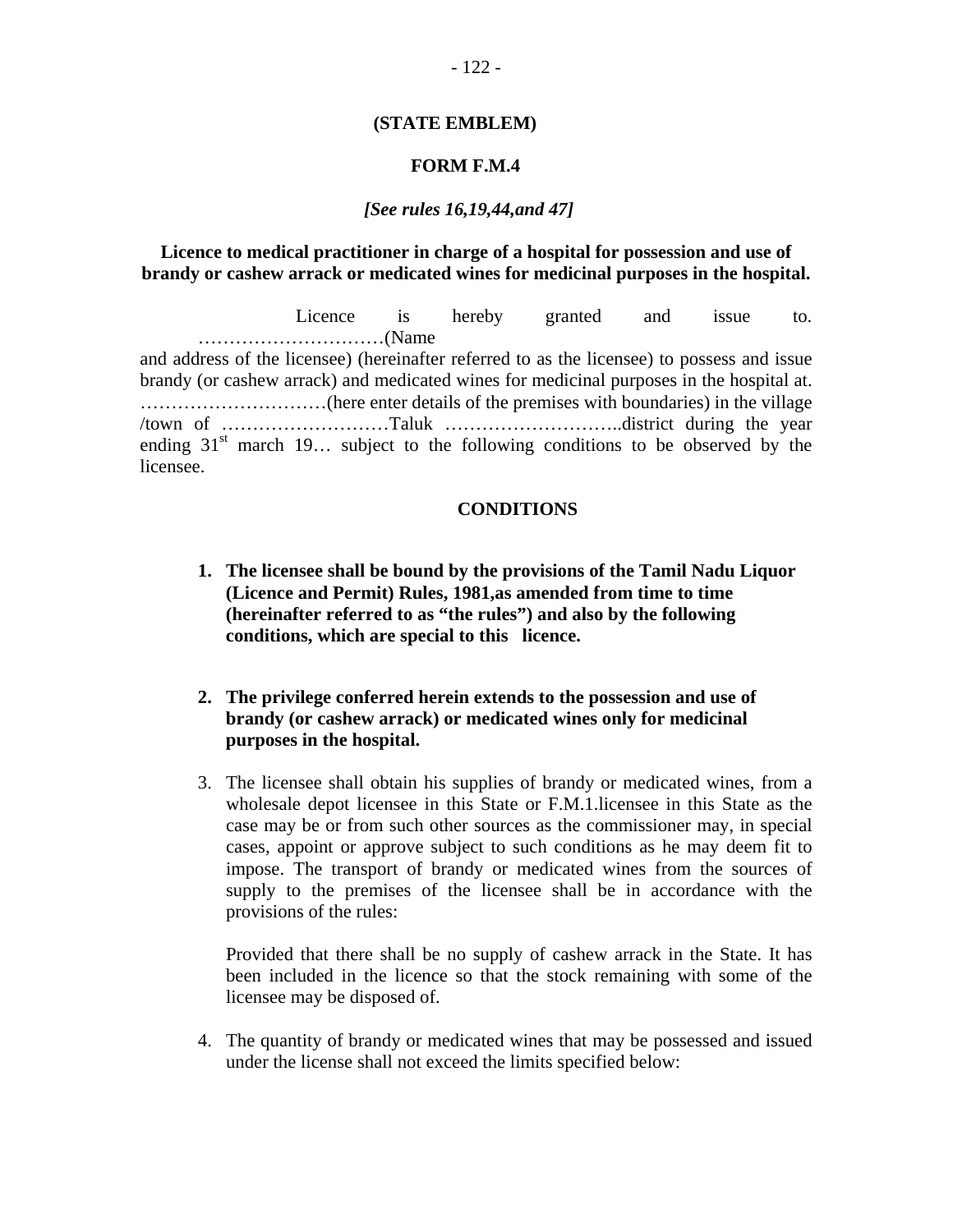| Kind of         | Quantity that may | Quantity that may be issued |                    |  |
|-----------------|-------------------|-----------------------------|--------------------|--|
| commodity       | be possessed at a | In a month                  | In a year or the   |  |
|                 | time              |                             | period of currency |  |
|                 |                   |                             | of the license.    |  |
|                 | 2                 |                             |                    |  |
|                 | L.ML.             | L.ML.                       | L.ML.              |  |
| <b>Brandy</b>   |                   |                             |                    |  |
| (Cashew arrack) |                   |                             |                    |  |
| Medicated wines |                   |                             |                    |  |

5. The licensee shall abide by the provisions and comply with the requirements of rule 47 in chapter VI of the rules as regards the issue of brandy and medicated wine or cashew arrack and maintenance of accounts. He shall maintain an inspection book in Form G.I.B prescribed in the rules.

Dated this ……… day of ………19………

Seal of the licensing authority: Signature: Signature:

 Designation: (Licensing authority)

Number:

District: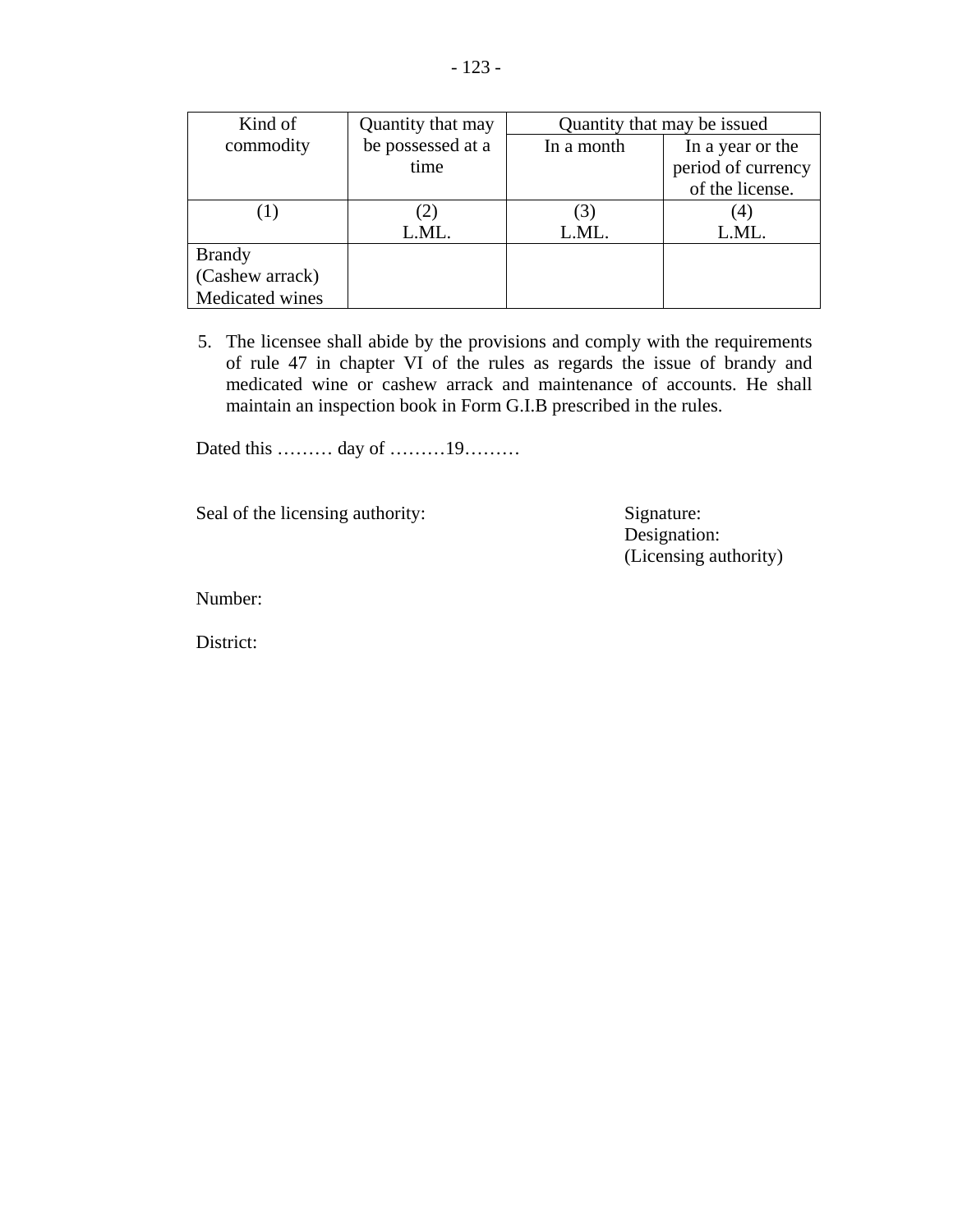### **FORM F.Auth.I**

### *[See rules 27 and 30]*

### **Authority for possession, use and issue of sacramental wine.**

The Bishop of ……………./the Rev ……………. Or his successor-in-office is hereby authorized to possess and use sacramental wine at the premises …………….. and to issue it to priests/pastors in accordance with ancient customs, during the year ending  $31<sup>st</sup>$  March 19…… subject to the following conditions.

### **CONDITIONS**

### **1. The authority holder shall be bound by the provisions of Tamil Nadu Liquor (License and Permit) Rules, 1981 as amended from time to time so far as they relate to him.**

- 2. Supplies of sacramental wine under this authority shall be obtained from a wholesale depot licensee in this State or F.L.7 in this State, or by import from other States in the Indian union or from places outside India. The transport of consignment sacramental wine from the supplying licensee in this State to the premises of the authority holder shall be under transport permits in Form. F.I.P.1 issued by the Assistant Commissioner of the district concerned. The import of sacramental shall be under an import permit in Form. F.I.P issued by the Commissioner. The import shall be permitted only on pre-payment of vend fee at the rate of 50 paise per litre (or such rates as may be notified by the Government from time to time on the quantity of sacramental wine proposed to be imported. The amount of vend fee shall be paid into a Government treasury in the district to the appropriate head of account. Consignments imported from outside the State shall be opened only in the presence of an officer authorized to verify the consignment and taken into account after verification by him.
- 3. The quantity of sacramental wine that may be possessed at a time and that issued in a year or the period of currency of the authority shall not exceed the following limits: Quantity that may be possessed at a time ………. Quantity that may be issued

in a year or the period of currency of the authority.

4. The authority holder may issue sacramental wine to holder of authorities in Form. Auth. II subject to the quantity fixed for respective authority. He shall, at the time of supply issue a certificate in the following form to cover the transport of the sacramental wine issued.

Certificate to cover transport of sacramental wine.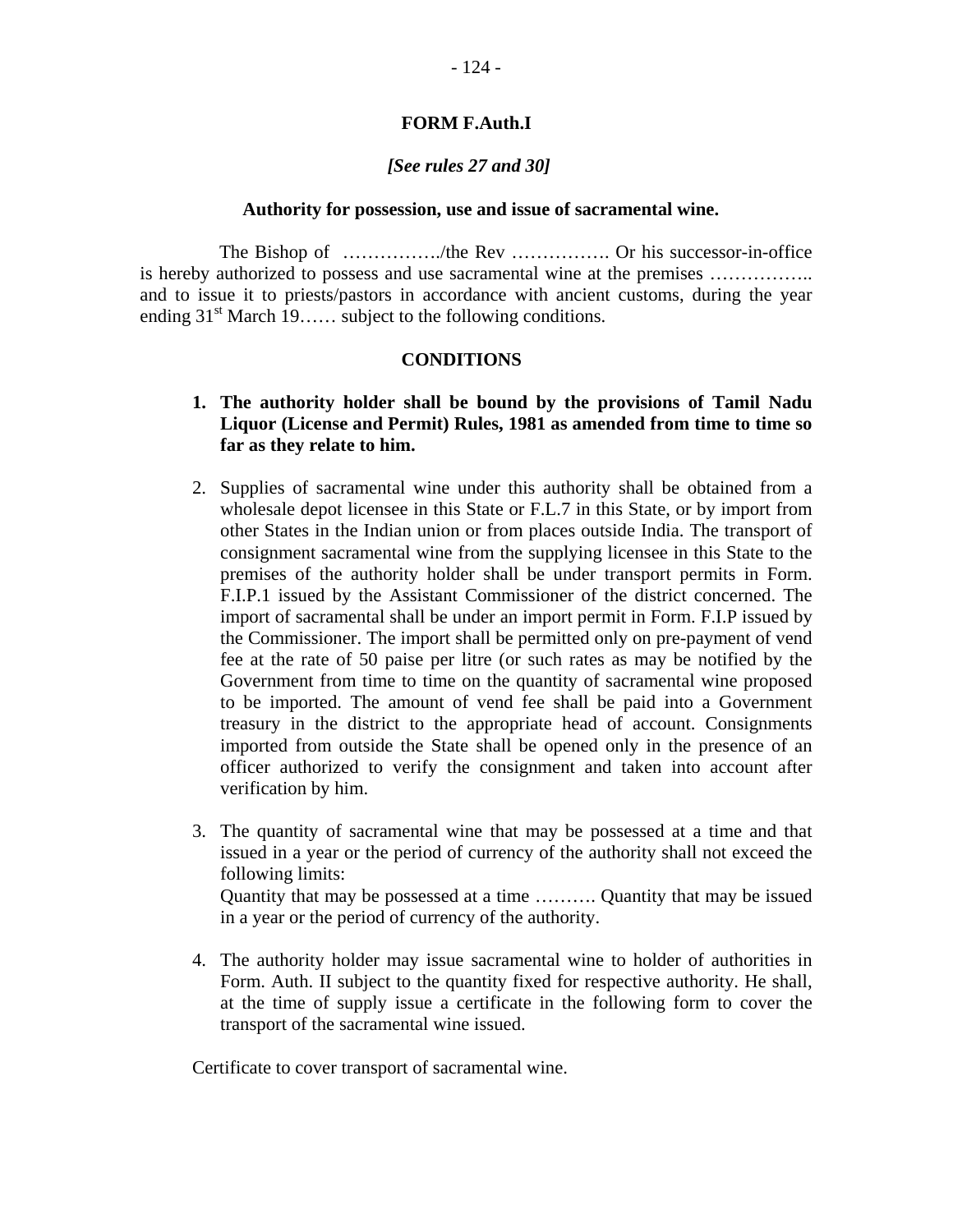- 1. Date of issue of sacramental wine:
- 2. Priest/pastor to whom issued:

Number of the authority held by the Priest/pastor and his address

- 3. Quantity issued:
- 4. Certificate current upto:
- 5. Name of messenger transporting on behalf of the Priest/pastor with his specimen signature

 Signature (Holder of Authority in Form F. Auth. I)

5. The authority-holder shall maintain accounts in Form. F. Ac.7 of transaction under the authority. All bill of purchases of sacramental wines together with copies of transport and import permits and certificate issued by him shall be preserved for one year after the date of expiry of the authority in support of accounts and produced for inspection on demand by any officer competent to inspect the authority. The authority-holder shall maintain an inspection book in Form G.I.B

Dated the ……. Day of ……. 19…..

Seal

Collector District

Number:

District: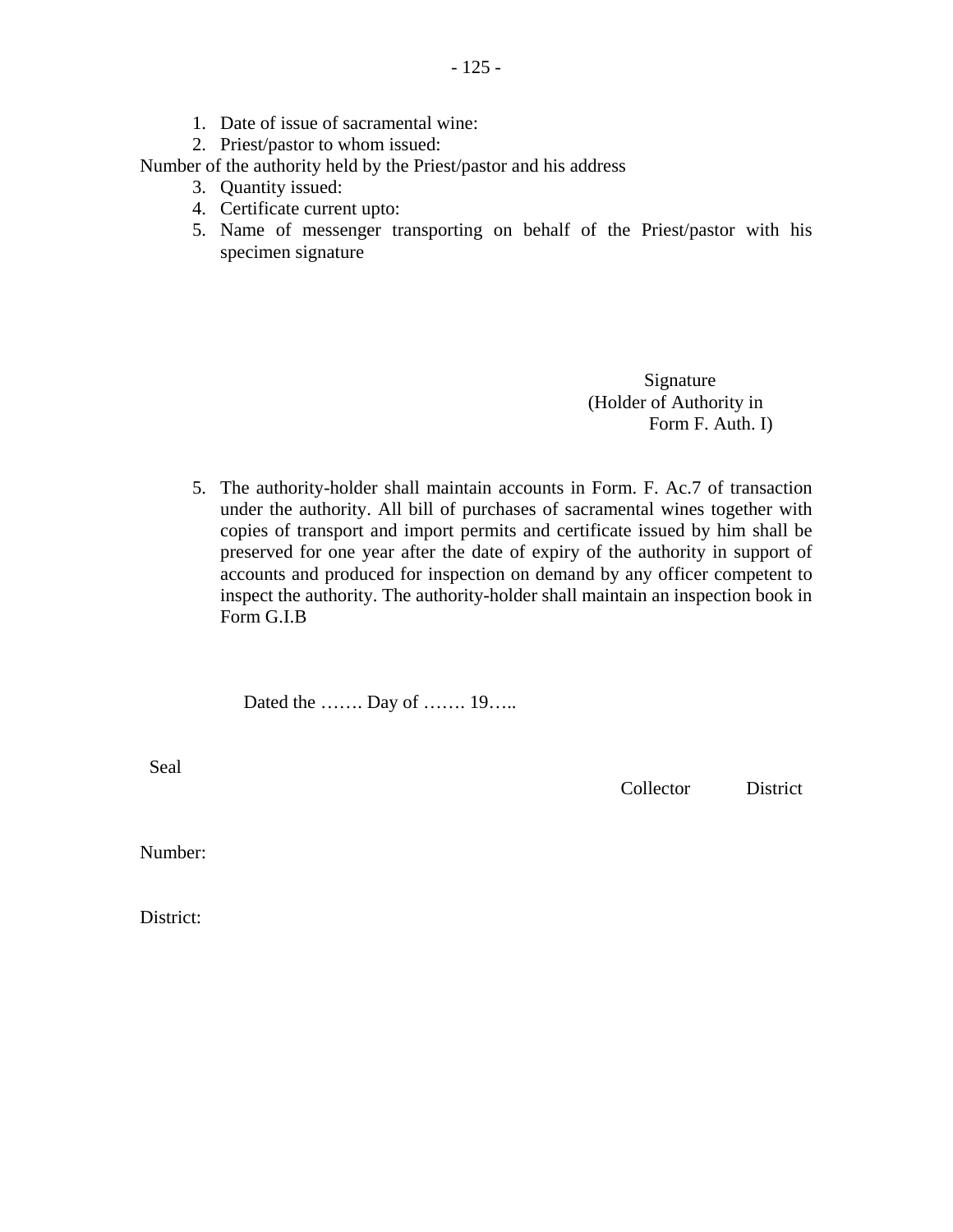### **(STATE EMBLEM)**

### **Form F. Auth. II**

### *[See rule 27]*

### **Authority for possession and use of sacramental wine.**

 The parish priest/ chaplain postor of ……………………… (designation) Or his successor in the office, residing at …………………… is hereby authorized to possess

sacramental wine and use it for religious purpos in accordance with the ancient custom during the year ending  $31<sup>st</sup>$  March 19 …….. Subject to the following conditions:

### **CONDITIONS**

- 1. The authority-holder shall be bound by the Tamil Nadu Liquor (Liquor and Permit) Rules, 1960, as amended from time to time, so far as they relate to him.
- 2. Supplies of sacramental wine under this authority shall be obtained from a wholesale depot licensee in this state or F.L. 7 licensee or of authority in Form F. Auth.1 in this State or from other States in the Indian Union. The transport of consignment of sacramental wine from the supplying licensees in this state to the premises of the authority-holder shall be under cover of a transport permit in the Form F.T.P.1 issued by the Assistant Commissioner of the district concerned. The transport from the holder of an authority in Form F. Auth. I shall be under cover of a certificate issued by the holder of such authority. The import permit in Form F.I.P. shall be issued by the Commissioner. The import shall be permitted only on prepayment of vend fee at the rate of 50 paise per litre or such rates as may be notified by Government from time to time or on the quantity of sacramental wine proposed to be imported. The amount of vend fee shall be paid into a Government treasury in the district to the appropriate Head of account and the treasury receipt attached at the application for import permit.
- 3. The quantity of sacramental wine possessed and used under the authority shall not exceed the following limits: -

Litre.

Quantity that may be possessed at a time.

Quantity that may be used in a month.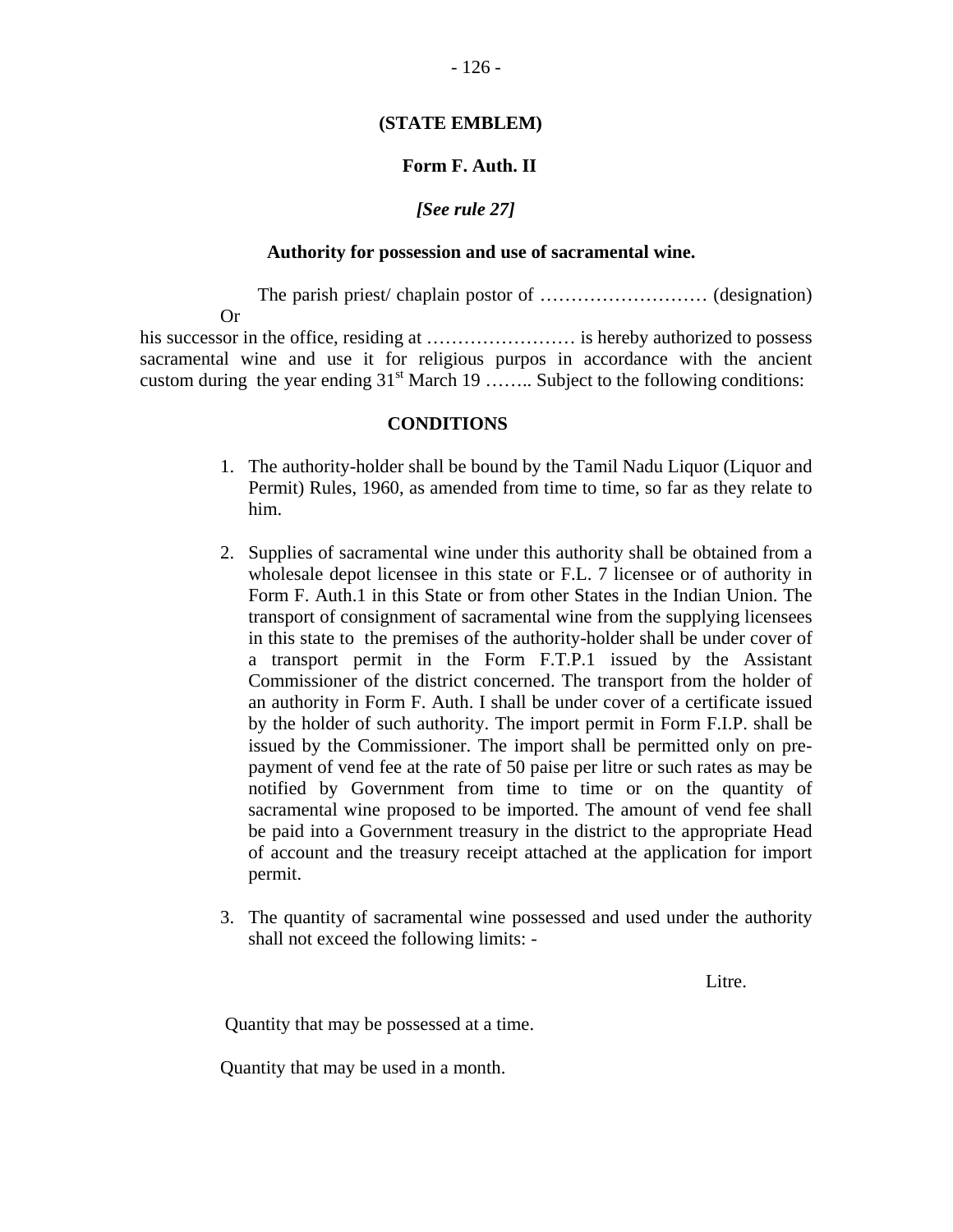- 4. The authority shall cover use of sacramental wine for religious purposes in accordance with ancient custom by the holder thereof and by the priest/pastors who stay or say mass within and particulars regarding whom are shown in the annexure to this authority. The authority holder may issue sacramental wine to any visiting priest who may be in need of it for religious use provided the period of stay of the priest is short and no additional quota of sacramental wine shall be required under the authority. If the period of stay of the visiting priest or pastor is likely to be long so that additional quota is required, the name of the priest shall be got included in the annexure and additional quota obtained by the application to the Collector for such period.
- 5. The authority-holder shall maintain accounts in Form F.Ac.11. All bills of purchase of sacramental wine together with copies of transport or import permit and certificate covering transport shall be preserved in support of the accounts and produced for inspection on demand by any Officer competent to inspect the authority.

Dated the ……………… day of ……………19

Seal Collectors. District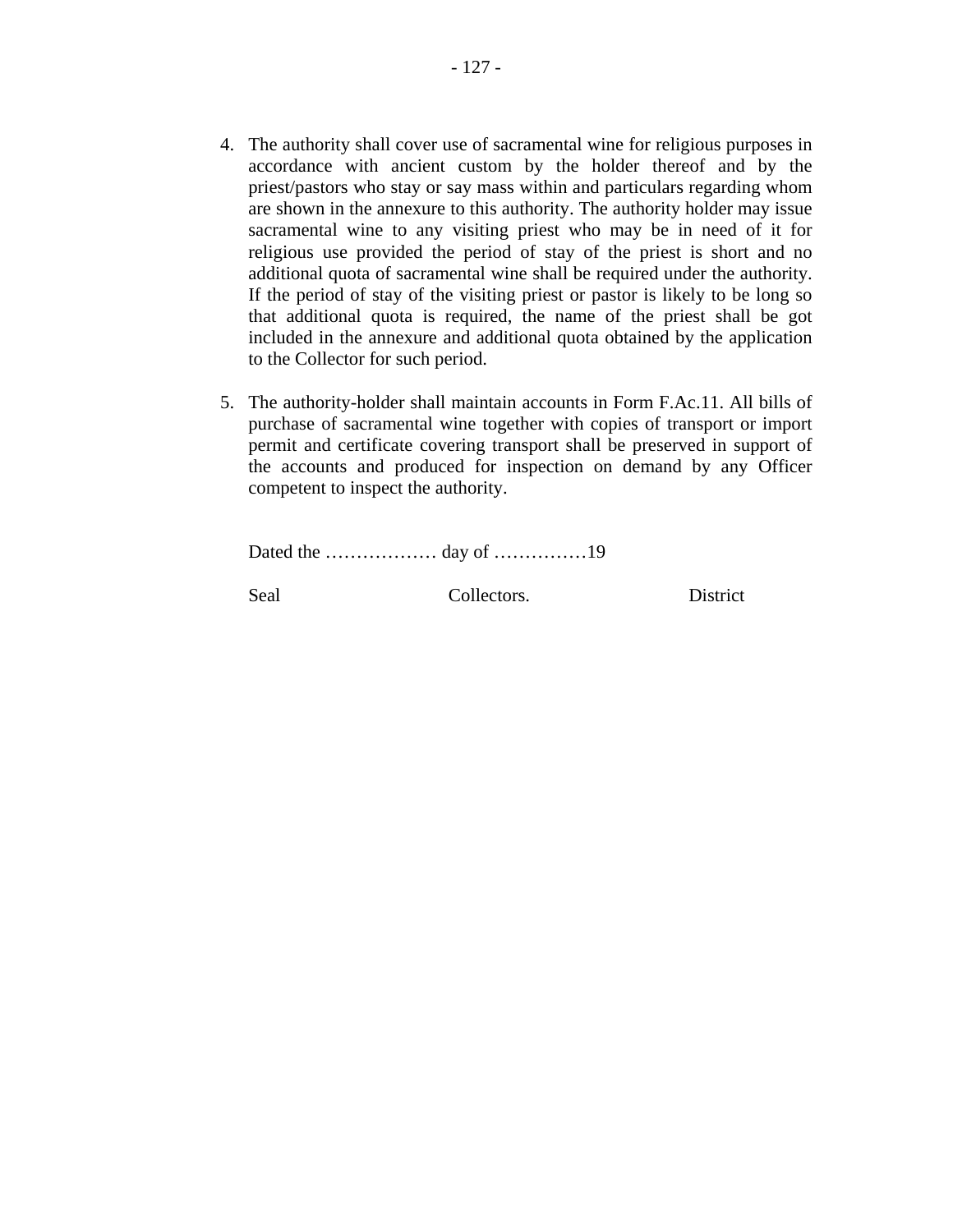- 128 -

### **(STATE EMBLEM) Form F.AUTH.III**  *[See rule 27]*

Number:

District:

Authority for possession of wine by heads of Jewish families for use in religious worship.

 Thiru ………………………….(name) ……………………. By virtue of his position as the head of a Jewish family or his successor to that position, residing at ………………is hereby authorized to possess wine and use it for religious purposes in accordance with ancient custom subject to the following conditions: -

### **CONDITIONS**

- 1. The authority holder shall be bound by the Tamil Nadu Liquor (Licence and permit) Rules, 1981 as amended from time to time in so far as they apply to him.
- 2. Supply of wine may be obtained by authority holder from a wholesale depot licensee in this state or F.L.7.licensee in this State or from other States in the Indian Union. The transport of consignment of wine from the supplying licensee in the State to the premises of the authority holder shall be under cover of a transport permit in Form F.T.P.I issued by the Assistant Commissioner. The import of wine from other States in the Indian Union shall be under an import permit in Form F.I.P. issued by the Commissioner. The import shall be permitted only on pre-payment of vend fee at the rate of 50 paise per litre or at such rates as may be notified by Government from time to time on the quantity of wine proposed to be imported. The amount of vend fee shall be paid into a Government treasury in the district to the appropriate head of account and the treasury receipt attached to the application for import permit.
- 3. The quantity of wine possessed under the authority shall not exceed ……….litres any one time and the quantity used in a month shall not exceed …………litres.
- 4. Wine possessed under this authority may be used by the holder for religious purpose enjoined by ancient custom and for no other purpose.
- 5. The authority holder shall maintain accounts in Form F.Ac.11. All bills of purchase of wine together with transport or import permits shall be resered in support of the accounts and produced for inspection on demand by any officer competent to inspect the authority.

Dated the …………………day of ………………19……..

Seal Collector District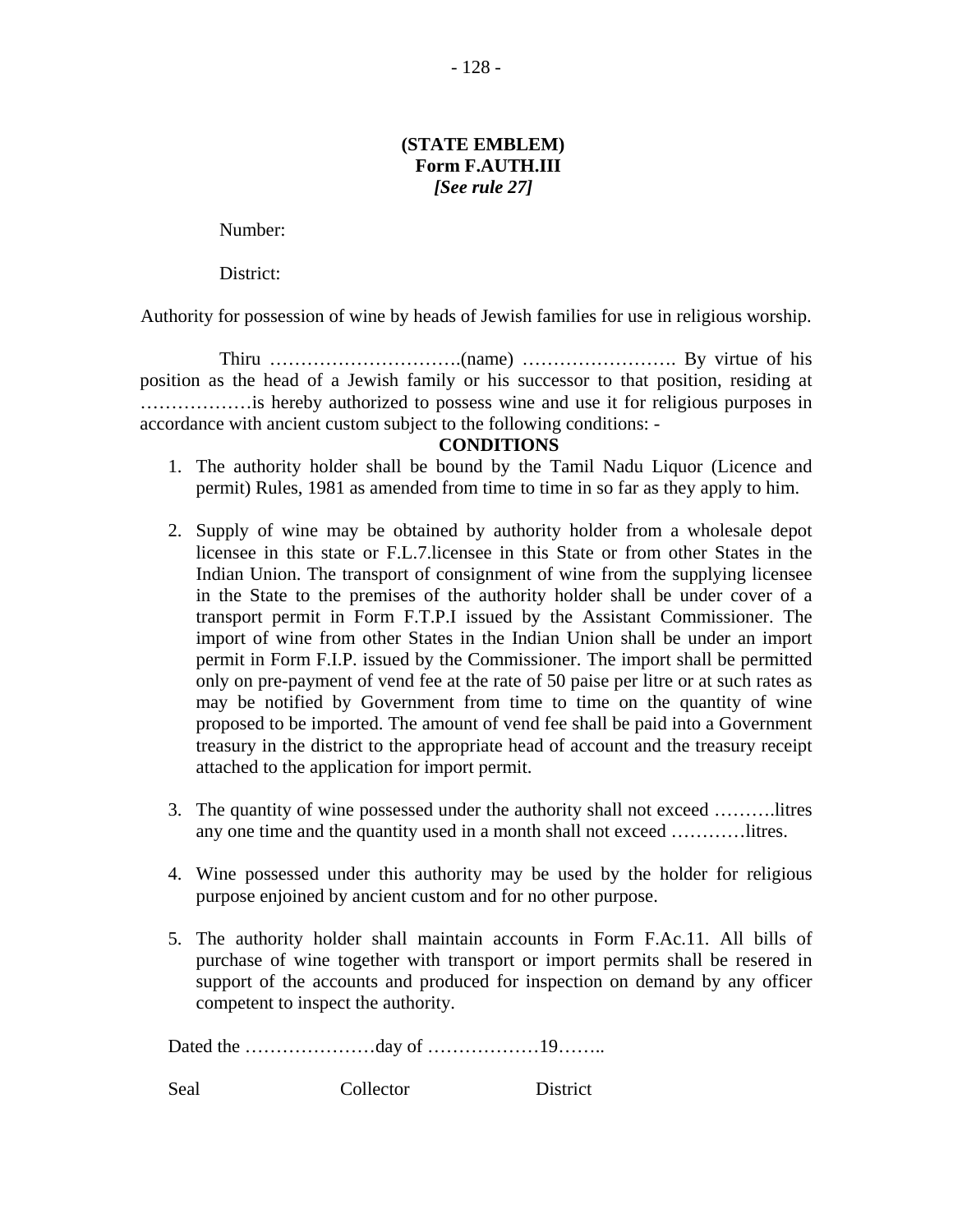# **(STATE EMBLEM) Form F.AUTH.IV.**  *[See rule 27]*

Number:

District:

### **Authority for possession of liquor (brandy) by parsi for use in religious worship.**

 Thiru ………………………………………….. (name) by virtue of his position as ……………(designation) of parsi temple or institution ……………….or his successor in that capacity, is hereby authorized to possess brandy and use it for religious purposes in accordance with ancient custom subject to the following conditions.

### **CONDITIONS**

- 1. The authority holder shall be bound by the Tamil Nadu Liquor (Licence and permit) Rules,1981,and amended from time to time in so far as they relate to him.
- 2. Supply of brandy shall be obtained by the authority holder from a wholesale depot licensee in this state. The transport of the consignment of brandy from the supplying licensee to the premises of the authority holder shall be under cover of a transport permit in Form F.T.P.1 issued by the Assistant Commissioner.
- 3. The quantity of brandy possessed under the authority shall not exceed ……..litres at any one time and the quantity used in a month shall not exceed ………….litres.
- 4. Brandy possessed under this authority may be used by the holder for religious propose enjoined by ancient custom and for no other purpose.
- 5. The authority holder shall maintain accounts in Form F.Ac.11. All bills of purchase of brandy together with transport permit shall be preserved in support of the accounts and produced for inspection on demand by any officer competent to inspect the authority.

Dated the ……………. Day of ………………….. 19……….

Seal Collector District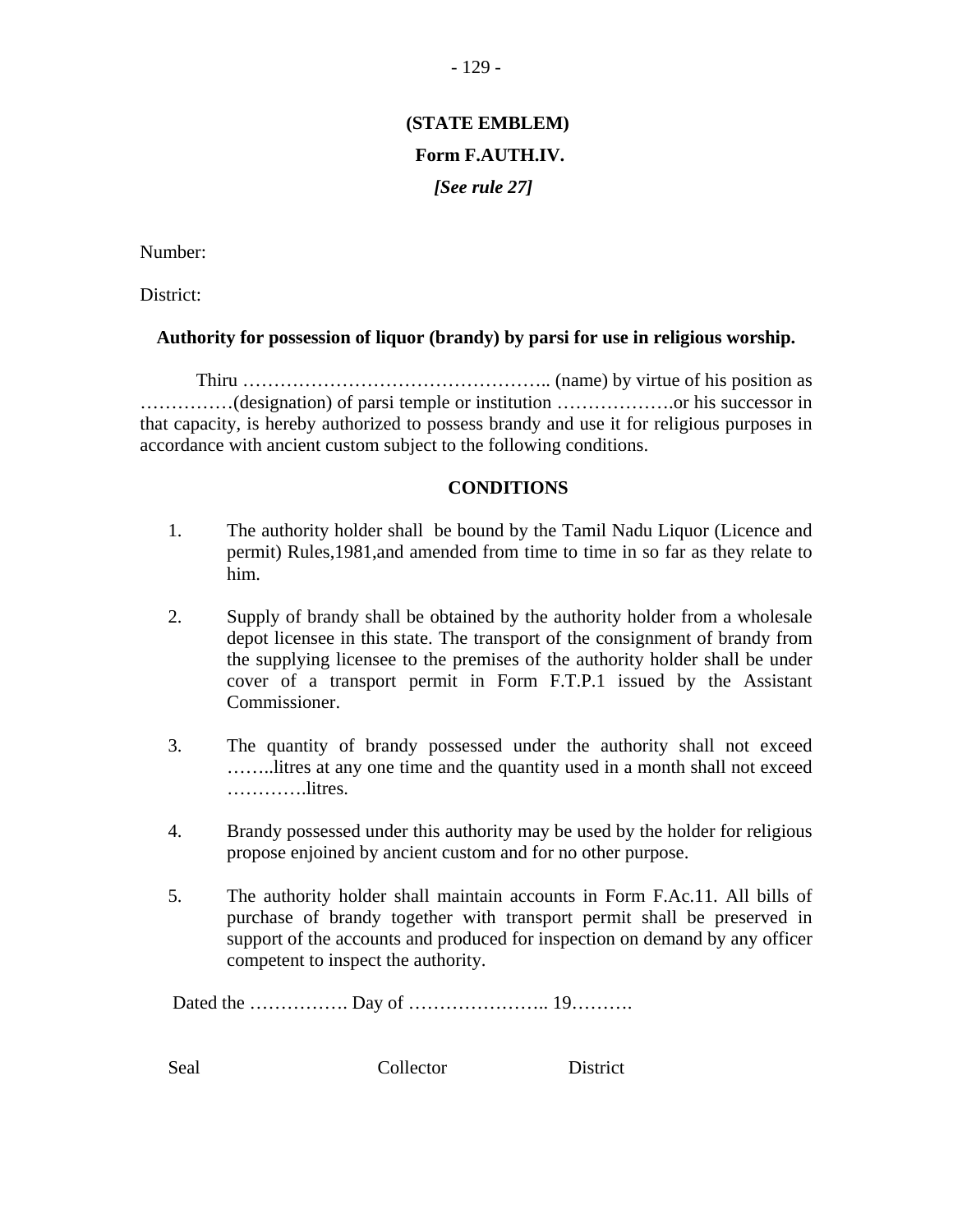### **AMENDMENT**

(iv) after "form F.AUTH.IV the following form shall be added, namely:-

## **"STATE EMBLEM**

### **FORM F.AUTH.V**

### **(See rule 17(b)**

### AUTHORISATION ISSUED FOR THE SHO NO……………FOR THE RETAIL SALE OF FOREIGN LIQUOR

(Common to all shops run by Tamil Nadu State Marketing Corporation Limited)

1. ………………. Managing Director, Tamil Nadu State Marketing Corporation Limited, holder of FL.11 licence No……….. issued by the Commissioner of Prohibition and Excise in ……… dated ………. under the provisions of the Tamil Nadu Prohibition Act, 1937 (Tamil Nadu Act X 1937) and the Tamil Nadu Liquor (Licence and permit) Rules, 1981 hereby issue an authorization to the District Manager, Tamil Nadu State Marketing Corporation Limited………… District to sell by retail of foreign liquor at the address specified below from the ………..day of ………..(month)…………(year) to the …….day of ………(month) …………(year) subject to the Tamil Nadu Liquor (Licence and permit)Rules, 1981.

Foreign Liquor Retail Vending Shop No…… Local Body in which the shop is located Address (in full) ……………………………

> Managing Director Tamil Nadu State Marketing Corporation Limited

( G.O. Ms. No: 40, Home P & E ( VIII Department, Dated: 01.07.2008 )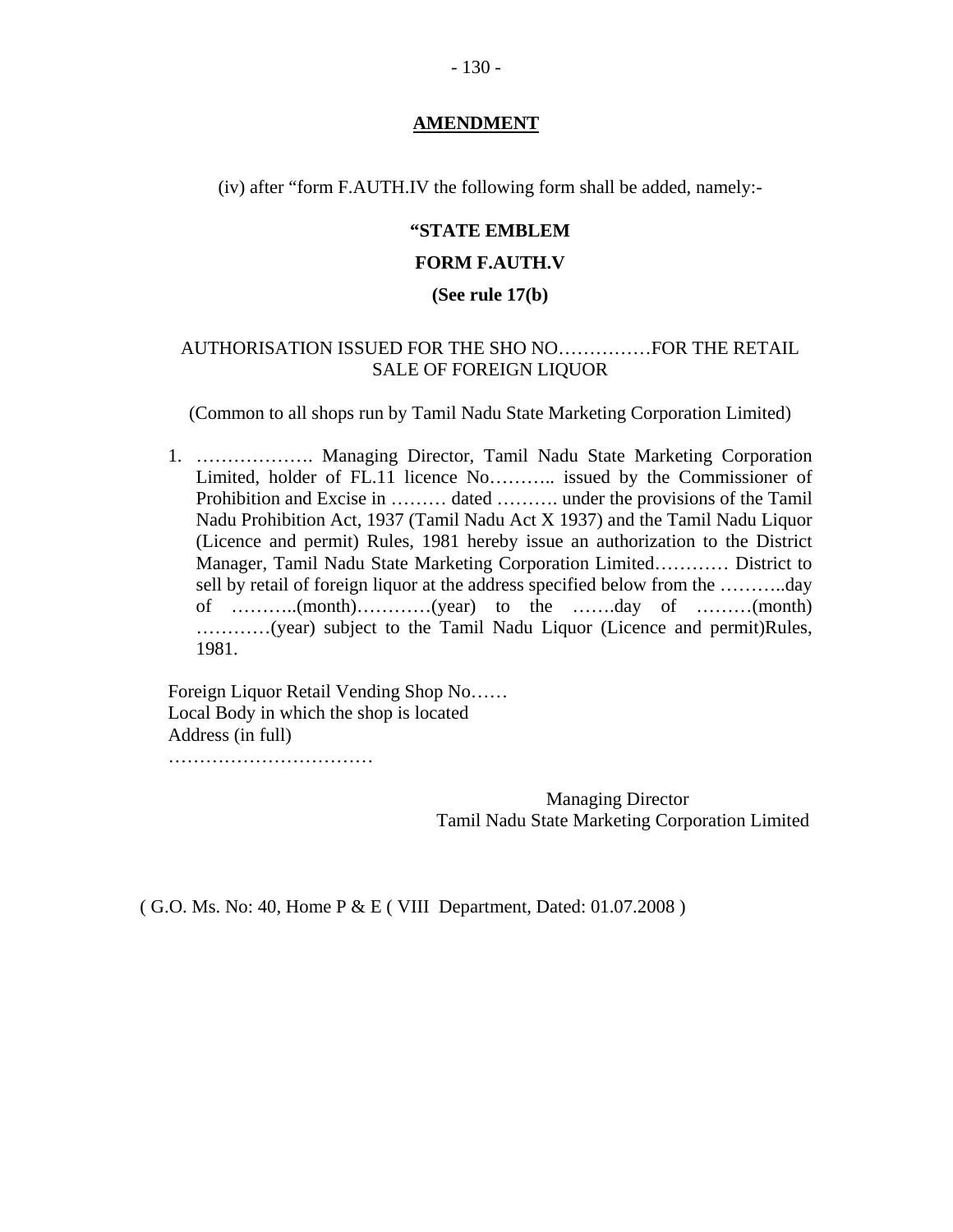## **FORM F.Ac.1**

## *[See rule 17]*

## **Account of liquor received and issued or sold under the licence in Form F.L.I. of**

| Month | Receipt/Sales | Source of supply           |        | Beer (Malt liquors) | Wines including  |        |
|-------|---------------|----------------------------|--------|---------------------|------------------|--------|
| and   | or issues     | with                       |        |                     | vermouth         |        |
| date  | (Name of      | number and date            |        |                     |                  |        |
|       | kind and      | of permits                 |        |                     |                  |        |
|       | brand of      |                            |        |                     |                  |        |
|       | liquor        |                            |        |                     |                  |        |
|       | received      |                            |        |                     |                  |        |
|       | or sold)      |                            |        |                     |                  |        |
|       |               | To whom issued             | Indian | Foreign             | <b>Sparkling</b> | Other  |
|       |               | <i>(particulars)</i><br>of |        |                     | wines            | wines  |
|       |               | licence, permit,           |        |                     |                  |        |
|       |               | etc., and number           |        |                     |                  |        |
|       |               | date<br>of<br>and          |        |                     |                  |        |
|       |               | transport permit,          |        |                     |                  |        |
|       |               | when issued.               |        |                     |                  |        |
| (1)   | (2)           | (3)                        | (4)    | (5)                 | (6)              | (7)    |
|       |               |                            | L. ML. | L. ML.              | L. ML.           | L. ML. |

| Month       |        |            |                       | <b>Spirits</b> |        |         |        |         |
|-------------|--------|------------|-----------------------|----------------|--------|---------|--------|---------|
| and<br>date |        | Whisky     | <b>Brandy</b>         |                | Rum    |         | Gin    |         |
|             | Indian | Foreign    | Indian                | Foreign        | Indian | Foreign | Indian | Foreign |
|             | (8)    | $\partial$ | $^{\prime}10^{\cdot}$ |                | 12)    | (13)    | (14)   | 15      |
|             | L. ML. | .ML.       | $\therefore$ ML.      | L. ML.         | ML.    | L. ML.  | L. ML. | ML.     |

| Month | and Other Spirits including liquors   Amount |         | of               | Remarks |  |
|-------|----------------------------------------------|---------|------------------|---------|--|
| Date  | and milk punch                               |         | sales            | tax     |  |
|       | Indian                                       | Foreign | collected        | (on     |  |
|       |                                              |         | sales of foreign |         |  |
|       |                                              |         | liquor)          |         |  |
|       | (16)                                         |         | (18)             |         |  |
|       | L. ML.                                       | L. ML.  |                  |         |  |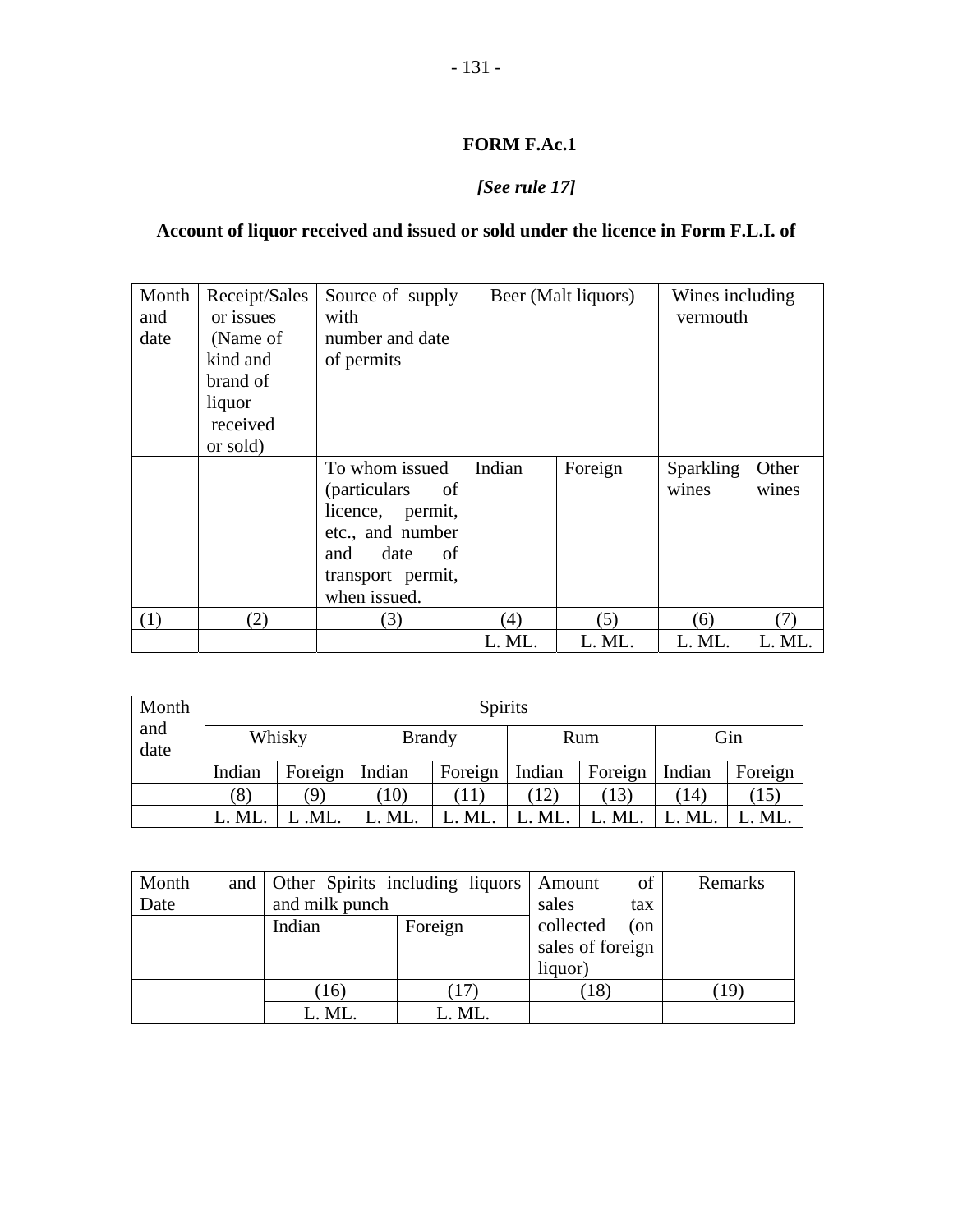## **FORM F.Ac.1(a)**

## *[ See rule 33 ]*

*Register of issues of bottled liquor to holders of personal permits, licences or authorities under the licence in Form F.L. 1 of* 

**Kind and number of personal permit, licence or authority :** 

 **District :** 

**Name and address of the holder of the personal permit, licence or authority :** 

**Number and date of Government's Commissioner's or Collector's order issuing the personal permit , licence or Authority :** 

**The Currency of the personal permit , licence or authority :** 

**Quantity allowed to be possessed ( at a time in month ) :** 

| <b>Month</b><br>and |                | <b>Particulars of liquors issued</b>                                 | <b>Total</b><br>quantit    | <b>Remarks</b>        |               |                      |              |              |
|---------------------|----------------|----------------------------------------------------------------------|----------------------------|-----------------------|---------------|----------------------|--------------|--------------|
| date of<br>issue    | <b>Liquors</b> | <b>Spirits including</b><br><b>Beer (Malt Liquor</b><br><b>Wines</b> |                            |                       |               | y issued<br>in terms |              |              |
|                     | Indian         | Foreign                                                              | <b>Sparklin</b><br>g Wines | Other<br><b>Wines</b> | <b>Indian</b> | Foreign              | of units     |              |
| $\bf(1)$            | (2)            | (3)                                                                  | (4)                        | (5)                   | (6)           | (7)                  | (8)          | (9)          |
|                     | L.ML.          | L. ML.                                                               | L. ML.                     | L.<br>ML.             | L.ML.         | L. ML.               | <b>UNITS</b> | <b>PARTS</b> |

## **FORM F.Ac.1 (b)**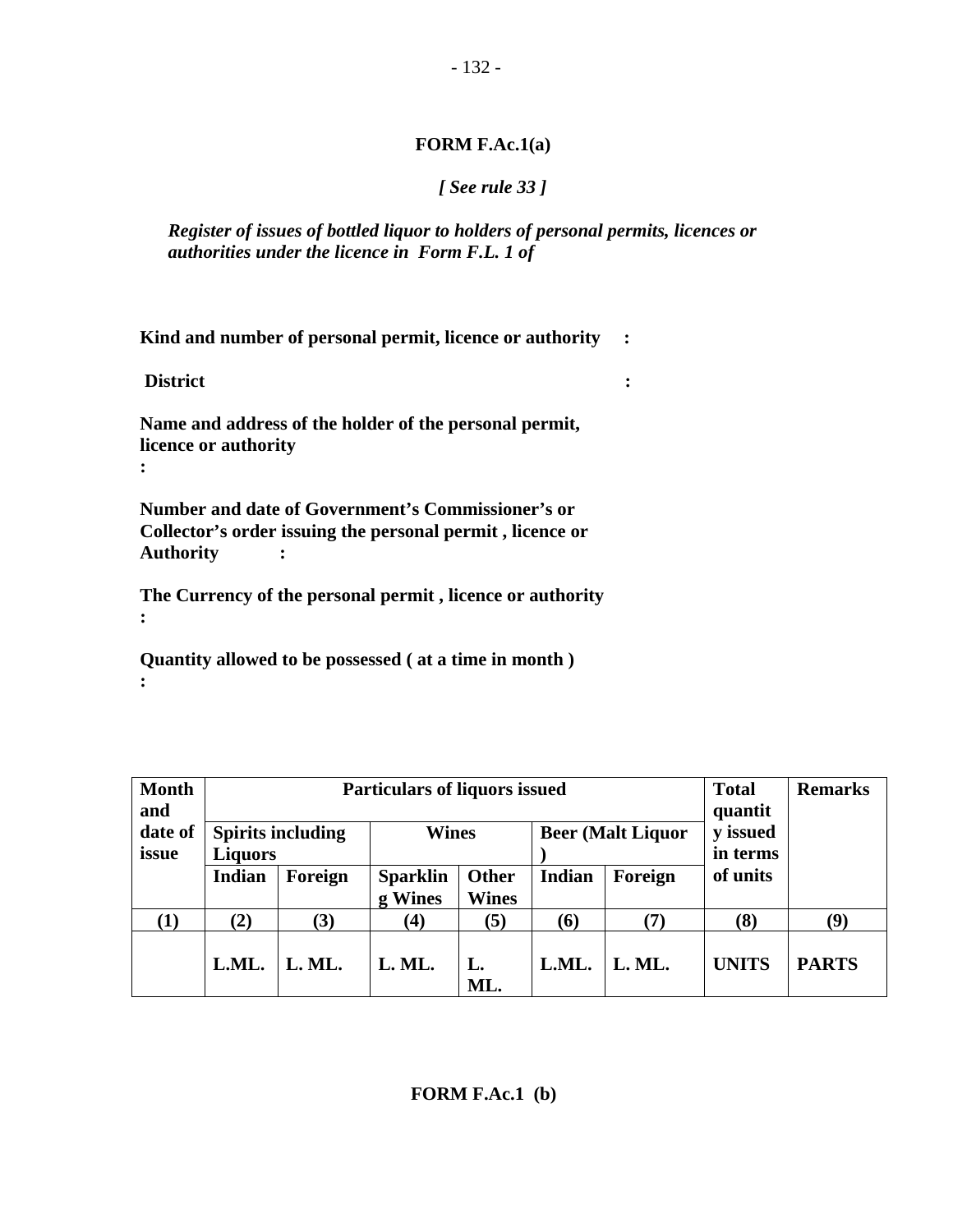## *[ See rule 33 ]*

*Monthly abstract of the details of liquor received, sold and balance under the licence in Form F.L.1 for the month of* 20 *licence in Form F.L.1 for the month of* 20 .

*Name of the licensee:* Place of Shop:

|                | <b>Number of bottles in milli litres</b> |                   |            |                   |             |                   |     |                  | <b>Total number of bottles</b> |            |
|----------------|------------------------------------------|-------------------|------------|-------------------|-------------|-------------------|-----|------------------|--------------------------------|------------|
| <b>Details</b> | Whisky                                   | <b>Brandy</b>     | <b>Rum</b> | Gin               | <b>Beer</b> | Wine              |     | <b>Litres ML</b> |                                |            |
|                | 750                                      | 750               | 750        | 750               | 750         | 750               | 750 | 650              | 375                            | <b>180</b> |
|                | 375                                      | 375               | 375        | 375               | 375         | 375               |     |                  |                                |            |
|                | <i><b>180</b></i>                        | <i><b>180</b></i> | <i>180</i> | <i><b>180</b></i> | <i>180</i>  | <i><b>180</b></i> |     |                  |                                |            |
| $\bf{(1)}$     | (2)                                      | (3)               | (4)        | (5)               | (6)         |                   |     |                  |                                |            |

| 1. Opening balance on the $1st$ day of the month<br>$\sim$ :                                                                                      |                                     |
|---------------------------------------------------------------------------------------------------------------------------------------------------|-------------------------------------|
| 2. Receipts during the m onth                                                                                                                     |                                     |
|                                                                                                                                                   |                                     |
| 4. Issues in the month                                                                                                                            |                                     |
| (a) To holders of personal permits (excluding<br>privileged personages) and licences for other than<br>medicinal purposes                         |                                     |
| (b) To holders of licences for medicinal purposes :                                                                                               |                                     |
| (c) To holders of authorities (Wine only)                                                                                                         |                                     |
| (d) To diplomatic personal privilege personages :                                                                                                 |                                     |
| (e) To other F.L.1 licences                                                                                                                       |                                     |
| <b>Total</b><br><b>5. Closing Balance</b><br>6. Extract from inspection Book Form GIB of<br>remarks of the Inspecting officers during the month : |                                     |
|                                                                                                                                                   | <b>Signature</b><br>Licence holder. |
| T <sub>0</sub>                                                                                                                                    |                                     |
| <b>Assistant Commissioner (Excise) </b><br>(through the Taluk Excise Officer).                                                                    |                                     |
|                                                                                                                                                   |                                     |

 **FORM F. Ac. 2**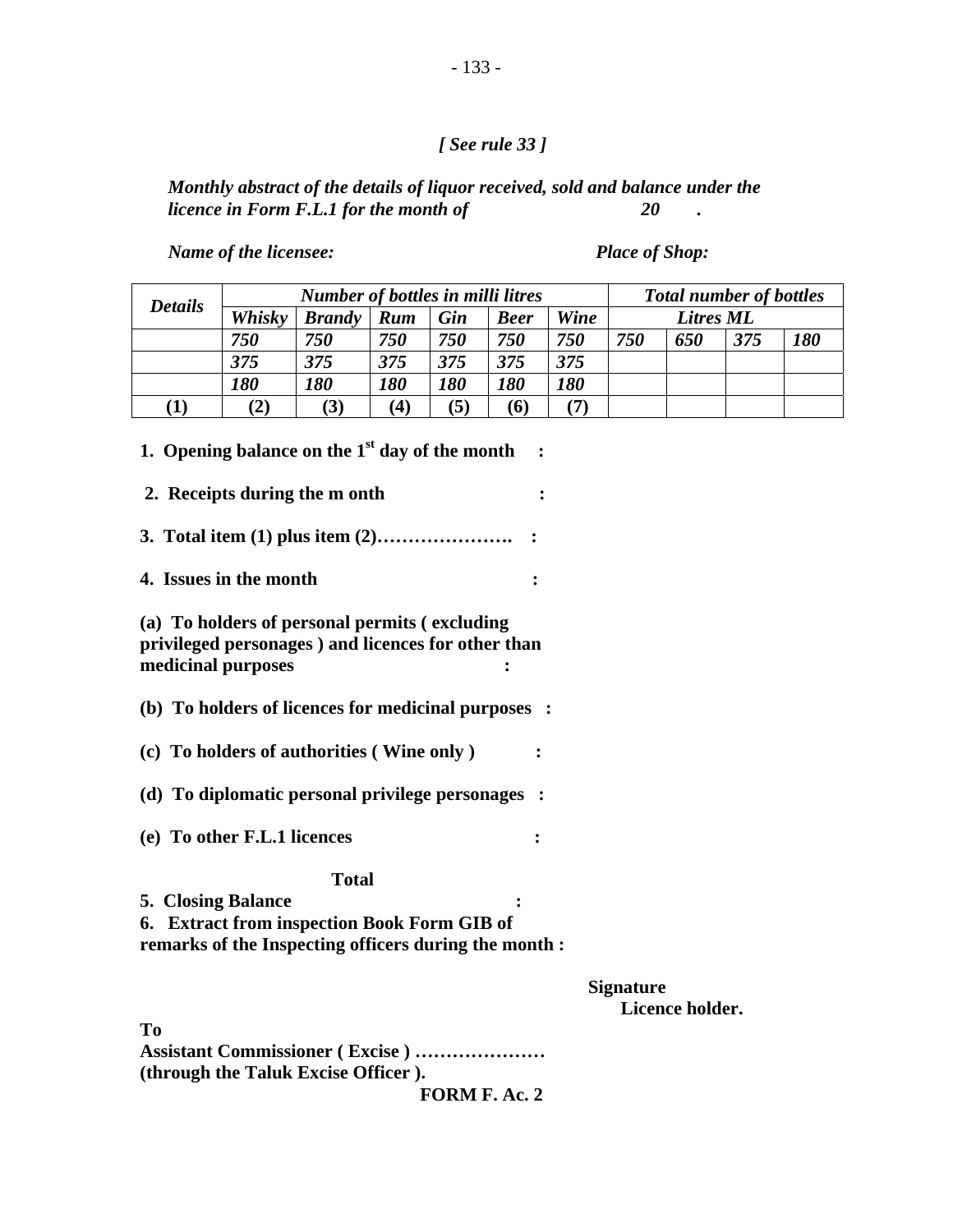## *[ See rules 17 and 34 ]*

*Register showing issues of liquor to ( Indian citizen ) in the …………………… club* 

## **Name and address of the 1 [ Indian Citizen ] :**

**F.L.2 licence number and date** 

**Quantity permitted to be possessed at a time and in a month** 

**:** 

**:** 

| <b>Month and</b> |                | <b>Total issues</b> | <b>Quantity of liquor issued</b>     |                |                |  |
|------------------|----------------|---------------------|--------------------------------------|----------------|----------------|--|
| date of<br>issue | <b>Spirits</b> | <b>Wines</b>        | <b>Sealed Bottles</b><br><b>Beer</b> |                | <b>Remarks</b> |  |
| $\bf(1)$         | $\bf(2)$       | (3)                 | $\boldsymbol{(4)}$                   | $(\mathbf{5})$ | (6)            |  |
|                  | L. ML          | L. ML               | L. ML                                | L. ML          |                |  |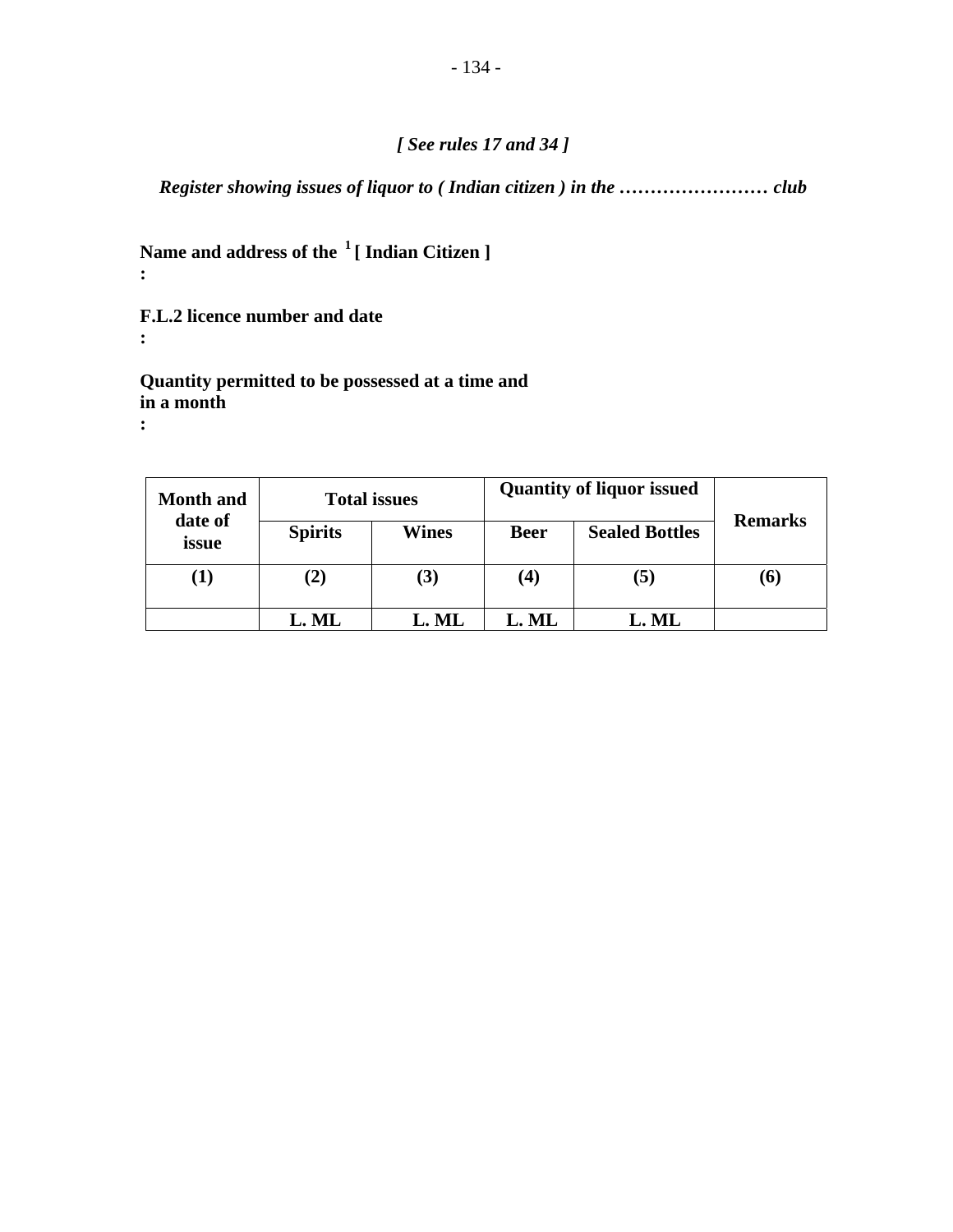### **FORM F.Ac. 2 (a)**

## *[See rule 34 ]*

**Register showing the stock and issue of liquor in the ………………….. club** 

| <b>Date</b> | <b>Spirits</b> | <b>Wines</b>  | <b>Beers</b> | <b>Remarks</b> |
|-------------|----------------|---------------|--------------|----------------|
|             | L. ML.         | L. ML.        | L. ML.       |                |
|             | $\bf (2)$      | $\mathcal{F}$ | 4            | ' ح            |

## **Opening Balance**

**Receipt** 

**Sale** 

## **Closing Balance**

### **Note:**

- **(i) Breakages, ullages and condemned stock should be entered in red ink below entry relating to sales.**
- **(ii) An abstract should be prepared at the end of each month showing the balance at the beginning of the month, the total receipts and the total issues in the month and the balance. The quantity lost by breakage, ullage condemned stock, etc., should be shown in red ink below the entry relating to total issues.**

**FORM F.Ac. 2 (b)**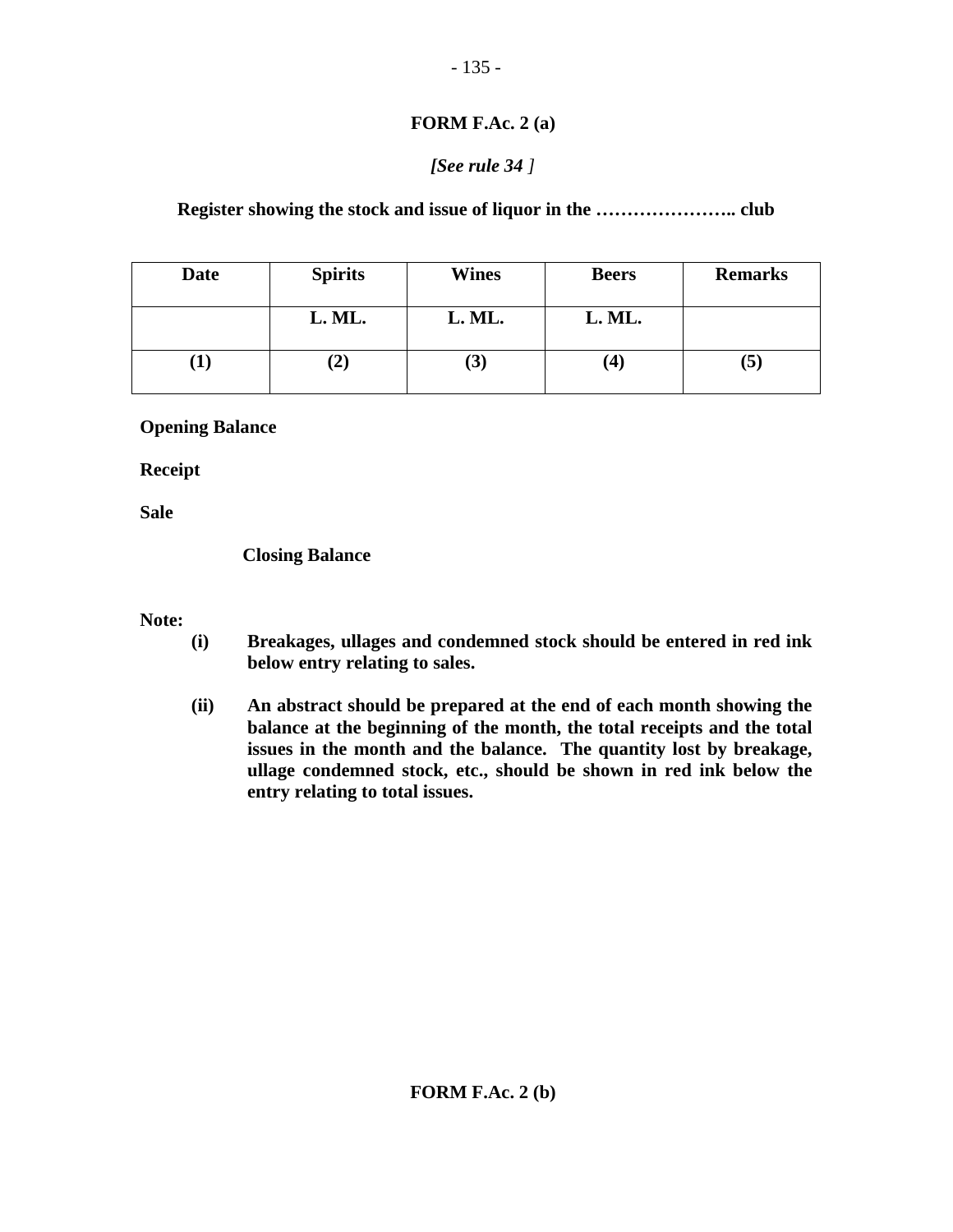## *[See rule 34 ]*

**Quarterly statement showing stock receipts and supplies of liquor and the amount of club fee leviable under the licence in Form F.L.2 held, by club ………….. …….** 

**for the quarter ending.** 

|            |                | <b>Kind of liquor</b> |                    |             |              |  |  |
|------------|----------------|-----------------------|--------------------|-------------|--------------|--|--|
| Sl. No:    | <b>Details</b> | <b>Spirits</b>        | Wines              | <b>Beer</b> | <b>Total</b> |  |  |
| $\bf{(1)}$ | (2)            | $\bf (3)$             | $\boldsymbol{(4)}$ | (5)         | (6)          |  |  |
|            |                | L. ML.                | L. ML.             | L. ML.      | L. ML.       |  |  |

**1. Opening Balance -- (a) At the bar (b) At the wine store** 

 **Total** 

- **2. Receipts during the quarter**
- **3. Total item [ (1) plus item (2) ]**
- **4. Supplies during the quarter.**
- **5. Opening Balance -- (a) At the bar (b) At the wine store**

 **Total** 

 **( The club fee leviable is at the rate of Rs.2 for each unit of 50 bottles of 750 milli-litres or 37.5 litres of liquor ( irrespective of kind ) or part thereof.** 

 **This return shall be submitted every quarter by the licensee to the**  Collector before the 5<sup>th</sup> day of the month following the quarter to which this return **relates.** 

> **Honorary Secretary**  *Club* **Club**

**To The Collector of**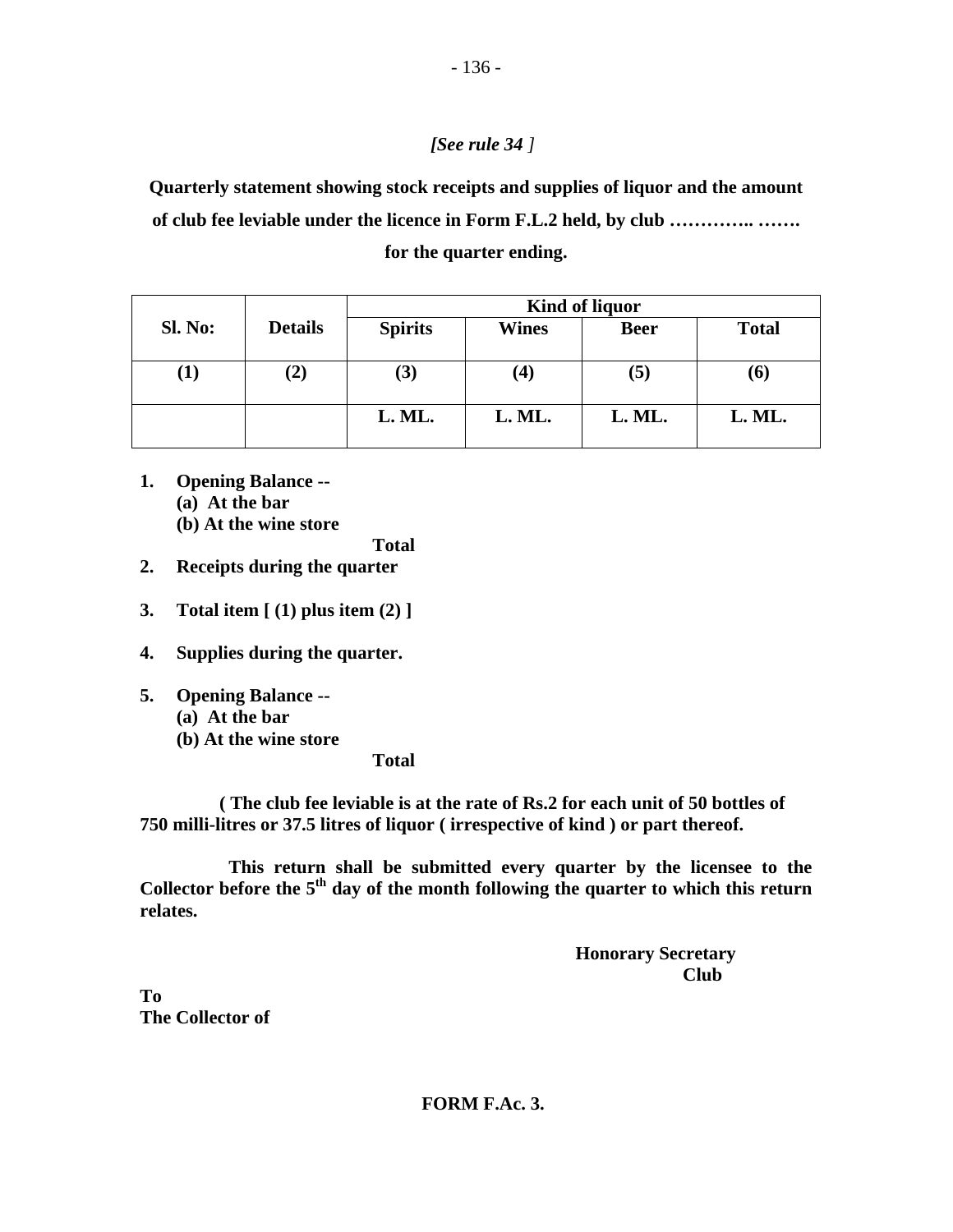## *[See rules 17 and 35]*

| Accounts of liquor received and sold or issued under the licence in Form |  |  |  |  |  |  |
|--------------------------------------------------------------------------|--|--|--|--|--|--|
| F.L.3 of  hotel for the month of  19                                     |  |  |  |  |  |  |

| Date | Receipt/<br><b>Issues</b> | <b>Sourc</b><br><b>es</b><br>of<br>suppl<br>y | <b>Beer</b><br>(Malt liquors) |             | <b>Wines</b>        |                        | Spirit/<br><b>Whisky</b> |               |         |
|------|---------------------------|-----------------------------------------------|-------------------------------|-------------|---------------------|------------------------|--------------------------|---------------|---------|
|      | Name of<br>kind           | To<br>whom                                    | India<br>$\mathbf n$          | Foreig<br>n | [Draug]<br>ht       | Sparkli-<br>ng         | <b>Other</b><br>L.       | <b>Indian</b> | Foreign |
|      | And brand<br>of           | issued                                        | L. Mt                         | L. Mt       | beer<br><b>Bulk</b> | <b>Wines</b><br>L. ML. | ML.                      | L.ML.         | L. ML.  |
|      | Liquor<br>received or     |                                               |                               |             | litres]<br>L. ML.   |                        |                          |               |         |
|      | <b>Issued</b>             |                                               |                               |             |                     |                        |                          |               |         |
| (1)  | (2)                       | (3)                                           | $\bf(4)$                      | (5)         | $(5-a)$             | (6)                    | (7)                      | (8)           | (9)     |

|        |                      | Spirits – contd. |         |               | <b>Other Spirits</b> | <b>Remarks</b> |                          |      |
|--------|----------------------|------------------|---------|---------------|----------------------|----------------|--------------------------|------|
|        | <b>Brandy</b><br>Rum |                  |         |               | Gin                  |                | <b>Including liquors</b> |      |
| Indian | Foreign              | Indian           | Foreign | <b>Indian</b> | Foreign              | <b>Indian</b>  | Foreign                  |      |
| L.ML.  | L. ML.               | L.ML.            | L.ML.   | L.ML.         | L.ML.                | L <b>.ML.</b>  | L. ML.                   |      |
| (10)   | (11)                 | (12)             | (13)    | (14)          | (15)                 | (16)           | (17)                     | (18) |
|        |                      |                  |         |               |                      |                |                          |      |
|        |                      |                  |         |               |                      |                |                          |      |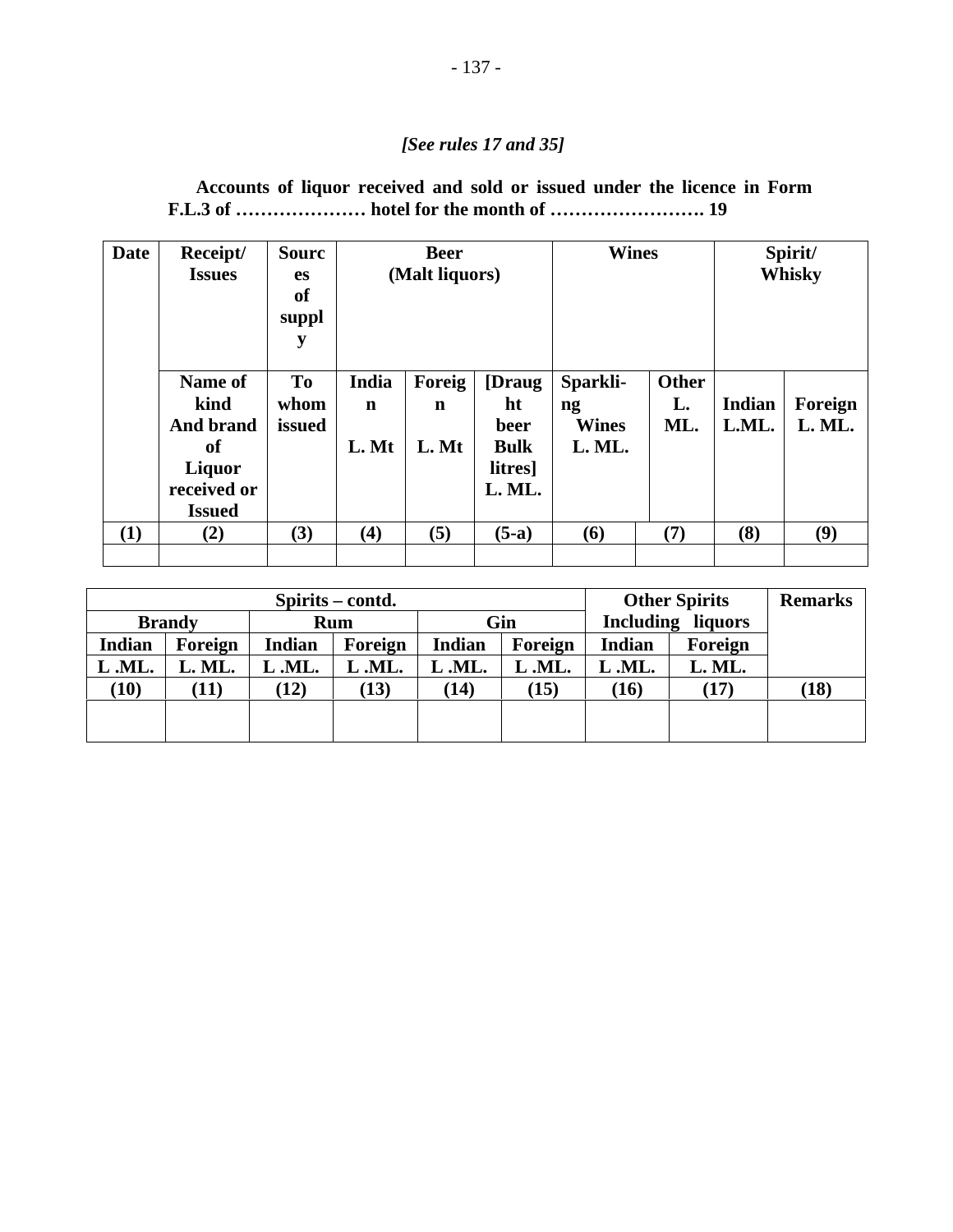## **FORM F.Ac. 3(a).**

## *[See rules 17, 35 and 36]*

**Daily account of issues of liquor under the licence in Form F.L.3 and F.L.3 A of hotel ……** 

|               | [Name]   |        | <b>Total</b><br><b>Particulars of liquor issued</b> |                  |              |          |      |                  |                |
|---------------|----------|--------|-----------------------------------------------------|------------------|--------------|----------|------|------------------|----------------|
|               | and      |        | <b>Spirits</b><br><b>Wines</b><br><b>Beer</b>       |                  | issued in    |          |      |                  |                |
|               | address  | Indian | Foreign                                             | <b>Sparkling</b> | Other        | Indian   | L    | terms of         |                |
|               | of the   |        |                                                     | <b>Wine</b>      | <b>Wines</b> |          | .ML. | units            |                |
| <b>Serial</b> | persons  |        |                                                     |                  |              |          |      |                  | <b>Remarks</b> |
| <b>Number</b> | to       |        |                                                     |                  |              |          |      |                  |                |
|               | whom     | L      | L.ML.                                               | L.ML.            | L.ML.        | $\bf{L}$ | L.   | <b>Units.Peg</b> |                |
|               | liquor   | .ML.   |                                                     |                  |              | .ML.     | ML.  |                  |                |
|               | was      |        |                                                     |                  |              |          |      |                  |                |
|               | issued 1 |        |                                                     |                  |              |          |      |                  |                |
| (1)           | (2)      | (3)    | (4)                                                 | (5)              | (6)          | (7)      | (8)  | (9)              | (10)           |
|               |          |        |                                                     |                  |              |          |      |                  |                |
|               |          |        |                                                     |                  |              |          |      |                  |                |
|               |          |        |                                                     |                  |              |          |      |                  |                |

**Daily total of the liquor shall be struck. The quantity of daily issues in the register must tally with the total quantity shown as issued in the accounts register in Form F.Ac.3.**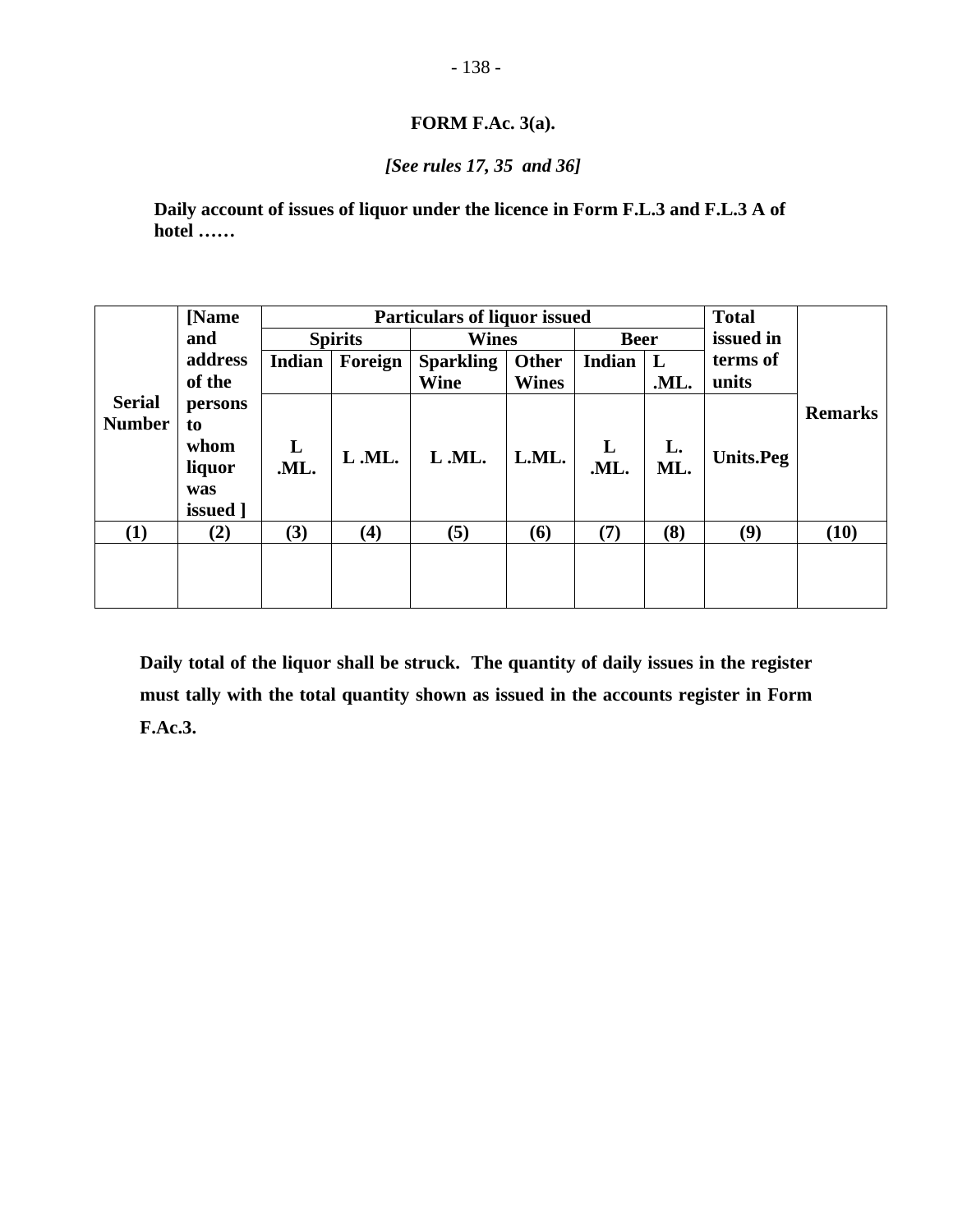## **FORM F. Ac. 3(b).**

## *[ See rules 36 (11) ]*

**Monthly return showing the receipts and issues of liquor under the licence in Form F.L.3A for the month of ……………………………. 19………………….** 

| <b>Details</b> | <b>Beer</b> (Malt<br>Liquors) |       | <b>Wines</b>                    |                              |                      | <b>Spirits</b><br>including<br>liquors | <b>Remarks</b> |
|----------------|-------------------------------|-------|---------------------------------|------------------------------|----------------------|----------------------------------------|----------------|
|                | Indian<br>Foreign             |       | <b>Sparkling</b><br><b>Wine</b> | <b>Other</b><br><b>Wines</b> | Indian               | Foreign                                |                |
| (1)            | (2)                           | (3)   | $\left( 4\right)$               | (5)                          | (6)                  | (7)                                    | (8)            |
|                | L<br>.ML.                     | L.ML. | L.ML.                           | L.ML.                        | $\mathbf{L}$<br>.ML. | L. ML.                                 |                |

- **1. Opening Balance ( on the 1st** day of the month )  $\qquad \qquad :$
- **2. Receipts during the month :**
- **3. Total Items (1) and (2)**
- **4. Issues in the month :**
- **5. Closing Balance :**

 **Licence holder.** 

**To** 

**The Collector of**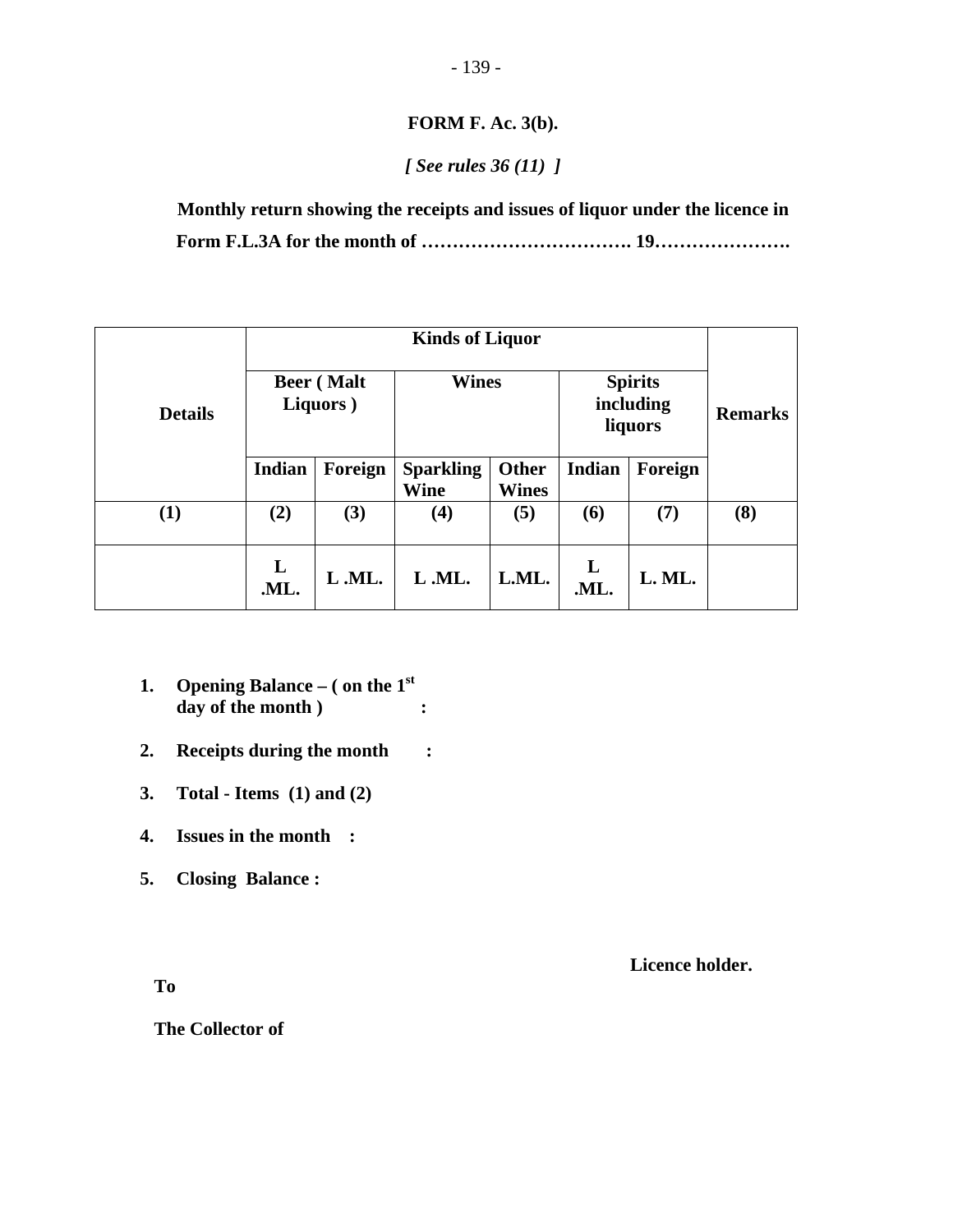## **FORM F. Ac. 4**

## *[See rules 17 and 37]*

**Monthly return showing the receipts and issues of bottled liquor under the licence in** 

**Form F.L.4 for the month of …………………….19 ………………..** 

| <b>Details</b> | <b>Beer</b> (Malt<br>liquors) |         | <b>Wines</b>                                                     |        | <b>Spirits including</b><br>liquors |             | <b>Remark</b><br>S |  |
|----------------|-------------------------------|---------|------------------------------------------------------------------|--------|-------------------------------------|-------------|--------------------|--|
|                | <b>Indian</b>                 | Foreign | <b>Sparkling</b><br><b>Other</b><br><b>Wines</b><br><b>Wines</b> |        | <b>Indian</b>                       | Foreig<br>n |                    |  |
| (1)            | (2)                           | (3)     | (4)                                                              | (5)    | (6)                                 | (7)         | (8)                |  |
|                | L. ML.                        | L. ML.  | L. ML.                                                           | L. ML. | L. ML.                              | L. ML.      |                    |  |

- **1. Opening Balance ( on the 1st** day of the month )  $\qquad \qquad :$
- **2. Receipts during the month :**
- **3. Total Items (1) and (2)**
- **4. Issues in the month : [ 4a Export during the month]:**
- **5. Closing Balance :**

 **Licence holder.** 

**To** 

**The Collector of**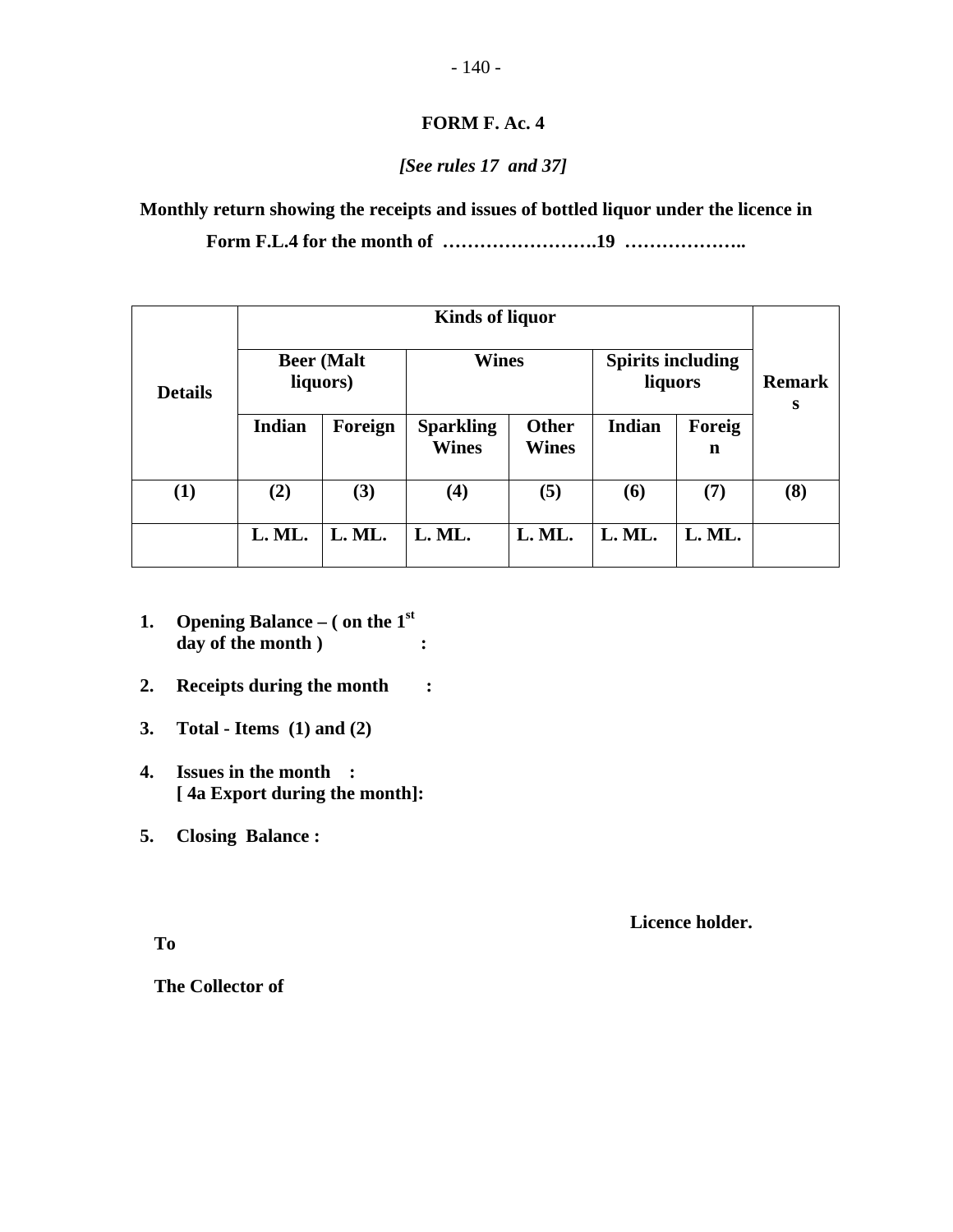## **FORM F.Ac. 4 (i).**

## *[ See rules 17 and 37 ]*

**Accounts of liquor issued or sold to be maintained by the holder of licence in** 

 **Form F.L.4** 

| <b>Date</b> | Receipt/        | <b>Sources</b>   | <b>Beer</b> |               |                            | <b>Wines</b> | Spirit/ |         |
|-------------|-----------------|------------------|-------------|---------------|----------------------------|--------------|---------|---------|
|             | <b>Sales or</b> | <b>of</b>        |             | (Malt liquor) |                            |              | Whisky  |         |
|             | Issues.         | supply with      |             |               |                            |              |         |         |
|             | Name of         | number and       |             |               |                            |              |         |         |
|             | kind            | date of permit   |             |               |                            |              |         |         |
|             | and brand of    |                  |             |               |                            |              |         |         |
|             | Liquor          | To whom          | Indian      | Foreign       | <b>Sparkli</b>             | <b>Other</b> |         |         |
|             | received or     | issued           |             |               | $\boldsymbol{\mathsf{ng}}$ | <b>Wines</b> | Indian  | Foreign |
|             | sold            | (Particulars of  |             |               | <b>Wines</b>               |              |         |         |
|             |                 | licence, permit, |             |               |                            |              |         |         |
|             |                 | etc., number     |             |               |                            |              |         |         |
|             |                 | and date of      |             |               |                            |              |         |         |
|             |                 | transport        |             |               |                            |              |         |         |
|             |                 | permit (and      |             |               |                            |              |         |         |
|             |                 | export licence)  |             |               |                            |              |         |         |
|             |                 | issued.          |             |               |                            |              |         |         |
|             |                 |                  |             |               |                            |              |         |         |
| (1)         | (2)             | (3)              | (4)         | (5)           | (6)                        | (7)          | (8)     | (9)     |
|             |                 |                  | L.ML.       | L.ML.         | L.ML.                      | L.ML.        | L.ML.   | L. ML.  |
|             |                 |                  |             |               |                            |              |         |         |
|             |                 |                  |             |               |                            |              |         |         |
|             |                 |                  |             |               |                            |              |         |         |

|        |               | Spirits – contd. |            |               | <b>Other Spirits</b> | <b>Remarks</b>           |         |      |
|--------|---------------|------------------|------------|---------------|----------------------|--------------------------|---------|------|
|        | <b>Brandy</b> |                  | <b>Rum</b> | Gin           |                      | <b>Including liquors</b> |         |      |
| Indian | Foreign       | <b>Indian</b>    | Foreign    | <b>Indian</b> | Foreign              | <b>Indian</b>            | Foreign |      |
| (10)   | (11)          | (12)             | (13)       | (14)          | (15)                 | (16)                     | (17)    | (18) |
| L.ML.  | L.ML.         | L.ML.            | L.ML.      | L.ML.         | L. ML.               | L.ML.                    | L.ML.   |      |
|        |               |                  |            |               |                      |                          |         |      |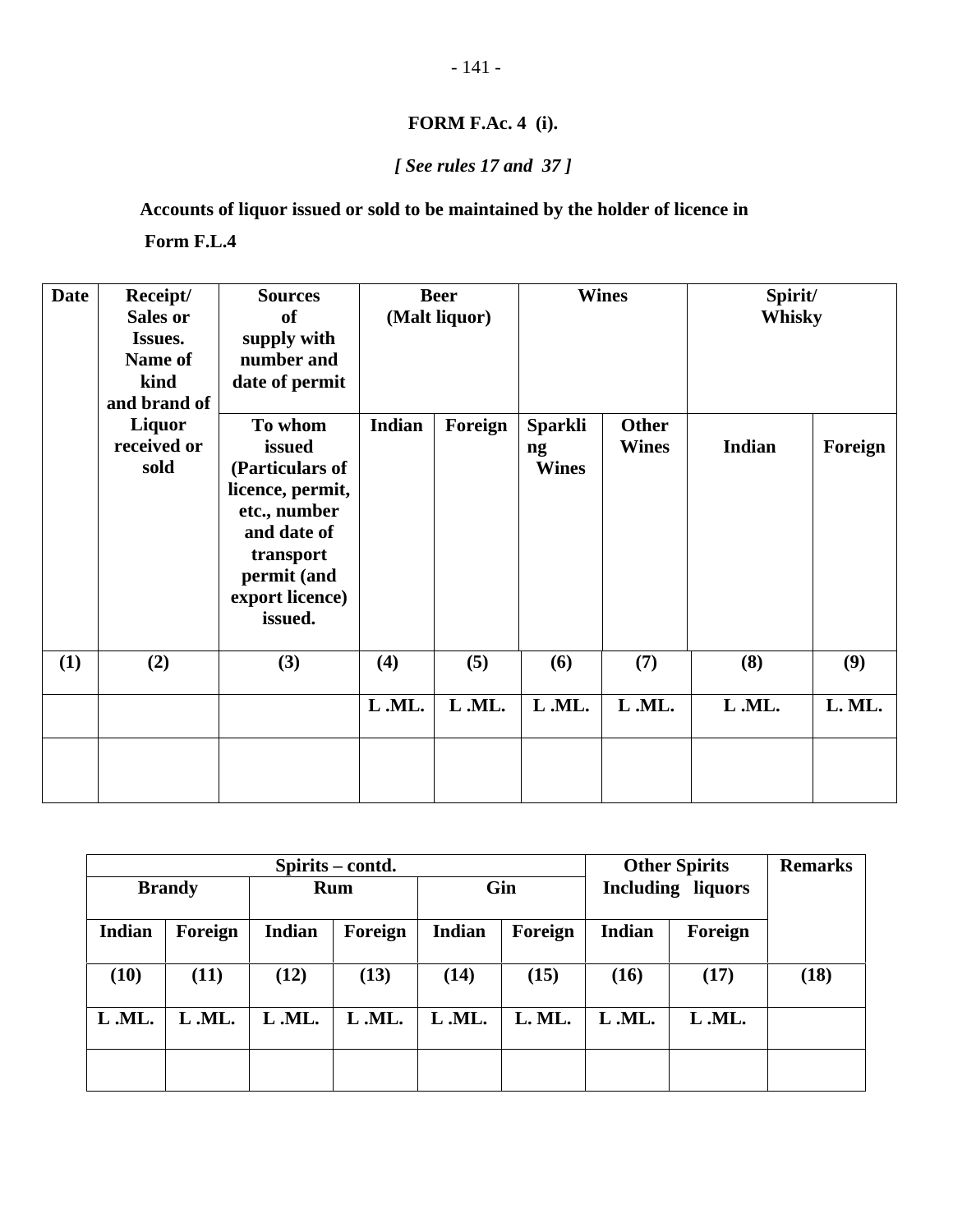## **FORM F.Ac. 4 (A).**

## *[ See rules 17 and 38 ]*

**Accounts of liquor received and issued or sold under licence in Form F.L.4 (a) of …………………. Canteen of the month of 19 ……………………….** 

| <b>Date</b> | Receipt/<br>Sales or<br>Issues.<br>(name of<br>kind<br>and brand of | <b>Sources</b><br><b>of</b><br>supply with<br>number and<br>date of permit |        | <b>Beer</b><br>(Malt liquor) | <b>Wines</b>                         |                              | Spirit/<br>Whisky |         |
|-------------|---------------------------------------------------------------------|----------------------------------------------------------------------------|--------|------------------------------|--------------------------------------|------------------------------|-------------------|---------|
|             | liquor<br>received<br>or sold.)                                     | To whom<br>issued                                                          | Indian | Foreign                      | <b>Sparkli</b><br>ng<br><b>Wines</b> | <b>Other</b><br><b>Wines</b> | <b>Indian</b>     | Foreign |
| <b>(1)</b>  | (2)                                                                 | (3)                                                                        | (4)    | (5)                          | (6)                                  | (7)                          | (8)               | (9)     |
|             |                                                                     |                                                                            | L.ML.  | L.ML.                        | L.ML.                                | L.ML.                        | L.ML.             | L. ML.  |
|             |                                                                     |                                                                            |        |                              |                                      |                              |                   |         |

|        |               | Spirits – contd. |         | <b>Other Spirits</b> | <b>Remarks</b> |                          |         |      |
|--------|---------------|------------------|---------|----------------------|----------------|--------------------------|---------|------|
|        | <b>Brandy</b> | <b>Rum</b>       |         | Gin                  |                | <b>Including liquors</b> |         |      |
| Indian | Foreign       | Indian           | Foreign | Indian               | Foreign        | <b>Indian</b>            | Foreign |      |
| (10)   | (11)          | (12)             | (13)    | (14)                 | (15)           | (16)                     | (17)    | (18) |
| L.ML.  | L.ML.         | L.ML.            | L.ML.   | L.ML.                | L. ML.         | L.ML.                    | L.ML.   |      |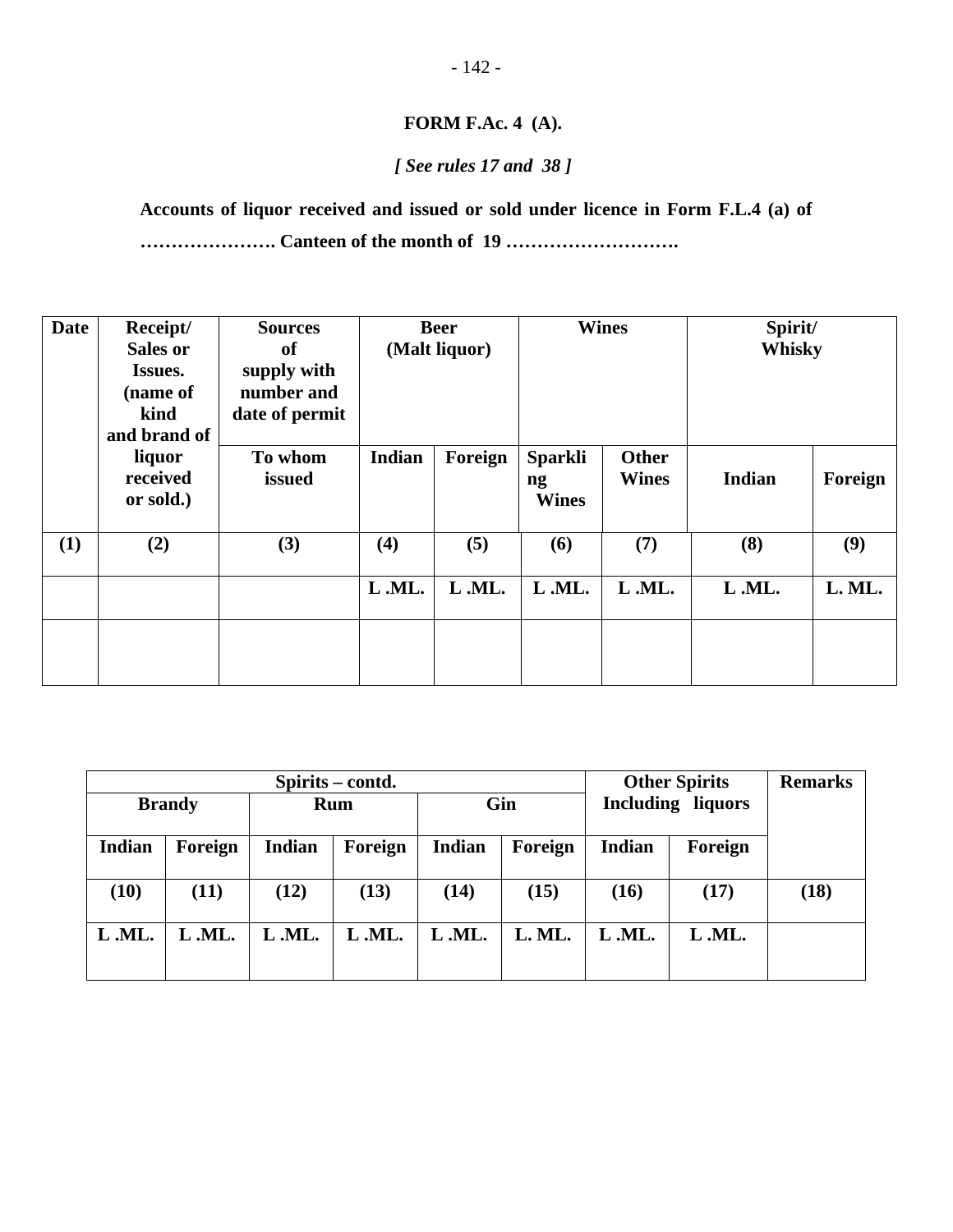### **FORM F. Ac. 4 (A) (i)**

## *[ See rules 38 ]*

**Monthly abstract of account of receipts and issues of liquor under the licence in** 

**Form F.L.4 (A) ……………………….. Canteen** 

|                |                               | <b>Kinds of liquor</b> |                                  |                              |                                     |        |               |  |  |  |
|----------------|-------------------------------|------------------------|----------------------------------|------------------------------|-------------------------------------|--------|---------------|--|--|--|
| <b>Details</b> | <b>Beer</b> (Malt<br>liquors) |                        | <b>Wines</b>                     |                              | <b>Spirits including</b><br>liquors |        | <b>Remark</b> |  |  |  |
|                | <b>Indian</b>                 | Foreign                | <b>Sparkling</b><br><b>Wines</b> | <b>Other</b><br><b>Wines</b> | <b>Indian</b><br>Foreig<br>n        |        | S             |  |  |  |
| $\bf(1)$       | (2)                           | (3)                    | $\bf(4)$                         | (5)                          | (6)                                 | (7)    | (8)           |  |  |  |
|                | L. ML.                        | L. ML.                 | L. ML.                           | L. ML.                       | L. ML.                              | L. ML. |               |  |  |  |

- **1. Opening Balance ( on the 1st day of the month** ) :
- **2. Receipts during the month :**
- **3. Total Items (1) and (2) :**
- **4. Issues in the month :**
- **5. Closing Balance :**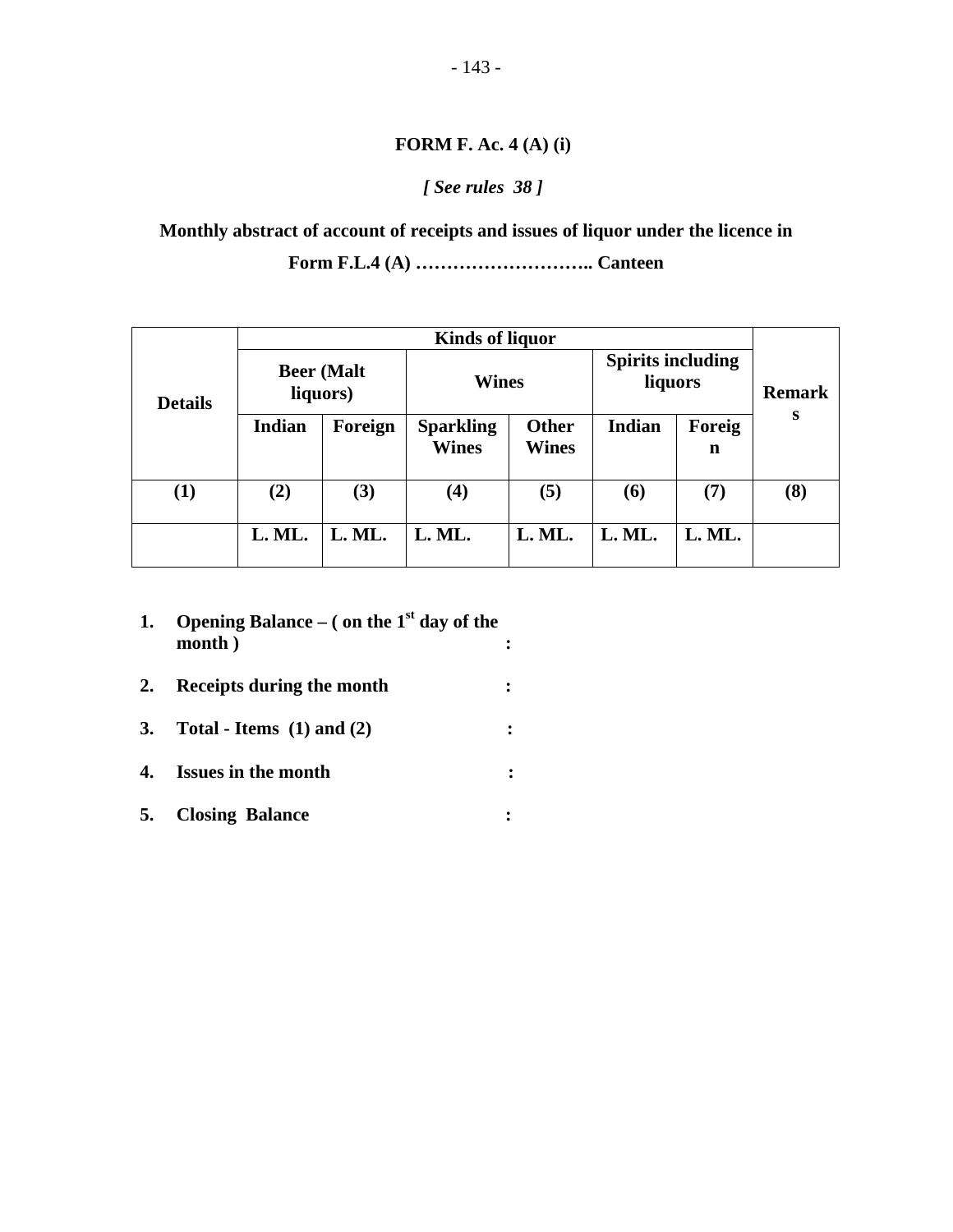## **FORM F. Ac. 4 (A) (ii)**

## *[ See rules 38 ]*

**Quarterly return showing the receipts and issues of the liquor under the licence in Form F.L.4 (A) of …………. Canteen ……………for the quarter ending ………** 

|                |                               |         | <b>Kinds of liquor</b>           |                              |               |                          |                    |
|----------------|-------------------------------|---------|----------------------------------|------------------------------|---------------|--------------------------|--------------------|
| <b>Details</b> | <b>Beer</b> (Malt<br>liquors) |         | <b>Wines</b>                     |                              | liquors       | <b>Spirits including</b> | <b>Remark</b><br>S |
|                | <b>Indian</b>                 | Foreign | <b>Sparkling</b><br><b>Wines</b> | <b>Other</b><br><b>Wines</b> | <b>Indian</b> | Foreig<br>n              |                    |
| $\bf(1)$       | (2)                           | (3)     | $\left( 4\right)$                | (5)                          | (6)           | (7)                      | (8)                |
|                | L. ML.                        | L. ML.  | L. ML.                           | L. ML.                       | L. ML.        | L. ML.                   |                    |

| 1.        | Opening balance at the beginning of the<br>quarter |  |
|-----------|----------------------------------------------------|--|
| 2.        | Receipts during the quarter                        |  |
| <b>3.</b> | Total - Items $(1)$ and $(2)$                      |  |
| 4.        | <b>Issues during the quarter</b>                   |  |
| 5.        | <b>Closing Balance</b>                             |  |

 **Licence holder.** 

**To** 

## **The Collector ………………. District**

Through the Assistant Commissioner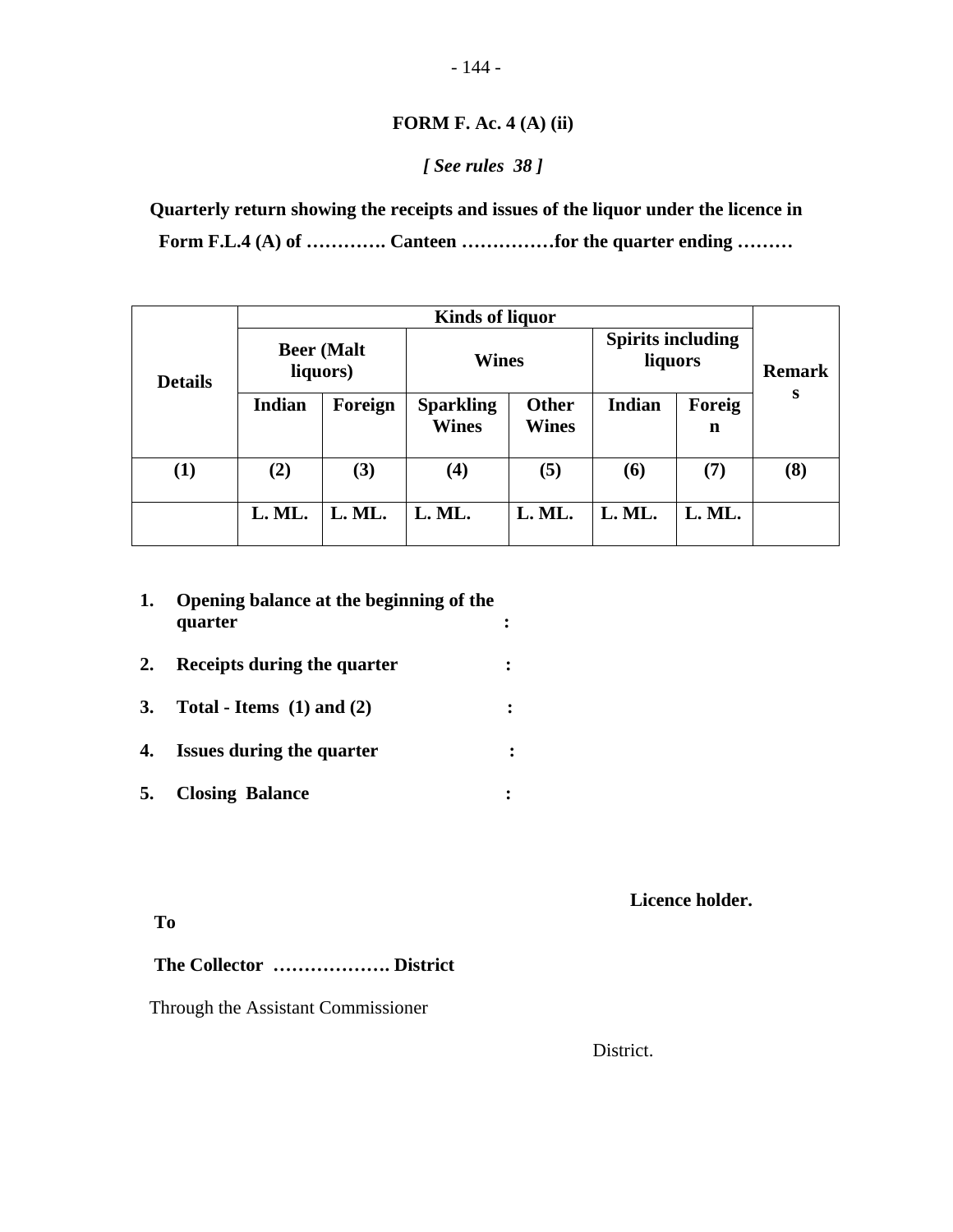# *[ See rules 17 and 39 ]*

#### **Accounts of liquor received and issued under the licence in Form F.L.5 of the Chennai Seamen's Institute / Chennai Seamen's Hostel Canteen for the month of …………………… 200….**

| <b>Month</b> and<br>Date | <b>Receipt</b>          | Source of<br>supply  |               | <b>Kinds of liquor</b> |
|--------------------------|-------------------------|----------------------|---------------|------------------------|
|                          | <b>Issues</b> – Name of | Permit               | <b>Beer</b>   |                        |
|                          | kind and brand of       | number               | <b>Indian</b> | Foreign                |
|                          | liquor received and     | and date             |               |                        |
|                          | issued.                 |                      |               |                        |
| п.                       | [2]                     | $\mathbf{3}^{\cdot}$ | 41            | [5]                    |
|                          |                         |                      | L. ML.        | L. ML.                 |

|                                 | <b>Remarks</b>     |              |         |  |
|---------------------------------|--------------------|--------------|---------|--|
| <b>Wines including Vermouth</b> |                    |              |         |  |
|                                 |                    | "Milk punch" |         |  |
| <b>Sparkling</b><br>Wine        | <b>Other Wines</b> | Indian       | Foreign |  |
|                                 |                    |              | 10)     |  |
| L. ML.                          | L. ML.             | L. ML.       | L. ML.  |  |

#### **FORM F.Ac. 5 ( a )**

 *[ \*\*\*\*\*\*\*\*\*\*\*\*\*\* ]*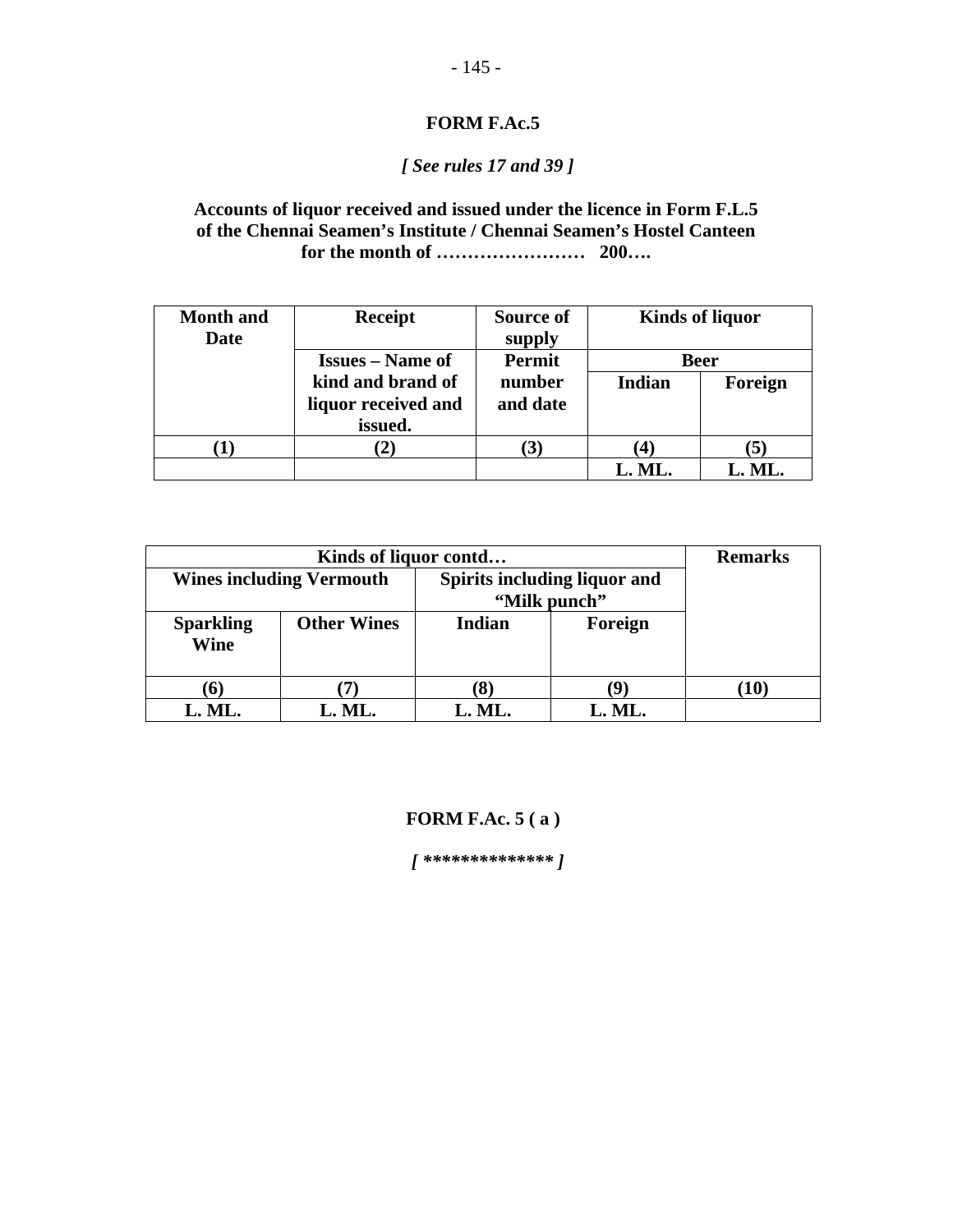#### **FORM F.Ac.5 (b)**

#### *[See rule 39]*

**Monthly Statement showing quantity of liquor received and issued under the licence in Form F.L.5 of the Chennai Seamen's Institute (Marine Club) / Chennai Seamen's Hostel Canteen, Chennai, for the month of …………………200……...** 

|                |               | <b>Kinds of liquor</b> |                 |                |               |                |               |
|----------------|---------------|------------------------|-----------------|----------------|---------------|----------------|---------------|
|                |               | <b>Beer</b>            | Wines           |                |               | <b>Spirits</b> | <b>Remark</b> |
| <b>Details</b> | <b>Indian</b> | Foreig                 | <b>Sparklin</b> | Other          | <b>Indian</b> | Foreig         | S             |
|                |               | n                      | g Wines         | <b>Wines</b>   |               | n              |               |
|                | 2)            | $\bf (3)$              | 4)              | $\mathfrak{b}$ | (6)           |                | ð.            |
|                |               |                        |                 |                |               |                |               |
|                |               |                        |                 |                |               |                |               |

- **1. Opening balance on the first day of the month :**
- **2. Receipts during the month :**
- **3. Total Items (1) and (2) :**
- **4. Issues in the month :**
- **5. Closing Balance :**

Number of officers of the Commissioner rank / seamen served with liquor during the month:

- (1) Number of Commissioned officers:
- (2) Number of seamen
	- (a) Chief Petty Officer:
	- (b) Petty Officers:
	- (c) Ratings:

To The Assistant Commissioner (Prohibition and Excise), Chennai.

Licence holder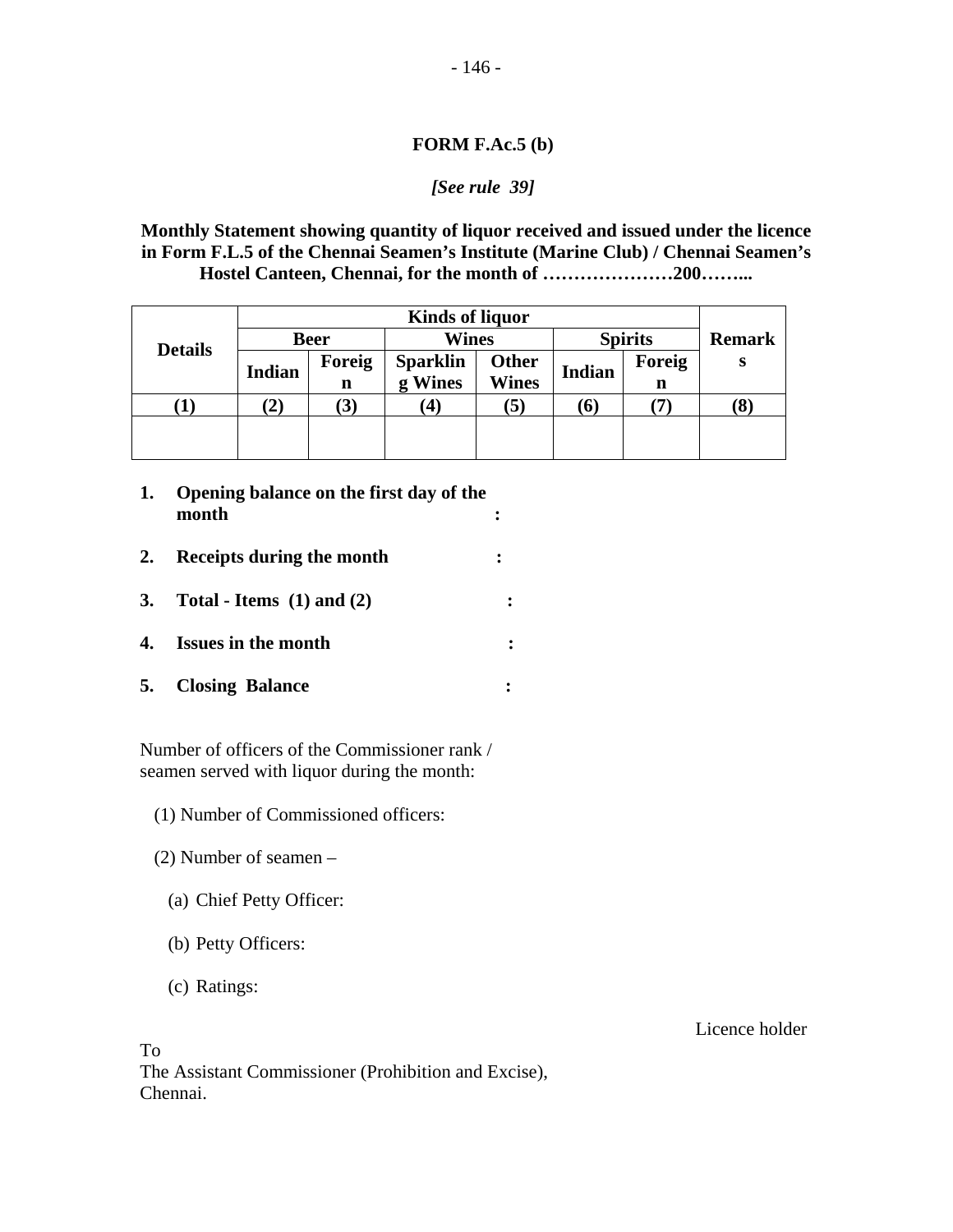# *[See rule 17 ]*

Accounts to be maintained by licensee possessing and using liquor for Scientific, Industrial or such like purpose under Licence in Form F.L.6

| <b>Month</b><br>and date | <b>Opening</b><br>balance | Quantity<br>received | Source of<br>supply and<br>number<br>and date<br>of letter of<br>advice<br>received | <b>Total</b><br>quantity<br>on hand<br>and<br>received | Quantity<br>used | <b>Closing</b><br>balance |
|--------------------------|---------------------------|----------------------|-------------------------------------------------------------------------------------|--------------------------------------------------------|------------------|---------------------------|
| (1)                      | (2)                       | (3)                  | (4)                                                                                 | (5)                                                    | (6)              | (7)                       |
|                          | L.ML.                     | L.ML                 |                                                                                     | L.ML.                                                  | L.ML.            | L.ML.                     |
|                          |                           |                      |                                                                                     |                                                        |                  |                           |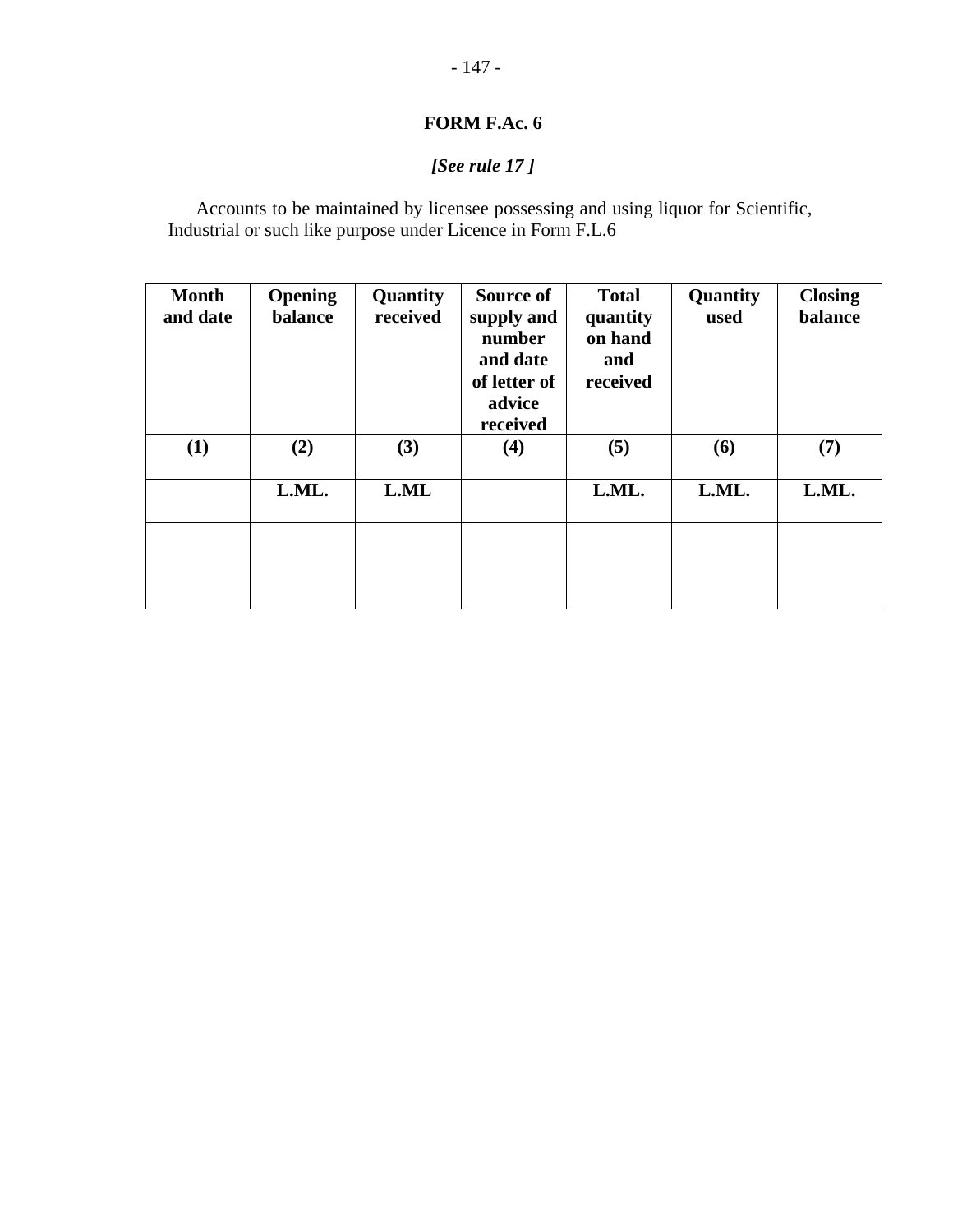#### *[ See rules 17 and 27 ]*

**Accounts of wine, grape juice and other sacramental wines received and issued under the licence in Form F.L.7/authority in Form Authority 1 of ……………………. for the month of …………….200…………** 

 **Note: - The account is to be maintained in terms of full bottles only.** 

| <b>Date</b> | <b>Opening</b> | <b>Receipts</b> | <b>Total [Column</b> |                |
|-------------|----------------|-----------------|----------------------|----------------|
|             | balance        |                 | Source of supply     | $(2)$ plus     |
|             |                | Permit          | Quantity             | Column $(4)$ ] |
|             |                | number and      |                      |                |
|             |                | date (kind of   |                      |                |
|             |                | commodity)      |                      |                |
|             | $\bf (2)$      | (3)             | $\bf(4)$             | (5)            |
|             | L. ML.         |                 | L. ML.               | L. ML.         |
|             |                |                 |                      |                |

|                                                                                                 | <b>Issues</b>                                                                              |                        | <b>Closing</b>                       | <b>Remarks</b> |
|-------------------------------------------------------------------------------------------------|--------------------------------------------------------------------------------------------|------------------------|--------------------------------------|----------------|
| To whom<br>issued name of<br>authority<br>holder and<br>number of<br>authority with<br>district | Indent number<br>with date<br><b>Transport</b><br>permit<br>number with<br>date<br>Date of | Quantity<br>issued     | balance<br>Column $(5)$<br>Column(8) |                |
|                                                                                                 | transport<br>certificate                                                                   |                        |                                      |                |
| (6)                                                                                             | (7)                                                                                        | $\mathbf{8}$<br>L. ML. | (9)                                  | (10)           |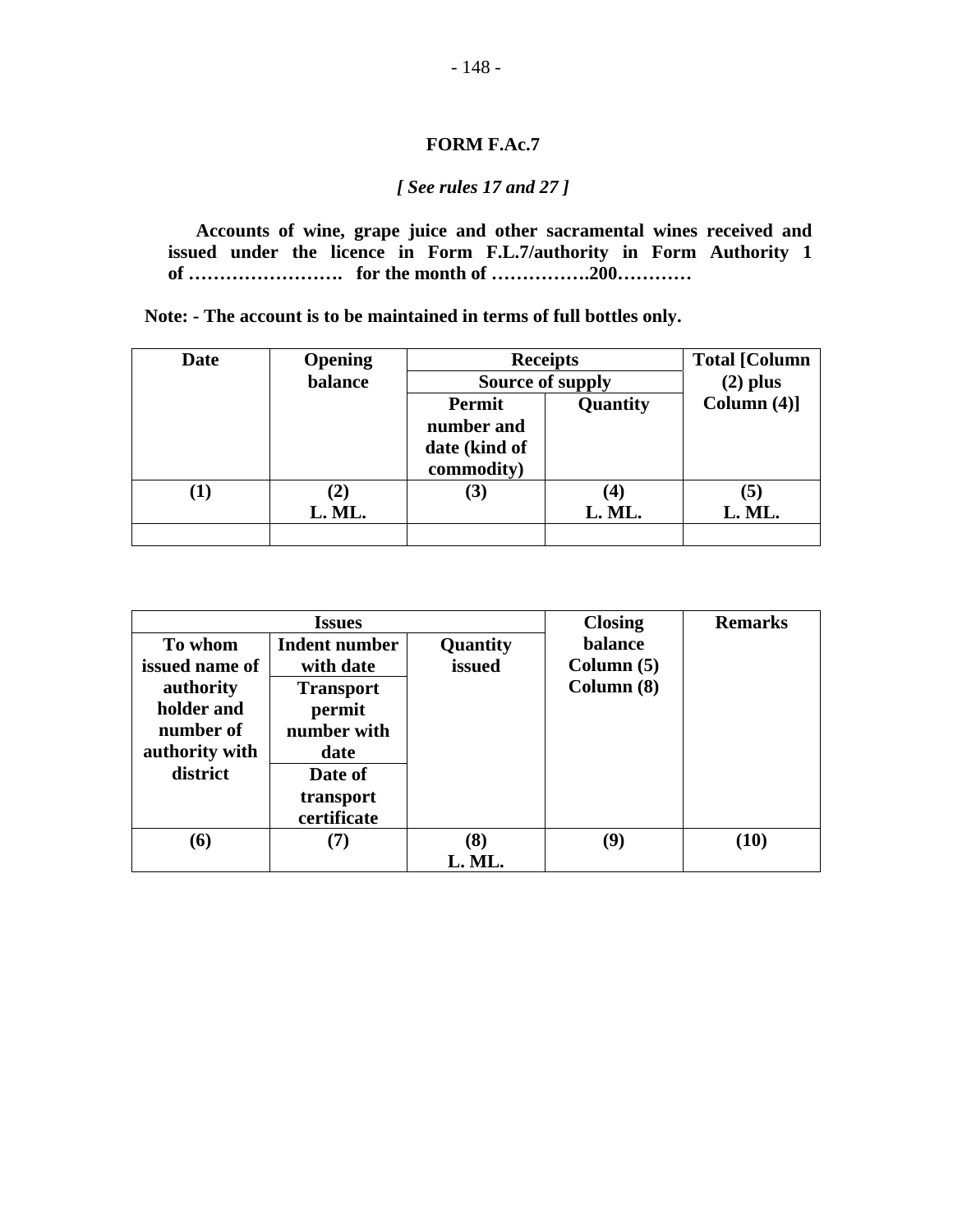#### **FORM F.Ac.7 (a)**

#### *[See rules 17 and 41]*

**Monthly return showing receipts and issue of wine, grape juice and other sacramental wines under the licence in Form F.L.7 for the month of ………………. 200 …………….** 

| <b>Details</b> |             | <b>Kinds of liquor</b>             | <b>Remarks</b> |
|----------------|-------------|------------------------------------|----------------|
|                | Grape juice | <b>Sacramental</b><br><b>Wines</b> |                |
| (1)            | $\bf (2)$   | (3)                                | 4              |
|                | L. ML.      | L. ML.                             |                |

- **1. Opening balance (in the 1st day of the month:**
- **2. Receipts during the month:**
- **3. Total i.e. item 1 plus item 2:**
- **4. Issues in the month:**
- **5. Closing balance:**

**To** 

**The Assistant Commissioner (Prohibition and Excise)** 

 **Licence holder**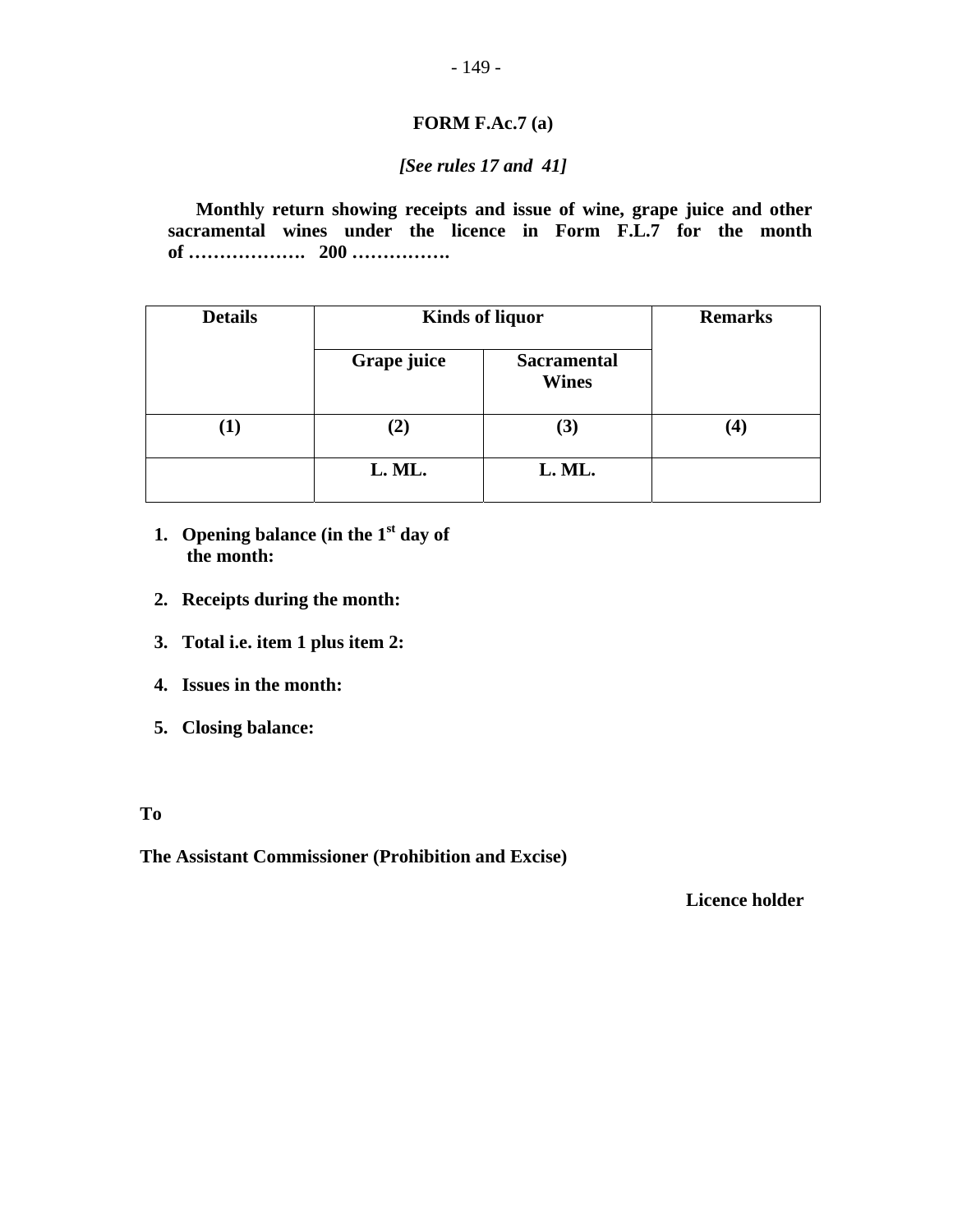#### **FORM F. Ac. 8.**

#### **[See rule 17]**

**Accounts medicated wines received and issued or sold under the licence in Form F.M.1 of ………………..** 

**Note: Accounts in respect of medicated wines containing (1) 42 per cent or more, (2) less than 42 percent but not less than 20 percent and (3) less than 20 percent of proof spirit, to be kept separately of proof spirit, to be kept separately.** 

|             |         | <b>Receipts</b> |          | <b>Total</b>  |                | <b>Issues</b>    |          | Quantity |         |         |
|-------------|---------|-----------------|----------|---------------|----------------|------------------|----------|----------|---------|---------|
|             |         | <b>Source</b>   |          | Column        | T <sub>0</sub> | <b>Indent</b>    | Quantity | issued   |         |         |
|             |         | <b>of</b>       |          | $(2)$ plus    | whom           | number           | issued   | each day |         |         |
|             |         | supply          |          | <b>Column</b> | issued         | and date         |          |          |         |         |
|             |         | Permit          |          | (4)           | <b>Name</b>    | <b>Transport</b> |          |          |         |         |
|             |         | number          |          |               | of the         | permit           |          |          |         |         |
| <b>Date</b> | Opening | and             |          |               | licensee       | number           |          |          |         |         |
|             | balance | date            | Quantity |               | with           | and date         |          |          |         |         |
|             |         |                 |          |               | kind           |                  |          |          |         |         |
|             |         |                 |          |               | and            |                  |          |          | balance |         |
|             |         |                 |          |               | number         |                  |          |          |         |         |
|             |         |                 |          |               | <b>of</b>      |                  |          |          |         |         |
|             |         |                 |          |               | licence.       |                  |          |          | Closing | Remarks |
| (1)         | (2)     | (3)             | (4)      | (5)           | (6)            | (7)              | (8)      | (9)      |         |         |
|             |         |                 |          |               |                |                  |          |          | (10)    | (11)    |
|             |         |                 |          |               |                |                  |          |          |         |         |
|             | L.ML.   |                 | L.ML.    | L.ML.         |                |                  | L.ML.    | L.ML.    |         |         |
|             |         |                 |          |               |                |                  |          |          |         |         |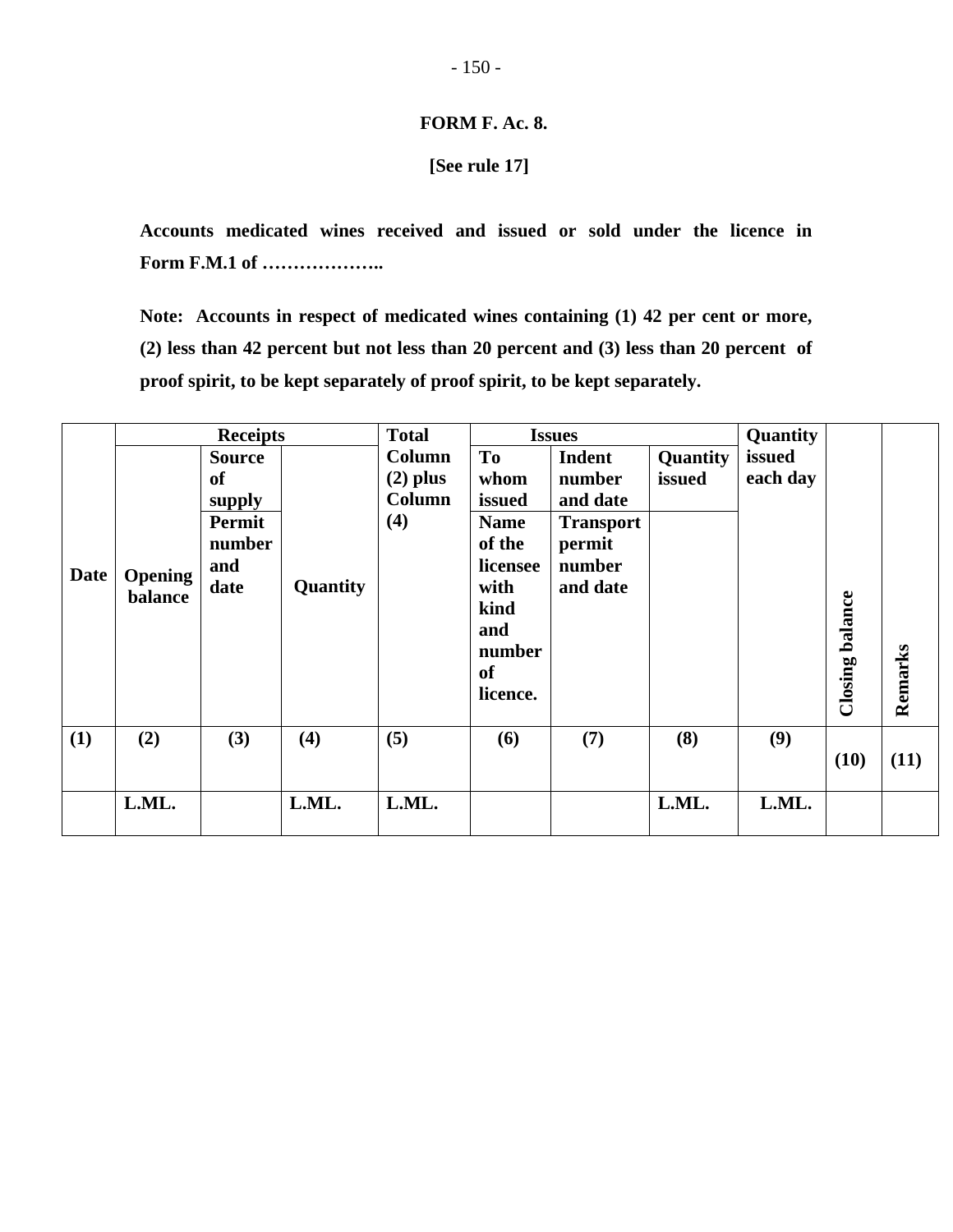#### **FORM F.Ac 8(a)**

#### **[See rule 44]**

**Quarterly statement showing receipts and issues of medicated wines under the licence in Form F.M.1 of …………………………. for the quarter ending** 

**………………..** 

| <b>Details</b> |                                                      | <b>Particulars of medicated wines</b>                            |                                                                                                                                          |     | <b>Remarks</b> |
|----------------|------------------------------------------------------|------------------------------------------------------------------|------------------------------------------------------------------------------------------------------------------------------------------|-----|----------------|
|                | Containing<br>42 percent<br>and more<br>proof spirit | Containing<br>less than 42<br>percent but<br>not less<br>than 20 | <b>Containing</b><br><b>Amount of</b><br>less than 20<br>vend fee<br>leviable on<br>percent of<br>proof spirit<br>the quantity<br>issued |     |                |
|                |                                                      | percent of<br>proof spirit                                       |                                                                                                                                          |     |                |
| $\bf(1)$       | (2)                                                  | (3)                                                              | $\bf(4)$                                                                                                                                 | (5) | (6)            |
|                | <b>L.ML</b>                                          | <b>L.ML</b>                                                      | <b>L.ML</b>                                                                                                                              |     |                |

- **1.** Opening balance :
- **2. Receipts during the quarter :**
- **3. Total i.e., items 1 plus item 2 :**

#### **4. Issues in the quarter :**

- **(1) For export outside the State**
- **(2) To holders of licence in Form F.M.1**
- **(3) To holders of licences in Form F.M.2 , F.M.3 or F.M.4**

**5. Closing Balance :** 

#### **To**

**The Assistant Commissioner.** 

 **Licence holder.**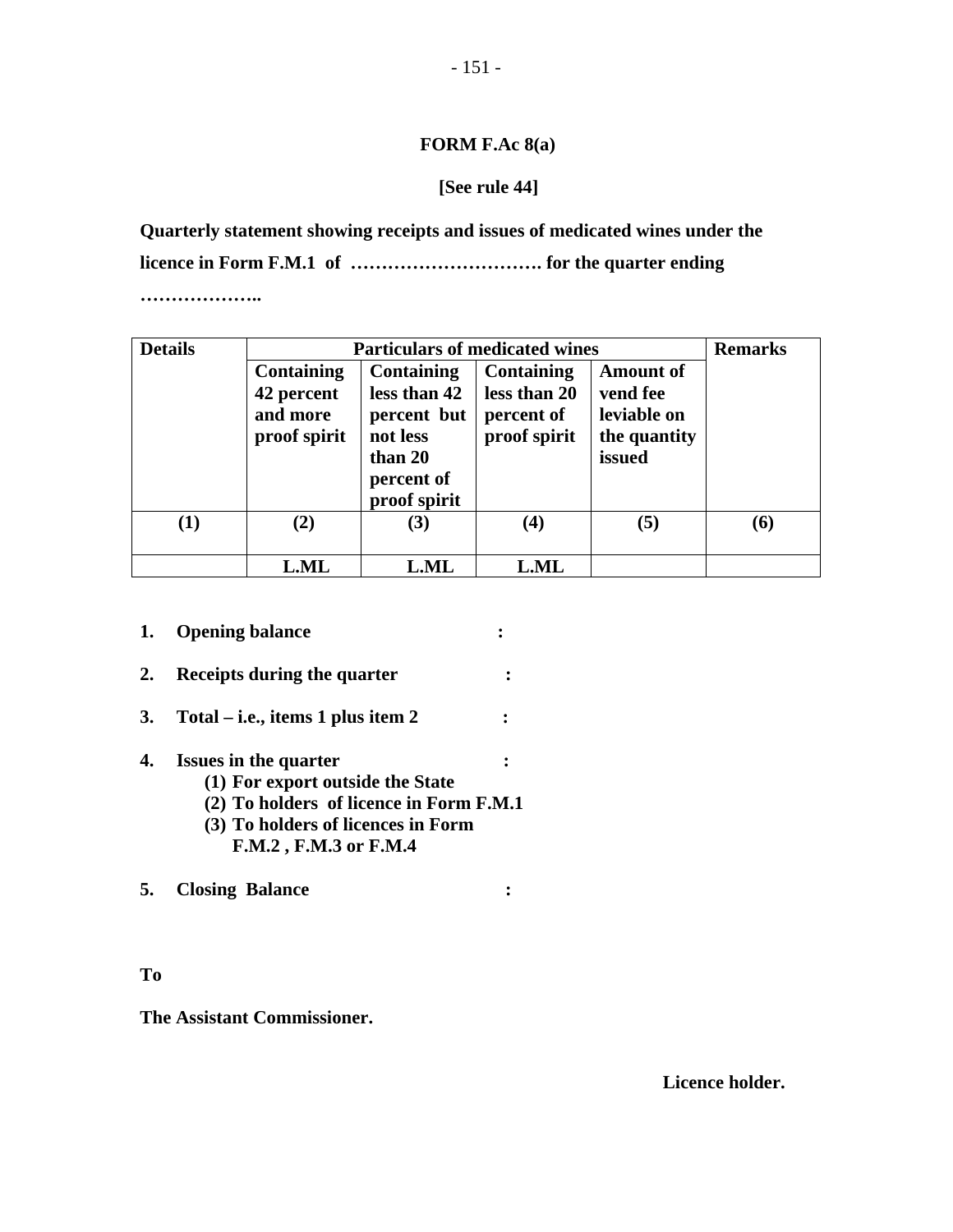#### **FORM F.Ac. 9.**

 **[ See rules 17 and 45 ]** 

**Account of brandy and mentioned wines received and issued for medicinal purposes under the licence in Form F.M.2 of ……………………….. for the month** 

**…………………..** 

 **Note – Accounts in respect of brandy and of medicated wines of each category i.e., containing 42 per cent and more; below 42 per cent but not below 20 percent of proof spirit to be maintained in separate openings of the register.** 

| <b>Date</b> | <b>Opening</b> |                                                                                             | <b>Receipts</b> | <b>Total</b>                             |                                                                                              | <b>Particulars of issue</b>                                  |                                                                |
|-------------|----------------|---------------------------------------------------------------------------------------------|-----------------|------------------------------------------|----------------------------------------------------------------------------------------------|--------------------------------------------------------------|----------------------------------------------------------------|
|             | balance        | of<br><b>Source</b><br>supply/<br>permit<br>number<br>and<br>date<br>(Kind<br><sub>of</sub> | <b>Quantity</b> | column  <br>(2)<br>plus<br>column<br>(4) | Number and   Name of the   Details of<br>date<br>of <sub>1</sub><br>medical<br>prescriptions | medical<br>practitioner<br>who issued<br>the<br>prescription | complaint<br>for which<br>brandy or<br>medicated<br>wine<br>is |
|             |                | commodity                                                                                   |                 |                                          |                                                                                              |                                                              | prescribed                                                     |
| (1)         | (2)            | (3)                                                                                         | (4)             | (5)                                      | <b>(6)</b>                                                                                   | (7)                                                          | (8)                                                            |
|             | <b>L.ML</b>    |                                                                                             | <b>L.ML</b>     | <b>L.ML</b>                              |                                                                                              |                                                              |                                                                |

|                                                    | Particulars of issue – Contd., | <b>Closing</b>                                                  | <b>Remarks</b>                                                        |                                                 |                                                    |      |
|----------------------------------------------------|--------------------------------|-----------------------------------------------------------------|-----------------------------------------------------------------------|-------------------------------------------------|----------------------------------------------------|------|
| <b>Name</b><br>and<br>address<br>of the<br>patient | Age of<br>the<br>patient       | Quantity<br>of brandy<br>or<br>medicated<br>wines<br>prescribed | <b>Signature</b><br>of left<br>thumb<br>impression<br>of<br>purchaser | <b>Total</b><br>quantity<br>issued<br>each day. | balance<br>column<br>$(5)$ minus<br>column<br>(13) |      |
| $\left( 9\right)$                                  | (10)                           | (11)                                                            | (12)                                                                  | (13)                                            | (14)                                               | (15) |
|                                                    |                                | <b>L.ML</b>                                                     |                                                                       | <b>L.ML</b>                                     | <b>L.ML</b>                                        |      |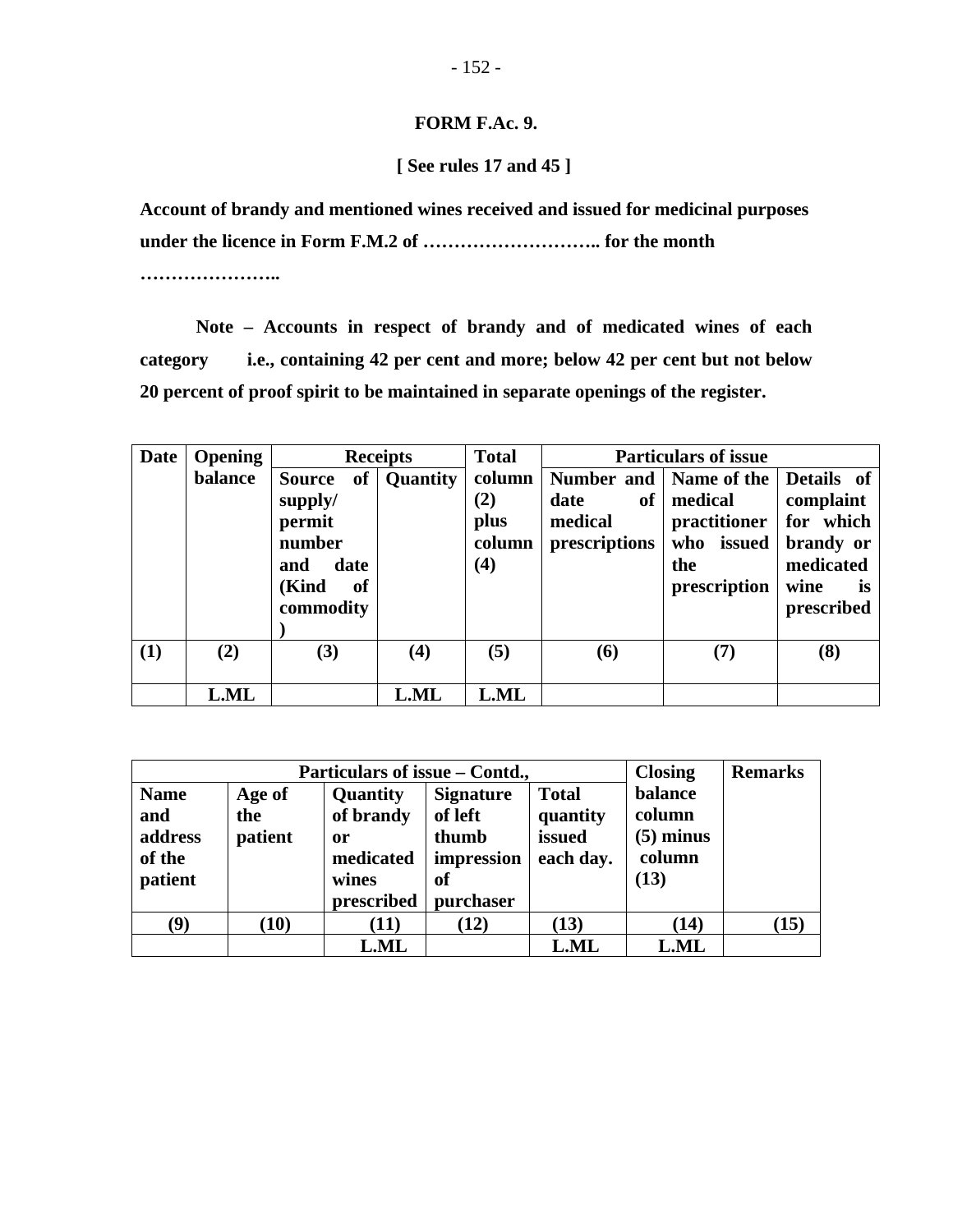#### **FORM F.Ac. 9(a)**

#### **[See rule 45]**

**Tamil Nadu Liquor ( Licence and Permit ) Rules, 1960 and Section 21 of the Tamil Nadu Prohibition Act, 1937 ( Tamil Nadu Act X of 1937 )** 

**Monthly return showing issues of brandy under the licence in Form F.M.2 of …………………… for the month of …………………..200** 

| Date of<br>issue of<br><b>brandy</b> | Name of<br>the medical<br>practitione<br>r who<br>issued the<br>prescriptio<br>n | <b>Number</b><br>and date of<br>prescriptio<br>$\mathbf n$ | <b>Quantity</b><br>prescribe<br>d by the<br>medical<br>practition<br>er | <b>Name of</b><br>the<br>patient<br>for whom<br>prescribe<br>d | <b>Details</b><br>of<br>complai<br>nt for<br>which<br>brandy<br>was<br>prescrib<br>ed | Quantity<br>issued by<br>the<br>licensee | <b>Remarks</b> |
|--------------------------------------|----------------------------------------------------------------------------------|------------------------------------------------------------|-------------------------------------------------------------------------|----------------------------------------------------------------|---------------------------------------------------------------------------------------|------------------------------------------|----------------|
| (1)                                  | (2)                                                                              | (3)                                                        | (4)                                                                     | (5)                                                            | (6)                                                                                   | (7)                                      | (8)            |
|                                      |                                                                                  |                                                            |                                                                         |                                                                |                                                                                       |                                          |                |

**To** 

**The Collector of ………………………. District** 

**Through the Revenue Divisional Officer Division Division** 

 **Licence holder.**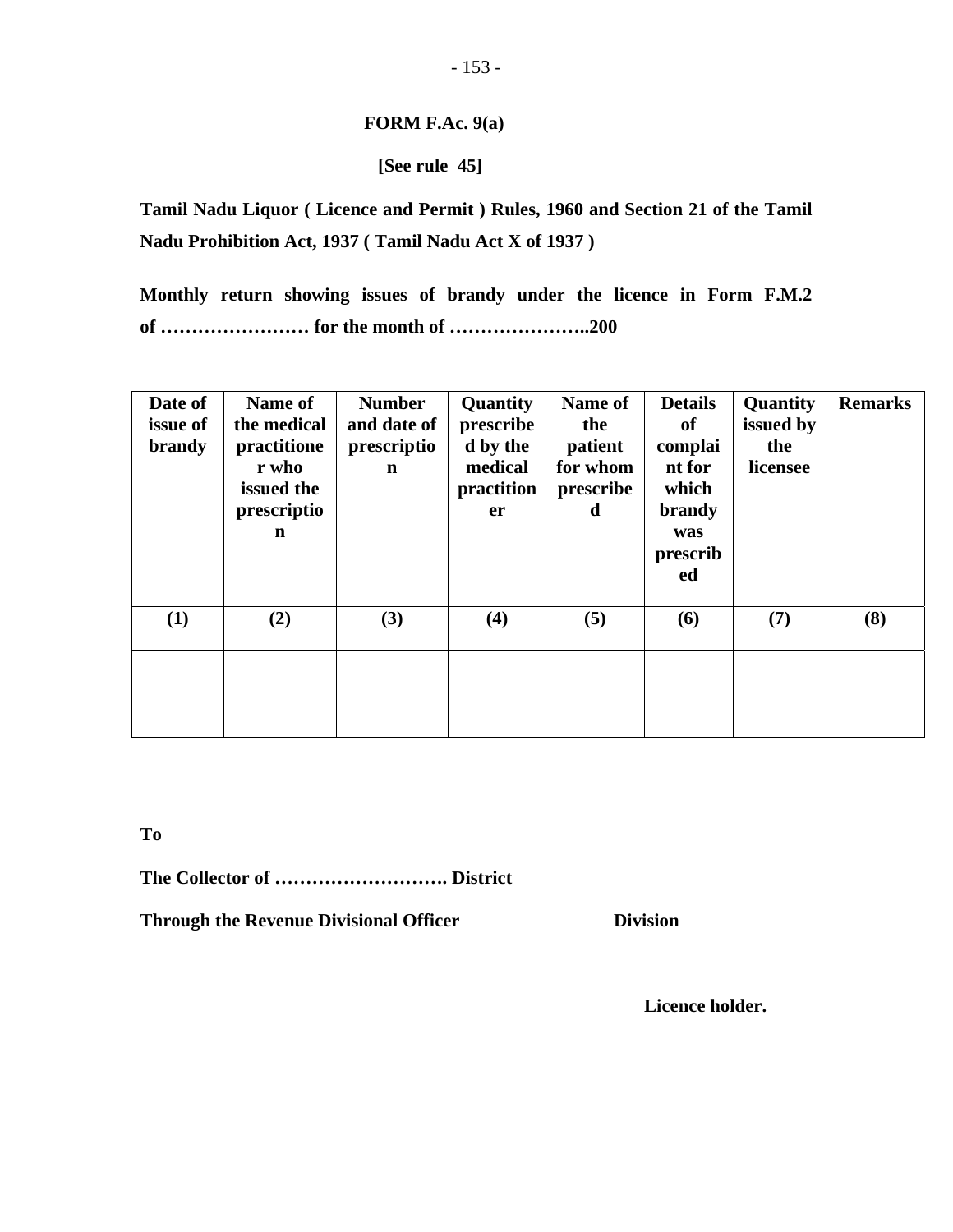*[ See rules 17 and 47 (xiv) and (xv) ]* 

**Account of brandy and medicated wines received and issued under the licence in Form F.M.3 / F.M.4 of ………………. for the month of ………………….200** 

| Column (5) minus<br>with date<br>address of patient<br>Nature of disease<br><b>Opening balance</b><br>otal number of<br>plus Column (4)<br>treated<br>balance<br>Permit number<br>Column<br>Column(9)<br><b>Number and</b><br>Prescription<br><u>the month</u><br>$\mathbf{d}$<br>ğ<br>Quantity<br>Quantity<br>Quantity<br>day<br>number<br>patients<br>$\overline{\text{Closing}}$<br>Source<br>Total [<br>rham<br>each<br>Date<br>date | <b>Brandy medicated</b><br>patients for whom<br>The number of<br>prescribed.<br>was<br>wine | Remarks |
|------------------------------------------------------------------------------------------------------------------------------------------------------------------------------------------------------------------------------------------------------------------------------------------------------------------------------------------------------------------------------------------------------------------------------------------|---------------------------------------------------------------------------------------------|---------|
| (1)<br>(5)<br>(8)<br>$(2)$<br>L.<br>(7)<br>(9)<br>(10)<br>(3)<br>(4)<br>(12)<br>(6)<br>(11)                                                                                                                                                                                                                                                                                                                                              | (13)                                                                                        | (14)    |
| L.<br>L.<br>L.<br>L.                                                                                                                                                                                                                                                                                                                                                                                                                     |                                                                                             |         |
| <b>ML</b><br>ML<br>ML<br>ML<br>ML                                                                                                                                                                                                                                                                                                                                                                                                        |                                                                                             |         |
|                                                                                                                                                                                                                                                                                                                                                                                                                                          |                                                                                             |         |
|                                                                                                                                                                                                                                                                                                                                                                                                                                          |                                                                                             |         |
|                                                                                                                                                                                                                                                                                                                                                                                                                                          |                                                                                             |         |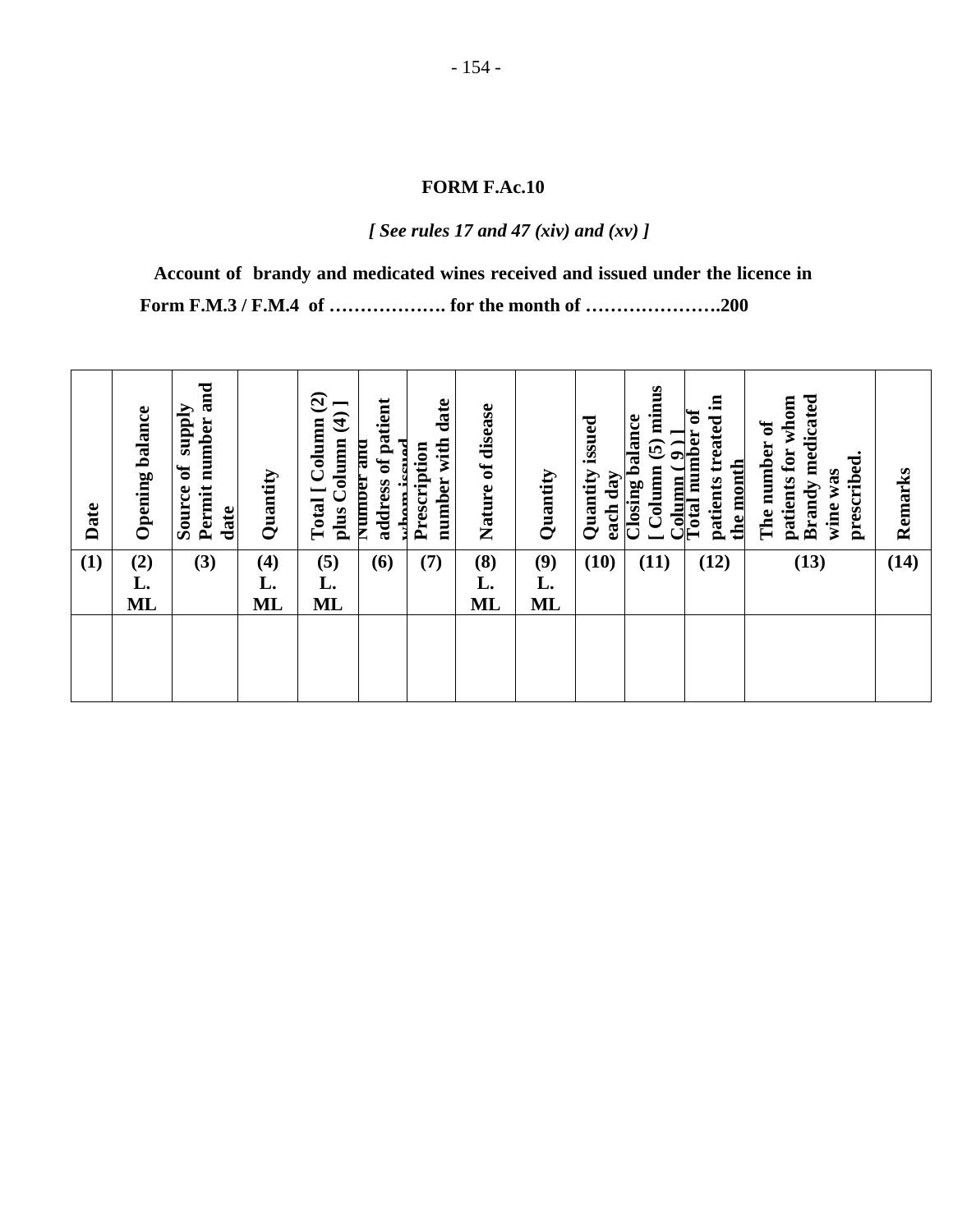#### *[ See rule 17 ]*

**Account to be maintained by the holder of an authority in Form F, Auth II, III and IV .** 

**Name and address of the authority holder –** 

**( Accounts to be maintained in terms of litre or milli – litres bottles only )** 

| <b>Date</b> | <b>Opening</b> |               | <b>Receipts</b> | <b>Total</b> | <b>Issues</b> | <b>Closing</b> | <b>Remarks</b> |
|-------------|----------------|---------------|-----------------|--------------|---------------|----------------|----------------|
|             | balance        | <b>Source</b> | Quantity        | column       |               | balance        |                |
|             |                | of            |                 | $(2)$ plus   |               |                |                |
|             |                | supply        |                 | column       |               |                |                |
|             |                | permit        |                 | (4)          |               |                |                |
|             |                | number        |                 |              |               |                |                |
|             |                | and           |                 |              |               |                |                |
|             |                | date          |                 |              |               |                |                |
| (1)         | (2)            | (3)           | (4)             | (5)          | (6)           | (7)            | (8)            |
|             | L.             |               | L. ML           | L. ML        |               | L. ML          |                |
|             | ML             |               |                 |              |               |                |                |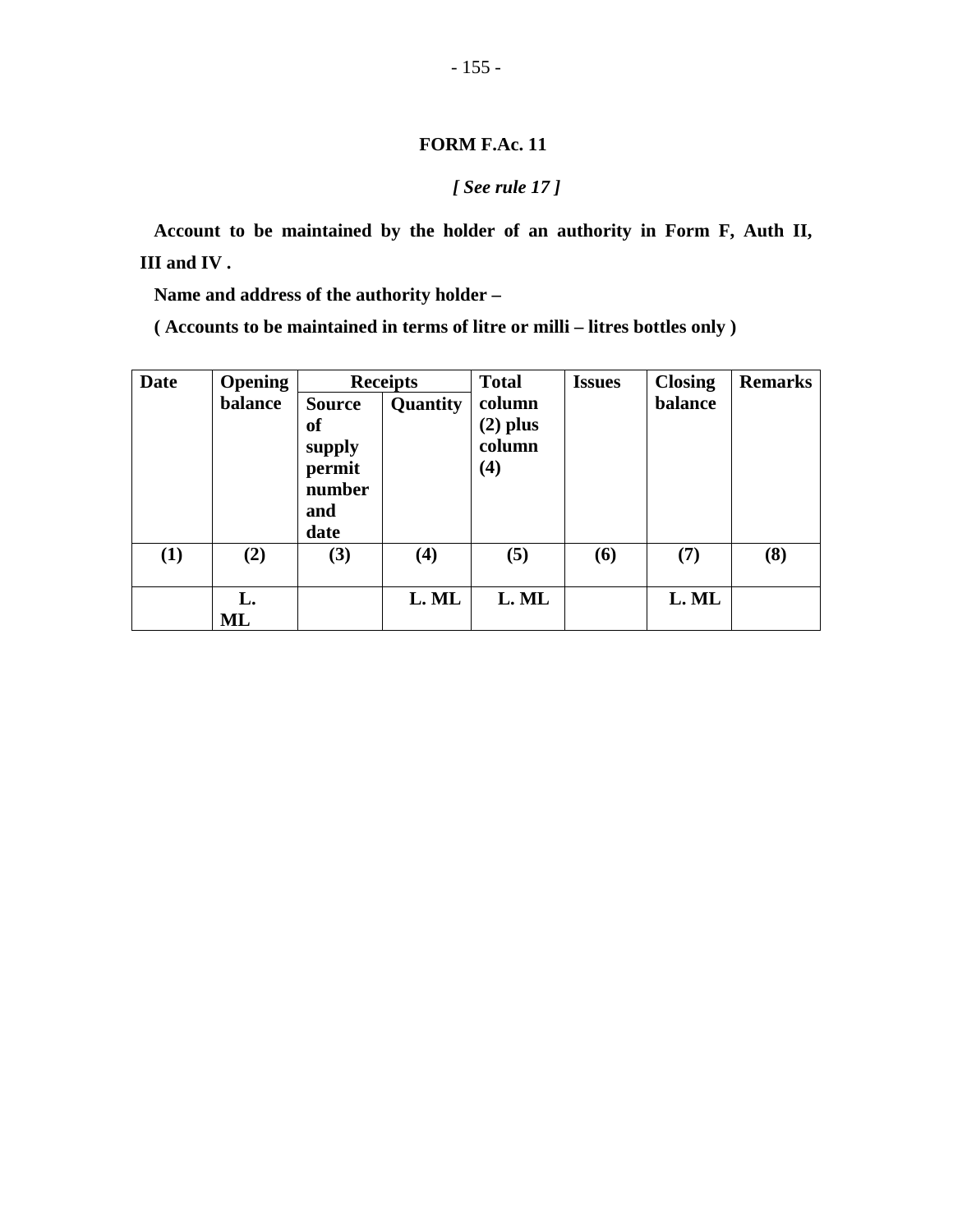#### *[ See rule 43 ]*

**Daily Account of issues of liquor under licence in Form F.L.9 issued to the Officer-in-charge of the duty free shop-cum-bar at the Meenambakkam Air Port.** 

|                      |                          | <b>Particulars</b><br>about<br>passenger<br>whom                                                | the<br>to<br>liquor | <b>Spirits</b>    |      | <b>Particulars of liquor issued</b><br><b>Wines</b><br><b>Beer</b> |      |                   |      | <b>Total</b><br>in<br>terms of<br>unit |      |         |
|----------------------|--------------------------|-------------------------------------------------------------------------------------------------|---------------------|-------------------|------|--------------------------------------------------------------------|------|-------------------|------|----------------------------------------|------|---------|
| <b>Serial Number</b> | and<br>Number<br>address | was issued.<br>Craft<br>the<br>Time of arrival<br>and departure<br>nassenger<br>carrying<br>Air |                     | Foreign<br>Indian |      | Foreign<br>Indian                                                  |      | Foreign<br>Indian |      | <b>Sealed</b><br>Pages                 |      | Remarks |
| (1)                  | (2)                      | (3)                                                                                             | (4)                 | (5)               | (6)  | (7)                                                                | (8)  | (9)               | (10) | (11)                                   | (12) | (13)    |
|                      |                          |                                                                                                 |                     | L.ML              | L.ML | L.ML                                                               | L.ML | L.ML              | L.ML |                                        |      |         |
|                      |                          |                                                                                                 |                     |                   |      |                                                                    |      |                   |      |                                        |      |         |

**Daily total of the liquor issued shall be struck.**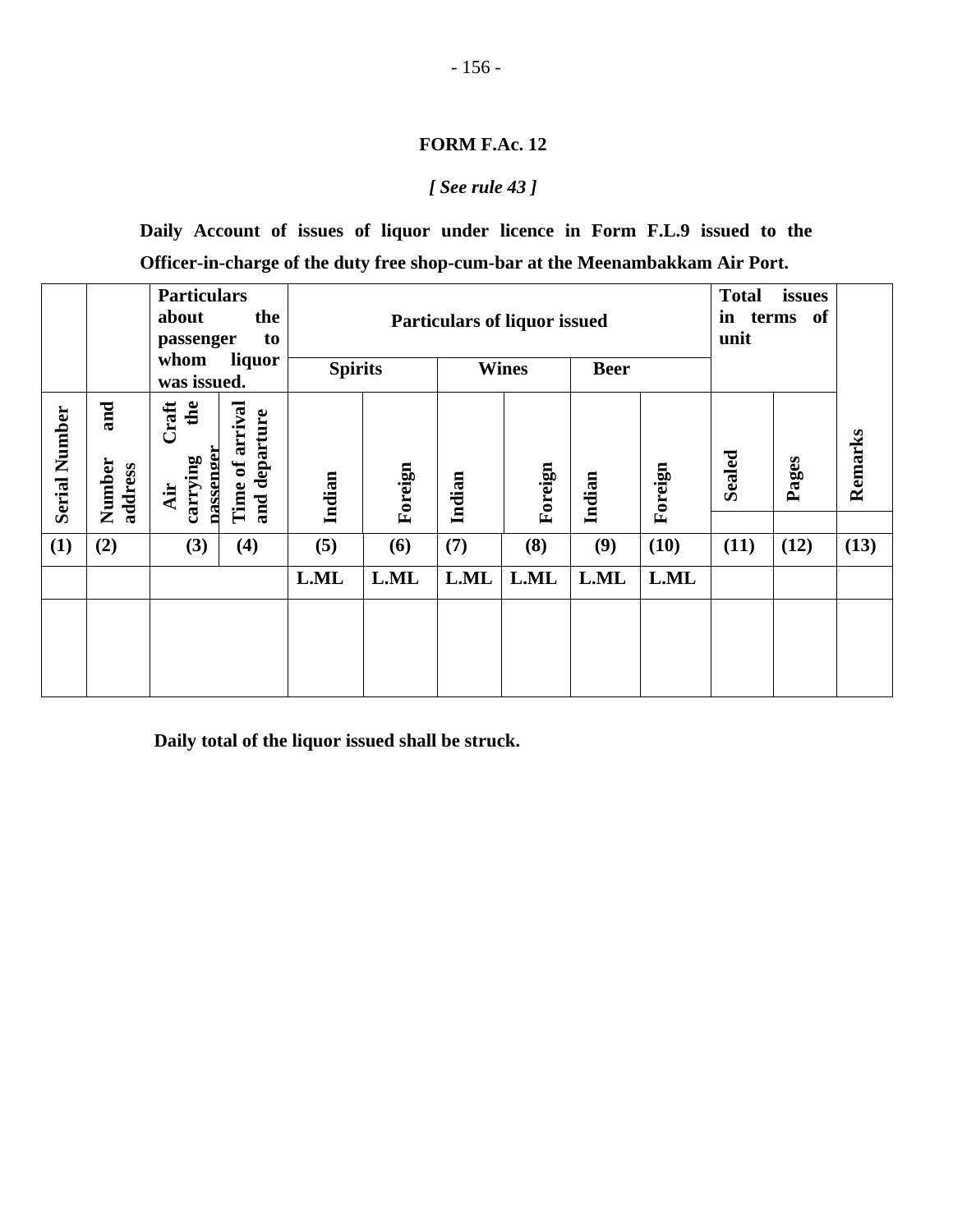#### *[ See rule 43 ]*

**Monthly return showing the receipt and issue of liquor under the licence in Form F.L.9 issued to the Officer-in-charge of the duty free shop-cum-Bar at the Meenambakkam Air Port.** 

|                |               |             | <b>Kinds of liquor</b> |         |                                     |                    |     |
|----------------|---------------|-------------|------------------------|---------|-------------------------------------|--------------------|-----|
| <b>Details</b> |               | <b>Beer</b> | <b>Wines</b>           |         | <b>Spirits including</b><br>liquors | <b>Remark</b><br>S |     |
|                | <b>Indian</b> | Foreign     | Indian                 | Foreign | Indian                              | Foreig             |     |
|                |               |             |                        |         |                                     | n                  |     |
| $\bf(1)$       | $\bf(2)$      | (3)         | $\boldsymbol{(4)}$     | (5)     | <b>(6)</b>                          | (7)                | (8) |
|                | L. ML.        | L. ML.      | L. ML.                 | L. ML.  | L. ML.                              | L. ML.             |     |

- **1.** Opening balance on the 1<sup>st</sup> of the month :
- **2. Receipts during the month : 3. Total – [ Item (1) and (2) ] : 4. Issue in the month : 5. Closing Balance :**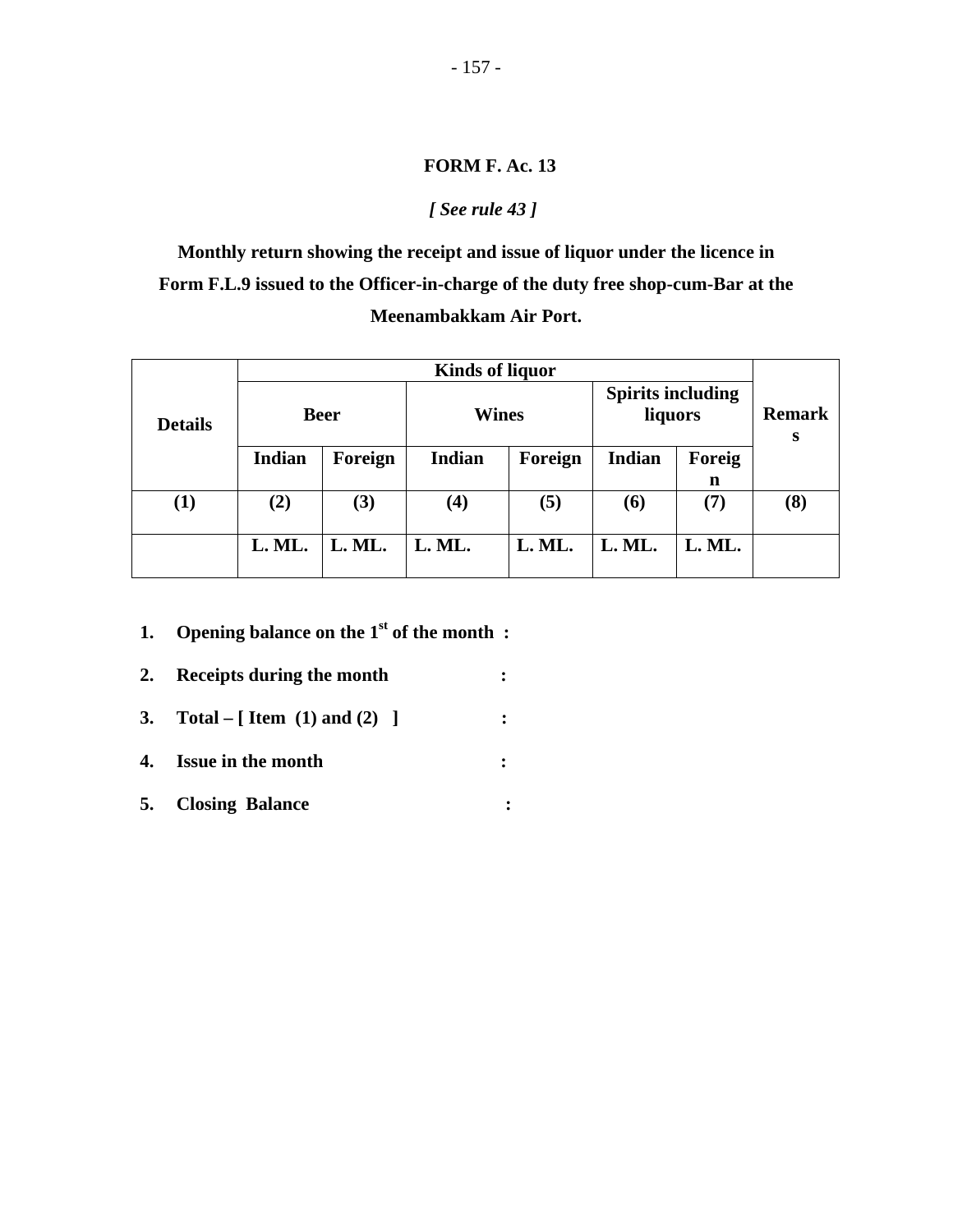# **1 [ FORM F.Ac. 14 ]**

## **[ See rule 43 – A ]**

**Daily Account of Issue of liquor under licence in Form F.L.10 Issued to the Manager-in-charge of the approved restaurant at the National Terminal / International Air Terminal.** 

|       |                | <b>Particulars about the Foreign Tourists or</b><br>$2$ [ Indian Citizens ] to whom liquor was issued. |               | <b>Particulars of liquor issued</b> |             |  |  |  |
|-------|----------------|--------------------------------------------------------------------------------------------------------|---------------|-------------------------------------|-------------|--|--|--|
| S.No: | Name and       | Air craft carrying                                                                                     | <b>Spirit</b> |                                     |             |  |  |  |
|       | <b>Address</b> | the passenger                                                                                          | and Departure | Indian                              | Foreign     |  |  |  |
|       |                |                                                                                                        |               | <b>L.ML</b>                         | <b>L.ML</b> |  |  |  |
| (1)   | (2)            | (3)                                                                                                    | (4)           | (5)                                 | (6)         |  |  |  |
|       |                |                                                                                                        |               |                                     |             |  |  |  |
|       |                |                                                                                                        |               |                                     |             |  |  |  |

|             |             | <b>Particulars of liquor issued</b> |             |               | Total issues in terms of unit |                |  |
|-------------|-------------|-------------------------------------|-------------|---------------|-------------------------------|----------------|--|
| Wine        |             | <b>Bear</b>                         |             |               |                               |                |  |
| Indian      | Foreign     | Indian                              | Foreign     | <b>Sealed</b> | Page                          | <b>Remarks</b> |  |
| <b>L.ML</b> | <b>L.ML</b> | L.ML                                | <b>L.ML</b> |               |                               |                |  |
| (7)         | (8)         | (9)                                 | (10)        | (11)          | (12)                          | (13)           |  |
|             |             |                                     |             |               |                               |                |  |
|             |             |                                     |             |               |                               |                |  |
|             |             |                                     |             |               |                               |                |  |

**Daily total of the liquor issued shall be struck.**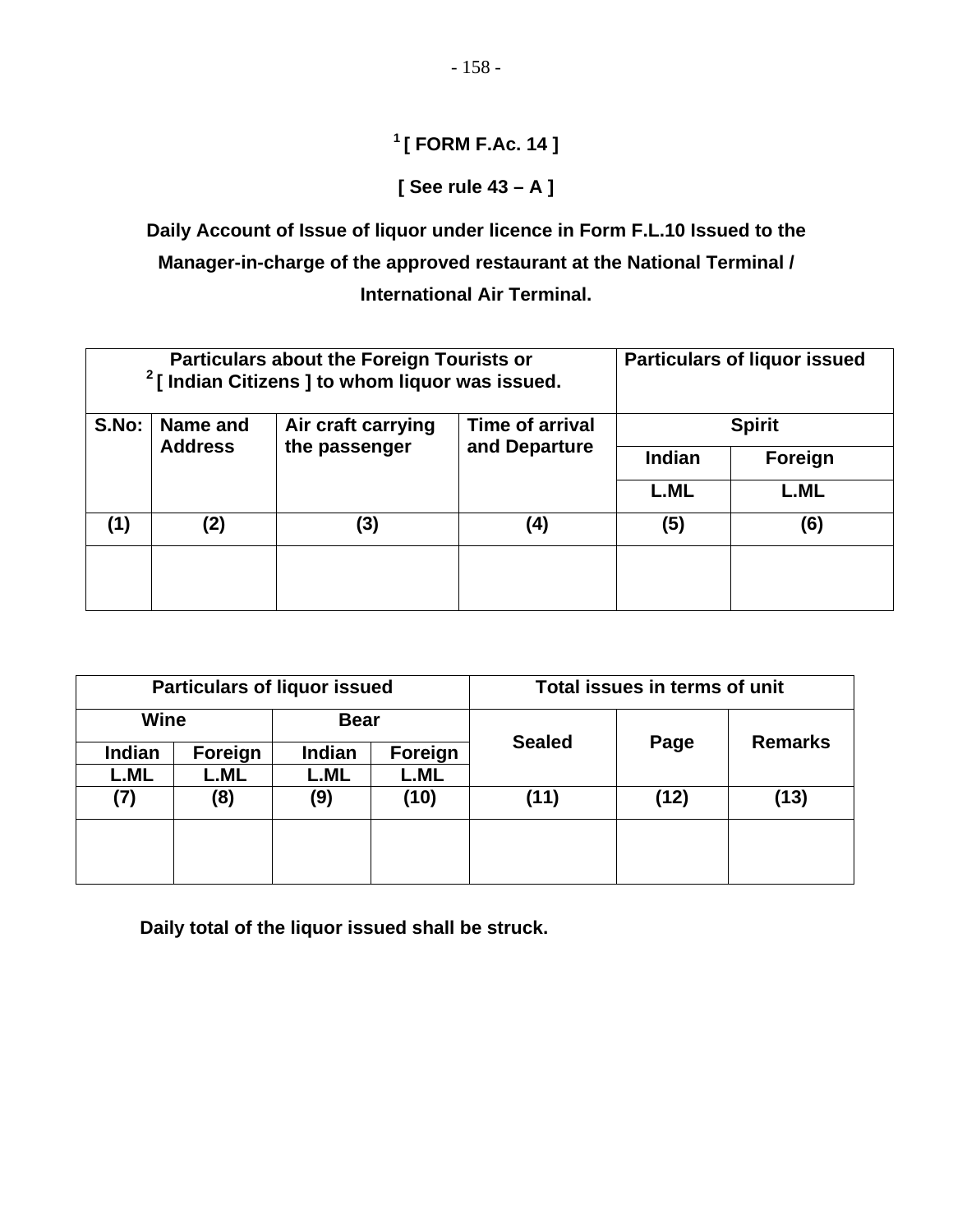### **[ See rule 43 – A ]**

**Monthly return showing the receipt and issue of liquor under licence in Form F.L.10 issued to the Manager-in-charge of the approved restaurant at the National Air Terminal / International Air Terminal.** 

|                |             | <b>Beer</b> |             | <b>Wine</b> | <b>Spirit including liquor</b> |         |                |
|----------------|-------------|-------------|-------------|-------------|--------------------------------|---------|----------------|
| <b>Details</b> | Indian      | Foreign     | Indian      | Foreign     | Indian                         | Foreign | <b>Remarks</b> |
|                | <b>L.ML</b> | L.ML        | <b>L.ML</b> | L.ML        | L.ML                           | L.ML    |                |
| (1)            | (2)         | (3)         | (4)         | (5)         | (6)                            | (7)     | (8)            |

- **1. Opening balance ( on the 1st day of the month )**
- **2. Receipt during the month**
- **3. Total ( Item 1 and 2 )**
- **4. Issue during the month**
- **5. Closing balance.**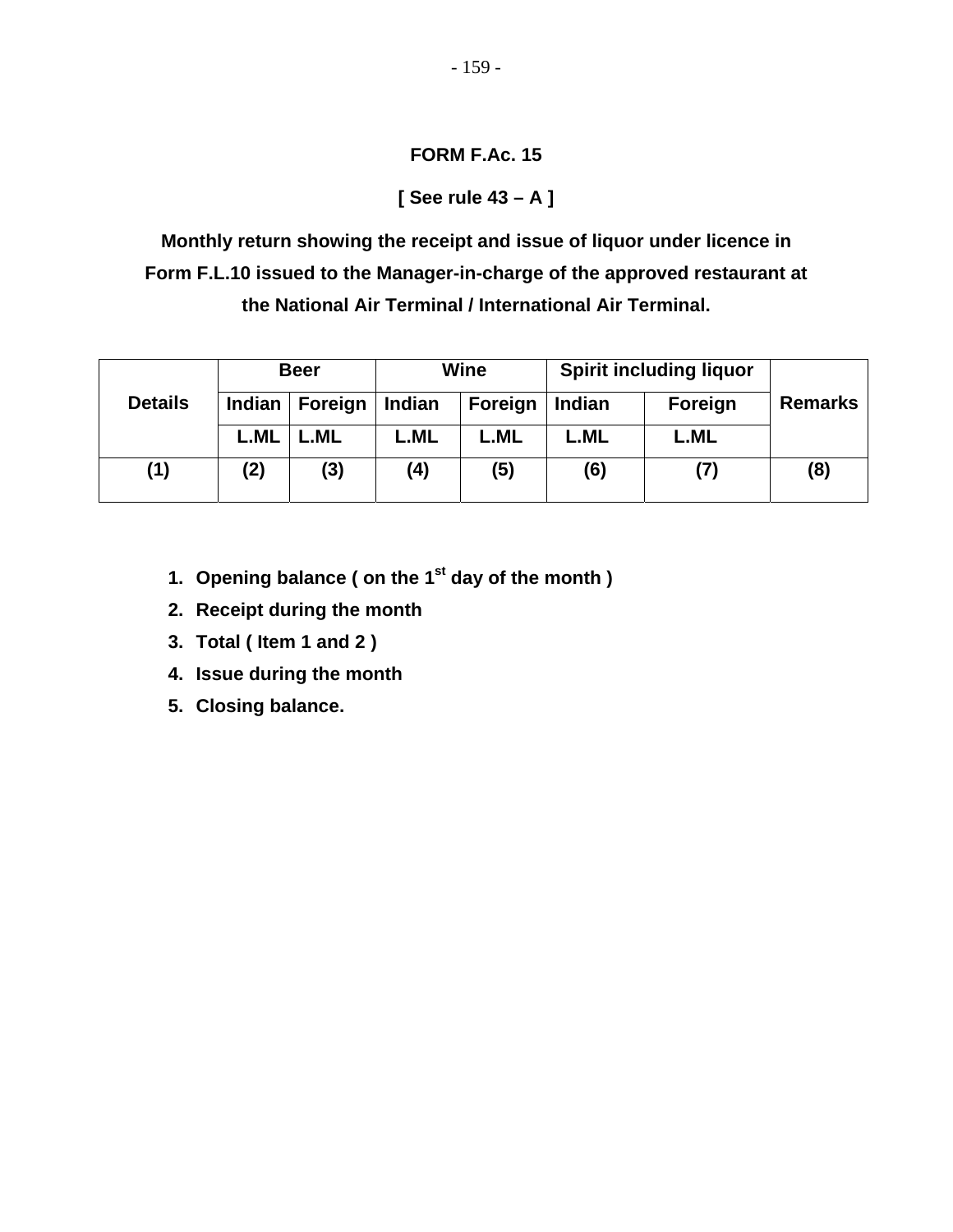(v) after FORM AC.II " the following Forms shall be added, namely

# **Form F.AC.11 (a) CASH BILL (See rule 43-B)**

Foreign Liquor Retail Shop No. ……….. Tamil Nadu Value Added Tax Ac.No…………..

Name of the Retail Licensee ……………………………………………..

Name of the shop and the address of ……………………..

the licensed premises shall be printed …………………………………………

both in Tamil and English language in these blank columns………………….

BILL NO.

| SLl.No. | Name of<br>Foreign Liquor<br>variety and<br>brand | Batch<br>No.and<br>Label No. | Quantity<br>sold (in<br>Bottles) | Rate per<br>bottle | Amount           |
|---------|---------------------------------------------------|------------------------------|----------------------------------|--------------------|------------------|
|         | $\mathcal{L}$                                     | (3)                          | $\left(4\right)$                 |                    | (6)              |
|         |                                                   |                              |                                  | Rs.<br>P           | <b>P.</b><br>Rs. |
|         |                                                   |                              |                                  | Total<br>Amount.   |                  |

"Liquor – ruins country, family and life"

 $\sim$  Signature: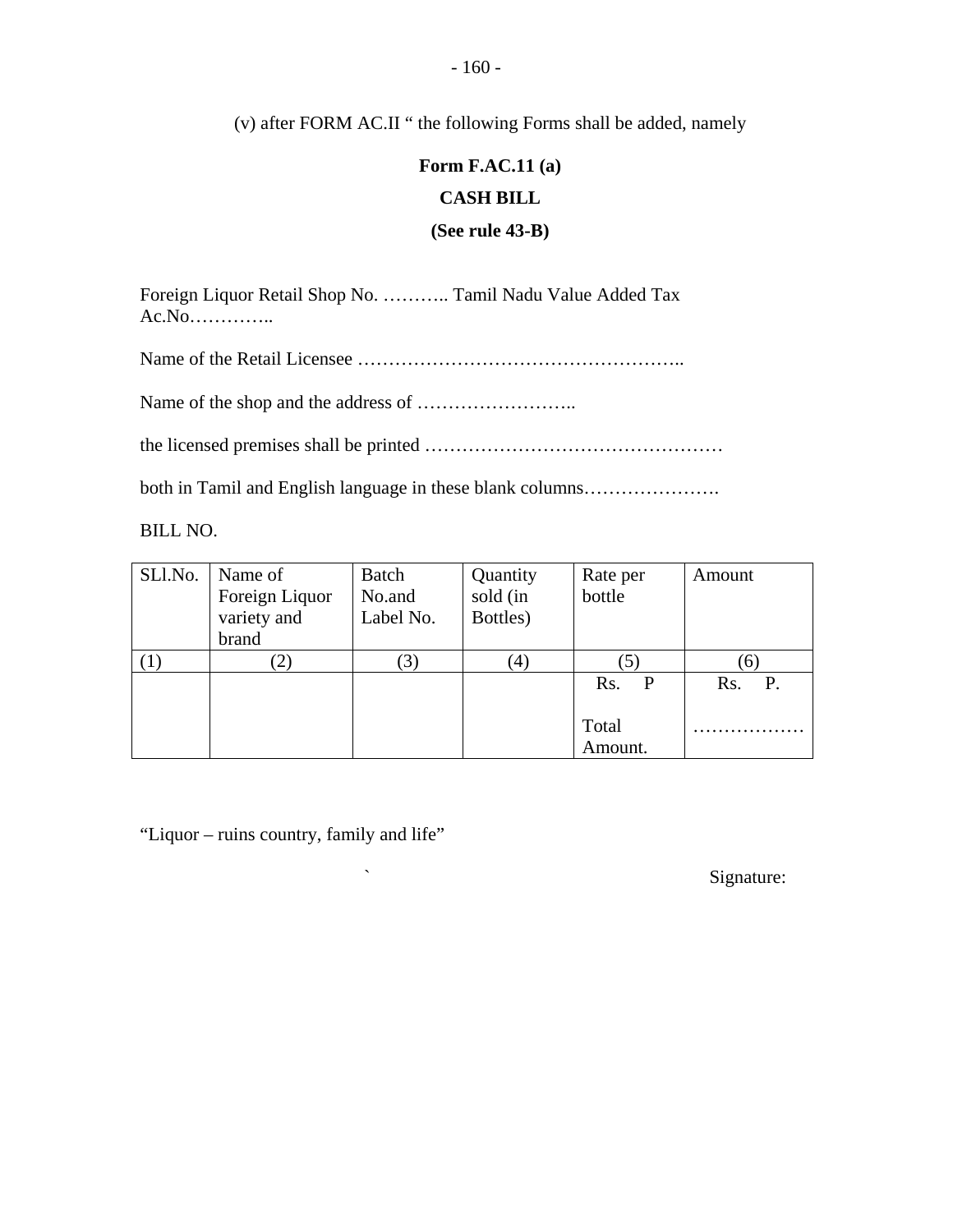# **FORM F.AC.11(b) DAILY CHITTA**

#### **(See rule 43-B)**

| SL.No. | Date of<br>Sale | <b>Bill</b><br>Number   Foreign | Liquor                 |        | Name of   Quantity sold (in bottles)<br>collected |           |      |  |
|--------|-----------------|---------------------------------|------------------------|--------|---------------------------------------------------|-----------|------|--|
|        |                 |                                 |                        | 180 ml | 375/325ml                                         | 750/650ml |      |  |
|        |                 |                                 | $\left 4\right\rangle$ |        | 6                                                 |           | (Rs. |  |

#### **Form F.AC.11 ( C )**

**(See rule 43-B)** 

#### **STOCK – CUM – SALE – REGISTER**

| SI.<br>No. | <b>Name</b><br><b>of</b><br>foreign<br>liquor | <b>Source</b><br>of<br>supply |                                         | <b>Particulars</b><br>supply<br>received (In<br>bottles) |                   | <b>Closing</b><br><b>Balance</b><br>(In bottles) |           |     |           | Quantity<br>received (In<br>bottles) |           | <b>Total</b> |
|------------|-----------------------------------------------|-------------------------------|-----------------------------------------|----------------------------------------------------------|-------------------|--------------------------------------------------|-----------|-----|-----------|--------------------------------------|-----------|--------------|
|            |                                               |                               | <b>Invoice</b><br>Date<br><b>Number</b> |                                                          | 180<br>ml         | 375<br>ml                                        | 750<br>ml |     | 180<br>ml | 375<br>ml                            | 750<br>ml |              |
| $\bf(1)$   | (2)                                           | (3)                           | $\left( 4\right)$                       | (5)                                                      |                   | (7                                               | (8)       | (9) | (10)      |                                      | (12)      | (13)         |
|            |                                               |                               |                                         |                                                          | $\left( 6\right)$ |                                                  |           |     |           |                                      |           |              |

|      | <b>Total No.of in</b> |     | <b>Total</b> | <b>Quantity sold (in</b> |      |              | <b>Total</b> | <b>Total</b> |          | <b>Closing stock</b> |      | <b>Total</b> |
|------|-----------------------|-----|--------------|--------------------------|------|--------------|--------------|--------------|----------|----------------------|------|--------------|
|      | bottles)<br>(Col.     |     |              | bottles)                 |      |              |              | amount       |          | (in                  |      |              |
|      |                       |     | $9 + 13$     |                          |      |              |              | collected    | bottles) |                      |      |              |
|      | 375                   | 750 |              | 180                      | 375  | <b>Total</b> |              |              | 180      | 375                  | 750  |              |
|      | ml                    | ml  |              | ml                       | ml   |              |              |              | ml       | ml                   | ml   |              |
| (14) | 15)                   | 16) | (17)         | (18)                     |      | (20)         | (21)         | (22)         | (23)     | (24)                 | (25) | (26)         |
|      |                       |     |              |                          | (19) |              |              | (Rs.         |          |                      |      |              |

**NOTE** 

 **1. Separate folio to be opened for each item of foreign liquor.** 

 **2. All indes should be maintained in the first page.** 

 **3. Beer in 325 ml. Bottle may be entered against foreign liquor 375 ml and 650 ml** 

 **Signature of Authorised Signatory**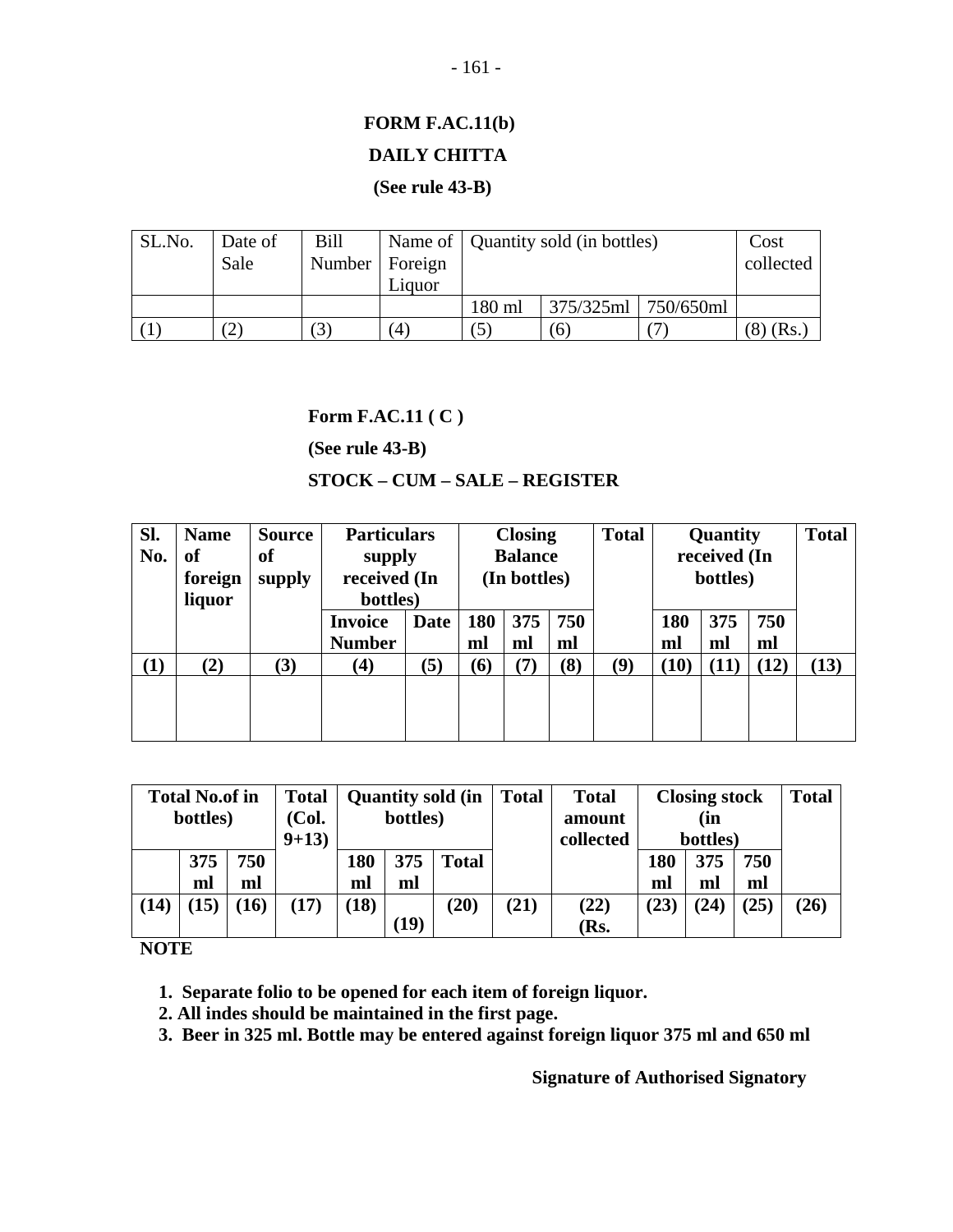# **FORM F.AC.11(d)**

#### **(See rule 43-B) MONTHLY ABSTRACT OF ACCOUNT OF FOREIGN LIQUOR RECEIVED AND SOLD FOR THE MONTH OF …………..**

| Sl. | <b>Details</b>  | <b>Beer</b> (Malt |         | <b>Sparking Wine</b> |         | <b>Other Wine</b> |         | Other foreign |               | <b>Remarks</b> |
|-----|-----------------|-------------------|---------|----------------------|---------|-------------------|---------|---------------|---------------|----------------|
| No. |                 | Liquors)          |         |                      |         |                   |         | liquor        |               |                |
|     |                 | L.ML.             | No.of   | Quantity             | No.of   | Quantity          | No.of   | Quantity      | <b>Number</b> | Quantity       |
|     |                 |                   | bottles | (in)                 | bottles | (in litres        | bottles | (in           | <b>of</b>     |                |
|     |                 |                   |         | litres)              |         |                   |         | litres)       | bottles       |                |
| (1) | (2)             | (3)               | (4)     | (5)                  | (6)     | (7)               | (8)     | (9)           | (10)          | (11)           |
|     | <b>Opening</b>  |                   |         |                      |         |                   |         |               |               |                |
|     | balance         |                   |         |                      |         |                   |         |               |               |                |
|     | the<br>on       |                   |         |                      |         |                   |         |               |               |                |
|     | 1 <sup>st</sup> |                   |         |                      |         |                   |         |               |               |                |
|     | of<br>day       |                   |         |                      |         |                   |         |               |               |                |
|     | the             |                   |         |                      |         |                   |         |               |               |                |
|     | month           |                   |         |                      |         |                   |         |               |               |                |
|     |                 |                   |         |                      |         |                   |         |               |               |                |
|     | <b>Receipts</b> |                   |         |                      |         |                   |         |               |               |                |
|     | during          |                   |         |                      |         |                   |         |               |               |                |
|     | the             |                   |         |                      |         |                   |         |               |               |                |
|     | month           |                   |         |                      |         |                   |         |               |               |                |
|     | <b>Total</b>    |                   |         |                      |         |                   |         |               |               |                |
|     | items           |                   |         |                      |         |                   |         |               |               |                |
|     | $(1+2)$         |                   |         |                      |         |                   |         |               |               |                |
|     |                 |                   |         |                      |         |                   |         |               |               |                |
|     | <b>Sales</b>    |                   |         |                      |         |                   |         |               |               |                |
|     | <b>Closing</b>  |                   |         |                      |         |                   |         |               |               |                |
|     | <b>Balance</b>  |                   |         |                      |         |                   |         |               |               |                |

**Signature of the Authorised Signatory**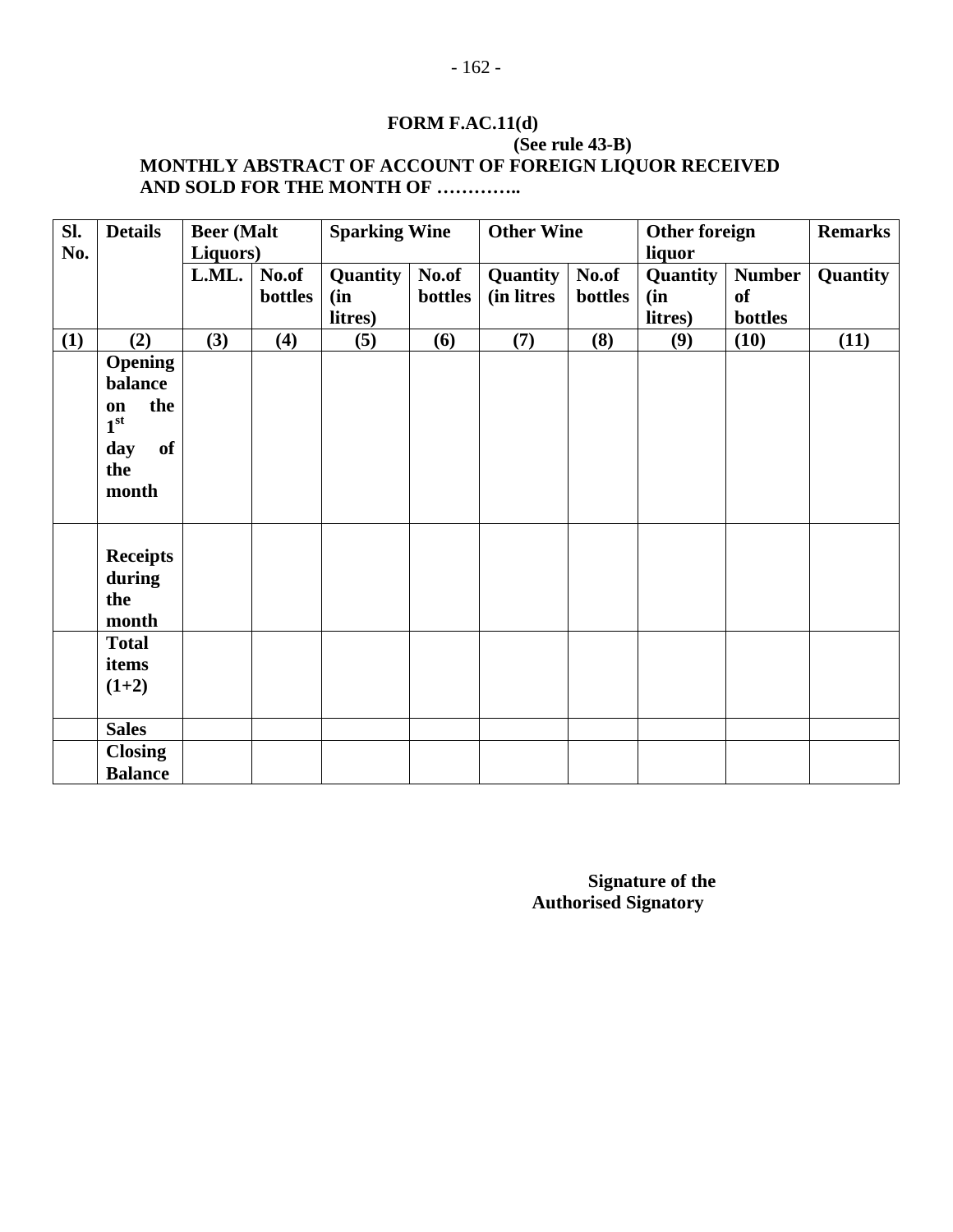#### **Form F.AC.11(e) (See rule 43- )**

#### **STOCK –CUM –SALE- REGISTER OF FOREIGN LIQUOR IN BAR**

| SL.                     | <b>Details</b>  | Whisky |     | <b>Brandy</b> |     |     | Gin |     |     | Wine |            |     | <b>Rum</b> |            |     | <b>Beer</b> |     |     |
|-------------------------|-----------------|--------|-----|---------------|-----|-----|-----|-----|-----|------|------------|-----|------------|------------|-----|-------------|-----|-----|
| No.                     |                 | 180    | 375 | 750           | 180 | 375 | 750 | 180 | 375 | 750  | 180        | 375 | 750        | <b>180</b> | 375 | 750         | 325 | 650 |
|                         |                 | ml     | ml  | ml            | ml  | ml  | ml  | ml  | ml  | ml   | ml         | ml  | ml         | ml         | ml  | ml          | m;  | ml  |
| (1)                     | (2)             | (3)    |     |               | (4) |     |     | (5) |     |      | <b>(6)</b> |     | (7)        |            | (8) |             |     |     |
| $\mathbf{1}$            | <b>Opening</b>  |        |     |               |     |     |     |     |     |      |            |     |            |            |     |             |     |     |
|                         | <b>Balance</b>  |        |     |               |     |     |     |     |     |      |            |     |            |            |     |             |     |     |
|                         |                 |        |     |               |     |     |     |     |     |      |            |     |            |            |     |             |     |     |
| $\overline{2}$          | <b>Receipts</b> |        |     |               |     |     |     |     |     |      |            |     |            |            |     |             |     |     |
|                         | (Voucher        |        |     |               |     |     |     |     |     |      |            |     |            |            |     |             |     |     |
|                         | number)         |        |     |               |     |     |     |     |     |      |            |     |            |            |     |             |     |     |
| $\overline{\mathbf{3}}$ | <b>Total</b>    |        |     |               |     |     |     |     |     |      |            |     |            |            |     |             |     |     |
|                         |                 |        |     |               |     |     |     |     |     |      |            |     |            |            |     |             |     |     |
| 4                       | <b>Sales</b>    |        |     |               |     |     |     |     |     |      |            |     |            |            |     |             |     |     |
|                         |                 |        |     |               |     |     |     |     |     |      |            |     |            |            |     |             |     |     |
| 5                       | <b>Closing</b>  |        |     |               |     |     |     |     |     |      |            |     |            |            |     |             |     |     |
|                         | <b>Balance</b>  |        |     |               |     |     |     |     |     |      |            |     |            |            |     |             |     |     |

**Place:** 

**Date:** 

**Seal** 

**Signaturey of the Authorised Signatory**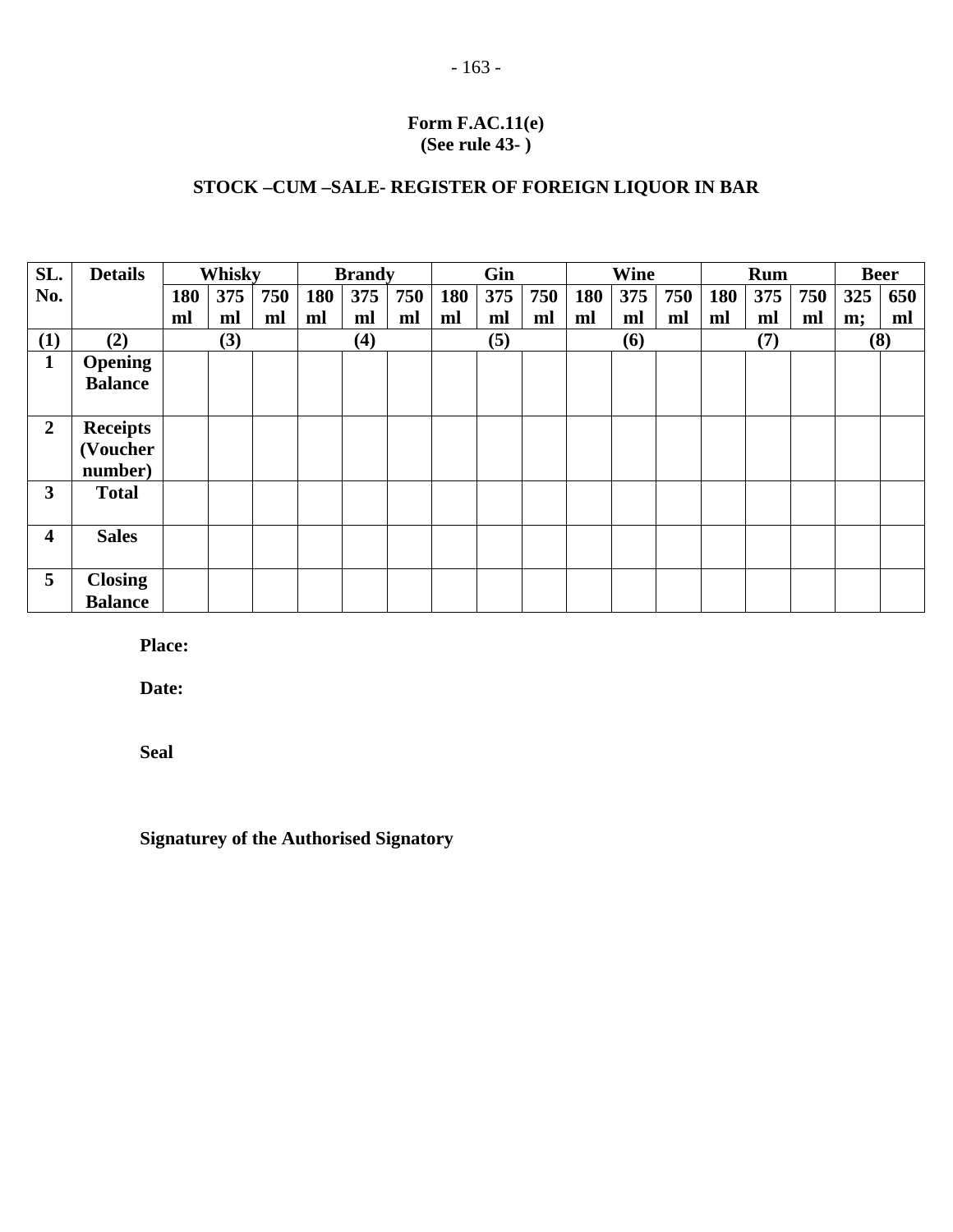#### **FORM F.AC.11(f)**

#### **(See rule 43-B) MONTHLY ABSTRACT OF ACCOUNT OF FOREIGN LIQUOR RECEIVED AND SOLD FOR THE MONTH OF …………..**

| Sl.<br>No.              | <b>Details</b>                                                                         | <b>Beer</b> (Malt<br>Liquors) |                  | <b>Sparking Wine</b>       |                  | <b>Other Wine</b>      |                  | <b>Other foreign</b>                 | <b>Remarks</b>                        |          |
|-------------------------|----------------------------------------------------------------------------------------|-------------------------------|------------------|----------------------------|------------------|------------------------|------------------|--------------------------------------|---------------------------------------|----------|
|                         |                                                                                        | L.ML.                         | No.of<br>bottles | Quantity<br>(in<br>litres) | No.of<br>bottles | Quantity<br>(in litres | No.of<br>bottles | liquor<br>Quantity<br>(in<br>litres) | <b>Number</b><br><b>of</b><br>bottles | Quantity |
| (1)                     | (2)                                                                                    | (3)                           | (4)              | (5)                        | (6)              | (7)                    | (8)              | (9)                                  | (10)                                  | (11)     |
| $\mathbf{1}$            | <b>Opening</b><br>balance<br>the<br>on<br>1 <sup>st</sup><br>of<br>day<br>the<br>month |                               |                  |                            |                  |                        |                  |                                      |                                       |          |
| $\overline{2}$          | <b>Receipts</b><br>during<br>the<br>month                                              |                               |                  |                            |                  |                        |                  |                                      |                                       |          |
| $\overline{\mathbf{3}}$ | <b>Total</b><br>items<br>$(1+2)$                                                       |                               |                  |                            |                  |                        |                  |                                      |                                       |          |
| 4                       | <b>Sales</b>                                                                           |                               |                  |                            |                  |                        |                  |                                      |                                       |          |
| 5                       | <b>Closing</b><br><b>Balance</b>                                                       |                               |                  |                            |                  |                        |                  |                                      |                                       |          |

 **Signature of the Authorised Signatory** 

**To** 

**The Works Manager, Government Central Press, Chennai-79 (for publication of the notification in an Extraordinary issue of the TNGG and to send 150 copies to Government) The Commissioner of Prohibition and Excise, Chennai – 5 The Manager Director, Tamil Nadu State Marketing Corporation Limited, Chennai-8 All Collectors. Copy to The O/o the Chief Minister, Chennai – 9 The Finance/Law/Commercial Tax/Department Chennai-9. Prohibition and Excise III/VI Sections.** 

**Prohibition and Excise VIII Section (for follow-up action for placing the paper on the Table of the House)**